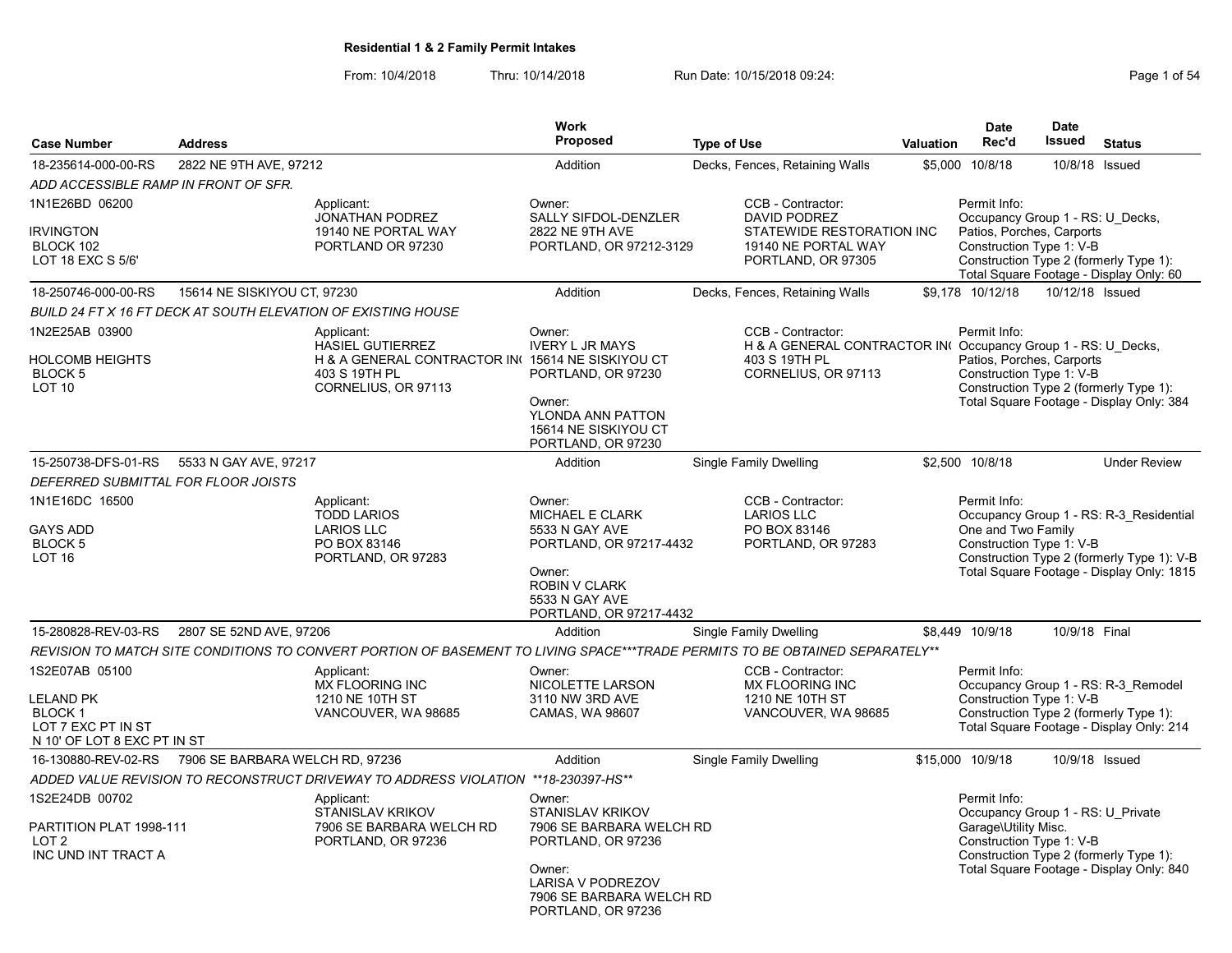| <b>Case Number</b>                                       | <b>Address</b>                                           |                                                                                                                                                                               | Work<br>Proposed                                                                                                                   | <b>Type of Use</b> |                                                                                               | Valuation | <b>Date</b><br>Rec'd                                           | <b>Date</b><br>Issued | <b>Status</b>                                                                                                                      |
|----------------------------------------------------------|----------------------------------------------------------|-------------------------------------------------------------------------------------------------------------------------------------------------------------------------------|------------------------------------------------------------------------------------------------------------------------------------|--------------------|-----------------------------------------------------------------------------------------------|-----------|----------------------------------------------------------------|-----------------------|------------------------------------------------------------------------------------------------------------------------------------|
| 16-182620-REV-01-RS                                      | 3428 NE RODNEY AVE, 97212                                |                                                                                                                                                                               | Addition                                                                                                                           |                    | <b>Single Family Dwelling</b>                                                                 |           | \$40,000 10/4/18                                               | 10/4/18 Issued        |                                                                                                                                    |
|                                                          |                                                          | VALUE-ADDED REVISION TO CONVERT BASEMENT TO FINISHED SPACE TO INCULDE: BEDROOM, BATH, LAUNDRY AND FAMILY ROOM. NOT AN ADU.***MECHANICAL, ELECTRICAL AND PLUMBIN               |                                                                                                                                    |                    |                                                                                               |           |                                                                |                       |                                                                                                                                    |
| 1N1E27AA 01100<br>WILLIAMS AVE ADD<br>BLOCK 15           |                                                          | Applicant:<br>BEATE IOANIDE-CULI<br>R AND B DESIGN STUDIO LLC<br>70 NE FREMONT                                                                                                | Owner:<br>PAUL S SOLIMANO<br>3428 NE RODNEY AVE<br>PORTLAND, OR 97212-2049                                                         |                    | CCB - Contractor:<br><b>CHRISTIAN A IOANIDE</b><br><b>CHRISTIAN A IOANIDE</b><br>PO BOX 90220 |           | Permit Info:<br>Construction Type 1: V-B                       |                       | Occupancy Group 1 - RS: R-3 Remodel<br>Construction Type 2 (formerly Type 1):                                                      |
| LOT <sub>2</sub><br>16-256360-REV-01-RS                  | 3932 NE 73RD AVE, 97213                                  | PORTLAND, OR 97212                                                                                                                                                            | Addition                                                                                                                           |                    | PORTLAND, OR 97290<br><b>Single Family Dwelling</b>                                           |           | \$20,000 10/5/18                                               | 10/5/18 Issued        | Total Square Footage - Display Only: 835                                                                                           |
|                                                          |                                                          |                                                                                                                                                                               |                                                                                                                                    |                    |                                                                                               |           |                                                                |                       |                                                                                                                                    |
| 1N2E20DC 04100                                           |                                                          | REVISION TO SHOW CORRECT AS-BUILT CONDITIONS ON PLANS, MODIFY ROOF HEIGHT, ADD CLERESTORY WINDOWS, RAISE HEIGHT OF CHIMNEY, AND MODIFY STRUCTURAL *** SEE COMMI<br>Applicant: | Owner:                                                                                                                             |                    | CCB - Contractor:                                                                             |           | Permit Info:                                                   |                       |                                                                                                                                    |
| <b>ARGYLE PK</b><br>BLOCK 6<br>LOT 25&26                 |                                                          | <b>ERIN GALEY</b><br>2932 NE 73RD AVE<br>PORTLAND, OR 97213                                                                                                                   | <b>ERIN R GALEY</b><br>3932 NE 73RD AVE<br>PORTLAND, OR 97213<br>Owner:<br>ROGER K GALEY<br>3932 NE 73RD AVE<br>PORTLAND, OR 97213 |                    | TIM KENNERLY CONSTRUCTION<br>LLC<br>10153 NW 107TH AVE<br>PORTLAND, OR 97231                  |           | One and Two Family<br>Construction Type 1: V-B                 |                       | Occupancy Group 1 - RS: R-3 Residential<br>Construction Type 2 (formerly Type 1): V-B<br>Total Square Footage - Display Only: 1032 |
|                                                          |                                                          |                                                                                                                                                                               | Owner:<br><b>KAREN R GALEY</b><br>3932 NE 73RD AVE<br>PORTLAND. OR 97213                                                           |                    |                                                                                               |           |                                                                |                       |                                                                                                                                    |
| 17-201524-REV-02-RS                                      | 5115 SE 115TH AVE, 97266                                 |                                                                                                                                                                               | Addition                                                                                                                           |                    | <b>Single Family Dwelling</b>                                                                 |           | \$10/9/18                                                      | 10/9/18 Issued        |                                                                                                                                    |
|                                                          | <b>REVISION TO HANDRAILS FROM VERTICAL TO HORIZONTAL</b> |                                                                                                                                                                               |                                                                                                                                    |                    |                                                                                               |           |                                                                |                       |                                                                                                                                    |
| 1S2E15AC 04600                                           |                                                          | Applicant:<br><b>TONY ZAGARYUK</b>                                                                                                                                            | Owner:<br><b>ALEX VLASYUK</b>                                                                                                      |                    | CCB - Contractor:<br>Vira Gavrishov                                                           |           | Permit Info:                                                   |                       | Occupancy Group 1 - RS: R-3 Residential                                                                                            |
| <b>STILL MEADOWS</b><br>LOT <sub>3</sub>                 |                                                          | UKA CONSTRUCTION<br>11016 SE HAPPY VALLEY DR<br>HAPPY VALLEY, OR 97086                                                                                                        | 5115 SE 115TH AVE<br>PORTLAND, OR 97266-3345<br>Owner:<br><b>IRINA VLASYUK</b><br>5115 SE 115TH AVE<br>PORTLAND, OR 97266-3345     |                    | UKA CONSTRUCTION LLC<br>14732 SE WYEAST AVE<br>DAMASCUS, OR 97089                             |           | One and Two Family<br>Construction Type 1: V-B                 |                       | Construction Type 2 (formerly Type 1):<br>Total Square Footage - Display Only: 600                                                 |
| 17-203393-REV-01-RS                                      | 1153 SW 57TH AVE, 97221                                  |                                                                                                                                                                               | Addition                                                                                                                           |                    | <b>Single Family Dwelling</b>                                                                 |           | \$10/8/18                                                      | 10/8/18 Issued        |                                                                                                                                    |
|                                                          |                                                          | LIMITED STRUCTURAL REVIEW. REVISION TO REDUCE SCOPE OF WORK: EXTERIOR STAIRS TO BASEMENT REMOVED FROM SCOPE OF WORK., KEEP INTERIOR STAIRS. MAIN FLOOR: REMOV                 |                                                                                                                                    |                    |                                                                                               |           |                                                                |                       |                                                                                                                                    |
| 1S1E06BD 02200<br>SECTION 06 1S 1E<br>TL 2200 0.46 ACRES |                                                          | Applicant:<br><b>BRENT HINRICHS</b><br><b>CONSTRUCTIVE FORM</b><br>ARCHITECTURE AND DESIGN LLC PORTLAND, OR 97221-2505<br>1222 SW BROADWAY<br>PORTLAND OR 97205               | Owner:<br><b>LISA Y COLLINS</b><br>1153 SW 57TH AVE<br>Owner:                                                                      |                    | CCB - Contractor:<br>OTT CONSTRUCTION LLC<br>PO BOX 1396<br>N PLAINS, OR 97133                |           | Permit Info:<br>One and Two Family<br>Construction Type 1: V-B |                       | Occupancy Group 1 - RS: R-3 Residential<br>Construction Type 2 (formerly Type 1): V-B<br>Total Square Footage - Display Only: 452  |
|                                                          |                                                          |                                                                                                                                                                               | AMY G COX<br>1153 SW 57TH AVE<br>PORTLAND, OR 97221-2505                                                                           |                    |                                                                                               |           |                                                                |                       |                                                                                                                                    |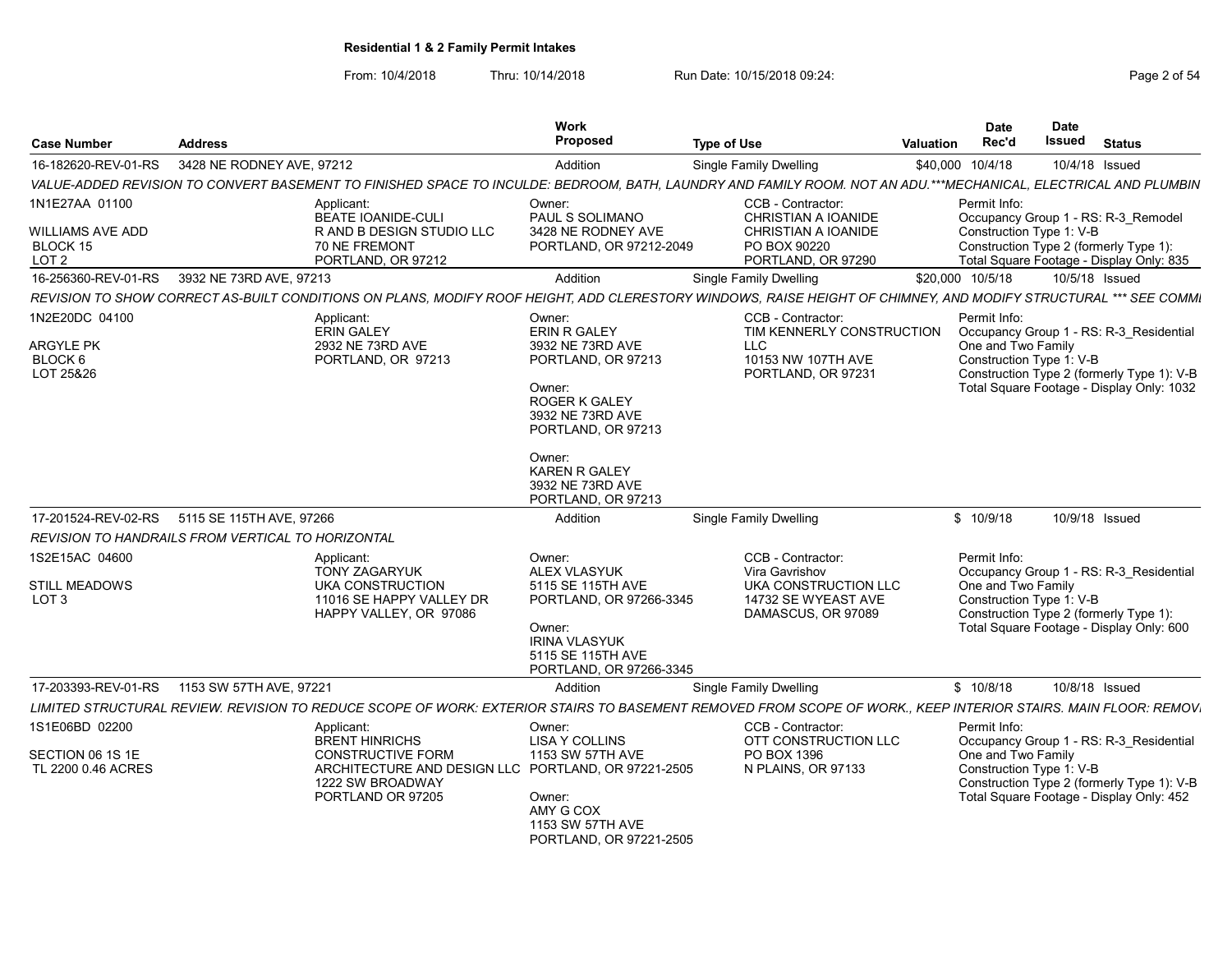| <b>Case Number</b>                                                                                                                                                                                 | <b>Address</b>                    |                                                                                                                                                                                                                                                                                                                                                                  | <b>Work</b><br><b>Proposed</b>                                                                                                                                                                                                                                                                                            | <b>Type of Use</b>                                                                                              | Valuation | <b>Date</b><br>Rec'd                                                                                                                           | <b>Date</b><br>Issued | <b>Status</b>                                                                                                                                                                                                                                                       |
|----------------------------------------------------------------------------------------------------------------------------------------------------------------------------------------------------|-----------------------------------|------------------------------------------------------------------------------------------------------------------------------------------------------------------------------------------------------------------------------------------------------------------------------------------------------------------------------------------------------------------|---------------------------------------------------------------------------------------------------------------------------------------------------------------------------------------------------------------------------------------------------------------------------------------------------------------------------|-----------------------------------------------------------------------------------------------------------------|-----------|------------------------------------------------------------------------------------------------------------------------------------------------|-----------------------|---------------------------------------------------------------------------------------------------------------------------------------------------------------------------------------------------------------------------------------------------------------------|
| 18-154855-REV-01-RS                                                                                                                                                                                | 10024 SW 50TH AVE, 97219          |                                                                                                                                                                                                                                                                                                                                                                  | Addition                                                                                                                                                                                                                                                                                                                  | <b>Single Family Dwelling</b>                                                                                   |           | \$10/8/18                                                                                                                                      | 10/8/18 Issued        |                                                                                                                                                                                                                                                                     |
|                                                                                                                                                                                                    |                                   | REVISION TO TRUSSES. UPDATE TO TRUSS DRAWINGS. SEE 18-154855-DFS-01-RS                                                                                                                                                                                                                                                                                           |                                                                                                                                                                                                                                                                                                                           |                                                                                                                 |           |                                                                                                                                                |                       |                                                                                                                                                                                                                                                                     |
| 1S1E30DB 01500                                                                                                                                                                                     |                                   | Applicant:                                                                                                                                                                                                                                                                                                                                                       | Owner:                                                                                                                                                                                                                                                                                                                    | CCB - Contractor:                                                                                               |           | Permit Info:                                                                                                                                   |                       |                                                                                                                                                                                                                                                                     |
| <b>MAPLEGROVE HEIGHTS</b><br>BLOCK 3<br>LOT <sub>4</sub>                                                                                                                                           |                                   | JAMES CORSTORPHINE<br>20440 SW PRINDLE RD<br>TUALATIN OR 97062                                                                                                                                                                                                                                                                                                   | PHYLLIS T MILLS<br>7442 SW CORBETT AVE<br>PORTLAND, OR 97219-2908                                                                                                                                                                                                                                                         | JAMES ENGLAND CORSTORPHINE Occupancy Group 1 - RS: R-3_Residential<br>20440 SW PRINDLE RD<br>TUALATIN, OR 97062 |           | One and Two Family<br>Construction Type 1: V-B                                                                                                 |                       | Construction Type 2 (formerly Type 1): V-B<br>Total Square Footage - Display Only: 1628                                                                                                                                                                             |
| 18-164438-REV-01-RS                                                                                                                                                                                | 8044 SE MALDEN ST - Unit A, 97206 |                                                                                                                                                                                                                                                                                                                                                                  | Addition                                                                                                                                                                                                                                                                                                                  | Single Family Dwelling                                                                                          |           | \$10/8/18                                                                                                                                      | 10/8/18 Issued        |                                                                                                                                                                                                                                                                     |
|                                                                                                                                                                                                    |                                   | REVISION TO CHANGE SITE DIMENSION OF MRAA ADDITION TO 11' FROM NORTH PROPERTY LINE.                                                                                                                                                                                                                                                                              |                                                                                                                                                                                                                                                                                                                           |                                                                                                                 |           |                                                                                                                                                |                       |                                                                                                                                                                                                                                                                     |
| 1S2E20DA 01900<br><b>SPOONER</b><br>BLOCK <sub>2</sub><br>LOT <sub>22</sub><br>W 21.5' OF LOT 23                                                                                                   |                                   | Applicant:<br><b>JANET COFFMAN</b><br>PO BOX 82438<br>PORTLAND OR 97282                                                                                                                                                                                                                                                                                          | Owner:<br>JANET R COFFMAN<br>PO BOX 82438<br>PORTLAND, OR 97282                                                                                                                                                                                                                                                           |                                                                                                                 |           | Permit Info:<br>One and Two Family<br>Construction Type 1: V-B                                                                                 |                       | Occupancy Group 1 - RS: R-3 Residential<br>Construction Type 2 (formerly Type 1): V-B<br>Total Square Footage - Display Only: 1254                                                                                                                                  |
| 18-178155-REV-01-RS                                                                                                                                                                                | 7954 SW 48TH AVE, 97219           |                                                                                                                                                                                                                                                                                                                                                                  | Addition                                                                                                                                                                                                                                                                                                                  | Single Family Dwelling                                                                                          |           | \$10/5/18                                                                                                                                      | 10/5/18 Issued        |                                                                                                                                                                                                                                                                     |
| <b>REVISION TO TREE PROTECTION PLAN</b>                                                                                                                                                            |                                   |                                                                                                                                                                                                                                                                                                                                                                  |                                                                                                                                                                                                                                                                                                                           |                                                                                                                 |           |                                                                                                                                                |                       |                                                                                                                                                                                                                                                                     |
| 1S1E19DA 08100<br>PORTLAND PK ADD<br>BLOCK <sub>3</sub><br>LOT 20 EXC SLY 3'<br>INC VAC ST LOT 21-23<br>18-183858-REV-01-RS<br>1N2E34BD 03000<br>SWAGGART ADD<br><b>BLOCK1</b><br>LOT <sub>8</sub> | 924 NE 109TH AVE, 97220           | Applicant:<br>MIKE MONTGOMERY<br>SIMPL HOME DESIGNS<br>4931 SW 76TH AVE, PMB 211<br>PORTLAND, OR 97225<br>Revision - INCREASE SIZE OF (2) HDU'S ON EXISTING EAST WALL AND ELIMINATE SPECIALS INSPECTION REQUIREMENT; ELIMINATE NEW CRAWL SPACE VENT, EXISTING TO REMAIN. - NO EXTI<br>Applicant:<br><b>ADAM HAYNES</b><br>924 NE 109TH AVE<br>PORTLAND, OR 97220 | Owner:<br>R NIELS MARQUARDT<br>7954 SW 48TH AVE<br>PORTLAND, OR 97219-3437<br>Owner:<br>JUDITH A MARQUARDT<br>7954 SW 48TH AVE<br>PORTLAND, OR 97219-3437<br>Addition<br>Owner:<br><b>ADAM HAYNES</b><br>924 NE 109TH AVE<br>PORTLAND, OR 97220<br>Owner:<br><b>CHRISTY LEE</b><br>924 NE 109TH AVE<br>PORTLAND, OR 97220 | Primary Contractor:<br><b>TO BID</b><br><b>Single Family Dwelling</b>                                           |           | Permit Info:<br>One and Two Family<br>Construction Type 1: V-B<br>\$10/12/18<br>Permit Info:<br>One and Two Family<br>Construction Type 1: V-B | 10/11/18 Issued       | Occupancy Group 1 - RS: R-3 Residential<br>Construction Type 2 (formerly Type 1): V-B<br>Total Square Footage - Display Only: 1048<br>Occupancy Group 1 - RS: R-3 Residential<br>Construction Type 2 (formerly Type 1):<br>Total Square Footage - Display Only: 494 |
| 18-185201-REV-01-RS                                                                                                                                                                                | 6133 SE 49TH AVE, 97206           |                                                                                                                                                                                                                                                                                                                                                                  | Addition                                                                                                                                                                                                                                                                                                                  | Single Family Dwelling                                                                                          |           | \$10/4/18                                                                                                                                      | 10/4/18 Issued        |                                                                                                                                                                                                                                                                     |
| REVISION FOR CLAIRIFICATION OF STRUCTURAL DETAIL DRAWINGS.                                                                                                                                         |                                   |                                                                                                                                                                                                                                                                                                                                                                  |                                                                                                                                                                                                                                                                                                                           |                                                                                                                 |           |                                                                                                                                                |                       |                                                                                                                                                                                                                                                                     |
| 1S2E18CD 08400<br><b>WOODSTOCK</b><br><b>BLOCK 115</b><br>S 1/2 OF LOT 2                                                                                                                           |                                   | Applicant:<br><b>JESSE VELLA</b><br>6133 SE 49TH AVE<br>PORTLAND, OR 97206                                                                                                                                                                                                                                                                                       | Owner:<br><b>JESSE VELLA</b><br>6133 SE 49TH AVE<br>PORTLAND, OR 97206<br>Owner:<br><b>LAURIE VELLA</b><br>6133 SE 49TH AVE<br>PORTLAND, OR 97206                                                                                                                                                                         | CCB - Contractor:<br><b>IAN GILBERT ORMSBY</b><br>10721 NE 113TH COURT<br>VANCOUVER, WA 98662                   |           | Permit Info:<br>One and Two Family<br>Construction Type 1: V-B                                                                                 |                       | Occupancy Group 1 - RS: R-3 Residential<br>Construction Type 2 (formerly Type 1):<br>Total Square Footage - Display Only: 380                                                                                                                                       |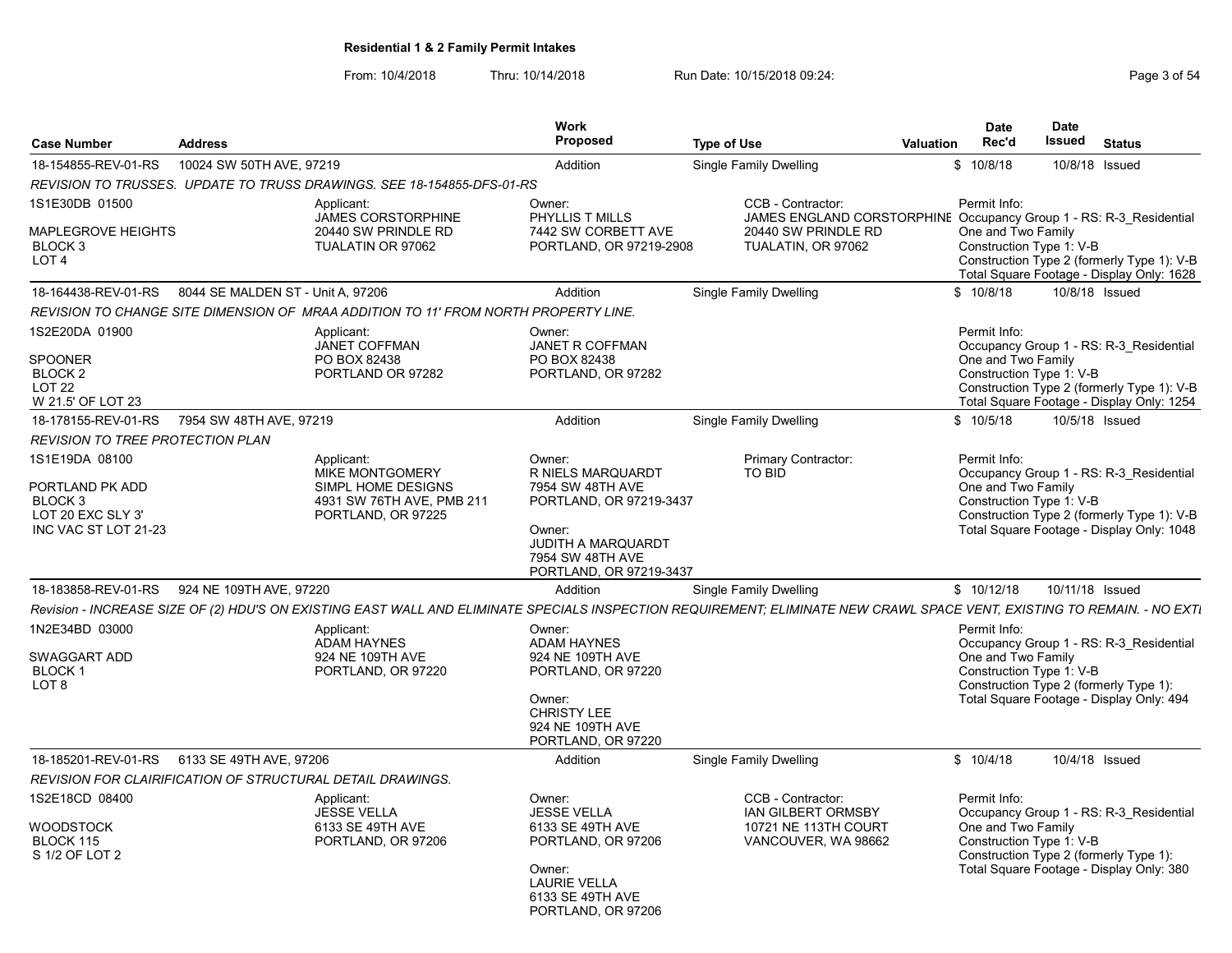| <b>Case Number</b>                                                  | <b>Address</b>                                |                                                                                                            | Work<br>Proposed                                                                                                                                                              | <b>Type of Use</b>                                                                                                                                                 | Date<br>Rec'd<br>Valuation                                               | <b>Date</b><br>Issued | <b>Status</b>                                                                                                                  |
|---------------------------------------------------------------------|-----------------------------------------------|------------------------------------------------------------------------------------------------------------|-------------------------------------------------------------------------------------------------------------------------------------------------------------------------------|--------------------------------------------------------------------------------------------------------------------------------------------------------------------|--------------------------------------------------------------------------|-----------------------|--------------------------------------------------------------------------------------------------------------------------------|
| 18-191251-REV-01-RS                                                 | 2345 N BALDWIN ST - Unit B, 97217             |                                                                                                            | Addition                                                                                                                                                                      | <b>Single Family Dwelling</b>                                                                                                                                      | \$10/10/18                                                               |                       | 10/10/18 Issued                                                                                                                |
|                                                                     |                                               |                                                                                                            |                                                                                                                                                                               | REVISION OF SITE PLAN TO REFLECT FIELD CONDITIONS; AND EXACT LOCATION OF ADDITION IN ASSOCATION TO PROPERTY LINES; THEREFORE A REVISION TO REFLECT SINGLE DOOR VEF |                                                                          |                       |                                                                                                                                |
| 1N1E09DC 15600                                                      |                                               | Applicant:<br>ADRIENNE GOODWIN<br>CONSTRUCT DESIGN<br>3720 SW BAIRD ST<br>PORTLAND, OR 97219               | Owner:<br>MEEGAN WILSON<br>2345 N BALDWIN ST<br>PORTLAND, OR 97217-6401                                                                                                       |                                                                                                                                                                    | Permit Info:<br>One and Two Family<br>Construction Type 1: V-B<br>1314.4 |                       | Occupancy Group 1 - RS: R-3_Residential<br>Construction Type 2 (formerly Type 1): V-B<br>Total Square Footage - Display Only:  |
|                                                                     | 18-202292-REV-01-RS 9514 SW 50TH AVE, 97219   |                                                                                                            | Addition                                                                                                                                                                      | <b>Single Family Dwelling</b>                                                                                                                                      | \$10/8/18                                                                |                       | 10/12/18 Issued                                                                                                                |
|                                                                     |                                               | REVISION TO FRAMING FOR WINDOW HEADERS TO COORDINATE WITH TRUSS DFS                                        |                                                                                                                                                                               |                                                                                                                                                                    |                                                                          |                       |                                                                                                                                |
| 1S1E30AD 01900<br><b>WEST PORTLAND</b><br>BLOCK 31<br><b>LOT 14</b> |                                               | Applicant:<br><b>KRIS L FROST</b><br>9514 SW 50TH AVE<br>PORTLAND, OR 97219                                | Owner:<br><b>KRIS L FROST</b><br>9514 SW 50TH AVE<br>PORTLAND, OR 97219<br>Owner:<br>JULIE L FROST<br>9514 SW 50TH AVE<br>PORTLAND, OR 97219                                  |                                                                                                                                                                    | Permit Info:<br>One and Two Family<br>Construction Type 1: V-B           |                       | Occupancy Group 1 - RS: R-3 Residential<br>Construction Type 2 (formerly Type 1)<br>Total Square Footage - Display Only: 499   |
| 18-210096-REV-02-RS                                                 | 7217 N CONCORD AVE - Unit B. 97217            |                                                                                                            | Addition                                                                                                                                                                      | <b>Single Family Dwelling</b>                                                                                                                                      | \$10/12/18                                                               |                       | 10/12/18 Issued                                                                                                                |
|                                                                     |                                               | REVISE TO OMIT NEW RE-FRAMED STAIR. EXISTING STAIR IS GOING TO STAY, STAIR WILL GO TO NON-HABITABLE SPACE. |                                                                                                                                                                               |                                                                                                                                                                    |                                                                          |                       |                                                                                                                                |
| 1N1E16AA 04500                                                      |                                               | Applicant:<br>MICHELLE JERESEK<br><b>IVON STREET STUDIO</b><br>1524 SE IVON ST<br>PORTLAND OR 97202        | Owner:<br><b>CHRISTOPHER P BASHAM</b><br>7217 N CONCORD AVE<br>PORTLAND, OR 97217-5507<br>Owner:<br><b>JENNIFER E BASHAM</b><br>7217 N CONCORD AVE<br>PORTLAND, OR 97217-5507 | CCB - Contractor:<br><b>MICHAEL WIEBER</b><br>ELYSIUM CONSTRUCTION LLC<br>PO BOX 12010<br>PORTLAND, OR 97212                                                       | Permit Info:<br>Construction Type 1: V-B                                 |                       | Occupancy Group 1 - RS: R-3 Remodel<br>Construction Type 2 (formerly Type 1): V-B<br>Total Square Footage - Display Only: 1166 |
|                                                                     | 18-213266-REV-01-RS 706 NE PRESCOTT ST, 97211 |                                                                                                            | Addition                                                                                                                                                                      | <b>Single Family Dwelling</b>                                                                                                                                      | \$10/4/18                                                                |                       | 10/4/18 Issued                                                                                                                 |
|                                                                     |                                               |                                                                                                            |                                                                                                                                                                               | REVSION TO ADD 2 NEW WINDOWS TO REAR EXTERIOR WALL, MOVE DOOR TO REAR WALL (AT KITCHEN) AND INTERIOR OF PROPERTY, ADD PARTITION WALL TO INTERIOR THAT IS NON-LOA   |                                                                          |                       |                                                                                                                                |
| 1N1E23CB 02200<br>LINCOLN PK ANX<br><b>BLOCK4</b>                   |                                               | Applicant:<br><b>ADAM CHRISTIE</b><br><b>CHRISTIE ARCHITECTURE</b><br>9532 SW 18TH PL                      | Owner:<br><b>JUSTIN REDD</b><br>706 NE PRESCOTT ST<br>PORTLAND, OR 97211-3968                                                                                                 | CCB - Contractor:<br>FERMAN HOME REMODELING LLC Occupancy Group 1 - RS: R-3 Remodel<br>PO BOX 398<br>TUALATIN, OR 97062                                            | Permit Info:<br>Construction Type 1: V-B                                 |                       | Construction Type 2 (formerly Type 1)                                                                                          |
| W 70' OF LOT 1&2                                                    |                                               | PORTLAND, OR 97219                                                                                         |                                                                                                                                                                               |                                                                                                                                                                    |                                                                          |                       | Total Square Footage - Display Only: 60                                                                                        |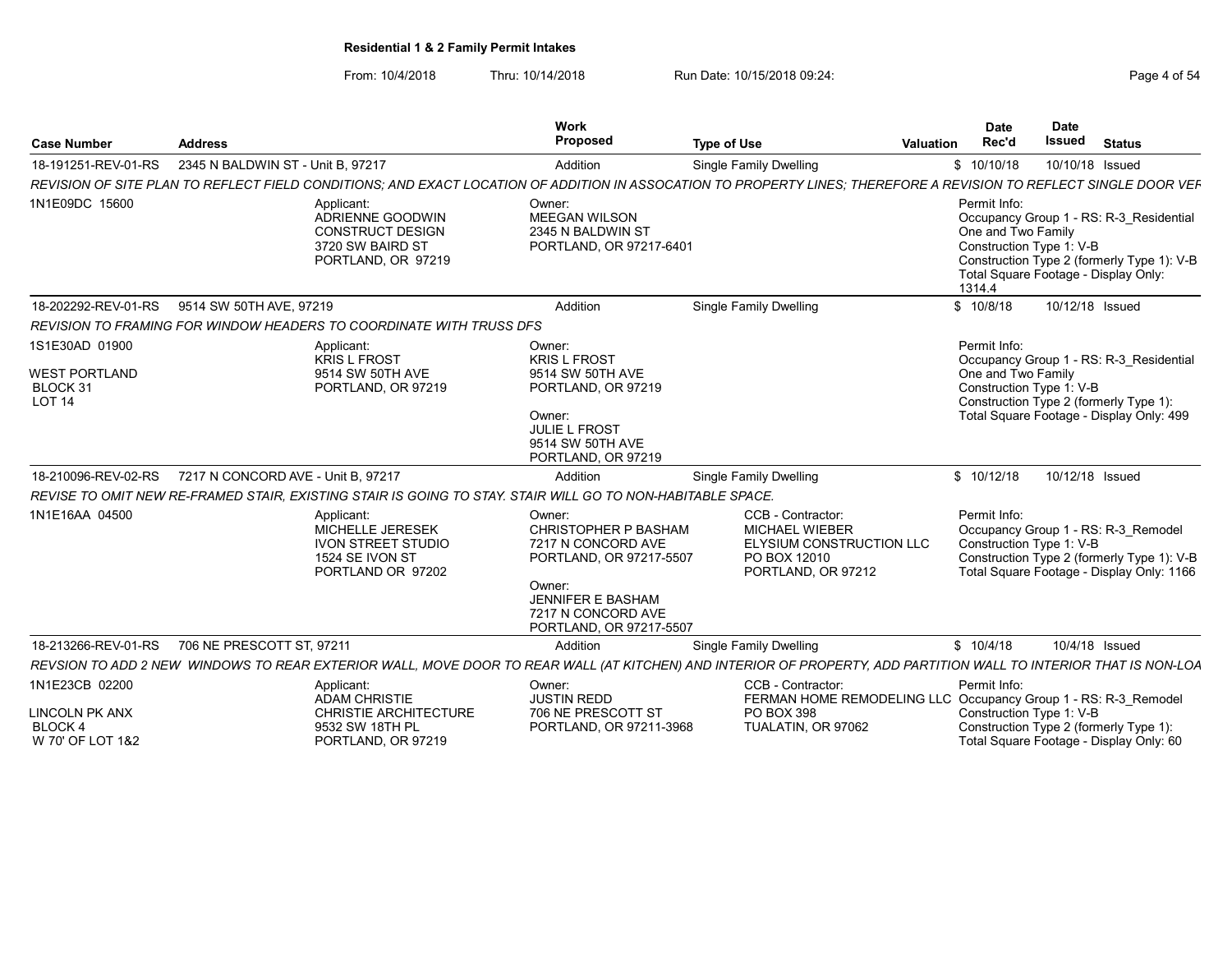|                                                               |                                   |                                                                                                                                                                  | Work<br><b>Proposed</b>                                                                                                                                       |                    |                                                                                                                         |                  | <b>Date</b><br>Rec'd                                                                              | Date<br><b>Issued</b> | <b>Status</b>                                                                                                                 |
|---------------------------------------------------------------|-----------------------------------|------------------------------------------------------------------------------------------------------------------------------------------------------------------|---------------------------------------------------------------------------------------------------------------------------------------------------------------|--------------------|-------------------------------------------------------------------------------------------------------------------------|------------------|---------------------------------------------------------------------------------------------------|-----------------------|-------------------------------------------------------------------------------------------------------------------------------|
| <b>Case Number</b>                                            | <b>Address</b>                    |                                                                                                                                                                  |                                                                                                                                                               | <b>Type of Use</b> |                                                                                                                         | <b>Valuation</b> |                                                                                                   |                       |                                                                                                                               |
| 18-234539-000-00-RS                                           | 4124 NE ROYAL CT, 97232           |                                                                                                                                                                  | Addition                                                                                                                                                      |                    | <b>Single Family Dwelling</b>                                                                                           |                  | \$7,225 10/9/18                                                                                   |                       | 10/9/18 Issued                                                                                                                |
|                                                               |                                   | ADDITION TO KITCHEN AT WEST SIDE OF DWELLING **ELECTRICAL, MECHANICAL & PLUMBING PERMITS TO BE OBTAINED SEPARATELY**                                             |                                                                                                                                                               |                    |                                                                                                                         |                  |                                                                                                   |                       |                                                                                                                               |
| 1N2E31BC 16300<br>LAURELHURST<br>BLOCK 61<br>LOT <sub>3</sub> |                                   | Applicant:<br><b>SCOTT STREITBERGER</b><br>STREITBERGER HOME DESIGN<br>113 W 7TH ST, SUITE 205<br>VANCOUVER, WA 98660                                            | Owner:<br>DAVID P BAXTER<br>1818 NE 78TH AVE<br>PORTLAND, OR 97213-6600<br>Owner:<br><b>BRADFORD W QUIGLEY</b><br>4124 NE ROYAL CT<br>PORTLAND, OR 97232-2676 |                    | CCB - Contractor:<br><b>COHABIT DESIGN &amp; CONSTRUCT</b><br><b>LLC</b><br>13122 NE ROSE PARKWAY<br>PORTLAND, OR 97230 |                  | Permit Info:<br>One and Two Family<br>Construction Type 1: V-B                                    |                       | Occupancy Group 1 - RS: R-3 Residential<br>Construction Type 2 (formerly Type 1):<br>Total Square Footage - Display Only: 61  |
|                                                               |                                   |                                                                                                                                                                  | Owner:<br>CATHLEEN A MONROY<br>4124 NE ROYAL CT<br>PORTLAND, OR 97232-2676                                                                                    |                    |                                                                                                                         |                  |                                                                                                   |                       |                                                                                                                               |
| 18-236048-000-00-RS                                           | 6234 N BURRAGE AVE, 97217         |                                                                                                                                                                  | Addition                                                                                                                                                      |                    | Single Family Dwelling                                                                                                  |                  | \$20,000 10/5/18                                                                                  |                       | 10/5/18 Issued                                                                                                                |
|                                                               |                                   | DORMER ADDITION TO INCLUDE NEW BATHROOM AND CLOSET ***TRADE PERMITS SEPARATE***                                                                                  |                                                                                                                                                               |                    |                                                                                                                         |                  |                                                                                                   |                       |                                                                                                                               |
| 1N1E16CA 17900                                                |                                   | Applicant:<br><b>AUBREY BRIDGES</b>                                                                                                                              | Owner:<br><b>AUBREY A BRIDGES</b>                                                                                                                             |                    | CCB - Contractor:<br>SE CONSTRUCTION LLC                                                                                |                  | Permit Info:                                                                                      |                       | Occupancy Group 1 - RS: R-3 Residential                                                                                       |
| <b>WILLAMETTE</b><br><b>BLOCK7</b><br>LOT <sub>24</sub>       |                                   | 6234 N BURRAGE AVE<br>PORTLAND OR 97217                                                                                                                          | 6234 N BURRAGE AVE<br>PORTLAND, OR 97217                                                                                                                      |                    | PO BOX 2294<br>CLACKAMAS, OR 97015                                                                                      |                  | One and Two Family<br>Construction Type 1: V-B                                                    |                       | Construction Type 2 (formerly Type 1):                                                                                        |
|                                                               |                                   |                                                                                                                                                                  | Owner:<br><b>KYLE D BRIDGES</b><br>6234 N BURRAGE AVE<br>PORTLAND, OR 97217                                                                                   |                    |                                                                                                                         |                  |                                                                                                   |                       | Total Square Footage - Display Only: 112                                                                                      |
| 18-246240-DFS-01-RS                                           | 7325 SE LINCOLN ST, 97215         |                                                                                                                                                                  | Addition                                                                                                                                                      |                    | Single Family Dwelling                                                                                                  |                  | \$1,000 10/10/18                                                                                  |                       | 10/10/18 Issued                                                                                                               |
| <b>DFS FOR TRUSSES</b>                                        |                                   |                                                                                                                                                                  |                                                                                                                                                               |                    |                                                                                                                         |                  |                                                                                                   |                       |                                                                                                                               |
| 1S2E05DC 06000                                                |                                   | Applicant:<br><b>RYAN PICKREL</b>                                                                                                                                | Owner:<br>KALAWAIANUI TOSHIO HOSAKA                                                                                                                           |                    | CCB - Contractor:<br>BE MARKET READY LLC                                                                                |                  | Permit Info:                                                                                      |                       | Occupancy Group 1 - RS: R-3 Residential                                                                                       |
| TABOR PK AC<br>LOT <sub>28</sub>                              |                                   | <b>FASTER PERMITS</b><br>2000 SW 1ST AVE #420<br>PORTLAND OR 97201                                                                                               | 7325 SE LINCOLN ST<br>PORTLAND, OR 97215-4147<br>Owner:<br><b>SHAWN M VUKSICH</b><br>7325 SE LINCOLN ST<br>PORTLAND, OR 97215-4147                            |                    | PO BOX 80912<br>PORTLAND, OR 97280                                                                                      |                  | One and Two Family<br>Construction Type 1: V-B                                                    |                       | Construction Type 2 (formerly Type 1):<br>Total Square Footage - Display Only: 308                                            |
| 18-248003-000-00-RS                                           | 11540 SW 43RD AVE - Unit B. 97219 |                                                                                                                                                                  | Addition                                                                                                                                                      |                    | Single Family Dwelling                                                                                                  |                  | \$50,104 10/12/18                                                                                 |                       | 10/12/18 Issued                                                                                                               |
|                                                               |                                   | SECOND STORY ADDITION FOR ACCESSORY DWELLING UNIT ABOVE EXISTING GARAGE; CREATE SMALL FIRST FLOOR UTILITY AREA, EXTERIOR STAIRS AND DECK. **ELECTRICAL, MECHANIC |                                                                                                                                                               |                    |                                                                                                                         |                  |                                                                                                   |                       |                                                                                                                               |
| 1S1E32BC 04100                                                |                                   | Applicant:<br><b>SUSAN COLLARD</b><br>IN-HOUSE ARCHITECTURE<br>3734 SE MORRISON ST<br>PORTLAND OR 97214                                                          | Owner:<br><b>MICHAEL R COLEMAN</b><br>11540 SW 43RD AVE<br>PORTLAND, OR 97219-7474<br>Owner:<br>SHU-JU WANG<br>11540 SW 43RD AVE<br>PORTLAND, OR 97219-7474   |                    | CCB - Contractor:<br><b>CURTIS SLUYTER</b><br><b>CONSTRUCTION LLC</b><br>PO BOX 14075<br>PORTLAND, OR 97293             |                  | Permit Info:<br>One and Two Family<br>Construction Type 1: V-B<br>Number of New Dwelling Units: 1 |                       | Occupancy Group 1 - RS: R-3 Residential<br>Construction Type 2 (formerly Type 1):<br>Total Square Footage - Display Only: 423 |
|                                                               |                                   |                                                                                                                                                                  |                                                                                                                                                               |                    |                                                                                                                         |                  |                                                                                                   |                       |                                                                                                                               |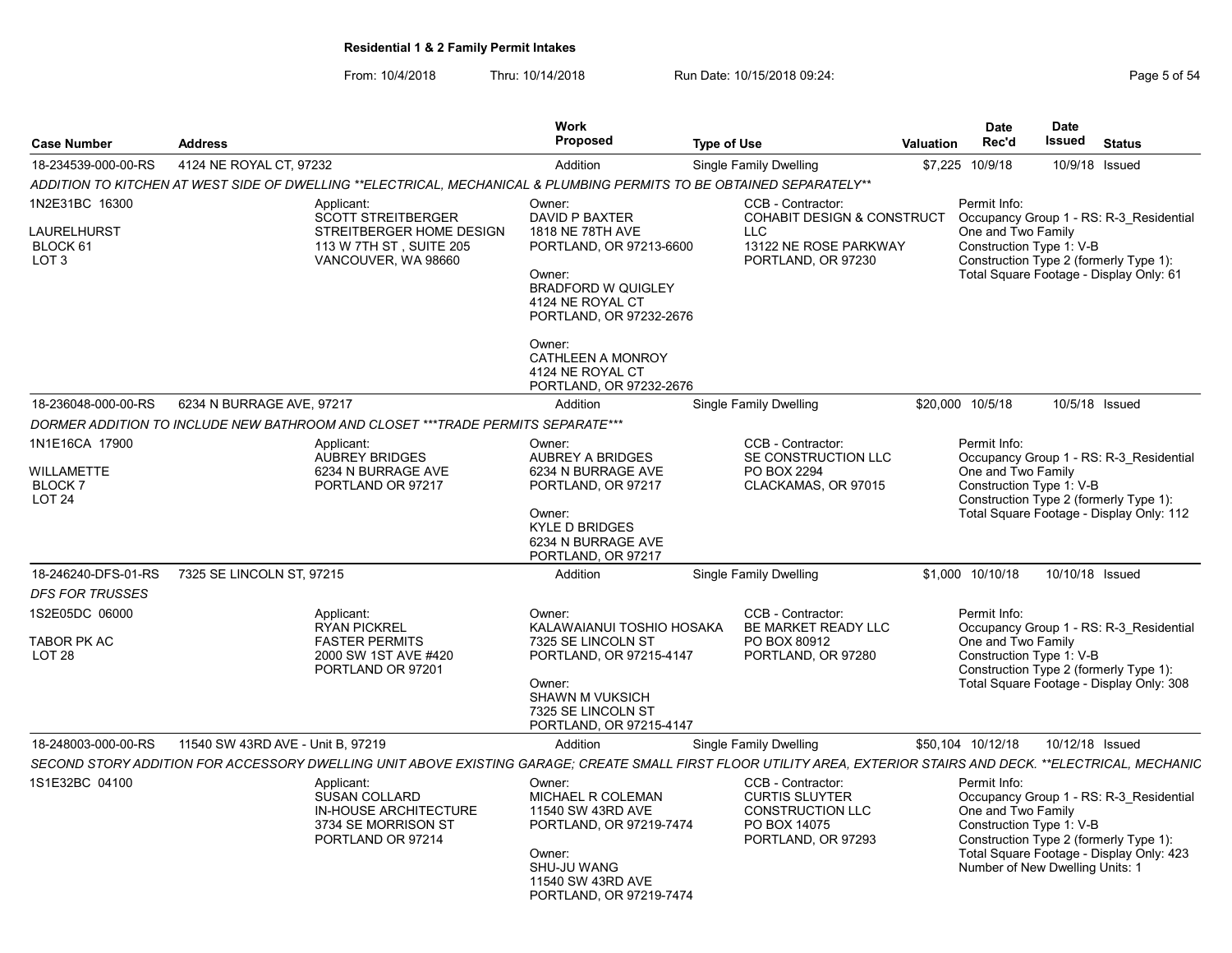|                                     |                          |                                                                 | Work                        |                                                                                                                                                                   |                    | <b>Date</b>        | Date                                   |                                            |
|-------------------------------------|--------------------------|-----------------------------------------------------------------|-----------------------------|-------------------------------------------------------------------------------------------------------------------------------------------------------------------|--------------------|--------------------|----------------------------------------|--------------------------------------------|
| <b>Case Number</b>                  | <b>Address</b>           |                                                                 | Proposed                    | <b>Type of Use</b>                                                                                                                                                | <b>Valuation</b>   | Rec'd              | Issued                                 | <b>Status</b>                              |
| 18-249326-000-00-RS                 | 2329 SE LADD AVE, 97214  |                                                                 | Addition                    | <b>Single Family Dwelling</b>                                                                                                                                     | \$10,424 10/8/18   |                    |                                        | <b>Under Review</b>                        |
|                                     |                          |                                                                 |                             | 88SQFT ADDITION. SMALL FOUNDATION BUMP OUT AND A 14' WIDE SECOND FLOOR DORMER. REMODELING THE SECOND FLOOR, ADDING A BATHROOM. REMODEL MAIN FLOOR BATHROOM        |                    |                    |                                        |                                            |
| 1S1E02DC 07300                      |                          | Applicant:                                                      | Owner:                      | CCB - Contractor:                                                                                                                                                 |                    | Permit Info:       |                                        |                                            |
|                                     |                          | <b>YORCK FRANKEN</b>                                            | <b>IAN HONOHAN</b>          | YORCK FRANKEN                                                                                                                                                     |                    |                    |                                        | Occupancy Group 1 - RS: R-3_Residential    |
| <b>LADDS ADD</b>                    |                          | YORCK FRANKEN CONSTRUCTION 2329 SE LADD AVE                     |                             | <b>CONSTRUCTION LLC</b>                                                                                                                                           |                    | One and Two Family |                                        |                                            |
| BLOCK 29                            |                          | 3548 SE 76TH AVE                                                | PORTLAND, OR 97214          | 3548 SE 76TH AVE                                                                                                                                                  |                    |                    | Construction Type 1: V-B               |                                            |
| NLY 1/2 OF LOT 15                   |                          | PORTLAND, OR 97206                                              |                             | PORTLAND, OR 97206                                                                                                                                                |                    |                    | Construction Type 2 (formerly Type 1): |                                            |
| <b>LOT 16</b>                       |                          |                                                                 | Owner:<br><b>KAREN HUTH</b> |                                                                                                                                                                   |                    |                    |                                        | Total Square Footage - Display Only: 88    |
|                                     |                          |                                                                 | 2329 SE LADD AVE            |                                                                                                                                                                   |                    |                    |                                        |                                            |
|                                     |                          |                                                                 | PORTLAND, OR 97214          |                                                                                                                                                                   |                    |                    |                                        |                                            |
|                                     | 2702 NE 108TH AVE, 97220 |                                                                 |                             |                                                                                                                                                                   |                    |                    |                                        |                                            |
| 18-249610-000-00-RS                 |                          |                                                                 | Addition                    | Single Family Dwelling                                                                                                                                            | \$353.573 10/8/18  |                    |                                        | <b>Under Review</b>                        |
|                                     |                          |                                                                 |                             | MRAA: RENOVATE EXISTING FIRST FLOOR,KEEPING ONE WALL. ADDITION OF SECOND FLOOR TO INCLUDE: 3 BEDROOMS, 3 BATHROOMS, OFFICE AND LIVING SPACE***ELECTRICAL, PLUMBIN |                    |                    |                                        |                                            |
| 1N2E27BD 08700                      |                          | Applicant:                                                      | Owner:                      |                                                                                                                                                                   |                    | Permit Info:       |                                        |                                            |
|                                     |                          | <b>TRAVIS BUTLER</b>                                            | <b>VIKTOR NESTERENKO</b>    |                                                                                                                                                                   |                    |                    |                                        | Occupancy Group 1 - RS: R-3_Residential    |
| PARKROSE HTS                        |                          | JEFFREY T BUTLER ARCHITECT                                      | 1134 NE 114TH AVE           |                                                                                                                                                                   |                    | One and Two Family |                                        |                                            |
| BLOCK 11<br>S 94' OF LOT            |                          | 2406 NE AINSWORTH ST                                            | PORTLAND, OR 97220          |                                                                                                                                                                   |                    |                    | Construction Type 1: V-B               |                                            |
|                                     |                          | PORTLAND OR 97211                                               |                             |                                                                                                                                                                   |                    |                    | Construction Type 2 (formerly Type 1): | Total Square Footage - Display Only: 2985  |
| 18-250115-000-00-RS                 | 5531 N DEPAUW ST, 97203  |                                                                 |                             |                                                                                                                                                                   | \$8.528 10/9/18    |                    |                                        |                                            |
|                                     |                          |                                                                 | Addition                    | <b>Single Family Dwelling</b>                                                                                                                                     |                    |                    |                                        | <b>Under Review</b>                        |
|                                     |                          | 72 SQFT DOMER ADDITION AND CONVERTION OF ATTIC TO LIVING SPACE. |                             |                                                                                                                                                                   |                    |                    |                                        |                                            |
| 1N1E07DA 15600                      |                          | Applicant:                                                      | Owner:                      | CCB - Contractor:                                                                                                                                                 |                    | Permit Info:       |                                        |                                            |
|                                     |                          | <b>ANWAR BEISA</b>                                              | CAMILA CODDOU               | BEISAS LEGACY CONSTRUCTION Occupancy Group 1 - RS: R-3 Residential                                                                                                |                    |                    |                                        |                                            |
| <b>PORTSMOUTH</b>                   |                          | <b>BEISA'S LEGACY</b>                                           | 5531 N DEPAUW ST            | LLC                                                                                                                                                               |                    | One and Two Family |                                        |                                            |
| BLOCK 8                             |                          | 791 SE 202ND AVE                                                | PORTLAND, OR 97203          | 791 SE 202ND AVENUE                                                                                                                                               |                    |                    | Construction Type 1: V-B               |                                            |
| W 1/2 OF LOT 14                     |                          | PORTLAND OR 97233                                               |                             | GRESHAM, OR 97233                                                                                                                                                 |                    |                    | Construction Type 2 (formerly Type 1)  |                                            |
| <b>LOT 15</b>                       |                          |                                                                 |                             |                                                                                                                                                                   |                    |                    |                                        | Total Square Footage - Display Only: 72    |
| 18-250712-000-00-RS                 | 870 NE JARRETT ST, 9721  |                                                                 | Addition                    | <b>Single Family Dwelling</b>                                                                                                                                     | \$275,000 10/10/18 |                    |                                        | <b>Under Review</b>                        |
|                                     |                          |                                                                 |                             | MRAA; ADDITION TO EXISTING SINGLE FAMILY HOUSE; ADDITION OF TWO CAR GARAGE; MAIN FL ADDITION TO INCLUDE GUEST ROOM WITH RESTROOM AND SAUNA; EXPAND KITHEN AND AD  |                    |                    |                                        |                                            |
| 1N1E14CC 07300                      |                          | Applicant:                                                      | Owner:                      | CCB - Contractor:                                                                                                                                                 |                    | Permit Info:       |                                        |                                            |
|                                     |                          | <b>ELLEN CUSICK</b>                                             | STANLEY B JR GAINES         | SAGEFIELDS CONSTRUCTION INC Occupancy Group 1 - RS: R-3 Residential                                                                                               |                    |                    |                                        |                                            |
| <b>CLOVERDALE EXTN &amp; PLAT 2</b> |                          | <b>EMC INTERIOR DESIGN LLC</b>                                  | 704 NE SIMPSON ST           | 3914 N ALASKA ST                                                                                                                                                  |                    | One and Two Family |                                        |                                            |
| BLOCK 10                            |                          | 4037 N ALBINA AVE                                               | PORTLAND, OR 97211          | PORTLAND, OR 97217                                                                                                                                                |                    |                    | Construction Type 1: V-B               |                                            |
| LOT 7&8                             |                          | PORTLAND OREGON 97227                                           |                             |                                                                                                                                                                   |                    |                    |                                        | Construction Type 2 (formerly Type 1): V-B |
|                                     |                          |                                                                 |                             |                                                                                                                                                                   |                    |                    |                                        | Total Square Footage - Display Only: 1228  |
| 18-251954-000-00-RS                 | 12504 NE ROSE PKY, 97230 |                                                                 | Addition                    | Single Family Dwelling                                                                                                                                            | \$30.679 10/12/18  |                    | 10/12/18 Issued                        |                                            |
|                                     |                          |                                                                 |                             | ADDITION TO THE BACK OF EXISTING HOUSE: EXPAND MASTER BEDROOM AND BATHROOM. CREATE WALK-IN CLOSET***ELECTRICAL. MECHANICAL. AND PLUMBING TO BE OBTAINED SEPARA    |                    |                    |                                        |                                            |
| 1N2E26BB 04800                      |                          | Applicant:                                                      | Owner:                      | CCB - Contractor:                                                                                                                                                 |                    | Permit Info:       |                                        |                                            |
|                                     |                          | <b>JUAN RODRIGUEZ</b>                                           | <b>KAREN G M TORRES</b>     | <b>HELPING HAND CONSTRUCTION</b>                                                                                                                                  |                    |                    |                                        | Occupancy Group 1 - RS: R-3 Residential    |
| <b>CENTENNIAL HTS</b>               |                          | <b>HELPING HAND CONSTRUCTION</b>                                | 12504 NE ROSE PKWY          | LLC                                                                                                                                                               |                    | One and Two Family |                                        |                                            |
| <b>BLOCK3</b>                       |                          | LLC                                                             | PORTLAND, OR 97230          | 21564 SW GREGORY DR                                                                                                                                               |                    |                    | Construction Type 1: V-B               |                                            |
| LOT <sub>5</sub>                    |                          | 21564 SW GREGORY DR                                             |                             | BEVERTON, OR 97006                                                                                                                                                |                    |                    | Construction Type 2 (formerly Type 1): |                                            |
|                                     |                          | BEAVERTON OR 97006                                              | Owner:                      |                                                                                                                                                                   |                    |                    |                                        | Total Square Footage - Display Only: 259   |
|                                     |                          |                                                                 | <b>ISAAC V CARMONA</b>      |                                                                                                                                                                   |                    |                    |                                        |                                            |
|                                     |                          |                                                                 | 12504 NE ROSE PKWY          |                                                                                                                                                                   |                    |                    |                                        |                                            |
|                                     |                          |                                                                 | PORTLAND, OR 97230          |                                                                                                                                                                   |                    |                    |                                        |                                            |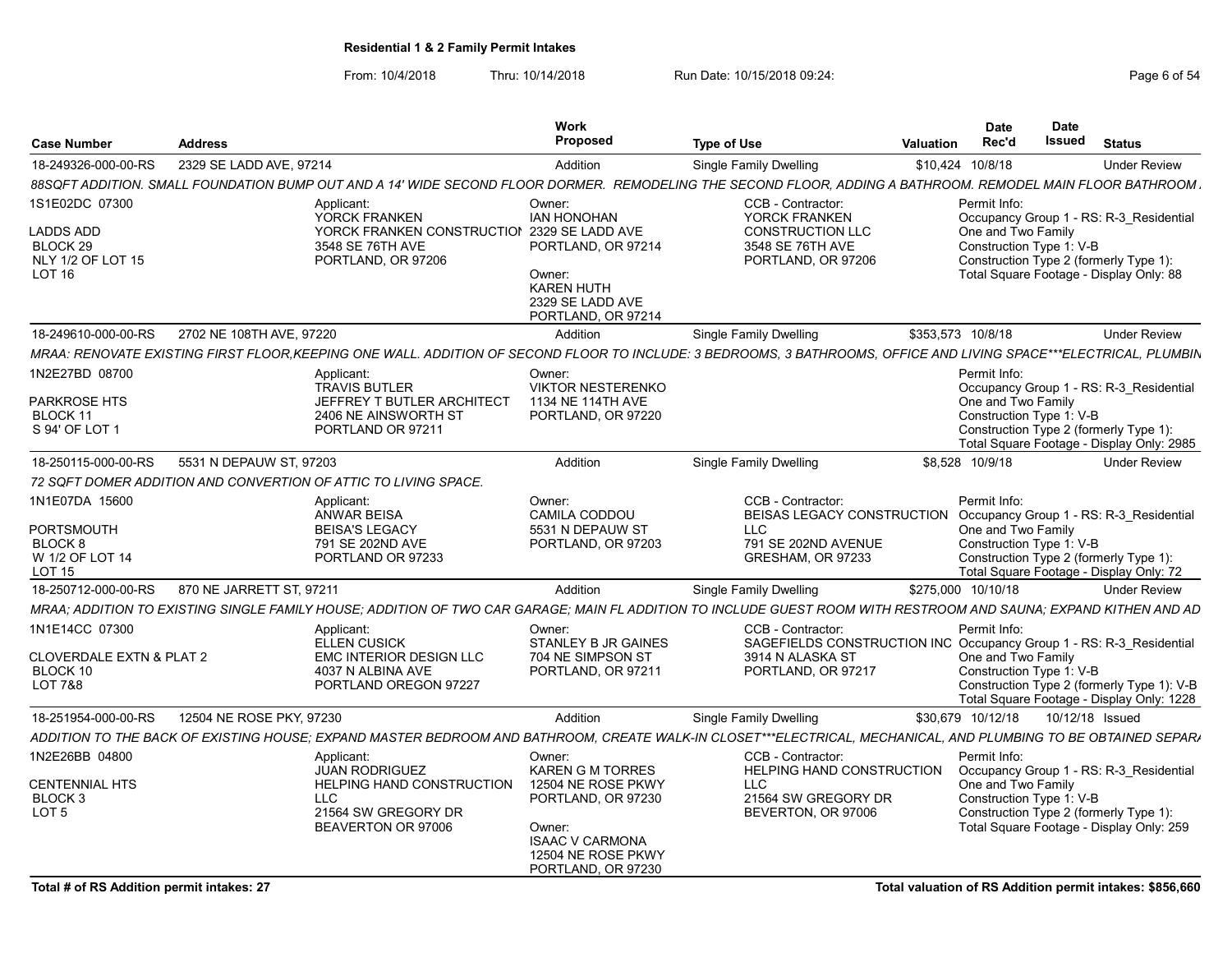From: 10/4/2018 Thru: 10/14/2018 Run Date: 10/15/2018 09:24:<br>From: 10/4/2018 Thru: 10/14/2018

| Page 7 of 54 |  |  |
|--------------|--|--|
|              |  |  |

| <b>Case Number</b>                  | <b>Address</b>                            |                                                                                                                                                               | Work<br>Proposed                                                                                                                                             | <b>Type of Use</b>                                                                                     | <b>Date</b><br>Rec'd<br>Valuation  | <b>Date</b><br><b>Issued</b><br><b>Status</b>                                                                                                             |
|-------------------------------------|-------------------------------------------|---------------------------------------------------------------------------------------------------------------------------------------------------------------|--------------------------------------------------------------------------------------------------------------------------------------------------------------|--------------------------------------------------------------------------------------------------------|------------------------------------|-----------------------------------------------------------------------------------------------------------------------------------------------------------|
| 17-225975-REV-01-RS                 | 2926 NE 9TH AVE - Unit B, 97212           |                                                                                                                                                               | Alteration                                                                                                                                                   | <b>Accessory Dwelling Unit</b>                                                                         | \$10/11/18                         | 10/11/18 Issued                                                                                                                                           |
|                                     |                                           | REVISION CHANGE DETAIL 4CS TO REMOVE 5/8" GYPSUM PER INSPECTION                                                                                               |                                                                                                                                                              |                                                                                                        |                                    |                                                                                                                                                           |
| 1N1E26BD 05600                      |                                           | Applicant:<br><b>GREGG SNYDER</b><br>2926 NE 9TH AVE<br>PORTLAND, OR 97212-3147                                                                               | Owner:<br><b>GREGG SNYDER</b><br>2926 NE 9TH AVE<br>PORTLAND, OR 97212-3147                                                                                  |                                                                                                        | Permit Info:<br>One and Two Family | Occupancy Group 1 - RS: R-3 Residential<br>Construction Type 1: V-B<br>Construction Type 2 (formerly Type 1):                                             |
| 18-165660-REV-01-RS                 | 3355 NE 74TH AVE - Unit B, 97213          |                                                                                                                                                               | Alteration                                                                                                                                                   | <b>Accessory Dwelling Unit</b>                                                                         | \$10/9/18                          | 10/9/18 Issued                                                                                                                                            |
| REVISION TO FIRE WALL AT SOUTH WALL |                                           |                                                                                                                                                               |                                                                                                                                                              |                                                                                                        |                                    |                                                                                                                                                           |
| 1N2E29AB 07500                      |                                           | Applicant:<br>WILLIE DEAN<br><b>GROUND UP DESIGN WORKS</b><br>111 SW OAK ST, STE 400A<br>PORTLAND OR 97204                                                    | Owner:<br><b>JASON N DUMONT</b><br>3355 NE 74TH AVE<br>PORTLAND, OR 97213-5831<br>Owner:<br>SAMANTHA L DUMONT<br>3355 NE 74TH AVE<br>PORTLAND, OR 97213-5831 |                                                                                                        | Permit Info:                       | Occupancy Group 1 - RS: R-3 Remodel<br>Construction Type 1: V-B<br>Construction Type 2 (formerly Type 1):<br>Total Square Footage - Display Only: 635     |
| 18-210045-REV-01-RS                 | 3656 NE RODNEY AVE, 97212                 |                                                                                                                                                               | Alteration                                                                                                                                                   | <b>Accessory Dwelling Unit</b>                                                                         | \$2,000 10/9/18                    | 10/9/18 Issued                                                                                                                                            |
|                                     | VALUE ADDED REVISION TO DOORS AND WINDOWS |                                                                                                                                                               |                                                                                                                                                              |                                                                                                        |                                    |                                                                                                                                                           |
| 1N1E22DD 17600                      |                                           | Applicant:<br>VERONICA MCCOY<br>DYER STUDIO INC<br>2940 NE MLK BLVD<br>PORTLAND OR 97212                                                                      | Owner:<br>JEFFREY R JACOBSON<br>104 NE BEECH ST<br>PORTLAND, OR 97212<br>Owner:<br><b>JODI SWARTFAGER</b><br>104 NE BEECH ST<br>PORTLAND, OR 97212           | CCB - Contractor:<br><b>DALE MORSE</b><br>OWEN GABBERT LLC<br>1235 N PRESCOTT ST<br>PORTLAND, OR 97217 | Permit Info:<br>One and Two Family | Occupancy Group 1 - RS: R-3 Residential<br>Construction Type 1: V-B<br>Construction Type 2 (formerly Type 1):<br>Total Square Footage - Display Only: 400 |
| 18-226289-000-00-RS                 | 3513 NE 12TH AVE - Unit B, 97212          |                                                                                                                                                               | Alteration                                                                                                                                                   | <b>Accessory Dwelling Unit</b>                                                                         | \$12,000 10/10/18                  | 10/10/18 Issued                                                                                                                                           |
|                                     |                                           | CONVERSION OF EXISTING ACCESSORY STRUCTURE TO ADU TO INCLUDE LIVING SPACE, BATHROOM AND KITCHEN. REMOVE EXISTING LOFT AND STEPS TO CREATE KITCHEN HEAD HEIGHT |                                                                                                                                                              |                                                                                                        |                                    |                                                                                                                                                           |
| 1N1E23CD 23600                      |                                           | Applicant:<br>ELLI ZIGENIS-CARNIGLIA<br>3513 NE 12TH AVE<br>PORTLAND, OR 97212                                                                                | Owner:<br><b>JAMES CARNIGLIA</b><br>3513 NE 12TH AVE<br>PORTLAND, OR 97212<br>Owner:<br>ELLI ZIGENIS-CARNIGLIA<br>3513 NE 12TH AVE<br>PORTLAND, OR 97212     |                                                                                                        | Permit Info:<br>One and Two Family | Occupancy Group 1 - RS: R-3 Residential<br>Construction Type 1: V-B<br>Construction Type 2 (formerly Type 1):<br>Number of New Dwelling Units: 1          |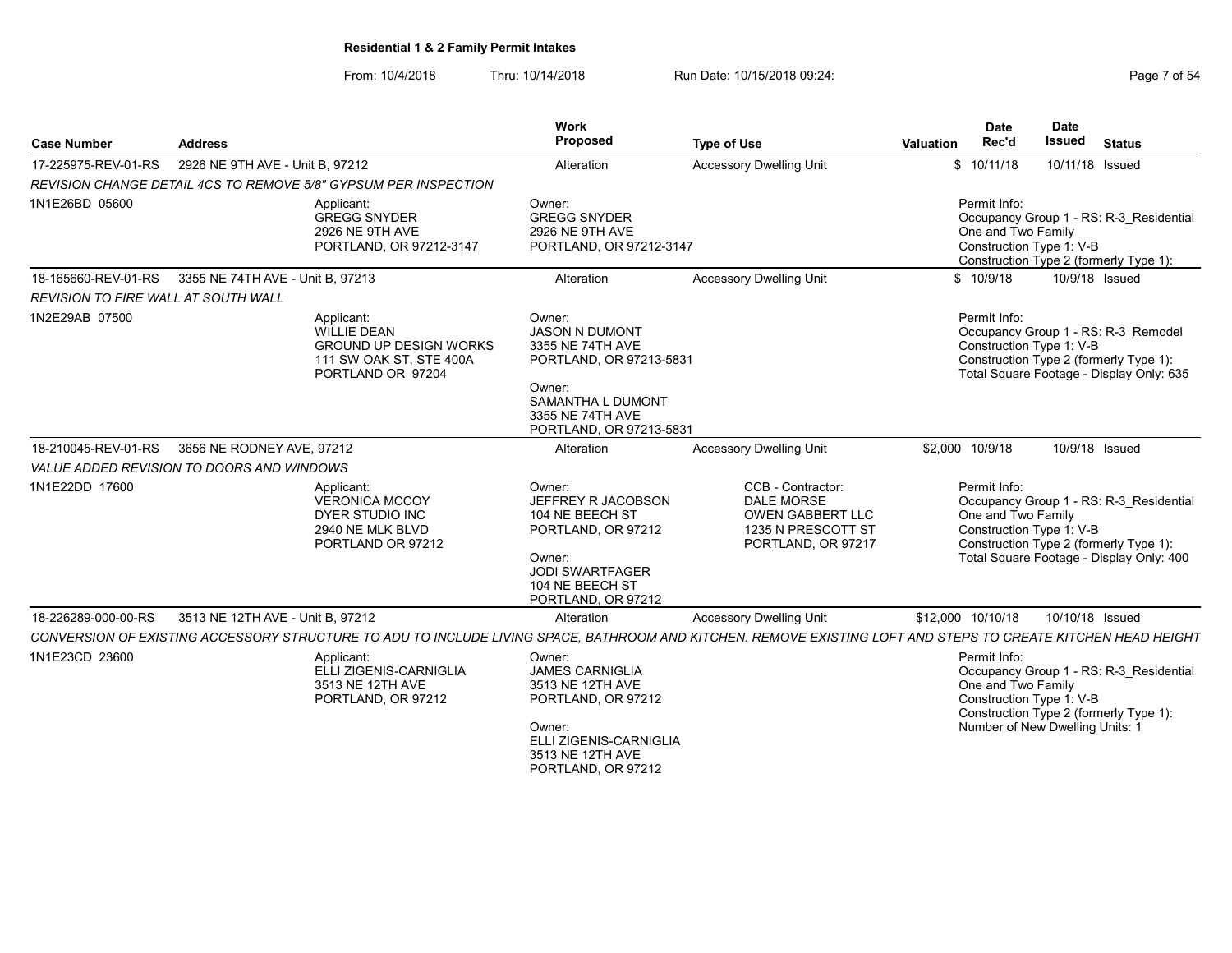| <b>Case Number</b>                            | <b>Address</b>                                                                                                                                          | <b>Work</b><br><b>Proposed</b>                                                                                        | <b>Type of Use</b>                                                                                                | Valuation | <b>Date</b><br>Rec'd                                                                      | <b>Date</b><br><b>Issued</b>           | <b>Status</b>                                                                      |
|-----------------------------------------------|---------------------------------------------------------------------------------------------------------------------------------------------------------|-----------------------------------------------------------------------------------------------------------------------|-------------------------------------------------------------------------------------------------------------------|-----------|-------------------------------------------------------------------------------------------|----------------------------------------|------------------------------------------------------------------------------------|
| 17-259073-REV-03-RS                           | 1825 SE MOUNTAIN VIEW DR, 97215                                                                                                                         | Alteration                                                                                                            | Decks, Fences, Retaining Walls                                                                                    |           | \$500 10/8/18                                                                             | 10/8/18 Issued                         |                                                                                    |
|                                               | REVISE PERMIT TO MATCH AS- BUILT CONDITIONS: CHANGE HANGER TYPE, CLARIFY FASTENERS AT LEDGER, ADD HANGER AT CORNER; INTALL 3/8" BOLTS AT CROSS BRACING. |                                                                                                                       |                                                                                                                   |           |                                                                                           |                                        |                                                                                    |
| 1S2E05CA 02700                                | Applicant:                                                                                                                                              | Owner:                                                                                                                | CCB - Contractor:                                                                                                 |           | Permit Info:                                                                              |                                        |                                                                                    |
| MTN VIEW FLORAL TR<br>LOT <sub>9</sub>        | <b>RUTHIE M PETTY</b><br>4033 SE TENINO ST<br>PORTLAND, OR 97202-8045                                                                                   | DAVID L PETTY<br>4033 SE TENINO ST<br>PORTLAND, OR 97202-8045                                                         | MITICA LEONTESCU<br><b>CREATIVE FENCES &amp; DECKS INC</b><br>23300 SW STAFFORD HILL DRIVE<br>WEST LINN, OR 97068 |           | Occupancy Group 1 - RS: U Decks,<br>Patios, Porches, Carports<br>Construction Type 1: V-B |                                        | Construction Type 2 (formerly Type 1):                                             |
|                                               |                                                                                                                                                         | Owner:<br><b>RUTHIE M PETTY</b><br>4033 SE TENINO ST<br>PORTLAND, OR 97202-8045                                       |                                                                                                                   |           |                                                                                           |                                        | Total Square Footage - Display Only: 338                                           |
| 18-240190-000-00-RS                           | 11211 SW 27TH AVE, 97219                                                                                                                                | Alteration                                                                                                            | Decks, Fences, Retaining Walls                                                                                    |           | \$10,000 10/12/18                                                                         | 10/12/18 Issued                        |                                                                                    |
|                                               | REMOVE AND REPLACE DECK SURFACE, ADD JOISTS REPALCE STAIRS AND RAILING WITH CABLE RAILING                                                               |                                                                                                                       |                                                                                                                   |           |                                                                                           |                                        |                                                                                    |
| 1S1E32AA 08400                                | Applicant:<br>DAVID WATSON                                                                                                                              | Owner:<br>MICHAEL D DOYLE                                                                                             | CCB - Contractor:<br>PROFOUND EXTERIORS PLUS LLC Occupancy Group 1 - RS: U Decks,                                 |           | Permit Info:                                                                              |                                        |                                                                                    |
| PALATINE HEIGHTS<br>LOT 19                    | PROFOUND EXTERIORS<br>10200 SW ALLEN BLVD STE F<br>BEAVERTON, OR 97005                                                                                  | 11211 SW 27TH AVE<br>PORTLAND, OR 97219<br>Owner:<br><b>MARSHA L DOYLE</b><br>11211 SW 27TH AVE<br>PORTLAND, OR 97219 | 10200 SW ALLEN BLVD<br>BEAVERTON, OR 97005                                                                        |           | Patios, Porches, Carports<br>Construction Type 1: V-B                                     |                                        | Construction Type 2 (formerly Type 1):<br>Total Square Footage - Display Only: 270 |
| 18-246357-000-00-RS                           | 7415 SE 31ST AVE, 97202                                                                                                                                 | Alteration                                                                                                            | Decks, Fences, Retaining Walls                                                                                    |           | \$8,850 10/4/18                                                                           |                                        | 10/4/18 Under Inspection                                                           |
|                                               | REPLACE EXISTING CONCRETE DRIVEWAY AND RETAINING WALLS ALONG SIDES OF DRIVEWAY, NO CHANGE IN WIDTH OR APPROACH, ASSOCIATED SITE WORK                    |                                                                                                                       |                                                                                                                   |           |                                                                                           |                                        |                                                                                    |
| 1S1E24BD 04100                                | Applicant:<br>Pat Craig                                                                                                                                 | Owner:<br><b>DEREK G TOMPOLES</b>                                                                                     | CCB - Contractor:<br><b>PAT CRAIG</b>                                                                             |           | Permit Info:<br>Occupancy Group 1 - RS: U Private                                         |                                        |                                                                                    |
| EASTMORELAND<br>BLOCK 16<br>LOT <sub>27</sub> | <b>Curb Accents</b><br>3001 NE 133RD CT<br>VANCOUVER, WA 98682                                                                                          | 7415 SE 31ST AVE<br>PORTLAND, OR 97202-8530                                                                           | <b>CURB ACCENTS INC</b><br>3001 NE 133RD CT<br>VANCOUVER, WA 98682                                                |           | Garage\Utility Misc.<br>Construction Type 1: V-B                                          |                                        | Construction Type 2 (formerly Type 1):                                             |
|                                               |                                                                                                                                                         | Owner:<br>MISTY D TOMPOLES<br>7415 SE 31ST AVE<br>PORTLAND, OR 97202-8530                                             |                                                                                                                   |           |                                                                                           |                                        |                                                                                    |
| 18-246579-000-00-RS                           | 3614 SW COMUS ST. 97219                                                                                                                                 | Alteration                                                                                                            | Decks, Fences, Retaining Walls                                                                                    |           | \$8,000 10/9/18                                                                           |                                        | 10/9/18 Under Inspection                                                           |
|                                               | REMOVE AND REPLACE (E) DECK, STAIRS AND FOOTINGS                                                                                                        |                                                                                                                       |                                                                                                                   |           |                                                                                           |                                        |                                                                                    |
| 1S1E32BA 00600                                | Applicant:<br><b>SCOTT SCHULTZE</b>                                                                                                                     | Owner:<br><b>MEGAN SMITH</b>                                                                                          | CCB - Contractor:<br><b>SCOTT SCHULTZE</b>                                                                        |           | Permit Info:<br>Occupancy Group 1 - RS: U Decks,                                          |                                        |                                                                                    |
| WEST PORTLAND PK<br>BLOCK 11<br>LOT 10-12     | PO BOX 86273<br>PORTLAND, OR 97286                                                                                                                      | 3614 SW COMUS ST<br>PORTLAND, OR 97219                                                                                | TELLURIAN GARDENS LLC<br>PO BOX 86273<br>PORTLAND, OR 97206                                                       |           | Patios, Porches, Carports<br>Construction Type 1: V-B                                     | Construction Type 2 (formerly Type 1): |                                                                                    |
|                                               |                                                                                                                                                         | Owner:<br><b>KEVIN MEALY</b><br>3614 SW COMUS ST<br>PORTLAND, OR 97219                                                |                                                                                                                   |           |                                                                                           |                                        |                                                                                    |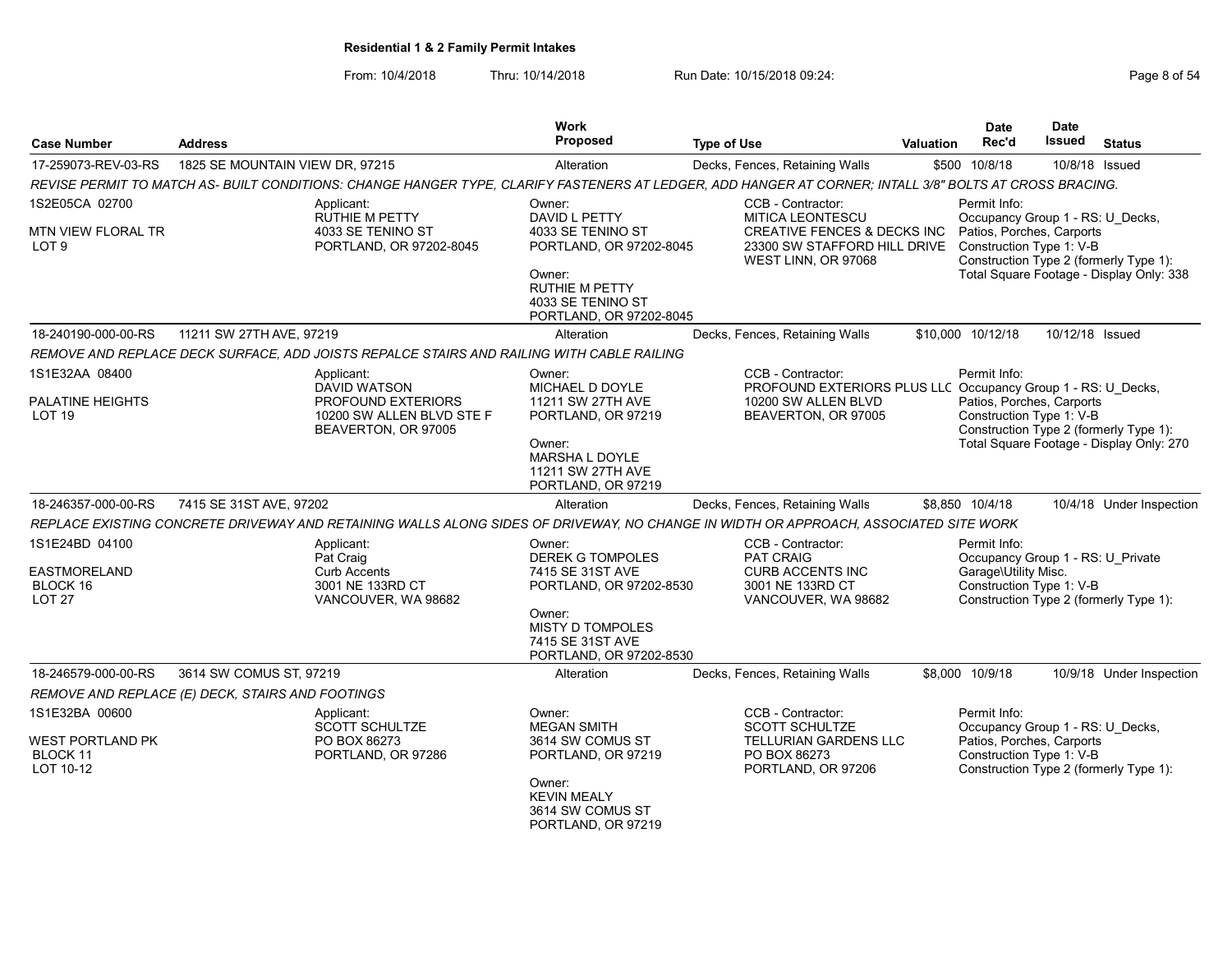| <b>Case Number</b>                                                          | <b>Address</b>                     |                                                                                                                                                             | <b>Work</b><br><b>Proposed</b>                                                                                                                                        | <b>Type of Use</b> |                                                                                                                  | Valuation | <b>Date</b><br>Rec'd                                                                                      | <b>Date</b><br><b>Issued</b> | <b>Status</b>                                                                      |
|-----------------------------------------------------------------------------|------------------------------------|-------------------------------------------------------------------------------------------------------------------------------------------------------------|-----------------------------------------------------------------------------------------------------------------------------------------------------------------------|--------------------|------------------------------------------------------------------------------------------------------------------|-----------|-----------------------------------------------------------------------------------------------------------|------------------------------|------------------------------------------------------------------------------------|
| 18-248838-000-00-RS                                                         | 3084 SW FAIRMOUNT BLVD, 97239      |                                                                                                                                                             | Alteration                                                                                                                                                            |                    | Decks, Fences, Retaining Walls                                                                                   |           | \$40,000 10/5/18                                                                                          |                              | <b>Under Review</b>                                                                |
|                                                                             |                                    | REMOVE DRYROT AND REPLACE DECK AT FRONT OF HOUSE. REMOVE AND REPLACE DRIVEWAY AND FRAMING - NO RETAINING WALL REPLACEMENT                                   |                                                                                                                                                                       |                    |                                                                                                                  |           |                                                                                                           |                              |                                                                                    |
| 1S1E16BA 00600<br>SECTION 16 1S 1E<br>TL 600 0.90 ACRES                     |                                    | Applicant:<br><b>TRIP HARDIN</b><br>RENAISSANCE HOLDINGS LLC<br>2404 N FLINT AVE<br>PORTLAND, OR 97227                                                      | Owner:<br><b>JOHN W SHANER</b><br>3084 SW FAIRMOUNT BLVD<br>PORTLAND, OR 97239<br>Owner:<br>DOROTHY C DONNELLY-SHANER<br>3084 SW FAIRMOUNT BLVD<br>PORTLAND, OR 97239 |                    | CCB - Contractor:<br><b>RENAISSANCE HOLDINGS LLC</b><br>2404 N FLINT 6<br>PORTLAND, OR 97227                     |           | Permit Info:<br>Occupancy Group 1 - RS: U Decks,<br>Patios, Porches, Carports<br>Construction Type 1: V-B |                              | Construction Type 2 (formerly Type 1):<br>Total Square Footage - Display Only: 795 |
| 18-250005-000-00-RS                                                         | 3202 SW WILBARD ST - Unit A, 97219 |                                                                                                                                                             | Alteration                                                                                                                                                            |                    | Decks, Fences, Retaining Walls                                                                                   |           | \$6,000 10/9/18                                                                                           |                              | 10/9/18 Under Inspection                                                           |
|                                                                             |                                    | CONSTRUCT NEW DECK AND RAILING ASSEMBLY AT REAR OF HOUSE                                                                                                    |                                                                                                                                                                       |                    |                                                                                                                  |           |                                                                                                           |                              |                                                                                    |
| 1S1E29DB 06200<br><b>NDIAN HILLS</b><br><b>BLOCK4</b><br>LOT 6              |                                    | Applicant:<br><b>DAN YOUNG</b><br>OREGON BUSINESS ARCHITECTS 3202 SW WILBARD ST<br>PO BOX 80301<br>PORTLAND OR 97280                                        | Owner:<br><b>FREDERIC S YOUNG</b><br>PORTLAND, OR 97219-6258<br>Owner:<br>JUNE R YOUNG<br>3202 SW WILBARD ST<br>PORTLAND, OR 97219-6258                               |                    | CCB - Contractor:<br>TIMBER RIDGE BUILDING<br><b>COMPANY LLC</b><br>5434 SE 108TH AVE<br>PORTLAND, OR 97266      |           | Permit Info:<br>Occupancy Group 1 - RS: U Decks,<br>Patios, Porches, Carports<br>Construction Type 1: V-B |                              | Construction Type 2 (formerly Type 1):                                             |
| 18-177592-REV-01-RS                                                         | 3323 SE 11TH AVE, 97202            |                                                                                                                                                             | Alteration                                                                                                                                                            | Duplex             |                                                                                                                  |           | \$10/10/18                                                                                                | 10/10/18 Issued              |                                                                                    |
|                                                                             |                                    | REVISION: DEMO EXISTING NORTH PORCH AND REBUILD WITH SHED ROOF AND SMALLER FOOTPRINT THAN ORIGINALLY APPROVED.                                              |                                                                                                                                                                       |                    |                                                                                                                  |           |                                                                                                           |                              |                                                                                    |
| 1S1E11BD 13900<br>DENTS ADD<br>BLOCK 2<br>LOT <sub>3</sub>                  |                                    | Applicant:<br>BEISAS LEGACY CONSTRUCTION JEFFREY J PALMER<br><b>LLC</b><br>791 SE 202ND AVENUE<br>GRESHAM, OR 97233                                         | Owner:<br>726 BICKNELL RD<br>LOS GATOS, CA 95030-2148<br>Owner:<br><b>CRISTINA M PALMER</b><br>726 BICKNELL RD<br>LOS GATOS, CA 95030-2148                            |                    | CCB - Contractor:<br><b>BEISAS LEGACY CONSTRUCTION</b><br><b>LLC</b><br>791 SE 202ND AVENUE<br>GRESHAM, OR 97233 |           | Permit Info:<br>Construction Type 1: V-B                                                                  |                              | Occupancy Group 1 - RS: R-3_Remodel<br>Construction Type 2 (formerly Type 1):      |
| 18-250031-000-00-RS                                                         | 13873 NE HALSEY ST, 97230          |                                                                                                                                                             | Alteration                                                                                                                                                            | Garage/Carport     |                                                                                                                  |           | \$4.000 10/9/18                                                                                           |                              | 10/9/18 Issued                                                                     |
|                                                                             |                                    | INSTALL NEW GARAGE DOORS AND WINDOWS IN (E) DETACHED GARAGE; INSTALL DRIVEWAY RELATED TO 10-156998-ZP AND 18-236433-GC **18-210487-AL, 18-196660-HS**       |                                                                                                                                                                       |                    |                                                                                                                  |           |                                                                                                           |                              |                                                                                    |
| 1N2E26DD 07200<br>RICHLAND<br>LOT 14 TL 7200                                |                                    | Applicant:<br><b>JUSTIN NGUYEN</b><br><b>WYNN DESIGN</b><br>4230 SE 80TH AVE<br>PORTLAND OR 97206                                                           | Owner:<br>THANH X NGUYEN<br>13873 NE HALSEY ST<br>PORTLAND, OR 97230-3250                                                                                             |                    |                                                                                                                  |           | Permit Info:<br>Occupancy Group 1 - RS: U Private<br>Garage\Utility Misc.<br>Construction Type 1: V-B     |                              | Construction Type 2 (formerly Type 1):                                             |
| 18-251849-000-00-RS                                                         | 9905 SE REEDWAY ST. 97266          |                                                                                                                                                             | Alteration                                                                                                                                                            | Garage/Carport     |                                                                                                                  |           | \$500 10/12/18                                                                                            | 10/11/18 Issued              |                                                                                    |
|                                                                             |                                    | ALTERATION TO REMOVE UNPERMITTED WORK ON DETACHED GARAGE AND RE-ESTABLISH ROOF PITCH TO ORIGINAL PERMITTED STATE. GABLE ROOF OVER FRAMED TO BE REMOVED-NO . |                                                                                                                                                                       |                    |                                                                                                                  |           |                                                                                                           |                              |                                                                                    |
| 1S2E16DA 10101<br><b>MENTONE</b><br>BLOCK <sub>8</sub><br>LOT <sub>18</sub> |                                    | Applicant:<br><b>LARA CATTLIN</b>                                                                                                                           | Owner:<br>LARA CATTLIN<br>303 3RD ST #202<br>RENO, NV 89501-1108                                                                                                      |                    |                                                                                                                  |           | Permit Info:<br>Occupancy Group 1 - RS: U_Private<br>Garage\Utility Misc.<br>Construction Type 1: V-B     |                              | Construction Type 2 (formerly Type 1):                                             |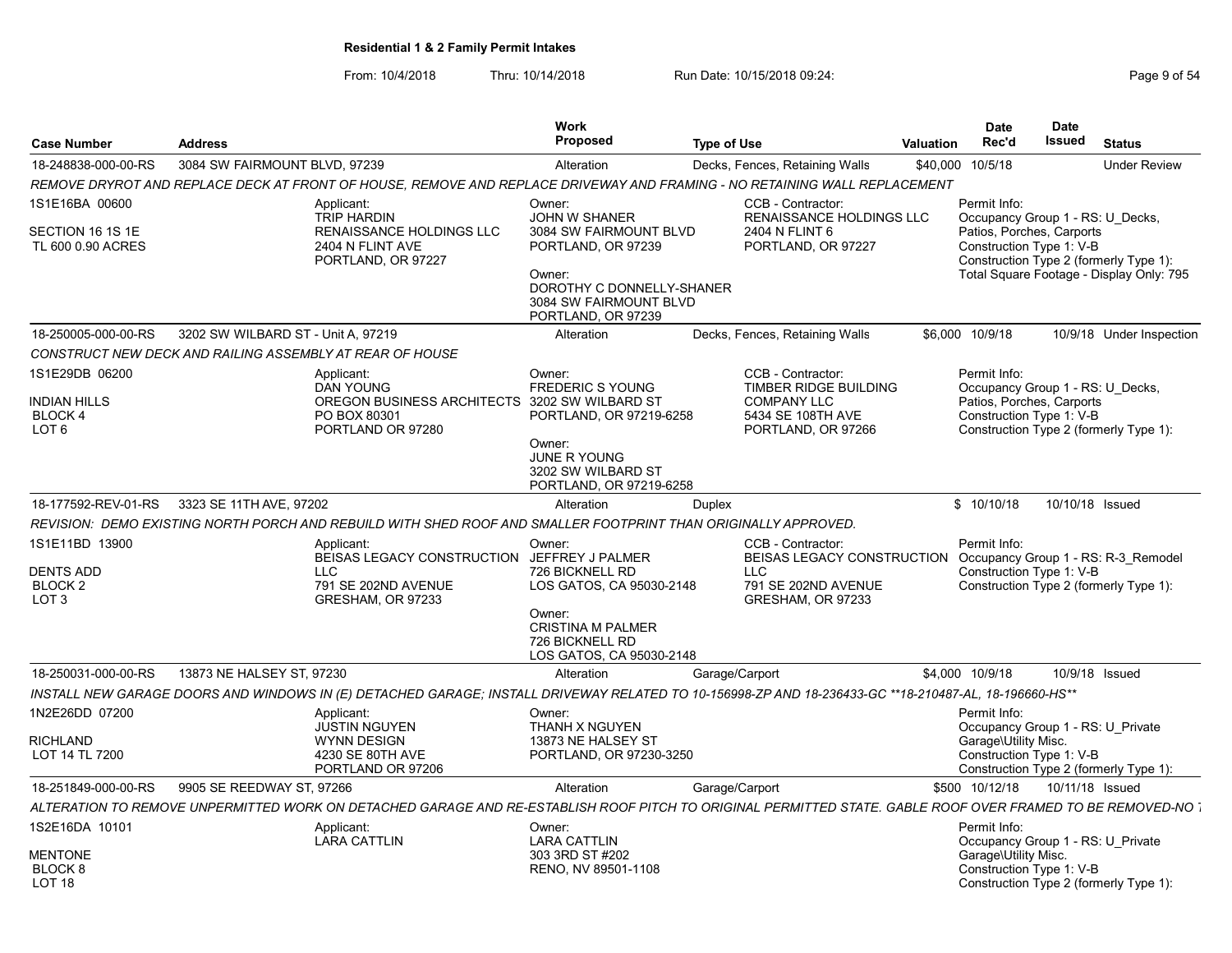From: 10/4/2018 Thru: 10/14/2018 Run Date: 10/15/2018 09:24:<br>From: 10/4/2018 Page 10 of 54

| <b>Case Number</b>                                                                   | <b>Address</b>           |                                                                                                   | <b>Work</b><br>Proposed                                                                                                                                           | <b>Type of Use</b>                                                                                                       | <b>Valuation</b> | <b>Date</b><br>Rec'd                                                                                      | <b>Date</b><br>Issued | <b>Status</b>                                                                                                                 |
|--------------------------------------------------------------------------------------|--------------------------|---------------------------------------------------------------------------------------------------|-------------------------------------------------------------------------------------------------------------------------------------------------------------------|--------------------------------------------------------------------------------------------------------------------------|------------------|-----------------------------------------------------------------------------------------------------------|-----------------------|-------------------------------------------------------------------------------------------------------------------------------|
| 18-251981-000-00-RS                                                                  | 2607 NE WASCO ST, 97232  |                                                                                                   | Alteration                                                                                                                                                        | Garage/Carport                                                                                                           | \$42.000         | 10/12/18                                                                                                  | 10/12/18 Issued       |                                                                                                                               |
|                                                                                      |                          | FIRE DAMAGE: REPAIR EXISTING GARAGE ROOF AND REPLACE DECK: REPLACE STAIRS                         |                                                                                                                                                                   |                                                                                                                          |                  |                                                                                                           |                       |                                                                                                                               |
| 1N1E36BB 08000                                                                       |                          | Applicant:                                                                                        | Owner:                                                                                                                                                            | CCB - Contractor:                                                                                                        |                  | Permit Info:                                                                                              |                       |                                                                                                                               |
| <b>HOLLADAY PK &amp; 1ST ADD</b><br>BLOCK 19<br>LOT <sub>10</sub>                    |                          | <b>ANDY STEMBER</b><br><b>JAS ENGINEERING</b><br>1419 WASHINGTON ST #100<br>OREGON CITY, OR 97045 | MICHAEL CALARCO<br>2175 36TH ST<br>SACRAMENTO, CA 95817-1309                                                                                                      | CHINOOK RESTORATION INC<br>11010 NE 37TH CIRCLE SUITE 110<br>VANCOUVER, WA 98682                                         |                  | Occupancy Group 1 - RS: U_Decks,<br>Patios, Porches, Carports<br>Construction Type 1: V-B                 |                       | Construction Type 2 (formerly Type 1):<br>Total Square Footage - Display Only: 500                                            |
| 07-185888-REV-01-RS                                                                  | 5036 NE 21ST AVE, 97211  |                                                                                                   | Alteration                                                                                                                                                        | Single Family Dwelling                                                                                                   |                  | \$10/10/18                                                                                                | 10/10/18 Final        |                                                                                                                               |
|                                                                                      |                          | REVISION TO REMOVE NEW MASTER BEDROOM AND ASSOCIATED STRUCTURAL WORK FROM SCOPE OF WORK IN ATTIC  |                                                                                                                                                                   |                                                                                                                          |                  |                                                                                                           |                       |                                                                                                                               |
| 1N1E23AA 16200<br><b>VERNON</b><br>BLOCK 31<br>LOT <sub>5</sub>                      |                          | Applicant:<br><b>CHRISTOPHER MOSS</b><br>5036 NE 21ST AVE<br>PORTLAND, OR 97211                   | Owner:<br><b>WHITNEY GRUBBS</b><br>5036 NE 21ST AVE<br>PORTLAND, OR 97211-5613<br>Owner:<br><b>CRISTOPHER MOSS</b><br>5036 NE 21ST AVE<br>PORTLAND, OR 97211-5613 |                                                                                                                          |                  | Permit Info:<br>One and Two Family<br>Construction Type 1: V-B                                            |                       | Occupancy Group 1 - RS: R-3 Residential<br>Construction Type 2 (formerly Type 1):                                             |
| 17-110659-REV-01-RS                                                                  | 4619 NE 30TH AVE, 97211  |                                                                                                   | Alteration                                                                                                                                                        | Single Family Dwelling                                                                                                   |                  | \$10/12/18                                                                                                | 10/12/18 Issued       |                                                                                                                               |
|                                                                                      |                          | REVISION TO POST DETAILS IN BASEMENT: CHANGES TO LAYOUT OF ATTIC                                  |                                                                                                                                                                   |                                                                                                                          |                  |                                                                                                           |                       |                                                                                                                               |
| 1N1E24BD 11700<br><b>ELBERTA</b><br>BLOCK <sub>13</sub><br>N 34' OF LOT 14           |                          | Applicant:<br><b>MEGAN HORST</b><br>4619 NE 30TH AVE<br>PORTLAND OR 97211                         | Owner:<br><b>MEGAN HORST</b><br>4619 NE 30TH AVE<br>PORTLAND, OR 97211<br>Owner:<br><b>CHRISTIAN RUSBY</b><br>4619 NE 30TH AVE<br>PORTLAND, OR 97211              |                                                                                                                          |                  | Permit Info:<br>One and Two Family<br>Construction Type 1: V-B                                            |                       | Occupancy Group 1 - RS: R-3 Residential<br>Construction Type 2 (formerly Type 1):<br>Total Square Footage - Display Only: 364 |
| 18-133391-REV-03-RS                                                                  | 4503 SE CORA ST, 97206   |                                                                                                   | Alteration                                                                                                                                                        | <b>Single Family Dwelling</b>                                                                                            |                  | \$4,302 10/12/18                                                                                          | 10/12/18 Issued       |                                                                                                                               |
|                                                                                      |                          | VALUE ADDED REVISION TO REPLACE FRONT PORCH AND REVISE SITE PLAN TO INCLUDE PORCH                 |                                                                                                                                                                   |                                                                                                                          |                  |                                                                                                           |                       |                                                                                                                               |
| 1S2E07CC 03800<br><b>IVANHOE</b><br>BLOCK <sub>8</sub><br><b>LOT 14</b>              |                          | Applicant:<br><b>MIKE AUBREY</b><br>1121 NE 310TH AVE<br>WASHOUGAL, WA 98671                      | Owner:<br><b>HOLLY LEE</b><br>851 SPRUCE AVE<br>PACIFIC GROVE, CA 93950                                                                                           | CCB - Contractor:<br><b>JOHN MICHAEL AUBREY</b><br><b>JOHN MICHAEL AUBREY</b><br>1121 NE 310TH AV<br>WASHOUGAL, WA 98671 |                  | Permit Info:<br>Occupancy Group 1 - RS: U Decks,<br>Patios, Porches, Carports<br>Construction Type 1: V-B |                       | Construction Type 2 (formerly Type 1):<br>Total Square Footage - Display Only: 180                                            |
| 18-167518-REV-02-RS                                                                  | 6824 SE RAMONA ST, 97206 |                                                                                                   | Alteration                                                                                                                                                        | <b>Single Family Dwelling</b>                                                                                            |                  | \$10/9/18                                                                                                 |                       | 10/9/18 Issued                                                                                                                |
| <b>REVISION TO UPDATE LINE DRAWINGS</b>                                              |                          |                                                                                                   |                                                                                                                                                                   |                                                                                                                          |                  |                                                                                                           |                       |                                                                                                                               |
| 1S2E17CA 09400<br><b>TREMONT</b><br>BLOCK 40<br>E 20' OF LOT 10<br>LOT <sub>11</sub> |                          | Applicant:<br>BLUE RAVEN SOLAR LLC<br>1220 S 630 EAST STE 430<br>AMERICAN FORK, UT 84003          | Owner:<br>ROBERT L SAUL<br>6824 SE RAMONA ST<br>PORTLAND, OR 97206-5965                                                                                           | CCB - Contractor:<br>BLUE RAVEN SOLAR LLC<br>1220 S 630 EAST STE 430<br>AMERICAN FORK, UT 84003                          |                  | Permit Info:<br>Construction Type 1: V-B                                                                  |                       | Occupancy Group 1 - RS: R-3 Remodel<br>Construction Type 2 (formerly Type 1):                                                 |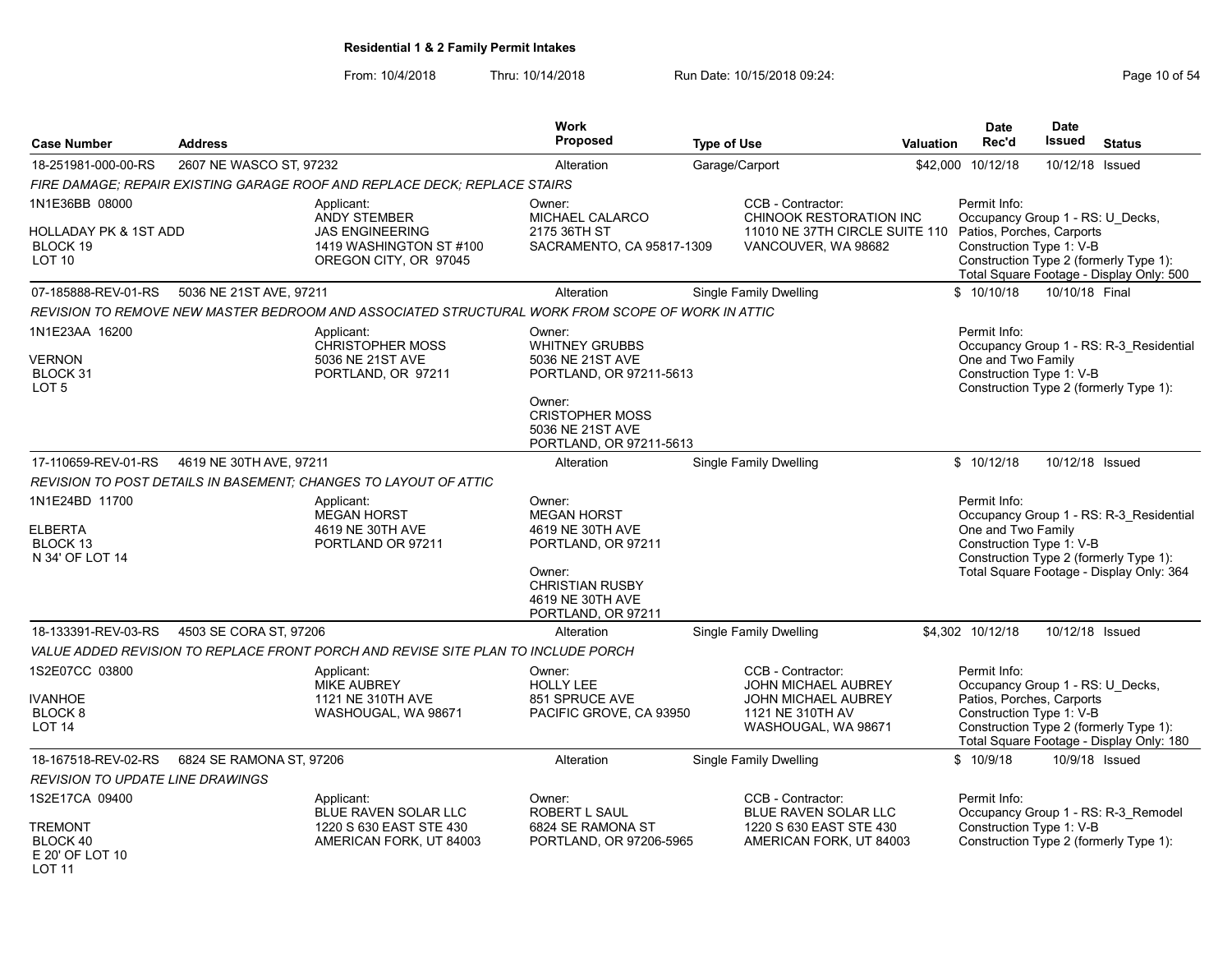| <b>Case Number</b>                                                                      | <b>Address</b>                                        |                                                                                                                                                                      | Work<br>Proposed                                                                                                                                               | <b>Type of Use</b>                                                                                                                    | Valuation        | <b>Date</b><br>Rec'd | <b>Date</b><br>Issued<br>Status                                                                                                                                                |                          |
|-----------------------------------------------------------------------------------------|-------------------------------------------------------|----------------------------------------------------------------------------------------------------------------------------------------------------------------------|----------------------------------------------------------------------------------------------------------------------------------------------------------------|---------------------------------------------------------------------------------------------------------------------------------------|------------------|----------------------|--------------------------------------------------------------------------------------------------------------------------------------------------------------------------------|--------------------------|
| 18-173749-REV-01-RS                                                                     | 4338 NE CAMPAIGN ST. 97218                            |                                                                                                                                                                      | Alteration                                                                                                                                                     | Single Family Dwelling                                                                                                                |                  | \$5,000 10/9/18      | 10/9/18 Issued                                                                                                                                                                 |                          |
|                                                                                         |                                                       | VALUE-ADDED REVISION TO REBUILD STAIR FROM MAIN FLOOR TO BASEMENT                                                                                                    |                                                                                                                                                                |                                                                                                                                       |                  |                      |                                                                                                                                                                                |                          |
| 1N2E19CB 06000<br>SECTION 19 1N 2E<br>TL 6000 0.21 ACRES                                |                                                       | Applicant:<br>ROBERT SALADOFF<br>ROBERT SALADOFF, ARCHITECT<br>3435 NE 45TH AVE STE B<br>PORTLAND OR 97213                                                           | Owner:<br>APRIL M LEONARD<br>4338 NE CAMPAIGN ST<br>PORTLAND, OR 97218-1723                                                                                    | CCB - Contractor:<br>SAGEFIELDS CONSTRUCTION INC Occupancy Group 1 - RS: R-3 Remodel<br>3914 N ALASKA ST<br>PORTLAND, OR 97217        |                  | Permit Info:         | Construction Type 1: V-B<br>Construction Type 2 (formerly Type 1):<br>Total Square Footage - Display Only: 1906                                                                |                          |
|                                                                                         | 18-195392-REV-01-RS 2403 SE 32ND AVE - Unit B. 97214  |                                                                                                                                                                      | Alteration                                                                                                                                                     | <b>Single Family Dwelling</b>                                                                                                         |                  | \$1,000 10/10/18     | 10/10/18 Issued                                                                                                                                                                |                          |
| <b>REVISION TO REPAIR FOUNDATION</b>                                                    |                                                       |                                                                                                                                                                      |                                                                                                                                                                |                                                                                                                                       |                  |                      |                                                                                                                                                                                |                          |
| 1S1E01CD 11200                                                                          |                                                       | Applicant:<br><b>TULSI ZEIDMAN</b><br>2403 SE 32ND AVE<br>PORTLAND OR 97214                                                                                          | Owner:<br><b>REDWOOD HOUSE LLC</b><br>2403 SE 32ND AVE<br>PORTLAND, OR 97214                                                                                   |                                                                                                                                       |                  | Permit Info:         | Occupancy Group 1 - RS: R-3 Remodel<br>Construction Type 1: V-B<br>Construction Type 2 (formerly Type 1):<br>Total Square Footage - Display Only: 765                          |                          |
|                                                                                         | 18-197112-REV-01-RS  2424 NE 11TH AVE - Unit B, 97212 |                                                                                                                                                                      | Alteration                                                                                                                                                     | Single Family Dwelling                                                                                                                |                  | \$2,500 10/8/18      | 10/8/18 Issued                                                                                                                                                                 |                          |
|                                                                                         |                                                       | VALUE ADDED REVISION: POUR NEW SLAB WITH HYDRONIC PIPING, ADD WINDOW TO LIVING ROOM.                                                                                 |                                                                                                                                                                |                                                                                                                                       |                  |                      |                                                                                                                                                                                |                          |
| 1N1E26CA 06200                                                                          |                                                       | Applicant:<br>Kyle Overman<br>2424 NE 11th Ave<br>Portland OR 97212                                                                                                  | Owner:<br>KYLE A OVERMAN<br>2424 NE 11TH AVE<br>PORTLAND, OR 97212-4127                                                                                        |                                                                                                                                       |                  | Permit Info:         | Occupancy Group 1 - RS: R-3 Remodel<br>Construction Type 1: V-B<br>Construction Type 2 (formerly Type 1):                                                                      |                          |
| 18-223448-000-00-RS                                                                     | 13827 NE BEECH CT. 97230                              |                                                                                                                                                                      | Alteration                                                                                                                                                     | Single Family Dwelling                                                                                                                |                  | \$2,000 10/8/18      | 10/8/18 Issued                                                                                                                                                                 |                          |
|                                                                                         |                                                       | ADD FRONT PORCH TO THE 2ND FLOOR WITH STAIRS LEADING TO THE GROUND: REPLACE WINDOW WITH DOUBLE SLIDING DOOR. NOT AN ADU.                                             |                                                                                                                                                                |                                                                                                                                       |                  |                      |                                                                                                                                                                                |                          |
| 1N2E23DD 03300<br><b>STRATHMORE</b><br>BLOCK 16<br><b>LOT 10</b><br>18-227625-000-00-RS | 1805 NE 37TH AVE, 97212                               | Applicant:<br><b>SEGED KIDANEMARIAM</b><br>13827 NE BEECH CT<br>PORTLAND, OR 97230                                                                                   | Owner:<br><b>SEGED KIDANEMARIAM</b><br>13827 NE BEECH CT<br>PORTLAND, OR 97230<br>Owner:<br>FREHIWOT GEBREEGZIABHER<br>13827 NE BEECH CT<br>PORTLAND, OR 97230 |                                                                                                                                       | \$50,000 10/5/18 | Permit Info:         | Occupancy Group 1 - RS: U Decks,<br>Patios, Porches, Carports<br>Construction Type 1: V-B<br>Construction Type 2 (formerly Type 1):<br>Total Square Footage - Display Only: 18 |                          |
|                                                                                         |                                                       |                                                                                                                                                                      | Alteration                                                                                                                                                     | <b>Single Family Dwelling</b>                                                                                                         |                  |                      |                                                                                                                                                                                | 10/5/18 Under Inspection |
|                                                                                         |                                                       | CONVERT BASEMENT AND ATTIC TO HABITABLE SPACE: BASEMENT TO INCLDUE LIVING ROOM. BEDROOM. BATH. LAUNDRY, AND MECHANICAL. UPPER FLOOR TO INCLUDE NEW BEDROOM A         |                                                                                                                                                                |                                                                                                                                       |                  |                      |                                                                                                                                                                                |                          |
| 1N1E25DD 05200<br>HANCOCK ST ADD<br>BLOCK 8<br>N 1' OF E 67' OF LOT 14<br><b>LOT 15</b> |                                                       | Applicant:<br><b>NATHAN ARNOLD</b><br><b>FASTER PERMITS</b><br>2000 SW 1ST AVE, SUITE 420<br>PORTLAND OR 97201                                                       | Owner:<br><b>INTRINSIC HOMES LLC</b><br>12042 SE SUNNYSIDE RD #599<br>CLACKAMAS, OR 97015-8382                                                                 | CCB - Contractor:<br><b>MELISSA MANLEY</b><br><b>INTRINSIC HOMES LLC</b><br>12042 SE SUNNYSIDE RD SUITE<br>599<br>CLACKAMAS, OR 97015 |                  | Permit Info:         | Occupancy Group 1 - RS: R-3 Remodel<br>Construction Type 1: V-B<br>Construction Type 2 (formerly Type 1):<br>Total Square Footage - Display Only: 1271                         |                          |
|                                                                                         |                                                       |                                                                                                                                                                      | Alteration                                                                                                                                                     | <b>Single Family Dwelling</b>                                                                                                         | \$14,331 10/8/18 |                      | 10/8/18 Issued                                                                                                                                                                 |                          |
|                                                                                         |                                                       | ADDED VALUE REVISION - CONVERT 363 SF OF UNFINISHED ATTIC TO HABITABLE SPACE; ADD EGRESS WINOW FOR BEDROOM; SISTER IN ADDITIONAL 2 X 6 FLOOR JOISTS; POST AND FOOTII |                                                                                                                                                                |                                                                                                                                       |                  |                      |                                                                                                                                                                                |                          |
| 1N2E32AB 10700<br><b>KATHARINE</b><br>BLOCK 16<br>LOT <sub>15</sub>                     |                                                       | Applicant:<br>NIKOLAY BUZIKEVICH<br>11512 NE SISKIYOU ST<br>PORTLAND, OR 97220                                                                                       | Owner:<br>NIKOLAY V BUZIKEVICH<br>11805 NE SACRAMENTO ST<br>PORTLAND, OR 97220                                                                                 |                                                                                                                                       |                  | Permit Info:         | Occupancy Group 1 - RS: R-3 Remodel<br>Construction Type 1: V-B<br>Construction Type 2 (formerly Type 1):<br>Total Square Footage - Display Only: 363                          |                          |
|                                                                                         |                                                       |                                                                                                                                                                      |                                                                                                                                                                |                                                                                                                                       |                  |                      |                                                                                                                                                                                |                          |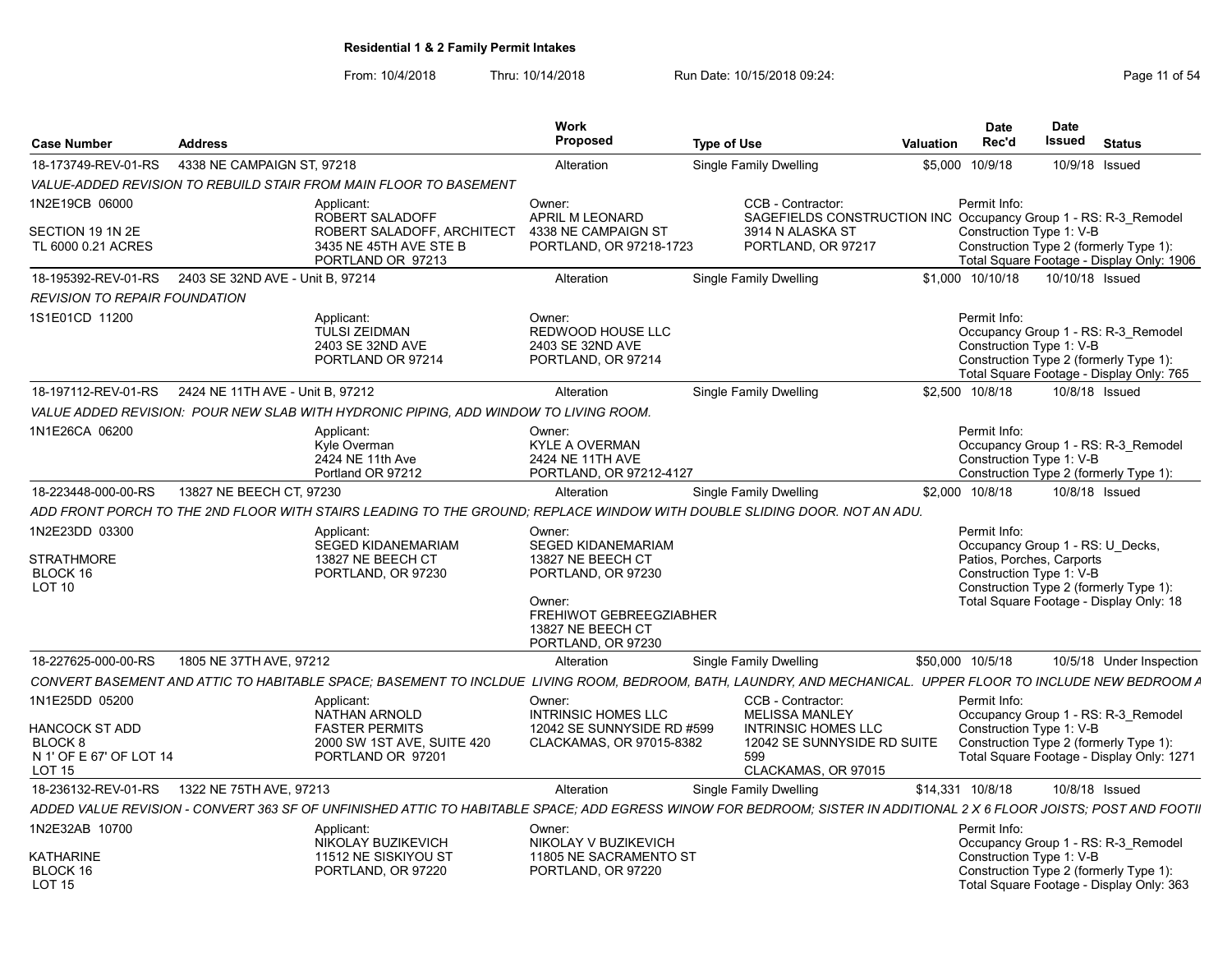| <b>Case Number</b>                       | <b>Address</b>                              |                                                                                              | <b>Work</b><br>Proposed                                                          | <b>Type of Use</b>                                                                                                                                             | Valuation | <b>Date</b><br>Rec'd                     | <b>Date</b><br>Issued | <b>Status</b>                                                                       |
|------------------------------------------|---------------------------------------------|----------------------------------------------------------------------------------------------|----------------------------------------------------------------------------------|----------------------------------------------------------------------------------------------------------------------------------------------------------------|-----------|------------------------------------------|-----------------------|-------------------------------------------------------------------------------------|
| 18-236349-DFS-01-RS                      | 6316 SW THOMAS ST, 97221                    |                                                                                              | Alteration                                                                       | Single Family Dwelling                                                                                                                                         |           | \$1,566 10/11/18                         |                       | <b>Under Review</b>                                                                 |
|                                          | DEFERRED SUBMITTAL FOR FIRE SPRINKLERS      |                                                                                              |                                                                                  |                                                                                                                                                                |           |                                          |                       |                                                                                     |
| 1S1E07CC 00401<br>SECTION 07 1S 1E       |                                             | Applicant:<br><b>ASHLEY NISHIHARA</b><br><b>WYATT FIRE PROTECTION</b>                        | Owner:<br><b>FRANKLIN G DRAKE</b>                                                | CCB - Contractor:<br>SANDII CHASE<br>WYATT FIRE PROTECTION INC                                                                                                 |           | Permit Info:<br>One and Two Family       |                       | Occupancy Group 1 - RS: R-3 Residential                                             |
| TL 401 1.36 ACRES                        |                                             | 9095 SW BURNHAM ST<br><b>TIGARD, OR 97223</b>                                                | Owner:<br>MATTHEW SEMLER LIV<br>416 SW EDGECLIFF RD<br>PORTLAND, OR 97219        | 9095 SW BURNHAM ST<br>TIGARD, OR 97223-6104                                                                                                                    |           | Construction Type 1: V-B                 |                       | Construction Type 2 (formerly Type 1):                                              |
|                                          |                                             |                                                                                              | Owner:<br><b>ASHLEY CAMPION LIV</b><br>416 SW EDGECLIFF RD<br>PORTLAND, OR 97219 |                                                                                                                                                                |           |                                          |                       |                                                                                     |
| 18-238267-000-00-RS                      | 2018 NE ALAMEDA DR, 97212                   |                                                                                              | Alteration                                                                       | Single Family Dwelling                                                                                                                                         |           | \$46,784 10/9/18                         |                       | 10/9/18 Issued                                                                      |
|                                          |                                             |                                                                                              |                                                                                  | OPEN SECTION OF WALL ON WEST SIDE OF HOUSE TO ADD SLIDING DOORS FOR FUTURE PATIO: REPLACE EXISTING WINDOW WITH NEW SLIDING DOOR: ADD BEAMS FOR SUPPORT AND TEI |           |                                          |                       |                                                                                     |
| 1N1E23DA 20500<br><b>GEORGE PL</b>       |                                             | Applicant:<br><b>KEVIN LEE</b><br>PO BOX 91551                                               | Owner:<br><b>BENJAMIN J KAISER</b><br>2018 NE ALAMEDA DR                         | CCB - Contractor:<br>DANIEL MAUST CONSTRUCTION<br><b>LLC</b>                                                                                                   |           | Permit Info:<br>Construction Type 1: V-B |                       | Occupancy Group 1 - RS: R-3 Remodel                                                 |
| BLOCK <sub>3</sub><br>LOT 1-4&6 TL 20500 |                                             | PORTLAND OR 97291                                                                            | PORTLAND, OR 97212                                                               | 8346 SW 65TH AVE<br>PORTLAND, OR 97219                                                                                                                         |           |                                          |                       | Construction Type 2 (formerly Type 1):<br>Total Square Footage - Display Only: 1185 |
|                                          |                                             |                                                                                              | Owner:<br><b>ERIN M LIVENGOOD</b><br>2018 NE ALAMEDA DR<br>PORTLAND, OR 97212    |                                                                                                                                                                |           |                                          |                       |                                                                                     |
|                                          | 18-238900-REV-01-RS 2204 SE 26TH AVE, 97214 |                                                                                              | Alteration                                                                       | <b>Single Family Dwelling</b>                                                                                                                                  |           | \$10/12/18                               |                       | 10/12/18 Issued                                                                     |
|                                          |                                             |                                                                                              |                                                                                  | REVISION TO LEGALIZE 2 EXISTING WINDOWS ON NORTH ELEVATION AS EGRESS WINDOWS. ADD NEW HEADER IN EXISTING BEARING WALL FOR WINDOWS.                             |           |                                          |                       |                                                                                     |
| 1S1E01CC 07800                           |                                             | Applicant:<br><b>CHARLES GALLAGHER</b>                                                       | Owner:<br><b>CHAMIE LVG</b>                                                      | CCB - Contractor:<br><b>HENRY JAMES GALLAGHER</b>                                                                                                              |           | Permit Info:                             |                       | Occupancy Group 1 - RS: R-3 Remodel                                                 |
| <b>MURRAYMEAD</b>                        |                                             | <b>GALLAGHER CONSTRUCTION</b>                                                                | 410 NW 18TH AVE #403                                                             | 3616 NE 70TH AVE                                                                                                                                               |           | Construction Type 1: V-B                 |                       |                                                                                     |
| BLOCK 13<br>LOT <sub>1</sub>             |                                             | 5230 SE 108TH AVE<br>PORTLAND, OR 97266                                                      | PORTLAND, OR 97209                                                               | PORTLAND, OR 97213                                                                                                                                             |           |                                          |                       | Construction Type 2 (formerly Type 1):                                              |
| N 2.3' OF LOT 2                          |                                             |                                                                                              |                                                                                  |                                                                                                                                                                |           |                                          |                       |                                                                                     |
| 18-241463-REV-01-RS                      | 6615 NE ROSELAWN ST. 97218                  |                                                                                              | Alteration                                                                       | Single Family Dwelling                                                                                                                                         |           | \$10/4/18                                |                       | 10/4/18 Issued                                                                      |
|                                          |                                             | REVISION TO UPDATE SPACING OF FLOOR JOISTS AND PROVIDE POSITIVE ATTACHMENT AT FLOOR TO HOUSE |                                                                                  |                                                                                                                                                                |           |                                          |                       |                                                                                     |
| 1N2E20BB 12300                           |                                             | Applicant:<br>MARY HUTCHINGS                                                                 | Owner:<br><b>MARY HUTCHINGS</b>                                                  |                                                                                                                                                                |           | Permit Info:                             |                       | Occupancy Group 1 - RS: R-3_Residential                                             |
| CANDLAND                                 |                                             | 6615 NE ROSELAWN ST                                                                          | 6615 NE ROSELAWN ST                                                              |                                                                                                                                                                |           | One and Two Family                       |                       |                                                                                     |
| BLOCK <sub>1</sub><br>LOT <sub>5</sub>   |                                             | PORTLAND, OR 97218-3145                                                                      | PORTLAND, OR 97218-3145                                                          |                                                                                                                                                                |           | Construction Type 1: V-B                 |                       | Construction Type 2 (formerly Type 1):                                              |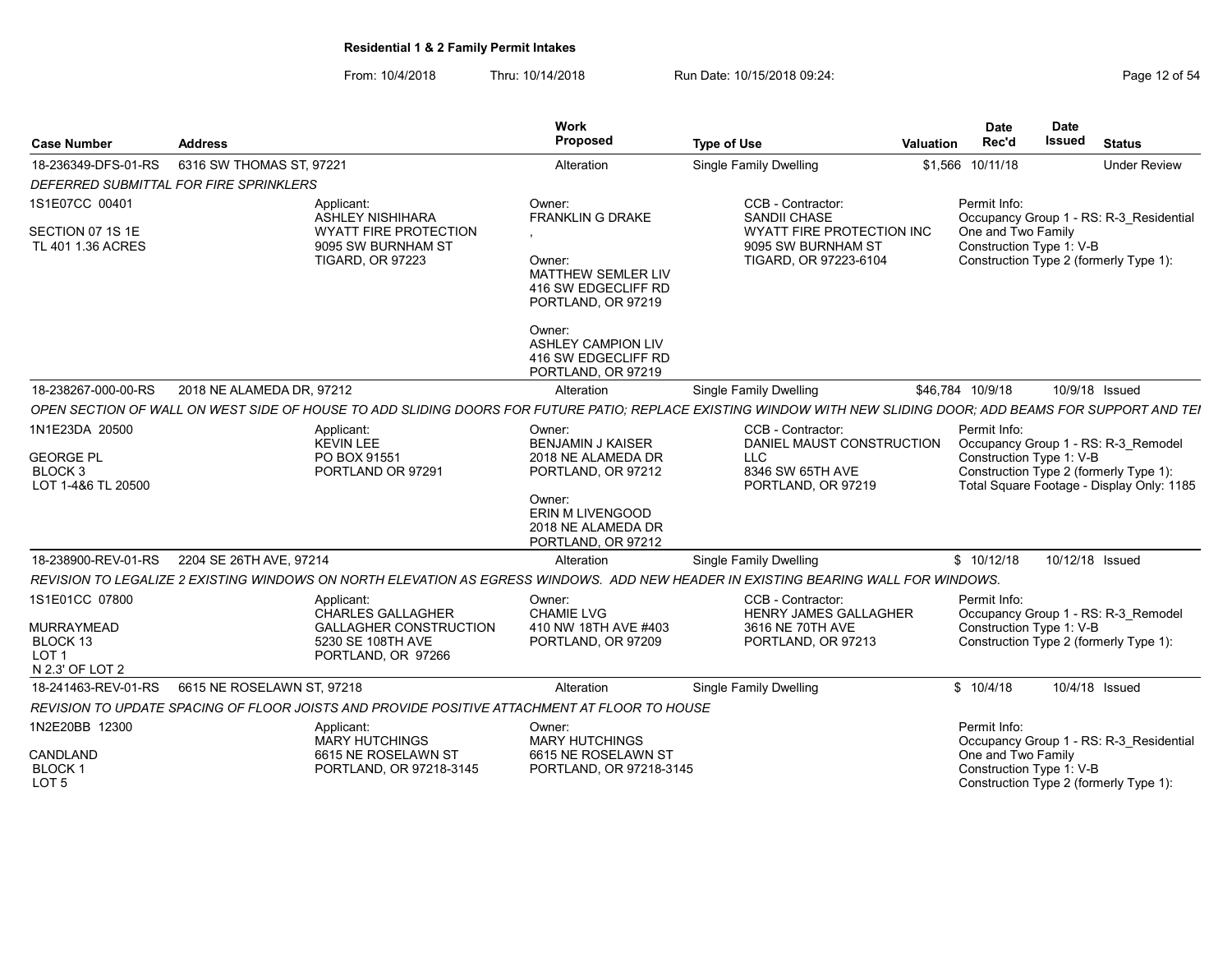From: 10/4/2018 Thru: 10/14/2018 Run Date: 10/15/2018 09:24:<br>From: 10/4/2018 Page 13 of 54

|                                           |                                                            |                                                                                                                                                                    | Work                                                                                |                                                              |                  | <b>Date</b>                                    | <b>Date</b>   |                                          |
|-------------------------------------------|------------------------------------------------------------|--------------------------------------------------------------------------------------------------------------------------------------------------------------------|-------------------------------------------------------------------------------------|--------------------------------------------------------------|------------------|------------------------------------------------|---------------|------------------------------------------|
| <b>Case Number</b>                        | <b>Address</b>                                             |                                                                                                                                                                    | <b>Proposed</b>                                                                     | <b>Type of Use</b>                                           | <b>Valuation</b> | Rec'd                                          | <b>Issued</b> | <b>Status</b>                            |
| 18-245143-000-00-RS                       | 5208 SW ORCHID ST, 97219                                   |                                                                                                                                                                    | Alteration                                                                          | Single Family Dwelling                                       | \$20,000         | 10/5/18                                        |               | 10/5/18 Issued                           |
|                                           |                                                            | REPLACE EXISTING WINDOW WITH FRENCH DOOR, REPLACE SLIDING DOOR WITH FRENCH DOOR AND REMOVE EXTERIOR DOOR AT REAR OF PROPERTY AND REMOVE INTERIOR HALF WALL         |                                                                                     |                                                              |                  |                                                |               |                                          |
| 1S1E30AB 11400                            |                                                            | Applicant:<br><b>JESTON BLACK</b>                                                                                                                                  | Owner:                                                                              |                                                              |                  | Permit Info:                                   |               |                                          |
| <b>WEST PORTLAND</b>                      |                                                            | 5208 SW ORCHID ST                                                                                                                                                  | <b>JESTON J BLACK</b><br>5208 SW ORCHID ST                                          |                                                              |                  | One and Two Family                             |               | Occupancy Group 1 - RS: R-3 Residential  |
| BLOCK <sub>21</sub><br><b>LOT 3&amp;4</b> |                                                            | PORTLAND OR 97219                                                                                                                                                  | PORTLAND, OR 97219-5035                                                             |                                                              |                  | Construction Type 1: V-B                       |               | Construction Type 2 (formerly Type 1):   |
|                                           |                                                            |                                                                                                                                                                    | Owner:<br><b>SARAH L BLACK</b><br>5208 SW ORCHID ST<br>PORTLAND, OR 97219-5035      |                                                              |                  |                                                |               |                                          |
| 18-245481-000-00-RS                       | 9323 N SYRACUSE ST, 97203                                  |                                                                                                                                                                    | Alteration                                                                          | <b>Single Family Dwelling</b>                                |                  | \$45,000 10/9/18                               |               | 10/9/18 Issued                           |
|                                           |                                                            | CONVERT BASEMENT TO LIVING SPACE, INCLUDES OFFICE, REC ROOM, BEDROOM W/(E) WINDOW WELL, HALL, BATH, KITCHENETTE, & NEW EXTERIOR STAIR *** NOT AN ADU *** MECHANICA |                                                                                     |                                                              |                  |                                                |               |                                          |
| 1N1W01CC 03500                            |                                                            | Applicant:                                                                                                                                                         | Owner:                                                                              | CCB - Contractor:                                            |                  | Permit Info:                                   |               |                                          |
| <b>CHIPMANS ADD</b>                       |                                                            | <b>SETH MCCOY</b><br><b>MIGHTY ACORN LLC</b>                                                                                                                       | <b>DENNIS R HAUTH</b><br>9323 N SYRACUSE ST                                         | <b>MIGHTY ACORN LLC</b><br>10126 N MACRUM AVE                |                  | Construction Type 1: V-B                       |               | Occupancy Group 1 - RS: R-3_Remodel      |
| BLOCK <sub>2</sub>                        |                                                            | 10126 N MACRUM AVE                                                                                                                                                 | PORTLAND, OR 97203                                                                  | PORTLAND, OR 97203                                           |                  |                                                |               | Construction Type 2 (formerly Type 1):   |
| LOT 9&10 TL 3500                          |                                                            | PORTLAND, OR 97203                                                                                                                                                 |                                                                                     |                                                              |                  |                                                |               | Total Square Footage - Display Only: 780 |
| 18-248078-000-00-RS                       | 5442 SW NEBRASKA ST. 97221                                 |                                                                                                                                                                    | Alteration                                                                          | <b>Single Family Dwelling</b>                                |                  | \$2,100 10/4/18                                |               | 10/4/18 Issued                           |
|                                           |                                                            | CONVERSION OF LAUNDRY ROOM IN BASEMENT TO BATHROOM. REMAINDER OF BASEMENT TO REMAIN UNFINISHED STORAGE. NO WORK TO BE DONE IN THIS PORTION OF BASEMENT***EL        |                                                                                     |                                                              |                  |                                                |               |                                          |
| 1S1E18DC 07800                            |                                                            | Applicant:<br>KATHRYN JOSEPH                                                                                                                                       | Owner:<br><b>KRISTIN COTE</b>                                                       | CCB - Contractor:<br>KATHRYN JOSEPH                          |                  | Permit Info:                                   |               | Occupancy Group 1 - RS: R-3_Residential  |
| <b>VERMONT HILLS</b><br>BLOCK 6           |                                                            | <b>ENVISION RENOVATIONS LLC</b><br>16600 SE BLANTON ST                                                                                                             | 5854 NW 183RD AVE, APT D<br>PORTLAND, OR 97229                                      | <b>ENVISION RENOVATIONS LLC</b><br>16600 SE BLANTON ST       |                  | One and Two Family<br>Construction Type 1: V-B |               |                                          |
| LOT 37                                    |                                                            | PORTLAND, OR 97267                                                                                                                                                 |                                                                                     | PORTLAND, OR 97267                                           |                  |                                                |               | Construction Type 2 (formerly Type 1):   |
| 18-248099-000-00-RS                       | 4330 NE SISKIYOU ST. 97213                                 |                                                                                                                                                                    | Alteration                                                                          | Single Family Dwelling                                       |                  | \$20,000 10/4/18                               |               | 10/4/18 Issued                           |
|                                           |                                                            | REPAIR AND REPLACEMENT OF EXISTING CHIMNEY WITH NEW MATERIALS                                                                                                      |                                                                                     |                                                              |                  |                                                |               |                                          |
| 1N2E30BB 22200                            |                                                            | Applicant:                                                                                                                                                         | Owner:                                                                              | CCB - Contractor:                                            |                  | Permit Info:                                   |               |                                          |
| <b>BEAUMONT</b>                           |                                                            | <b>RONALD SUMMERS</b><br>SUMMERS MASONRY INC                                                                                                                       | <b>CURTIS J WILLIAMS</b><br>4330 NE SISKIYOU ST                                     | <b>RONALD SUMMERS</b><br>SUMMERS MASONRY INC                 |                  | One and Two Family                             |               | Occupancy Group 1 - RS: R-3 Residential  |
| <b>BLOCK 14</b>                           |                                                            | PO BOX 1263                                                                                                                                                        | PORTLAND, OR 97213-1164                                                             | PO BOX 1263                                                  |                  | Construction Type 1: V-B                       |               |                                          |
| LOT <sub>1</sub>                          |                                                            | GRESHAM, OR 97030                                                                                                                                                  |                                                                                     | GRESHAM, OR 97030                                            |                  |                                                |               | Construction Type 2 (formerly Type 1):   |
|                                           |                                                            |                                                                                                                                                                    | Owner:<br><b>NANCY S WILLIAMS</b><br>4330 NE SISKIYOU ST<br>PORTLAND, OR 97213-1164 |                                                              |                  |                                                |               |                                          |
| 18-248135-000-00-RS                       | 9136 N POLK AVE, 97203                                     |                                                                                                                                                                    | Alteration                                                                          | <b>Single Family Dwelling</b>                                |                  | \$1,500 10/4/18                                |               | 10/4/18 Issued                           |
|                                           | INFILL WINDOW IN ATTACHED GARAGE TO GAIN 1 HR FIRE RATING. |                                                                                                                                                                    |                                                                                     |                                                              |                  |                                                |               |                                          |
| 1N1E06CC 18600                            |                                                            | Applicant:                                                                                                                                                         | Owner:                                                                              | CCB - Contractor:                                            |                  | Permit Info:                                   |               |                                          |
| POINT VIEW                                |                                                            | <b>COLUMBIA PACIFIC HOMES LLC</b><br>9220 SW BARBUR BLVD STE                                                                                                       | PATRICIA D M RAMEY<br>9136 N POLK AVE                                               | <b>COLUMBIA PACIFIC HOMES LLC</b><br>9220 SW BARBUR BLVD STE |                  | One and Two Family                             |               | Occupancy Group 1 - RS: R-3 Residential  |
| BLOCK <sub>27</sub>                       |                                                            | 119-38                                                                                                                                                             | PORTLAND, OR 97203-2320                                                             | 119-38                                                       |                  | Construction Type 1: V-B                       |               |                                          |
| $LOT 1-4$                                 |                                                            | PORTLAND, OR 97219                                                                                                                                                 |                                                                                     | PORTLAND, OR 97219                                           |                  |                                                |               | Construction Type 2 (formerly Type 1):   |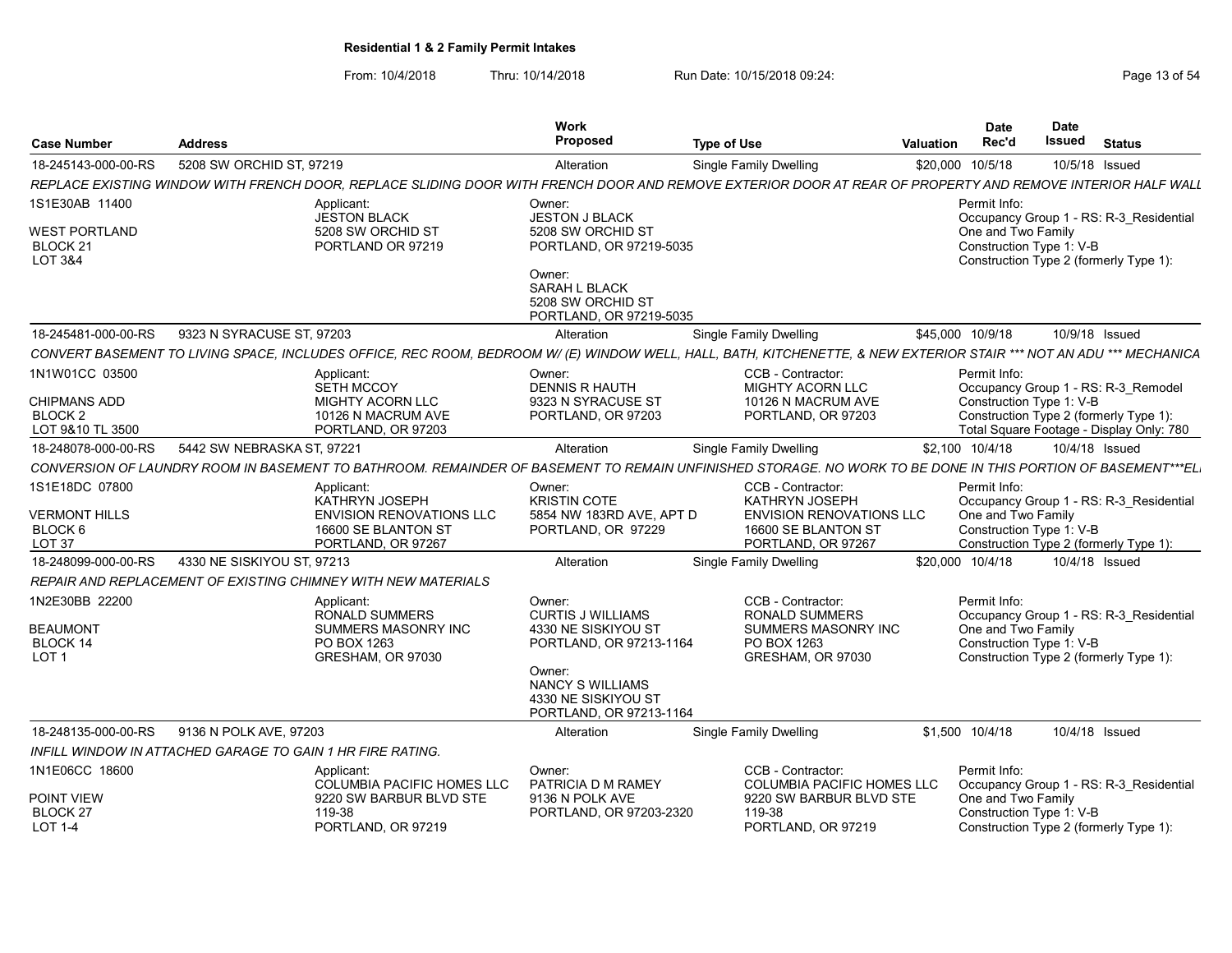From: 10/4/2018 Thru: 10/14/2018 Run Date: 10/15/2018 09:24:<br>From: 10/4/2018 Page 14 of 54

|                                                                                  |                            |                                                                                                                                    | <b>Work</b>                                                |                                                                                                                                                                                                                                                                                                                                                                                                                |                  | <b>Date</b>                                                    | <b>Date</b>    |                                                                                   |
|----------------------------------------------------------------------------------|----------------------------|------------------------------------------------------------------------------------------------------------------------------------|------------------------------------------------------------|----------------------------------------------------------------------------------------------------------------------------------------------------------------------------------------------------------------------------------------------------------------------------------------------------------------------------------------------------------------------------------------------------------------|------------------|----------------------------------------------------------------|----------------|-----------------------------------------------------------------------------------|
| <b>Case Number</b>                                                               | <b>Address</b>             |                                                                                                                                    | <b>Proposed</b>                                            | <b>Type of Use</b>                                                                                                                                                                                                                                                                                                                                                                                             | <b>Valuation</b> | Rec'd                                                          | <b>Issued</b>  | <b>Status</b>                                                                     |
| 18-248310-000-00-RS                                                              | 113 NE 69TH AVE, 97213     |                                                                                                                                    | Alteration                                                 | <b>Single Family Dwelling</b>                                                                                                                                                                                                                                                                                                                                                                                  |                  | \$20,000 10/4/18                                               | 10/4/18 Issued |                                                                                   |
|                                                                                  |                            | PORCH COVER AT THE BACK OF THE HOUSE.  RUN POWER FOR FUTURE HOT TUB.                                                               |                                                            |                                                                                                                                                                                                                                                                                                                                                                                                                |                  |                                                                |                |                                                                                   |
| 1N2E32CA 11500                                                                   |                            | Applicant:<br><b>MICHAEL GENTRY</b>                                                                                                | Owner:<br><b>IRENE M GILBERTSON</b>                        | CCB - Contractor:<br><b>MICHAEL GENTRY</b>                                                                                                                                                                                                                                                                                                                                                                     |                  | Permit Info:                                                   |                | Occupancy Group 1 - RS: R-3 Residential                                           |
| <b>RIDGEMONT</b><br><b>BLOCK1</b><br>LOT <sub>2</sub>                            |                            | MICHAEL GENTRY CONSTRUCTIO 113 NE 69TH AVE<br>3421 NE MORRIS ST<br>PORTLAND, OR 97212                                              | PORTLAND, OR 97213                                         | <b>MICHAEL GENTRY</b><br><b>CONSTRUCTION INC</b><br>3421 NE MORRIS ST<br>PORTLAND, OR 97212                                                                                                                                                                                                                                                                                                                    |                  | One and Two Family<br>Construction Type 1: V-B                 |                | Construction Type 2 (formerly Type 1):                                            |
| 18-248316-000-00-RS                                                              | 2930 NE 36TH AVE, 97212    |                                                                                                                                    | Alteration                                                 | Single Family Dwelling                                                                                                                                                                                                                                                                                                                                                                                         |                  | \$140,000 10/4/18                                              | 10/4/18 Issued |                                                                                   |
|                                                                                  |                            | FINISH BASEMENT WITH NEW BEDROOM. BATHROOM, LAUNDRY , UTILITY AND FAMILY ROOM. ALSO INSTALLING AN EGRESS WINDOW WITH WELL.         |                                                            |                                                                                                                                                                                                                                                                                                                                                                                                                |                  |                                                                |                |                                                                                   |
| 1N1E25AC 00400<br>HOLLYROOD<br><b>BLOCK1</b><br>S 26' OF LOT 3<br>N 16' OF LOT 4 |                            | Applicant:<br><b>JOSEPH PATRICK</b><br>LAMONT BROS LLC<br>2050 S BEAVERCREEK RD 101305 PORTLAND, OR 97212<br>OREGON CITY, OR 97045 | Owner:<br><b>JOHANNES J DU PLESSIS</b><br>2930 NE 36TH AVE | CCB - Contractor:<br>AIR QUALITY INC<br>14004 CONWAY DR<br>OREGON CITY, OR 97045<br>CCB - Contractor:<br><b>JOSEPH PATRICK</b><br><b>LAMONT BROS LLC</b><br>2050 S BEAVERCREEK RD 101305<br>OREGON CITY, OR 97045<br>CCB - Contractor:<br><b>B AYRES PLUMBING AND</b><br><b>CONTRACTING INC</b><br>PO BOX 149<br><b>CANBY, OR 97013</b><br>CCB - Contractor:<br><b>KENT LOUIS NIPPING</b><br>32991 S. KROPF RD |                  | Permit Info:<br>One and Two Family<br>Construction Type 1: V-B |                | Occupancy Group 1 - RS: R-3 Residential<br>Construction Type 2 (formerly Type 1): |
|                                                                                  |                            |                                                                                                                                    |                                                            | MOLALLA, OR 97038                                                                                                                                                                                                                                                                                                                                                                                              |                  |                                                                |                |                                                                                   |
| 18-248504-000-00-RS                                                              | 14119 SE MADISON ST, 97233 |                                                                                                                                    | Alteration                                                 | Single Family Dwelling                                                                                                                                                                                                                                                                                                                                                                                         |                  | \$790 10/5/18                                                  | 10/4/18 Issued |                                                                                   |
|                                                                                  |                            | REMOVE INTERIOR WALL BETWEEN TWO BEDROOMS TO CREATE 1 BEDROOM WITH WALK IN CLOSET                                                  |                                                            |                                                                                                                                                                                                                                                                                                                                                                                                                |                  |                                                                |                |                                                                                   |
| 1S2E02AD 12100<br>KAH SUN CHACO                                                  |                            | Applicant:<br><b>KIM CARDINALI</b><br>14119 SE MADISON ST                                                                          | Owner:<br><b>KIM CARDINALI</b><br>14119 SE MADISON ST      |                                                                                                                                                                                                                                                                                                                                                                                                                |                  | Permit Info:<br>Construction Type 1: V-B                       |                | Occupancy Group 1 - RS: R-3 Remodel                                               |
| BLOCK <sub>1</sub><br>LOT <sub>2</sub>                                           |                            | PORTLAND, OR 97233                                                                                                                 | PORTLAND, OR 97233                                         |                                                                                                                                                                                                                                                                                                                                                                                                                |                  |                                                                |                | Construction Type 2 (formerly Type 1):<br>Total Square Footage - Display Only: 20 |
| 18-248510-000-00-RS                                                              | 4536 SW BRUGGER ST, 97219  |                                                                                                                                    | Alteration                                                 | Single Family Dwelling                                                                                                                                                                                                                                                                                                                                                                                         |                  | \$2,500 10/5/18                                                | 10/4/18 Issued |                                                                                   |
|                                                                                  |                            | REMOVE WALL AND ADD NEW WALLS TO CREATE BATHROOM AND WALK IN CLOSET                                                                |                                                            |                                                                                                                                                                                                                                                                                                                                                                                                                |                  |                                                                |                |                                                                                   |
| 1S1E30AD 08200                                                                   |                            | Applicant:<br>SABRINA L SCOTT                                                                                                      | Owner:<br>SABRINA L SCOTT                                  |                                                                                                                                                                                                                                                                                                                                                                                                                |                  | Permit Info:                                                   |                | Occupancy Group 1 - RS: R-3 Residential                                           |
| <b>WEST PORTLAND</b><br><b>BLOCK 52&amp;55</b><br>LOT 2&3                        |                            | 4536 SW BRUGGER ST<br>PORTLAND, OR 97219                                                                                           | 4536 SW BRUGGER ST<br>PORTLAND, OR 97219                   |                                                                                                                                                                                                                                                                                                                                                                                                                |                  | One and Two Family<br>Construction Type 1: V-B                 |                | Construction Type 2 (formerly Type 1):                                            |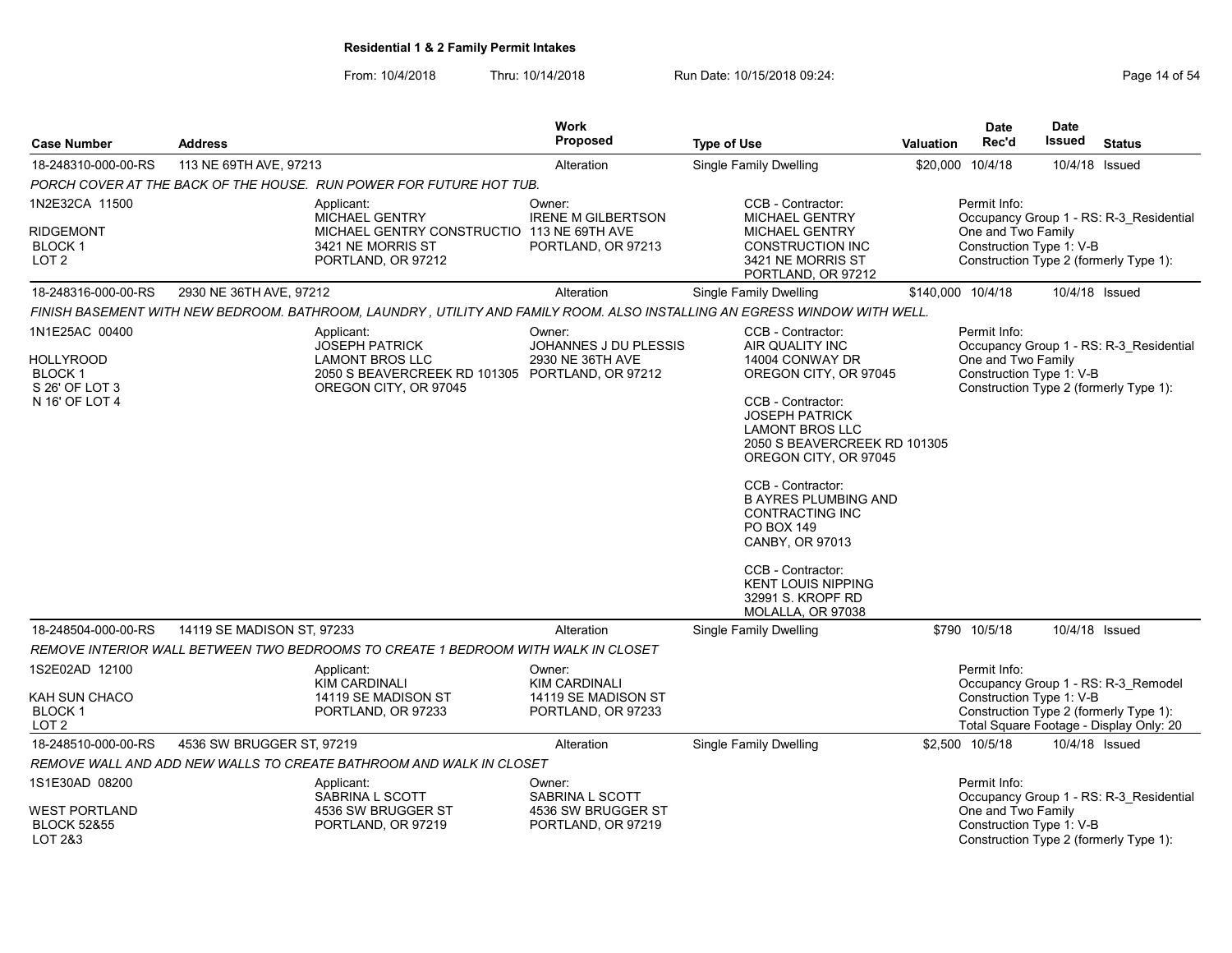From: 10/4/2018 Thru: 10/14/2018 Run Date: 10/15/2018 09:24:<br>From: 10/4/2018 Page 15 of 54

| <b>Case Number</b>                                                                                                 | <b>Address</b>           |                                                                                                                                                                | Work<br>Proposed                                                                                                                                             | <b>Type of Use</b>                                                                                                                                          | Valuation | <b>Date</b><br>Rec'd               | <b>Date</b><br>Issued    | <b>Status</b>                                                                                                              |
|--------------------------------------------------------------------------------------------------------------------|--------------------------|----------------------------------------------------------------------------------------------------------------------------------------------------------------|--------------------------------------------------------------------------------------------------------------------------------------------------------------|-------------------------------------------------------------------------------------------------------------------------------------------------------------|-----------|------------------------------------|--------------------------|----------------------------------------------------------------------------------------------------------------------------|
| 18-248515-000-00-RS                                                                                                | 1834 NE 49TH AVE, 97213  |                                                                                                                                                                | Alteration                                                                                                                                                   | <b>Single Family Dwelling</b>                                                                                                                               | \$1,500   | 10/5/18                            | 10/4/18 Final            |                                                                                                                            |
|                                                                                                                    |                          | REFRAMING PORCH TO REPLACE ROTTING WOOD - PORCH TO BE LIKE FOR LIKE - NO INCREASE OR DECREASE IN SIZE                                                          |                                                                                                                                                              |                                                                                                                                                             |           |                                    |                          |                                                                                                                            |
| 1N2E30CD 09600<br>WIBERG HTS<br><b>BLOCK1</b><br>N 2' OF LOT 17<br>LOT <sub>18</sub>                               |                          | Applicant:<br><b>CHRISTINE DUGAN</b><br>1834 NE 49TH AVE<br>PORTLAND, OR 97213                                                                                 | Owner:<br><b>CHRISTINE DUGAN</b><br>1834 NE 49TH AVE<br>PORTLAND, OR 97213<br>Owner:<br><b>LANCE LIERHEIMER</b><br>1834 NE 49TH AVE<br>PORTLAND, OR 97213    |                                                                                                                                                             |           | Permit Info:<br>One and Two Family | Construction Type 1: V-B | Occupancy Group 1 - RS: R-3 Residential<br>Construction Type 2 (formerly Type 1):                                          |
| 18-248568-000-00-RS                                                                                                | 3745 SE GRANT ST. 97214  |                                                                                                                                                                | Alteration                                                                                                                                                   | Single Family Dwelling                                                                                                                                      |           | \$90,000 10/5/18                   |                          | 10/5/18 Issued                                                                                                             |
| NEW DORMER WITH FULL BATHROOM.                                                                                     |                          |                                                                                                                                                                |                                                                                                                                                              |                                                                                                                                                             |           |                                    |                          |                                                                                                                            |
| 1S1E01DD 23500<br>PARK VIEW RPLT & EXTD<br>BLOCK 8<br>W 10' OF LOT 7<br>LOT 8                                      |                          | Applicant:<br><b>ASA WINANT</b><br>LIVING SPACE RETROFIT AND<br><b>REMODEL LLC</b><br>9443 SE HILLCREST RD<br>HAPPY VALLEY. OR 97086                           | Owner:<br><b>SCOTT FLASTER</b><br>3745 SE GRANT ST<br>PORTLAND, OR 97214-5833                                                                                | CCB - Contractor:<br>LIVING SPACE RETROFIT AND<br><b>REMODEL LLC</b><br>9443 SE HILLCREST RD<br>HAPPY VALLEY, OR 97086                                      |           | Permit Info:<br>One and Two Family | Construction Type 1: V-B | Occupancy Group 1 - RS: R-3 Residential<br>Construction Type 2 (formerly Type 1):                                          |
| 18-248627-000-00-RS                                                                                                | 1205 NE HOLMAN ST. 97211 |                                                                                                                                                                | Alteration                                                                                                                                                   | <b>Single Family Dwelling</b>                                                                                                                               |           | \$500 10/8/18                      |                          | 10/8/18 Issued                                                                                                             |
| SOLAR - 6.71 KW PV ARRAY ON ROOF - PRESCRIPTIVE                                                                    |                          |                                                                                                                                                                |                                                                                                                                                              |                                                                                                                                                             |           |                                    |                          |                                                                                                                            |
| 1N1E14CA 01400<br>WOODLAWN<br>BLOCK 32<br>LOT <sub>7</sub><br>LAND ONLY SEE R618764 (R925804251) FOR<br><b>MPS</b> |                          | Applicant:<br>DAVE VOYTON<br>DYNAMIC POWER INNOVATION.<br><b>LLC</b><br>20345 SW PACIFIC HWY, STE 103<br>SHERWOOD, OR 97140                                    | Owner:<br>PROUD GROUND<br>1205 NE HOLMAN ST<br>PORTLAND, OR 97211-4139                                                                                       | CCB - Contractor:<br><b>JOSH KOPCZYNSKI</b><br>DYNAMIC POWER INNOVATION<br><b>LLC</b><br>20345 SW PACIFIC HIGHWAY<br><b>SUITE 103</b><br>SHERWOOD, OR 97140 |           | Permit Info:                       | Construction Type 1: V-B | Occupancy Group 1 - RS: R-3 Remodel<br>Construction Type 2 (formerly Type 1):                                              |
| 18-248638-000-00-RS                                                                                                | 2604 SW 64TH PL, 97225   |                                                                                                                                                                | Alteration                                                                                                                                                   | Single Family Dwelling                                                                                                                                      |           | \$59,220 10/5/18                   |                          | 10/5/18 Under Inspection                                                                                                   |
|                                                                                                                    |                          | REMODEL MAIN FLOOR TO VAULT CEILING, EXTEND BEDROOM INTO (E) GARAGE, REMOVE WALL BETWEEN KITCHEN AND DINING ROOM; BASEMENT: CONSTRUCT (1) ADDITIONAL BEDROOM , |                                                                                                                                                              |                                                                                                                                                             |           |                                    |                          |                                                                                                                            |
| 1S1E07BB 00900<br>ARGENT SUBDIVISION<br>LOT 28 TL 900<br>SPLIT LEVY R107578 (R035600884)                           |                          | Applicant:<br>Vic Semchuk<br>Westside Building & Remodeling LLC PO BOX 4017<br>5915 NE ALAMEDA ST<br>PORTLAND, OR 97213                                        | Owner:<br><b>SCOTT H HAWES</b><br>BEAVERTON, OR 97076-4017<br>Owner:<br><b>GABRIELA JIMENEZ</b>                                                              | CCB - Contractor:<br><b>WESTSIDE BUILDING &amp;</b><br><b>REMODELING LLC</b><br>5915 NE ALAMEDA ST<br>PORTLAND, OR 97213                                    |           | Permit Info:                       | Construction Type 1: V-B | Occupancy Group 1 - RS: R-3 Remodel<br>Construction Type 2 (formerly Type 1):<br>Total Square Footage - Display Only: 1500 |
| 18-248676-000-00-RS                                                                                                | 2123 N SUMNER ST, 97217  |                                                                                                                                                                | Alteration                                                                                                                                                   | Single Family Dwelling                                                                                                                                      |           | \$16,187 10/8/18                   | 10/8/18 Final            |                                                                                                                            |
|                                                                                                                    |                          | LEGALIZE CONVERSION OF ATTIC TO LIVING SPACE FOR NEW BATHROOM AND BEDROOM *** MECHANICAL, ELECTRICAL, & PLUMBING PERMITS SEPARATE ***                          |                                                                                                                                                              |                                                                                                                                                             |           |                                    |                          |                                                                                                                            |
| 1N1E21AB 12400<br><b>TERMINUS ADD</b><br>BLOCK <sub>3</sub><br>LOT 21                                              |                          | Applicant:<br><b>OLIVER BOHLMAN</b><br>2737 SW MONTGOMERY DR<br>PORTLAND, OR 97201                                                                             | Owner:<br>OLIVER L III BOHLMAN<br>2737 SW MONTGOMERY DR<br>PORTLAND, OR 97201<br>Owner:<br>MICHELLE A BOHLMAN<br>2737 SW MONTGOMERY DR<br>PORTLAND, OR 97201 |                                                                                                                                                             |           | Permit Info:                       | Construction Type 1: V-B | Occupancy Group 1 - RS: R-3 Remodel<br>Construction Type 2 (formerly Type 1):<br>Total Square Footage - Display Only: 410  |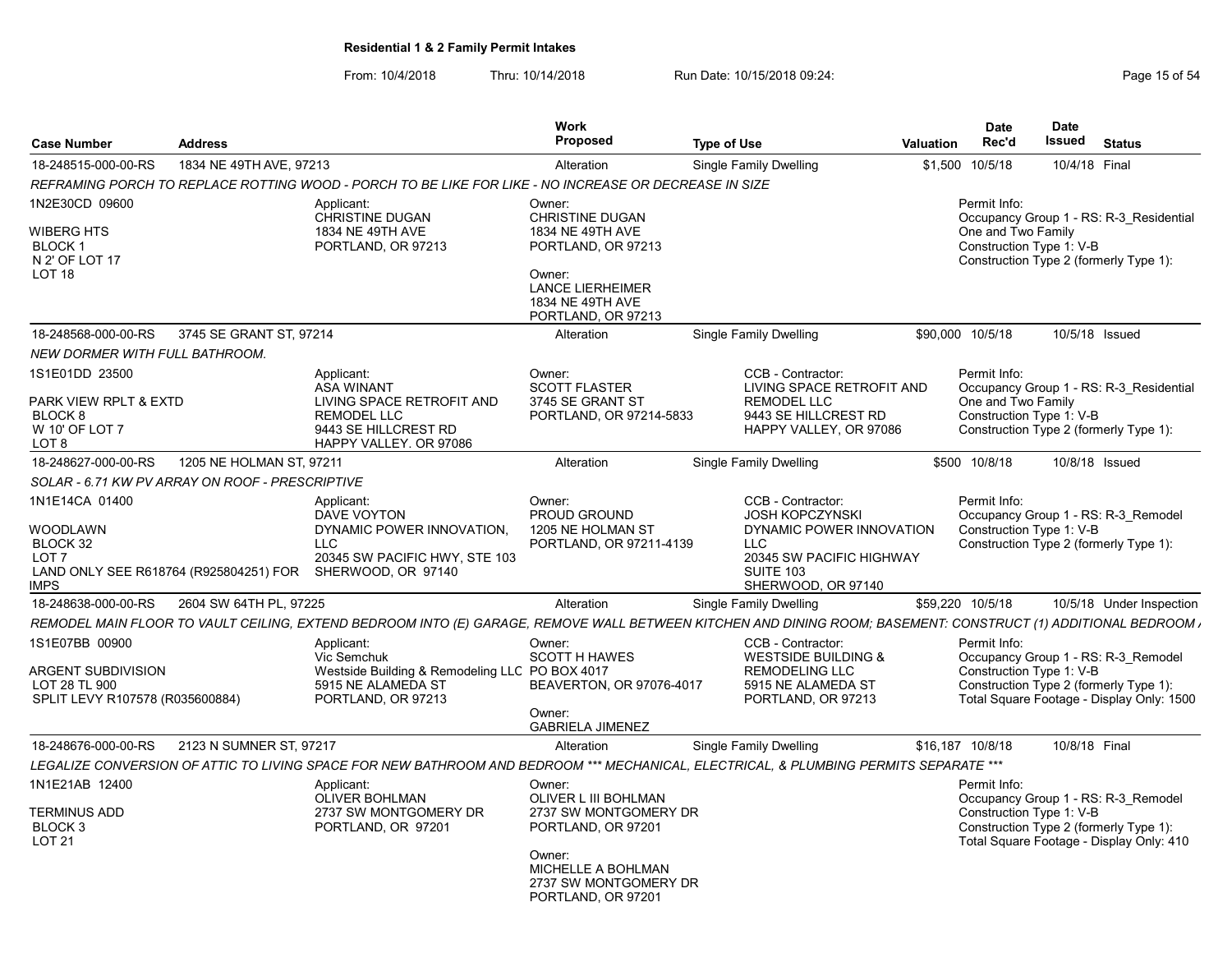From: 10/4/2018 Thru: 10/14/2018 Run Date: 10/15/2018 09:24:<br>From: 10/4/2018 Page 16 of 54

| <b>Case Number</b>                                                  | <b>Address</b>              |                                                                                                            | <b>Work</b><br><b>Proposed</b>                                                                    | <b>Type of Use</b>                                                                                                                                            | <b>Valuation</b> | <b>Date</b><br>Rec'd                                           | <b>Date</b><br>Issued | <b>Status</b>                                                                      |
|---------------------------------------------------------------------|-----------------------------|------------------------------------------------------------------------------------------------------------|---------------------------------------------------------------------------------------------------|---------------------------------------------------------------------------------------------------------------------------------------------------------------|------------------|----------------------------------------------------------------|-----------------------|------------------------------------------------------------------------------------|
| 18-248702-000-00-RS                                                 | 2772 SW TALBOT RD, 97201    |                                                                                                            | Alteration                                                                                        | Single Family Dwelling                                                                                                                                        |                  | \$10,000 10/5/18                                               | 10/5/18 Issued        |                                                                                    |
|                                                                     |                             | CUT OPENING IN (E) DECK AND ADD NEW DECK, POSTS, AND FOOTINGS TO SUPPORT FUTURE HOT TUB INSTALLATION       |                                                                                                   |                                                                                                                                                               |                  |                                                                |                       |                                                                                    |
| 1S1E08AD 01000                                                      |                             | Applicant:<br><b>NOEL NELSON</b>                                                                           | Owner:<br><b>MICHAEL LIPKINS</b>                                                                  | CCB - Contractor:<br>ZIM INC                                                                                                                                  |                  | Permit Info:<br>Occupancy Group 1 - RS: U Decks,               |                       |                                                                                    |
| <b>GREENWAY</b><br>BLOCK J&I TL 1000                                |                             | <b>DEVINE BATH</b><br>12006 SW GARDEN PL<br>PORTLAND, OR 97223                                             | 2772 SW TALBOT RD<br>PORTLAND, OR 97201<br>Owner:<br><b>MELISA D LINDSAY</b><br>2772 SW TALBOT RD | 12006 SW GARDEN PLACE<br>PORTLAND, OR 97223-8263                                                                                                              |                  | Patios, Porches, Carports<br>Construction Type 1: V-B          |                       | Construction Type 2 (formerly Type 1):                                             |
|                                                                     |                             |                                                                                                            | PORTLAND, OR 97201                                                                                |                                                                                                                                                               |                  |                                                                |                       |                                                                                    |
| 18-248841-000-00-RS                                                 | 13327 SE STARK ST, 97233    |                                                                                                            | Alteration                                                                                        | <b>Single Family Dwelling</b>                                                                                                                                 |                  | \$5,527 10/5/18                                                | 10/5/18 Issued        |                                                                                    |
|                                                                     |                             |                                                                                                            |                                                                                                   | ADD WALLS TO CREATE NEW LAUNDRY ROOM IN UNFINISHED STORAGE ON MAIN FLOOR AND CONVERT (E) BEDROOM ON 2ND FLOOR TO NEW BATHROOM *** MECHANICAL, ELECTRICAL, & F |                  |                                                                |                       |                                                                                    |
| 1N2E35DC 07200<br>ASCOT AC                                          |                             | Applicant:<br><b>DAVE BERNARD</b><br><b>CLOUDREST PROPERTIES</b>                                           | Owner:<br><b>CLOUDREST PROPERTIES</b><br>THREE LLC                                                | CCB - Contractor:<br>APEX DEVELOPING &<br>CONSTRUCTION LLC                                                                                                    |                  | Permit Info:<br>Construction Type 1: V-B                       |                       | Occupancy Group 1 - RS: R-3 Remodel                                                |
| W 77.5' OF LOT 35 EXC PT IN ST                                      |                             | 10352 SW PORTER ST<br>PORTLAND, OR 97225                                                                   | 10352 SW PORTER ST<br>PORTLAND, OR 97225                                                          | 1179 NE 65TH AVE<br>PORTLAND, OR 97213                                                                                                                        |                  | Number of New Dwelling Units: 1                                |                       | Construction Type 2 (formerly Type 1):<br>Total Square Footage - Display Only: 140 |
| 18-249303-000-00-RS                                                 | 52 SE 65TH AVE, 97215       |                                                                                                            | Alteration                                                                                        | <b>Single Family Dwelling</b>                                                                                                                                 |                  | \$5,000 10/8/18                                                | 10/8/18 Final         |                                                                                    |
| ADD EGRESS WINDOW.                                                  |                             |                                                                                                            |                                                                                                   |                                                                                                                                                               |                  |                                                                |                       |                                                                                    |
| 1N2E32CC 09300<br><b>PALMYRA</b><br>BLOCK <sub>2</sub><br>LOT 11&12 |                             | Applicant:<br><b>CLYDE MANCHESTER</b><br><b>HELP GROUP INC</b><br>10006 SW CANYON RD<br>PORTLAND, OR 97225 | Owner:<br>JASON J KALENKOWITZ<br>52 SE 65TH AVE<br>PORTLAND, OR 97215-1322                        | CCB - Contractor:<br>HELP HOME ENERGY LIFE<br>PERFORMANCE GROUP INC<br>10006 SW CANYON RD<br>PORTLAND, OR 97225                                               |                  | Permit Info:<br>One and Two Family<br>Construction Type 1: V-B |                       | Occupancy Group 1 - RS: R-3 Residential<br>Construction Type 2 (formerly Type 1):  |
| 18-249315-000-00-RS                                                 | 7011 SE HOLGATE BLVD, 97206 |                                                                                                            | Alteration                                                                                        | Single Family Dwelling                                                                                                                                        |                  | \$1,500 10/8/18                                                | 10/8/18 Final         |                                                                                    |
|                                                                     |                             | VOLUNTARY INSTALLATION OF ANCHORS BETWEEN EXISTING FRAMES STRUCTURE AND CONCRETE FOUNDATION.               |                                                                                                   |                                                                                                                                                               |                  |                                                                |                       |                                                                                    |
| 1S2E08CD 09000<br><b>KERN PK</b><br><b>BLOCK1</b><br><b>LOT 11</b>  |                             | Applicant:<br><b>CASCADE SEISMIC LLC</b><br>803 NE LAURELHURST PL<br>PORTLAND, OR 97232                    | Owner:<br>JOHN J HIGGINS<br>7011 SE HOLGATE BLVD<br>PORTLAND, OR 97206                            | CCB - Contractor:<br><b>CASCADE SEISMIC LLC</b><br>803 NE LAURELHURST PL<br>PORTLAND, OR 97232                                                                |                  | Permit Info:<br>One and Two Family<br>Construction Type 1: V-B |                       | Occupancy Group 1 - RS: R-3 Residential<br>Construction Type 2 (formerly Type 1):  |
|                                                                     |                             |                                                                                                            | Owner:<br><b>SUMMER SWEET</b><br>7011 SE HOLGATE BLVD<br>PORTLAND, OR 97206                       |                                                                                                                                                               |                  |                                                                |                       |                                                                                    |
| 18-249335-000-00-RS                                                 | 2216 NE 15TH AVE, 97212     |                                                                                                            | Alteration                                                                                        | <b>Single Family Dwelling</b>                                                                                                                                 |                  | \$2,300 10/8/18                                                |                       | Approved to Issue                                                                  |
| INSTALL NEW ROOF                                                    |                             |                                                                                                            |                                                                                                   |                                                                                                                                                               |                  |                                                                |                       |                                                                                    |
| 1N1E26DB 17400                                                      |                             | Applicant:<br>MCCULLOCH CONSTRUCTION                                                                       | Owner:<br>MCCULLOCH CONSTRUCTION                                                                  | CCB - Contractor:<br>MCCULLOCH CONSTRUCTION                                                                                                                   |                  | Permit Info:                                                   |                       | Occupancy Group 1 - RS: R-3_Residential                                            |
| <b>IRVINGTON</b><br>BLOCK 63<br>LOT 17                              |                             | <b>CORP</b><br>1729 NE SISKIYOU ST<br>PORTLAND, OR 97212                                                   | <b>CORP</b><br>1729 NE SISKIYOU ST<br>PORTLAND, OR 97212-2349                                     | <b>CORP</b><br>1729 NE SISKIYOU ST<br>PORTLAND, OR 97212                                                                                                      |                  | One and Two Family<br>Construction Type 1: V-B                 |                       | Construction Type 2 (formerly Type 1):                                             |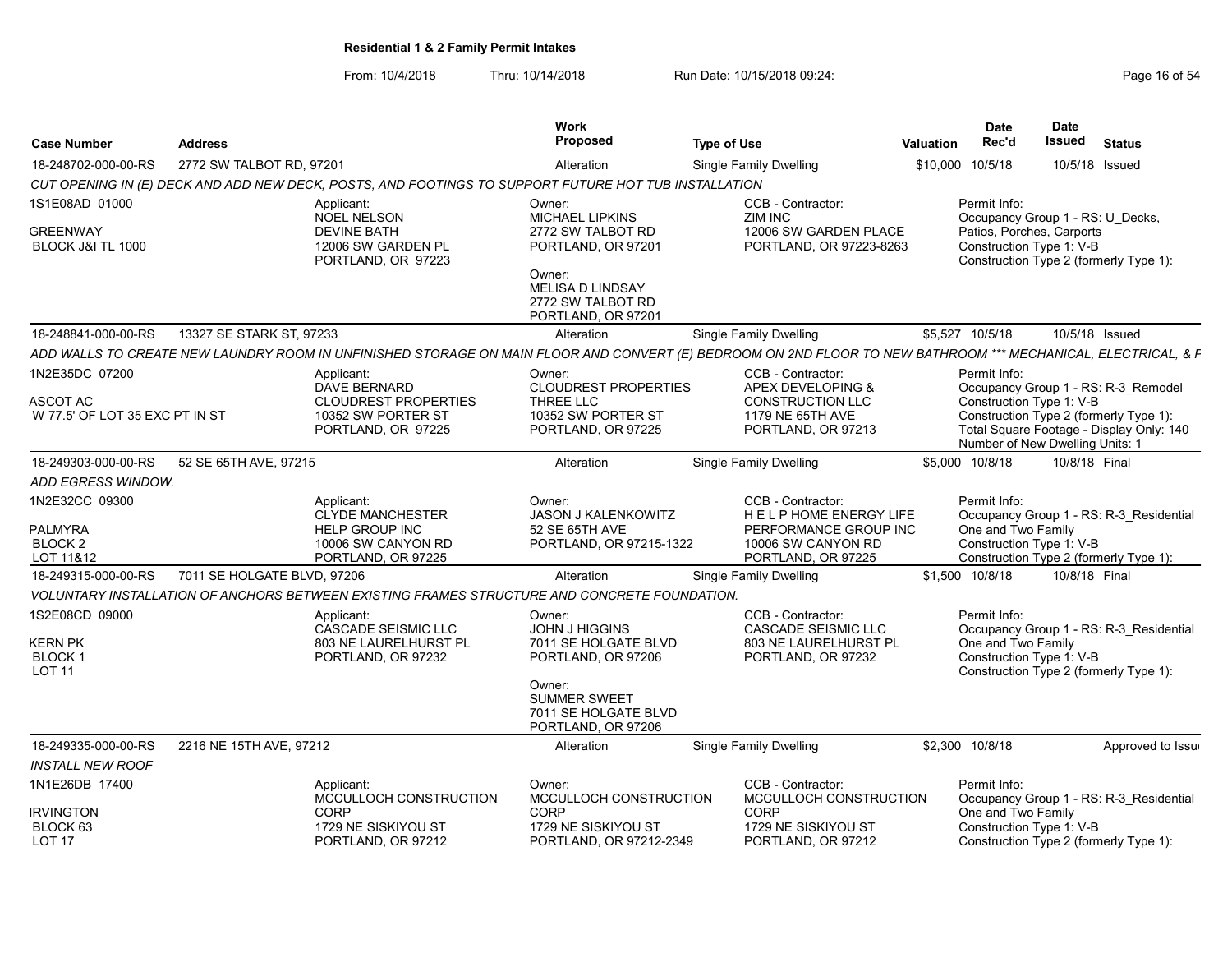From: 10/4/2018 Thru: 10/14/2018 Run Date: 10/15/2018 09:24:<br>From: 10/4/2018 Page 17 of 54

| <b>Case Number</b>                                        | <b>Address</b>                                                                                                                                               | <b>Work</b><br>Proposed                                                             | <b>Type of Use</b>                                 | <b>Valuation</b> | <b>Date</b><br>Rec'd                                                              | <b>Date</b><br>Issued | <b>Status</b>                                                                     |
|-----------------------------------------------------------|--------------------------------------------------------------------------------------------------------------------------------------------------------------|-------------------------------------------------------------------------------------|----------------------------------------------------|------------------|-----------------------------------------------------------------------------------|-----------------------|-----------------------------------------------------------------------------------|
| 18-249337-000-00-RS                                       | 8340 NE TILLAMOOK ST, 97220                                                                                                                                  | Alteration                                                                          | <b>Single Family Dwelling</b>                      | \$15,300 10/8/18 |                                                                                   |                       | 10/8/18 Issued                                                                    |
|                                                           | CONVERSION OF BASEMENT STORAGE TO TWO BEDROOMS, 1/2 BATH AND LIVING AREA UNDER ORIGINAL 1961 PERMIT 392505***ELECTRICAL, TO BE OBTAINED SEPARATELY***        |                                                                                     |                                                    |                  |                                                                                   |                       |                                                                                   |
| 1N2E28CC 09900                                            | Applicant:<br><b>DOUG IRWIN</b>                                                                                                                              | Owner:<br><b>MARY E STATA</b>                                                       | CCB - Contractor:<br><b>IRWIN RENOVATIONS LLC</b>  |                  | Permit Info:                                                                      |                       | Occupancy Group 1 - RS: R-3 Residential                                           |
| RYDERS ADD<br><b>BLOCK A</b><br>E 16' OF LOT 7 EXC S 125' | 9929 NE CAMPAIGN ST<br>PORTLAND OR 97220                                                                                                                     | 8340 NE TILLAMOOK ST<br>PORTLAND, OR 97220                                          | 9929 NE CAMPAIGN ST<br>PORTLAND, OR 97220          |                  | One and Two Family<br>Construction Type 1: V-B                                    |                       | Construction Type 2 (formerly Type 1):                                            |
| W 41' OF LOT 9                                            |                                                                                                                                                              | Owner:<br><b>GEORGE Y LEE</b><br>8340 NE TILLAMOOK ST<br>PORTLAND, OR 97220         |                                                    |                  |                                                                                   |                       |                                                                                   |
| 18-249365-000-00-RS                                       | 11220 SE PINE CT, 97216                                                                                                                                      | Alteration                                                                          | <b>Single Family Dwelling</b>                      |                  | \$8,000 10/9/18                                                                   |                       | 10/9/18 Issued                                                                    |
|                                                           | CONVERSION OF BASEMENT TO LIVING SPACE TO INCULDE: NEW EGRESS WELLS, 2 BEDROOMS, LAUNDRY AND REC ROOM AND BATHROOM***ELECTRICAL, MECHANICAL, AND PLUMBING TC |                                                                                     |                                                    |                  |                                                                                   |                       |                                                                                   |
| 1N2E34DC 06600                                            | Applicant:<br><b>RYAN WILLIAMS</b>                                                                                                                           | Owner:<br><b>RYAN J M WILLIAMS</b>                                                  |                                                    |                  | Permit Info:                                                                      |                       | Occupancy Group 1 - RS: R-3 Residential                                           |
| ANDERSON AC<br><b>BLOCK1</b><br><b>LOT 11</b>             | 11220 SE PINE CT<br>PORTLAND OR 97216                                                                                                                        | 11220 SE PINE CT<br>PORTLAND, OR 97216                                              |                                                    |                  | One and Two Family<br>Construction Type 1: V-B<br>Number of New Dwelling Units: 1 |                       | Construction Type 2 (formerly Type 1):                                            |
| 18-249447-000-00-RS                                       | 3217 NE 110TH AVE, 97220                                                                                                                                     | Alteration                                                                          | <b>Single Family Dwelling</b>                      | \$12,000 10/8/18 |                                                                                   |                       | 10/8/18 Issued                                                                    |
|                                                           | <b>VOLUNTARY UNDERPINNING OF EXISTING FOUNDATION USING HELICAL PILES</b>                                                                                     |                                                                                     |                                                    |                  |                                                                                   |                       |                                                                                   |
| 1N2E27BA 01800                                            | Applicant:<br><b>CURT KLEIN</b>                                                                                                                              | Owner:<br><b>DOUGLAS S BROWN</b>                                                    | CCB - Contractor:<br>Abby Drummond                 |                  | Permit Info:                                                                      |                       | Occupancy Group 1 - RS: R-3 Residential                                           |
| <b>FINDLEY'S ADDITION</b><br>LOT <sub>4</sub>             | <b>RAMJACK WEST</b><br>PO BOX 11701<br>EUGENE OR 97440                                                                                                       | 3217 NE 110TH AVE<br>PORTLAND, OR 97220-2706<br>Owner:                              | <b>KEM LLC</b><br>PO BOX 11701<br>EUGENE, OR 97440 |                  | One and Two Family<br>Construction Type 1: V-B                                    |                       | Construction Type 2 (formerly Type 1):                                            |
|                                                           |                                                                                                                                                              | <b>NAOMI BROWN</b><br>3217 NE 110TH AVE<br>PORTLAND, OR 97220-2706                  |                                                    |                  |                                                                                   |                       |                                                                                   |
| 18-249593-000-00-RS                                       | 145 NE LAURELHURST PL, 97232                                                                                                                                 | Alteration                                                                          | Single Family Dwelling                             | \$12,000 10/8/18 |                                                                                   |                       | 10/8/18 Issued                                                                    |
|                                                           | CONVERSION OF EXISTING BEDROOM TO ADD A BATHROOM***PLUMBING AND ELECTRICAL TO BE OBTAINED SEPARATELY***                                                      |                                                                                     |                                                    |                  |                                                                                   |                       |                                                                                   |
| 1N1E36DB 12900                                            | Applicant:<br><b>TONY PHELPS</b>                                                                                                                             | Owner:<br><b>ERIC L RANDALL</b>                                                     |                                                    |                  | Permit Info:                                                                      |                       | Occupancy Group 1 - RS: R-3 Remodel                                               |
| LAURELHURST<br>BLOCK <sub>81</sub><br><b>LOT 13</b>       | 8136 SE TENINO ST<br>PORTLAND OR 97202                                                                                                                       | 145 NE LAURELHURST PL<br>PORTLAND, OR 97232-3449                                    |                                                    |                  | Construction Type 1: V-B                                                          |                       | Construction Type 2 (formerly Type 1):<br>Total Square Footage - Display Only: 70 |
|                                                           |                                                                                                                                                              | Owner:<br><b>JOAN A RANDALL</b><br>145 NE LAURELHURST PL<br>PORTLAND, OR 97232-3449 |                                                    |                  |                                                                                   |                       |                                                                                   |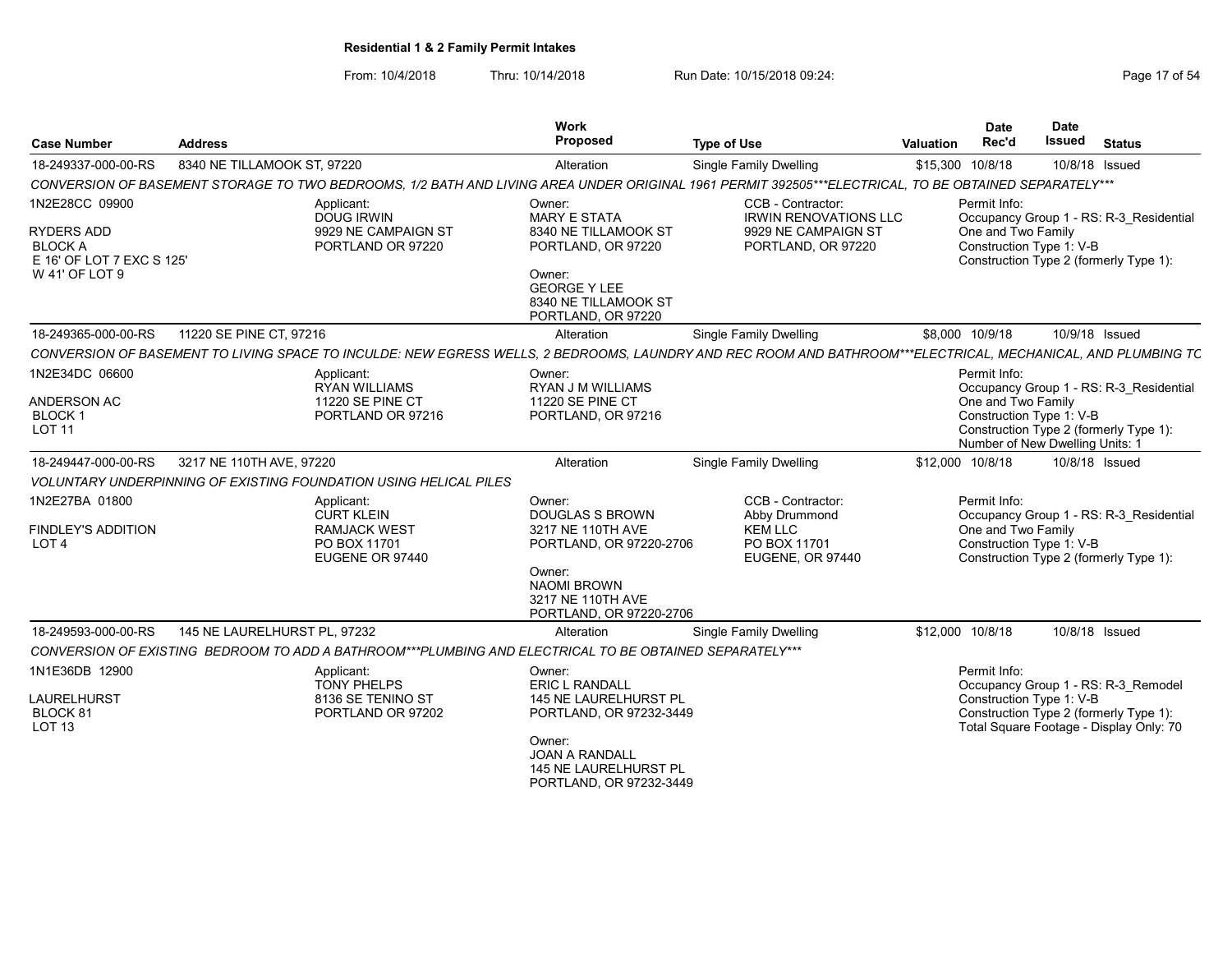From: 10/4/2018 Thru: 10/14/2018 Run Date: 10/15/2018 09:24:<br>From: 10/4/2018 Page 18 of 54

| <b>Case Number</b>                                                                 | <b>Address</b>                              |                                                                                                                                                               | <b>Work</b><br><b>Proposed</b>                                               | <b>Type of Use</b> |                                                                      | <b>Valuation</b> | <b>Date</b><br>Rec'd                           | <b>Date</b><br><b>Issued</b> | <b>Status</b>                                                                     |
|------------------------------------------------------------------------------------|---------------------------------------------|---------------------------------------------------------------------------------------------------------------------------------------------------------------|------------------------------------------------------------------------------|--------------------|----------------------------------------------------------------------|------------------|------------------------------------------------|------------------------------|-----------------------------------------------------------------------------------|
| 18-249631-000-00-RS                                                                | 1800 SW HIGH ST, 97201                      |                                                                                                                                                               | Alteration                                                                   |                    | Single Family Dwelling                                               | \$110,000        | 10/8/18                                        | 10/8/18 Issued               |                                                                                   |
|                                                                                    |                                             | CONVERT EXISTING CLOSET IN MASTER BEDROOM ON 2ND FLOOR TO NEW BATHROOM & ADD WALLS TO CREATE NEW CLOSET; INFILL (1) WINDOW & ADD (2) NEW WINDOWS TO MASTER BE |                                                                              |                    |                                                                      |                  |                                                |                              |                                                                                   |
| 1S1E04CC 09100                                                                     |                                             | Applicant:<br>CLIFFORD D UNVERRICH                                                                                                                            | Owner:<br><b>ANDREW E EKMAN</b>                                              |                    | CCB - Contractor:<br>PRODIGY CONSTRUCTION LLC                        |                  | Permit Info:                                   |                              | Occupancy Group 1 - RS: R-3 Remodel                                               |
| <b>GROVERS ADD</b><br>BLOCK 118<br>LOT 5&6 TL 9100                                 |                                             | PRODIGY CONSTRUCTION LLC<br>3592 SE 14TH AVE<br>GRESHAM, OR 97080                                                                                             | 1800 SW HIGH ST<br>PORTLAND, OR 97201-1740<br>Owner:                         |                    | 3592 SE 14TH STREET<br>GRESHAM, OR 97080-6177                        |                  | Construction Type 1: V-B                       |                              | Construction Type 2 (formerly Type 1):<br>Total Square Footage - Display Only: 55 |
|                                                                                    |                                             |                                                                                                                                                               | <b>LAURIE L EKMAN</b><br>1800 SW HIGH ST<br>PORTLAND, OR 97201-1740          |                    |                                                                      |                  |                                                |                              |                                                                                   |
| 18-249689-000-00-RS                                                                | 3435 SW GALE AVE, 97239                     |                                                                                                                                                               | Alteration                                                                   |                    | <b>Single Family Dwelling</b>                                        |                  | \$9.200 10/8/18                                | 10/8/18 Issued               |                                                                                   |
|                                                                                    | ENLARGE EXISTING WINDOW OPENING OVER GARAGE |                                                                                                                                                               |                                                                              |                    |                                                                      |                  |                                                |                              |                                                                                   |
| 1S1E09BC 08700                                                                     |                                             | Applicant:<br><b>TERRY AMUNDSON</b>                                                                                                                           | Owner:<br><b>VLADIMIR BABIY</b>                                              |                    | Primary Contractor:<br>TO BID                                        |                  | Permit Info:                                   |                              | Occupancy Group 1 - RS: R-3 Remodel                                               |
| <b>MT ADAMS PK</b><br>LOT 6&7 TL 8700                                              |                                             | <b>KOBLE CREATIVE</b><br>2117 NE OREGON ST, SUITE 209<br>PORTLAND, OR 97213                                                                                   | 3435 SW GALE AVE<br>PORTLAND, OR 97239                                       |                    |                                                                      |                  | Construction Type 1: V-B                       |                              | Construction Type 2 (formerly Type 1):                                            |
|                                                                                    |                                             |                                                                                                                                                               | Owner:<br><b>VERA BABIY</b><br>3435 SW GALE AVE<br>PORTLAND, OR 97239        |                    |                                                                      |                  |                                                |                              |                                                                                   |
| 18-249844-000-00-RS                                                                | 7215 N VILLARD AVE, 97217                   |                                                                                                                                                               | Alteration                                                                   |                    | Single Family Dwelling                                               |                  | \$3,218 10/8/18                                | 10/8/18 Issued               |                                                                                   |
|                                                                                    |                                             | ALTERATION TO INSTALL NEW FIBERGLASS WINDOW IN THE MASTER BEDROOM ON THE NORTH ELEVATION                                                                      |                                                                              |                    |                                                                      |                  |                                                |                              |                                                                                   |
| 1N1E16BB 12600                                                                     |                                             | Applicant:<br>AMANDA J DONIGAN GIBBS                                                                                                                          | Owner:<br><b>COLIN S GIBBS</b>                                               |                    | CCB - Contractor:<br><b>BRIDGETOWN WINDOW &amp; DOOR</b>             |                  | Permit Info:                                   |                              | Occupancy Group 1 - RS: R-3 Remodel                                               |
| ARBOR LODGE<br>BLOCK 18<br>E 1/2 OF LOT 10-12                                      |                                             |                                                                                                                                                               | 7215 N VILLARD AVE<br>PORTLAND, OR 97217                                     |                    | <b>INC</b><br>1240 NE 63RD AVENUE<br>PORTLAND, OR 97213              |                  | Construction Type 1: V-B                       |                              | Construction Type 2 (formerly Type 1):                                            |
|                                                                                    |                                             |                                                                                                                                                               | Owner:<br>AMANDA J DONIGAN GIBBS<br>7215 N VILLARD AVE<br>PORTLAND, OR 97217 |                    |                                                                      |                  |                                                |                              |                                                                                   |
| 18-249987-000-00-RS                                                                | 7109 SW BURLINGAME AVE, 97219               |                                                                                                                                                               | Alteration                                                                   |                    | Single Family Dwelling                                               |                  | \$5,443 10/9/18                                | 10/9/18 Issued               |                                                                                   |
|                                                                                    | INSTALL A BASEMENT EGRESS WINDOW AND WELL.  |                                                                                                                                                               |                                                                              |                    |                                                                      |                  |                                                |                              |                                                                                   |
| 1S1E21AB 02100                                                                     |                                             | Applicant:<br><b>EMILY SINGLETON</b>                                                                                                                          | Owner:<br>PHOEBE A RICH                                                      |                    | CCB - Contractor:<br><b>TERRAFIRMA FOUNDATION</b>                    |                  | Permit Info:                                   |                              | Occupancy Group 1 - RS: R-3 Residential                                           |
| <b>BURLINGAME</b><br>BLOCK <sub>26</sub><br>SLY 25' OF LOT 18<br>NLY 40' OF LOT 19 |                                             | <b>TERRAFIRMA FOUNDATION</b><br><b>SYSTEMS</b><br>7910 SW HUNZIKER ST<br>TIGARD OR 97223                                                                      | 11701 SW RIVERWOOD RD<br>PORTLAND, OR 97219                                  |                    | <b>REPAIR INC</b><br>761 NE GARDEN VALLEY BLVD<br>ROSEBURG, OR 97470 |                  | One and Two Family<br>Construction Type 1: V-B |                              | Construction Type 2 (formerly Type 1):                                            |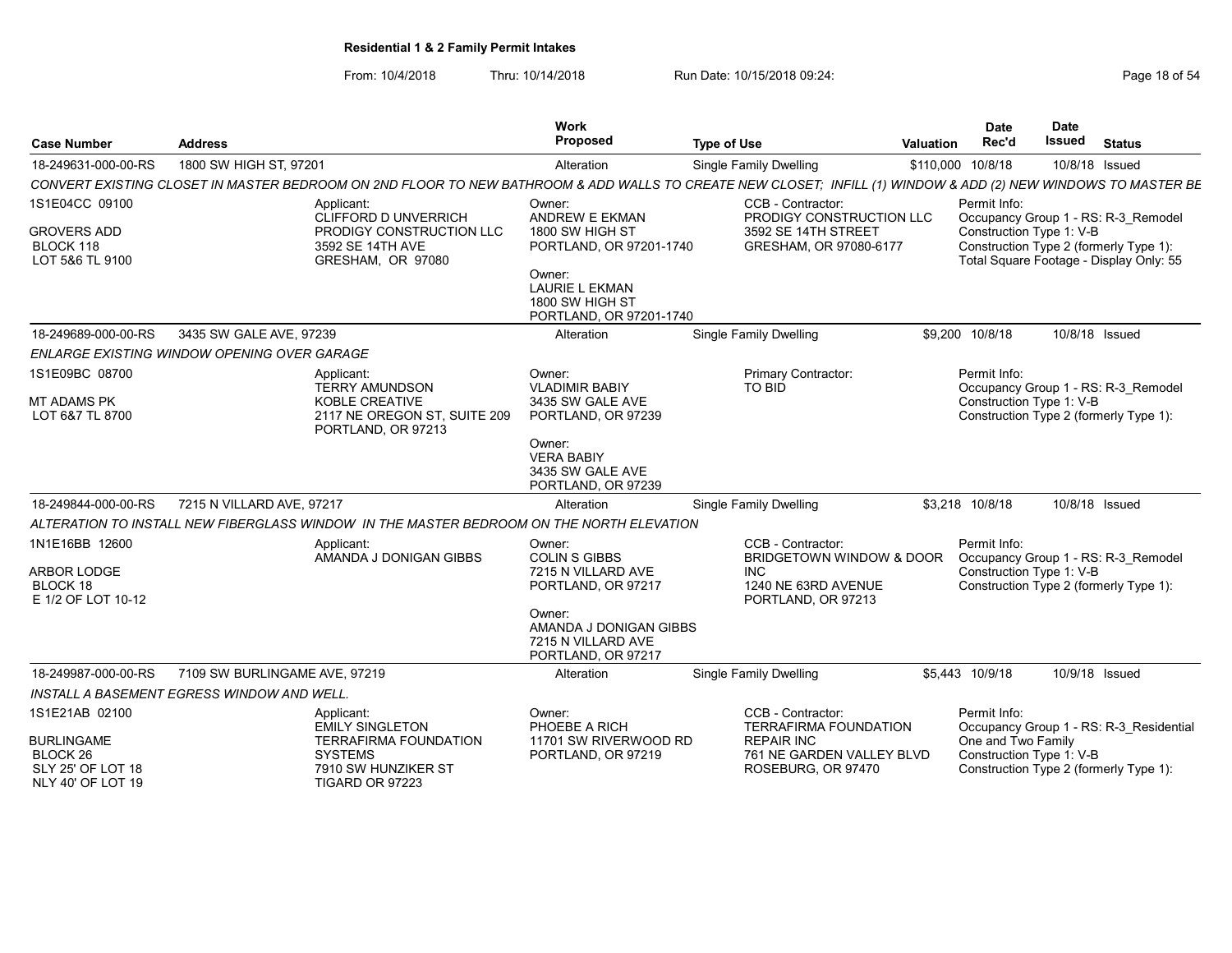From: 10/4/2018 Thru: 10/14/2018 Run Date: 10/15/2018 09:24:<br>From: 10/4/2018 Page 19 of 54

| <b>Case Number</b>                                                                 | <b>Address</b>                               |                                                                                                                                                                  | <b>Work</b><br><b>Proposed</b>                                                                                                                                   | <b>Type of Use</b>                                                                                                  | <b>Valuation</b> | <b>Date</b><br>Rec'd                                           | Date<br>Issued | <b>Status</b>                                                                     |
|------------------------------------------------------------------------------------|----------------------------------------------|------------------------------------------------------------------------------------------------------------------------------------------------------------------|------------------------------------------------------------------------------------------------------------------------------------------------------------------|---------------------------------------------------------------------------------------------------------------------|------------------|----------------------------------------------------------------|----------------|-----------------------------------------------------------------------------------|
| 18-250128-000-00-RS                                                                | 526 SE 45TH AVE, 97215                       |                                                                                                                                                                  | Alteration                                                                                                                                                       | <b>Single Family Dwelling</b>                                                                                       |                  | \$25,000 10/9/18                                               |                | 10/9/18 Issued                                                                    |
|                                                                                    |                                              | INTERIOR REMODEL FOR BATHROOM AND KITCHEN ON MAIN FLOOR ***PLUMBING. ELECTRICAL AND MECHANICAL PERMITS TO BE OBTAINED SEPARATELY***                              |                                                                                                                                                                  |                                                                                                                     |                  |                                                                |                |                                                                                   |
| 1S2E06BB 01800<br><b>PARADISE SPR TR</b><br>BLOCK <sub>6</sub><br>LOT <sub>5</sub> |                                              | Applicant:<br><b>RICHARD LOVERDE</b><br>526 SE 45TH AVE<br>PORTLAND, OR 97215                                                                                    | Owner:<br><b>RICO A LOVERDE</b><br>526 SE 45TH AVE<br>PORTLAND, OR 97215<br>Owner:<br><b>RICHARD W LOVERDE</b><br>526 SE 45TH AVE<br>PORTLAND, OR 97215          |                                                                                                                     |                  | Permit Info:<br>One and Two Family<br>Construction Type 1: V-B |                | Occupancy Group 1 - RS: R-3 Residential<br>Construction Type 2 (formerly Type 1): |
| 18-250184-000-00-RS                                                                | 9815 N EXETER AVE, 97203                     |                                                                                                                                                                  | Alteration                                                                                                                                                       | <b>Single Family Dwelling</b>                                                                                       |                  | \$17,535 10/9/18                                               |                | 10/9/18 Issued                                                                    |
|                                                                                    |                                              | REMOVE EXISTING ROOFING. INSTALL NEW ROOF SHEATHING AND COMPOSITION ROOFING OVER EXISTING SKIP SHEATHING *** PLUMBING. ELECTRICAL AND MECHANICAL PERMITS TO BE ( |                                                                                                                                                                  |                                                                                                                     |                  |                                                                |                |                                                                                   |
| 1N1E05CC 04002<br><b>COLLEGE PL</b><br>BLOCK <sub>22</sub><br><b>LOT 7&amp;8</b>   |                                              | Applicant:<br><b>JOSH HUGHES</b><br><b>MATRIX ROOFING</b><br>6000 NE 88TH ST, STE D102<br>VANCOUVER, WA 98665                                                    | Owner:<br><b>CHARLES E III TOWNSEND</b><br>9815 N EXETER AVE<br>PORTLAND, OR 97203                                                                               | CCB - Contractor:<br>WHITE RABBIT VENTURES INC<br>PO BOX 822440<br>VANCOUVER, WA 98682                              |                  | Permit Info:<br>One and Two Family<br>Construction Type 1: V-B |                | Occupancy Group 1 - RS: R-3 Residential<br>Construction Type 2 (formerly Type 1): |
| 18-250193-000-00-RS                                                                | 750 SW CHELTENHAM ST, 97239                  |                                                                                                                                                                  | Alteration                                                                                                                                                       | <b>Single Family Dwelling</b>                                                                                       |                  | \$10,000 10/9/18                                               |                | Approved to Issue                                                                 |
|                                                                                    |                                              | ADD WINDOW AND SINK TO BASMENT.  WILL LEGALIZE VOIDED PERMITS FOR FURNACE AND WATER SERVICE REPLACEMENT                                                          |                                                                                                                                                                  |                                                                                                                     |                  |                                                                |                |                                                                                   |
| 1S1E16DB 08100<br><b>CHELTENHAM</b><br>LOT <sub>3</sub>                            |                                              | Applicant:<br><b>SEAN GREEN</b><br>PRITIKIN GROUP<br>3617 NE 16TH AVE<br>PORTLAND, OR 97212                                                                      | Owner:<br>ANDREA R KOVEL<br>750 SW CHELTENHAM ST<br>PORTLAND, OR 97239                                                                                           | CCB - Contractor:<br>PRITIKIN GROUP LLC<br>3617 NE 16TH AVE<br>PORTLAND, OR 97212                                   |                  | Permit Info:<br>One and Two Family<br>Construction Type 1: V-B |                | Occupancy Group 1 - RS: R-3 Residential<br>Construction Type 2 (formerly Type 1): |
| 18-250319-000-00-RS                                                                | 1615 NE 60TH AVE, 97213                      |                                                                                                                                                                  | Alteration                                                                                                                                                       | Single Family Dwelling                                                                                              |                  | \$22.980 10/9/18                                               |                | 10/9/18 Issued                                                                    |
|                                                                                    | <b>REROOF - REPLACE LAYERS AND SHEATHING</b> |                                                                                                                                                                  |                                                                                                                                                                  |                                                                                                                     |                  |                                                                |                |                                                                                   |
| 1N2E30DD 18200<br>MASSILLON ADD<br><b>BLOCK 5</b><br>LOT <sub>6</sub>              |                                              | Applicant:<br><b>JENNIFER COVELLO</b><br>NORTHWEST PERMIT INC.<br>9803 31ST ST SE<br>EVERETT WA, 98057                                                           | Owner:<br><b>CARL E DAHLQUIST</b><br>1615 NE 60TH AVE<br>PORTLAND, OR 97213-4247<br>Owner:<br>ANNETTE M DAHLQUIST<br>1615 NE 60TH AVE<br>PORTLAND, OR 97213-4247 | CCB - Contractor:<br>HOME DEPOT USA INC<br>2455 PACES FERRY RD C11<br>HOME SERVICES COMPLIANCE<br>ATLANTA, GA 30339 |                  | Permit Info:<br>One and Two Family<br>Construction Type 1: V-B |                | Occupancy Group 1 - RS: R-3 Residential<br>Construction Type 2 (formerly Type 1): |
| 18-250330-000-00-RS                                                                | 2714 NE 42ND AVE, 97213                      |                                                                                                                                                                  | Alteration                                                                                                                                                       | <b>Single Family Dwelling</b>                                                                                       |                  | \$19,585 10/9/18                                               |                | 10/9/18 Issued                                                                    |
|                                                                                    | REROOF - REPLACE LAYERS AND SHEATHING        |                                                                                                                                                                  |                                                                                                                                                                  |                                                                                                                     |                  |                                                                |                |                                                                                   |
| 1N2E30BC 14300<br><b>BEAUMONT</b><br>BLOCK 33<br>LOT <sub>6</sub>                  |                                              | Applicant:<br>JENNIFER COVELLO<br>NORTHWEST PERMIT INC.<br>9803 31ST ST SE<br>EVERETT WA, 98057                                                                  | Owner:<br><b>KENT K DIBBLE</b><br>2714 NE 42ND AVE<br>PORTLAND, OR 97213-1206<br>Owner:<br>ELAINE I DIBBLE<br>2714 NE 42ND AVE<br>PORTLAND, OR 97213-1206        | CCB - Contractor:<br>HOME DEPOT USA INC<br>2455 PACES FERRY RD C11<br>HOME SERVICES COMPLIANCE<br>ATLANTA, GA 30339 |                  | Permit Info:<br>One and Two Family<br>Construction Type 1: V-B |                | Occupancy Group 1 - RS: R-3 Residential<br>Construction Type 2 (formerly Type 1): |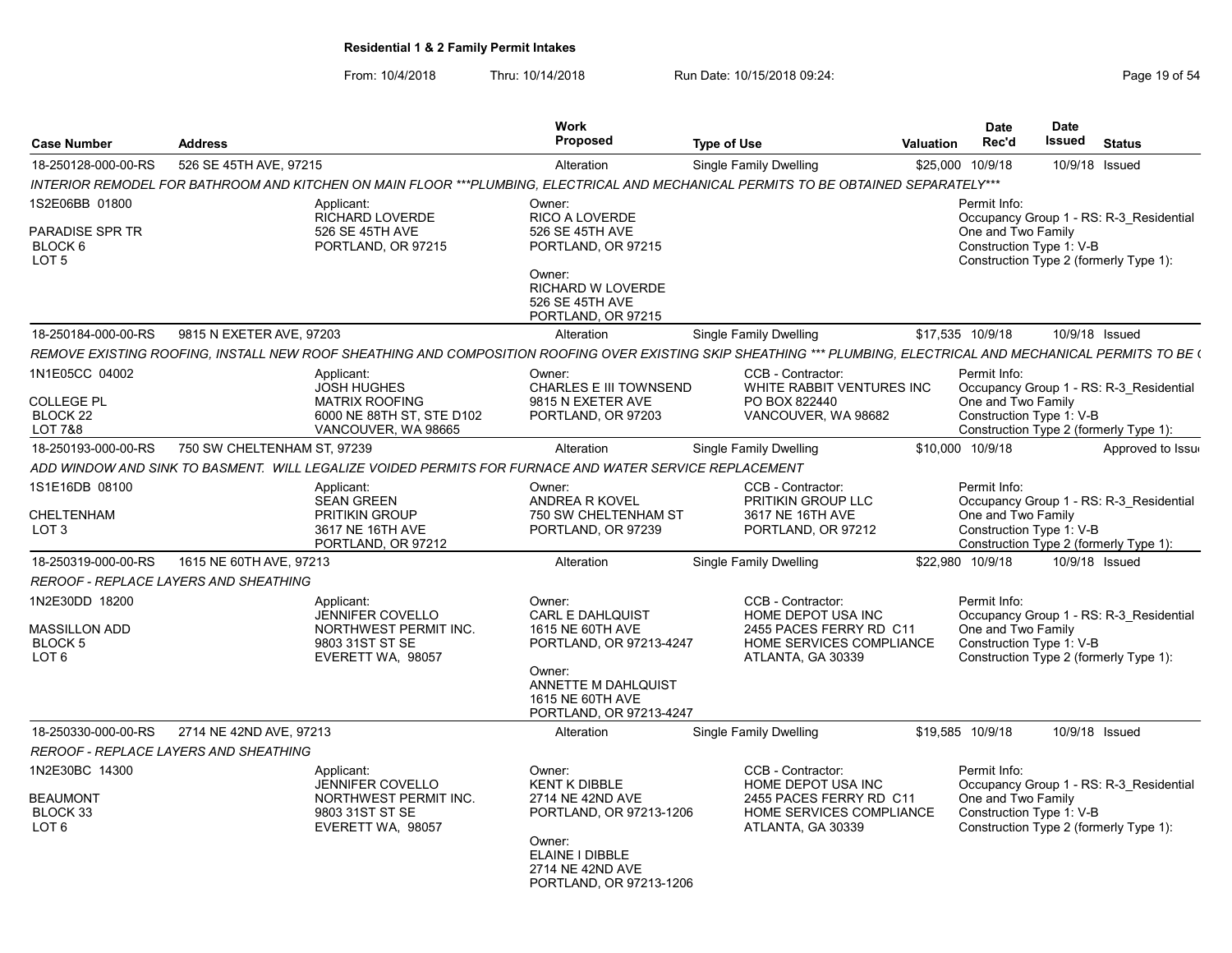From: 10/4/2018 Thru: 10/14/2018 Run Date: 10/15/2018 09:24:<br>From: 10/4/2018 Page 20 of 54

| <b>Case Number</b>                                                                          | <b>Address</b>                                           |                                                                                                                      | <b>Work</b><br>Proposed                                                                                                                                                   | <b>Type of Use</b>                                                                                                                                           | <b>Valuation</b> | <b>Date</b><br>Rec'd                                           | <b>Date</b><br><b>Issued</b> | <b>Status</b>                                                                                                              |
|---------------------------------------------------------------------------------------------|----------------------------------------------------------|----------------------------------------------------------------------------------------------------------------------|---------------------------------------------------------------------------------------------------------------------------------------------------------------------------|--------------------------------------------------------------------------------------------------------------------------------------------------------------|------------------|----------------------------------------------------------------|------------------------------|----------------------------------------------------------------------------------------------------------------------------|
| 18-250341-000-00-RS                                                                         | 4111 SE ASH ST, 97214                                    |                                                                                                                      | Alteration                                                                                                                                                                | Single Family Dwelling                                                                                                                                       | \$24,000         | 10/9/18                                                        | 10/9/18                      | Issued                                                                                                                     |
|                                                                                             | <b>REROOF - REPLACE LAYERS AND SHEATHING</b>             |                                                                                                                      |                                                                                                                                                                           |                                                                                                                                                              |                  |                                                                |                              |                                                                                                                            |
| 1N2E31CC 11800<br>LAURELHURST<br>BLOCK 102<br>W 1/2 OF LOT 24 EXC N 28'<br>LOT 25 EXC N 28' |                                                          | Applicant:<br><b>NAIDA KHAN</b><br>NORTHWEST PERMIT INC<br>9808 31ST SE<br>EVERETT, WA 98208                         | Owner:<br>ROY E WOOD<br>4111 SE ASH ST<br>PORTLAND, OR 97214<br>Owner:<br><b>MARIA A WOOD</b><br>4111 SE ASH ST<br>PORTLAND, OR 97214                                     | CCB - Contractor:<br>HOME DEPOT USA INC<br>2455 PACES FERRY RD C11<br>HOME SERVICES COMPLIANCE<br>ATLANTA, GA 30339                                          |                  | Permit Info:<br>One and Two Family<br>Construction Type 1: V-B |                              | Occupancy Group 1 - RS: R-3 Residential<br>Construction Type 2 (formerly Type 1):                                          |
| 18-250354-000-00-RS                                                                         | 322 SE 89TH AVE, 97216                                   |                                                                                                                      | Alteration                                                                                                                                                                | Single Family Dwelling                                                                                                                                       | \$500            | 10/9/18                                                        |                              | 10/9/18 Issued                                                                                                             |
|                                                                                             | SOLAR - 6.0 KW ROOF TOP MOUNTED PV SYSTEM - PRESCRIPTIVE |                                                                                                                      |                                                                                                                                                                           |                                                                                                                                                              |                  |                                                                |                              |                                                                                                                            |
| 1N2E33CD 16904<br><b>MONTICELLO ADD</b><br>BLOCK 3<br>LOT 20 EXC PT IN ST                   |                                                          | Applicant:<br><b>JOHN GRIESER</b><br>ELEMENTAL ENERGY LLC<br>6819 SE FOSTER<br>PORTLAND OR 97206                     | Owner:<br>KATHRYN E BLANCHON<br>322 SE 89TH AVE<br>PORTLAND, OR 97216                                                                                                     | CCB - Contractor:<br>ELEMENTAL ENERGY LLC<br>6819 SE FOSTER RD<br>PORTLAND, OR 97206                                                                         |                  | Permit Info:<br>One and Two Family<br>Construction Type 1: V-B |                              | Occupancy Group 1 - RS: R-3 Residential<br>Construction Type 2 (formerly Type 1):                                          |
| 18-250385-000-00-RS                                                                         | 2229 NE 30TH AVE, 97212                                  |                                                                                                                      | Alteration                                                                                                                                                                | Single Family Dwelling                                                                                                                                       |                  | \$22,000 10/10/18                                              | 10/10/18 Issued              |                                                                                                                            |
|                                                                                             |                                                          | VOLUNTARY UNDERPINNING OF EXISTING FOUNDATION USING DRIVEN PILES                                                     |                                                                                                                                                                           |                                                                                                                                                              |                  |                                                                |                              |                                                                                                                            |
| 1N1E25CA 21500<br>DOLPH PK<br>BLOCK <sub>7</sub><br>S 61' OF LOT 2<br>N 13.8' OF LOT 3      |                                                          | Applicant:<br><b>CURT KLEIN</b><br><b>RAMJACK WEST</b><br>PO BOX 11701<br>EUGENE OR 97440                            | Owner:<br><b>DANIEL H KEARNS</b><br>2229 NE 30TH AVE<br>PORTLAND, OR 97212<br>Owner:<br>NANCY L MUNN<br>2229 NE 30TH AVE<br>PORTLAND, OR 97212                            | CCB - Contractor:<br>Abby Drummond<br><b>KEM LLC</b><br>PO BOX 11701<br>EUGENE, OR 97440                                                                     |                  | Permit Info:<br>One and Two Family<br>Construction Type 1: V-B |                              | Occupancy Group 1 - RS: R-3 Residential<br>Construction Type 2 (formerly Type 1):                                          |
| 18-250502-000-00-RS                                                                         | 2104 SE 28TH PL, 97214                                   |                                                                                                                      | Alteration                                                                                                                                                                | Single Family Dwelling                                                                                                                                       |                  | \$41,454 10/10/18                                              | 10/10/18 Issued              |                                                                                                                            |
|                                                                                             |                                                          |                                                                                                                      |                                                                                                                                                                           | CONVERSION OF BASEMENT TO HABITABLE SPACE TO INCLUDE: BEDROOM, BATHROOM LIVING AREA AND LAUNDRY AND ENLARGING OF OPENING FOR EGRESS***ELECTRICAL, MECHANICAL |                  |                                                                |                              |                                                                                                                            |
| 1S1E01CC 01900<br><b>BEAL HTS</b><br><b>BLOCK1</b><br>N 6' OF LOT 10<br>LOT 11              |                                                          | Applicant:<br>TYLER NEUFELD<br><b>TYJOR LLC</b><br>1320 SE 84TH AVE<br>PORTLAND, OR 97216                            | Owner:<br>MICHAEL J STANGEL<br>2104 SE 28TH PL<br>PORTLAND, OR 97214                                                                                                      | CCB - Contractor:<br><b>TYLER NEUFELD</b><br><b>TYJOR LLC</b><br>1320 SE 84TH AVE<br>PORTLAND, OR 97216                                                      |                  | Permit Info:<br>Construction Type 1: V-B                       |                              | Occupancy Group 1 - RS: R-3 Remodel<br>Construction Type 2 (formerly Type 1):<br>Total Square Footage - Display Only: 1050 |
| 18-250657-000-00-RS                                                                         | 6924 NE 23RD AVE, 97211                                  |                                                                                                                      | Alteration                                                                                                                                                                | <b>Single Family Dwelling</b>                                                                                                                                |                  | \$35,000 10/10/18                                              |                              | 10/10/18 Under Inspection                                                                                                  |
| ADDING DORMER FOR BATHROOM.                                                                 |                                                          |                                                                                                                      |                                                                                                                                                                           |                                                                                                                                                              |                  |                                                                |                              |                                                                                                                            |
| 1N1E14AD 15400<br><b>IRVINGTON PK</b><br>BLOCK 82<br>LOT <sub>2</sub>                       |                                                          | Applicant:<br>RANDALL PALAZZO<br><b>COLUMBIA PACIFIC HOMES LLC</b><br>9221 SW BARBUR BLVD #308<br>PORTLAND, OR 97219 | Owner:<br><b>RANTINO LLC</b><br>9220 SW BARBUR BLVD #119-38<br>PORTLAND, OR 97219<br>Owner:<br><b>BETTY L MURRAY</b><br>9220 SW BARBUR BLVD #119-38<br>PORTLAND, OR 97219 | CCB - Contractor:<br><b>COLUMBIA PACIFIC HOMES LLC</b><br>9220 SW BARBUR BLVD STE<br>119-38<br>PORTLAND, OR 97219                                            |                  | Permit Info:<br>One and Two Family<br>Construction Type 1: V-B |                              | Occupancy Group 1 - RS: R-3 Residential<br>Construction Type 2 (formerly Type 1):                                          |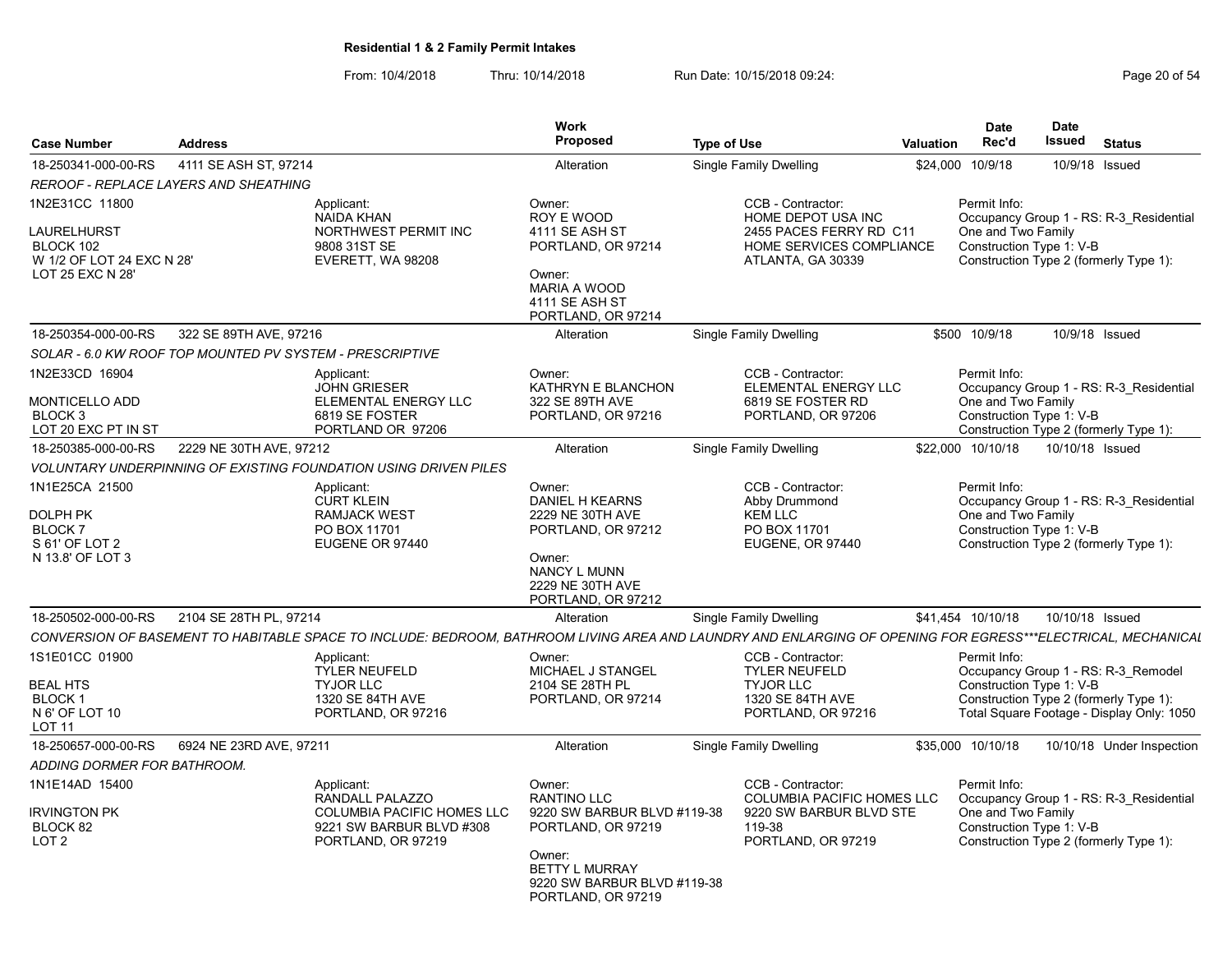POTENTIAL ADDITIONAL TAX

|                                                                                                                        |                                                                                                                                                              | Work<br>Proposed                                                                                                                                                  |                                                                                                                   |                  | <b>Date</b>                        | Date                     |                                                                                   |
|------------------------------------------------------------------------------------------------------------------------|--------------------------------------------------------------------------------------------------------------------------------------------------------------|-------------------------------------------------------------------------------------------------------------------------------------------------------------------|-------------------------------------------------------------------------------------------------------------------|------------------|------------------------------------|--------------------------|-----------------------------------------------------------------------------------|
| <b>Case Number</b>                                                                                                     | <b>Address</b>                                                                                                                                               |                                                                                                                                                                   | <b>Type of Use</b>                                                                                                | <b>Valuation</b> | Rec'd                              | Issued                   | <b>Status</b>                                                                     |
| 18-250661-000-00-RS                                                                                                    | 9180 SW 23RD DR, 97219                                                                                                                                       | Alteration                                                                                                                                                        | <b>Single Family Dwelling</b>                                                                                     |                  | \$12,500 10/10/18                  |                          | 10/10/18 Issued                                                                   |
|                                                                                                                        | 5.1kva SOLAR PV ARRAY - ROOF MOUNTED - PRESCRIPTIVE                                                                                                          |                                                                                                                                                                   |                                                                                                                   |                  |                                    |                          |                                                                                   |
| 1S1E28BB 08100<br><b>BALMER TR</b><br>BLOCK <sub>2</sub><br>LOT <sub>9</sub>                                           | Applicant:<br>ROSS GEORGE<br><b>IMAGINE ENERGY</b><br>2409 N KERBY AVE<br>PORTLAND, OR 97227                                                                 | Owner:<br>JAMES W JR KEHOE<br>9180 SW 23RD DR<br>PORTLAND, OR 97219<br>Owner:<br><b>BRENDA L KEHOE</b><br>9180 SW 23RD DR<br>PORTLAND, OR 97219                   | CCB - Contractor:<br><b>JONATHAN COHEN</b><br><b>IMAGINE ENERGY LLC</b><br>2409 N KERBY AVE<br>PORTLAND, OR 97227 |                  | Permit Info:<br>One and Two Family | Construction Type 1: V-B | Occupancy Group 1 - RS: R-3 Residential<br>Construction Type 2 (formerly Type 1): |
| 18-250689-000-00-RS                                                                                                    | 9605 N TODD ST, 97203                                                                                                                                        | Alteration                                                                                                                                                        | Single Family Dwelling                                                                                            |                  | \$14,000 10/10/18                  | 10/10/18 Issued          |                                                                                   |
|                                                                                                                        | <b>VOLUNTARY UNDERPINNING OF EXISTING FOUNDATION USING HELICAL PILES</b>                                                                                     |                                                                                                                                                                   |                                                                                                                   |                  |                                    |                          |                                                                                   |
| 1N1W01AC 02800<br><b>BAILEYS ADD</b><br>BLOCK <sub>1</sub><br>LOT 17&18                                                | Applicant:<br><b>CURT KLEIN</b><br><b>RAMJACK WEST</b><br>PO BOX 11701<br>EUGENE OR 97440                                                                    | Owner:<br><b>THOMAS BUZAS</b><br>9605 N TODD ST<br>PORTLAND, OR 97203-1029                                                                                        | CCB - Contractor:<br>Abby Drummond<br><b>KEM LLC</b><br>PO BOX 11701<br>EUGENE, OR 97440                          |                  | Permit Info:<br>One and Two Family | Construction Type 1: V-B | Occupancy Group 1 - RS: R-3 Residential<br>Construction Type 2 (formerly Type 1): |
| 18-250693-000-00-RS                                                                                                    | 4904 SW JULIA ST, 97221                                                                                                                                      | Alteration                                                                                                                                                        | Single Family Dwelling                                                                                            |                  | \$16,000 10/10/18                  | 10/10/18 Issued          |                                                                                   |
|                                                                                                                        | VOLUNTARY UNDERPINNING OF EXISTING FOUNDATION USING HELICAL PILES                                                                                            |                                                                                                                                                                   |                                                                                                                   |                  |                                    |                          |                                                                                   |
| 1S1E18AA 11300<br><b>FAIRVALE</b><br>BLOCK <sub>8</sub><br>NWLY 25' OF LOT 9<br>LOT 10<br>INC PT VAC ST LOT 11         | Applicant:<br><b>CURT KLEIN</b><br><b>RAMJACK WEST</b><br>PO BOX 11701<br>EUGENE OR 97440                                                                    | Owner:<br><b>GERALD A GROSE</b><br>4904 SW JULIA ST<br>PORTLAND, OR 97221-2939<br>Owner:<br><b>PHYLLIS J GROSE</b><br>4904 SW JULIA ST<br>PORTLAND, OR 97221-2939 | CCB - Contractor:<br>Abby Drummond<br><b>KEM LLC</b><br>PO BOX 11701<br>EUGENE, OR 97440                          |                  | Permit Info:<br>One and Two Family | Construction Type 1: V-B | Occupancy Group 1 - RS: R-3 Residential<br>Construction Type 2 (formerly Type 1): |
| 18-250731-000-00-RS                                                                                                    | 3022 SE 43RD AVE, 97206                                                                                                                                      | Alteration                                                                                                                                                        | Single Family Dwelling                                                                                            |                  | \$30,000 10/11/18                  |                          | 10/11/18 Issued                                                                   |
|                                                                                                                        | CONVERSION OF PORTION OF UNFINISHED BASEMENT TO HABITABLE SPACE TO INCLUDE: NEW SHOWER IN BATHROOM, LAUNDRY SINK; WETBAR SINK AND FAMILY ROOM AND TWO NEW E( |                                                                                                                                                                   |                                                                                                                   |                  |                                    |                          |                                                                                   |
| 1S2E07BC 07700<br><b>PLAINFIELD</b><br>BLOCK <sub>3</sub><br>S 1/2 OF LOT 2<br>LOT <sub>3</sub>                        | Applicant:<br><b>JASON LEAR</b><br>3022 SE 43RD AVE<br>PORTLAND OR 97206                                                                                     | Owner:<br><b>JASON LEAR</b><br>3022 SE 43RD AVE<br>PORTLAND OR 97206                                                                                              | CCB - Contractor:<br>ALAN RICHARD NYDAM<br>31807 LYNX HOLLOW RD<br>CRESWELL, OR 97426                             |                  | Permit Info:<br>One and Two Family | Construction Type 1: V-B | Occupancy Group 1 - RS: R-3 Residential<br>Construction Type 2 (formerly Type 1): |
| 18-250764-000-00-RS                                                                                                    | 1918 SW ELM ST, 97201                                                                                                                                        | Alteration                                                                                                                                                        | Single Family Dwelling                                                                                            |                  | \$2,450 10/10/18                   | 10/10/18 Issued          |                                                                                   |
| ALTERATION TO ROOF TO ADD SKYLIGHT                                                                                     |                                                                                                                                                              |                                                                                                                                                                   |                                                                                                                   |                  |                                    |                          |                                                                                   |
| 1S1E04CB 08103<br><b>VISTA HEIGHTS COTTAGES</b><br>LOT <sub>3</sub><br>INC UND INT TRACT A<br><b>HISTORIC PROPERTY</b> | Applicant:<br><b>SHEILA SCHMIDT</b><br>1918 SW ELM ST<br>PORTLAND OR 97201                                                                                   | Owner:<br>SHEILA SCHMIDT<br>1918 SW ELM ST<br>PORTLAND, OR 97201                                                                                                  | CCB - Contractor:<br>RAINDROP ROOFING NW LLC<br>8305 SW CIRRUS DR<br>BEAVERTON, OR 97008                          |                  | Permit Info:                       | Construction Type 1: V-B | Occupancy Group 1 - RS: R-3 Remodel<br>Construction Type 2 (formerly Type 1):     |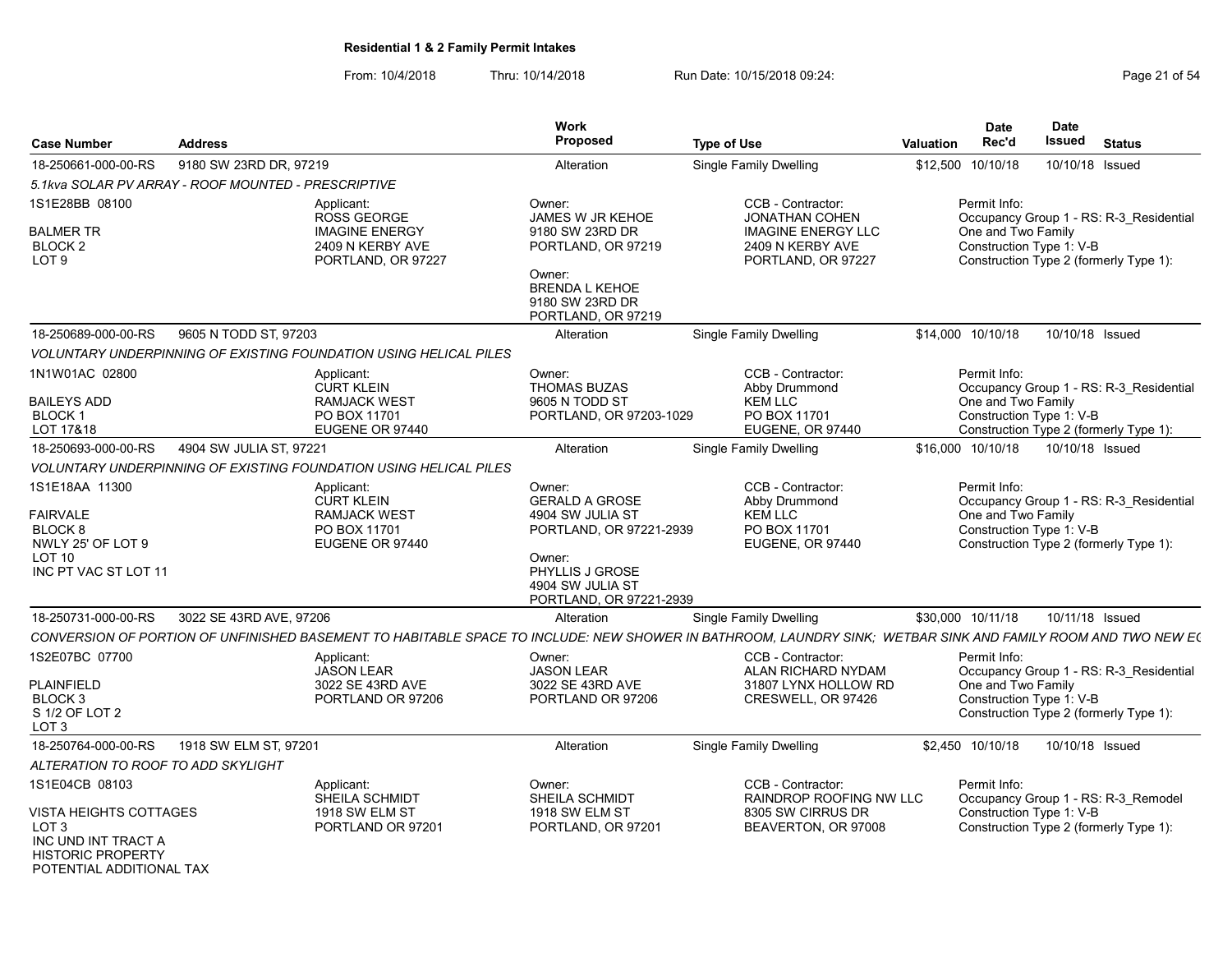From: 10/4/2018 Thru: 10/14/2018 Run Date: 10/15/2018 09:24:<br>From: 10/4/2018 Page 22 of 54

| <b>Case Number</b>                                                                      | <b>Address</b>               |                                                                                                                                                                | Work<br><b>Proposed</b>                                                                                                                                        | <b>Type of Use</b> |                                                                                                          | <b>Valuation</b> | <b>Date</b><br>Rec'd                                           | Date<br><b>Issued</b> | <b>Status</b>                                                                                                             |
|-----------------------------------------------------------------------------------------|------------------------------|----------------------------------------------------------------------------------------------------------------------------------------------------------------|----------------------------------------------------------------------------------------------------------------------------------------------------------------|--------------------|----------------------------------------------------------------------------------------------------------|------------------|----------------------------------------------------------------|-----------------------|---------------------------------------------------------------------------------------------------------------------------|
| 18-250975-000-00-RS                                                                     | 1321 SE 48TH AVE, 97215      |                                                                                                                                                                | Alteration                                                                                                                                                     |                    | <b>Single Family Dwelling</b>                                                                            | \$28,307         | 10/10/18                                                       | 10/10/18 Issued       |                                                                                                                           |
|                                                                                         |                              | LEGALIZE CONVERSION OF BASEMENT TO LIVING SPACE; BASEMENT INCLUDES BEDROOM, FAMILY ROOM, LAUNDRY, AND BATHROOM;***ELECTRICAL, MECHANICAL, AND PLUMBING TO BE O |                                                                                                                                                                |                    |                                                                                                          |                  |                                                                |                       |                                                                                                                           |
| 1S2E06BD 14400<br>HAWTHORNE TERR<br>BLOCK 3<br>N 16 2/3' OF LOT 3<br>S 16 2/3' OF LOT 4 |                              | Applicant:<br><b>STEVEN M HIGGINS</b><br>1321 SE 48TH AVE<br>PORTLAND, OR 97215                                                                                | Owner:<br><b>STEVEN M HIGGINS</b><br>1321 SE 48TH AVE<br>PORTLAND, OR 97215<br>Owner:<br>SABRINA I HIGGINS<br>1321 SE 48TH AVE<br>PORTLAND, OR 97215<br>Owner: |                    |                                                                                                          |                  | Permit Info:<br>Construction Type 1: V-B                       |                       | Occupancy Group 1 - RS: R-3 Remodel<br>Construction Type 2 (formerly Type 1):<br>Total Square Footage - Display Only: 717 |
|                                                                                         |                              |                                                                                                                                                                | <b>RACHEL J HIGGINS</b><br>1321 SE 48TH AVE<br>PORTLAND, OR 97215                                                                                              |                    |                                                                                                          |                  |                                                                |                       |                                                                                                                           |
| 18-251068-000-00-RS                                                                     | 3915 NE MALLORY AVE, 97212   |                                                                                                                                                                | Alteration                                                                                                                                                     |                    | <b>Single Family Dwelling</b>                                                                            |                  | \$50,000 10/10/18                                              |                       | Approved to Issue                                                                                                         |
| FRAME IN NEW DORMER. ADD NEW ENTRY WITH STAIRS                                          |                              |                                                                                                                                                                | HOME OWNER DOING OWN ELECTRICAL PLUMBING AND MECHCANICAL UNDER FIR                                                                                             |                    |                                                                                                          |                  | <b>CONTRACTORS PERMIT</b>                                      |                       |                                                                                                                           |
| 1N1E22DD 03900<br>ALBINA HMSTD<br>BLOCK 13<br>LOT 7                                     |                              | Applicant:<br>MICHAEL BOWERSOX<br><b>BOWERSOX BUILDING INC</b><br>1125 SE DIVISION ST, STE 210<br>PORTLAND, OR 97202                                           | Owner:<br><b>COOPER SANFORD</b><br>3915 NE MALLORY AVE<br>PORTLAND, OR 97212                                                                                   |                    | CCB - Contractor:<br><b>BOWERSOX BUILDING INC</b><br>6960 SW VARNS ST<br>PORTLAND, OR 97223              |                  | Permit Info:<br>One and Two Family<br>Construction Type 1: V-B |                       | Occupancy Group 1 - RS: R-3_Residential<br>Construction Type 2 (formerly Type 1):                                         |
| 18-251415-000-00-RS                                                                     | 2815 SW FAIRVIEW BLVD, 97205 |                                                                                                                                                                | Alteration                                                                                                                                                     |                    | Single Family Dwelling                                                                                   |                  | \$30,000 10/11/18                                              | 10/11/18 Issued       |                                                                                                                           |
|                                                                                         |                              | FOUNDATION WALL REPAIR 3' ON THE FRONT AND 10' ON THE SIDE DUE TO AUTO ACCIDENT                                                                                |                                                                                                                                                                |                    |                                                                                                          |                  |                                                                |                       |                                                                                                                           |
| 1S1E05AB 00500<br><b>ARLINGTON HTS &amp; RPLT</b><br>BLOCK 10<br>LOT <sub>3</sub>       |                              | Applicant:<br><b>TODD ELIAS</b><br>16869 SW 65TH AVENUE #7<br>LAKE OSWEGO OR 97035                                                                             | Owner:<br>MICHAEL G CURLEY<br>302 NW ALBEMARLE TER<br>PORTLAND, OR 97210<br>Owner:<br><b>MARIA G REYES</b>                                                     |                    | CCB - Contractor:<br>SOLARIS SOLUTIONS LLC<br>16869 SW 65TH AVE 7<br>LAKE OSWEGO, OR 97035-7865          |                  | Permit Info:<br>One and Two Family<br>Construction Type 1: V-B |                       | Occupancy Group 1 - RS: R-3 Residential<br>Construction Type 2 (formerly Type 1):                                         |
|                                                                                         |                              |                                                                                                                                                                | 302 NW ALBEMARLE TER<br>PORTLAND, OR 97210                                                                                                                     |                    |                                                                                                          |                  |                                                                |                       |                                                                                                                           |
| 18-251494-000-00-RS                                                                     | 8830 NE HANCOCK ST, 97220    |                                                                                                                                                                | Alteration                                                                                                                                                     |                    | <b>Single Family Dwelling</b>                                                                            |                  | \$3,000 10/11/18                                               | 10/11/18 Issued       |                                                                                                                           |
| INSTALL (2) EGRESS WINDOWS IN BASEMENT AT SOUTH OF HOUSE                                |                              |                                                                                                                                                                |                                                                                                                                                                |                    |                                                                                                          |                  |                                                                |                       |                                                                                                                           |
| 1N2E28CD 05700<br><b>EASTGATE VILLAGE</b><br>BLOCK <sub>9</sub><br><b>LOT 13</b>        |                              | Applicant:<br>PAUL COTTLE<br>PAUL COTTLE CONSTRUCTION<br>4420 NE 54TH AVE SUITE 2<br>PORTLAND OR 97218                                                         | Owner:<br>REVOCABLE TRUST OF AUDREY<br><b>BERMAN</b><br>2239 LAKE VILLA CT<br>MARTINEZ, CA 94553                                                               |                    | CCB - Contractor:<br>PAUL COTTLE CONSTRUCTION<br><b>LLC</b><br>4420 NE 54TH AVE #2<br>PORTLAND, OR 97218 |                  | Permit Info:<br>One and Two Family<br>Construction Type 1: V-B |                       | Occupancy Group 1 - RS: R-3 Residential<br>Construction Type 2 (formerly Type 1):                                         |
|                                                                                         |                              |                                                                                                                                                                | Owner:                                                                                                                                                         |                    |                                                                                                          |                  |                                                                |                       |                                                                                                                           |

AUDREY BERMAN

,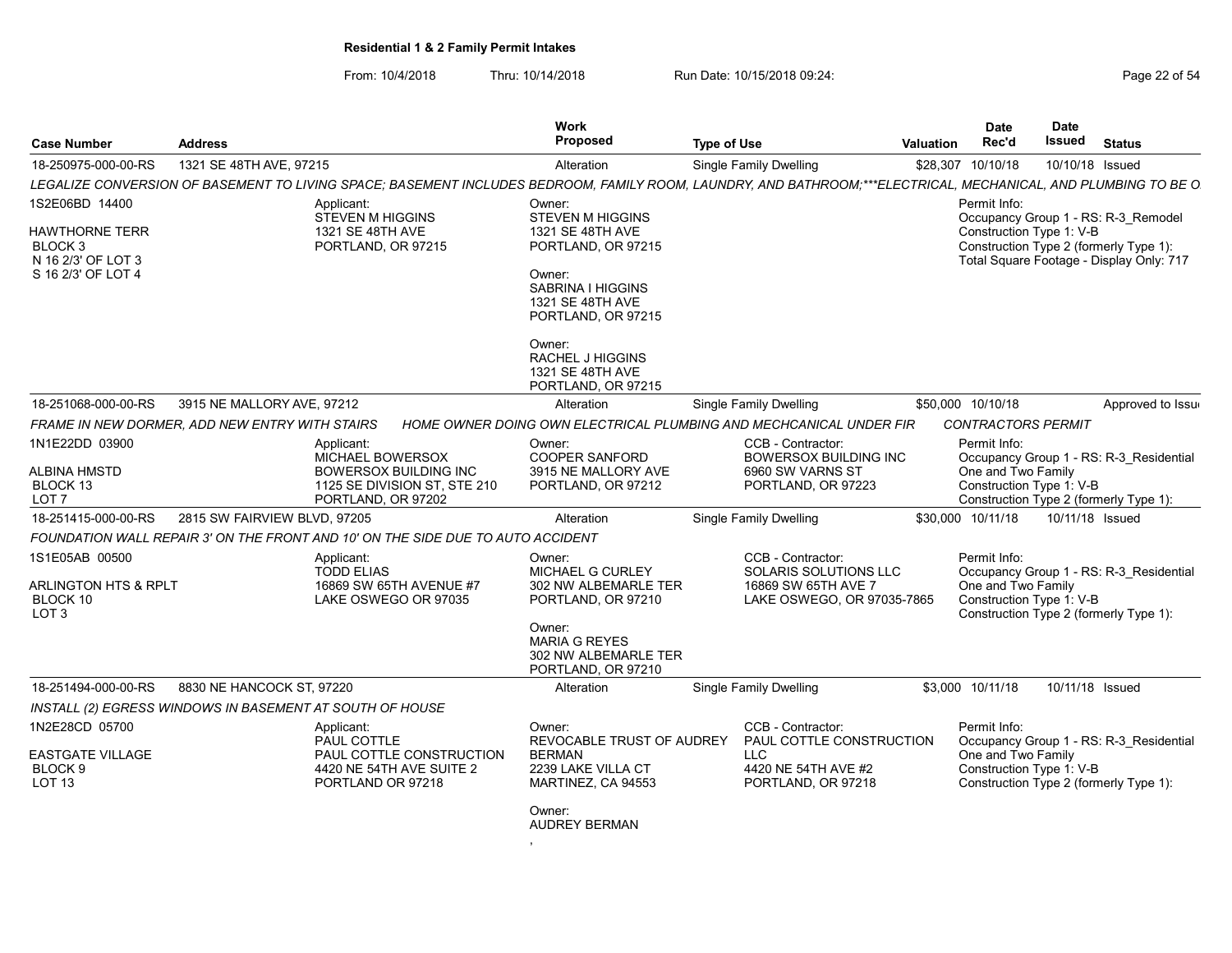From: 10/4/2018 Thru: 10/14/2018 Run Date: 10/15/2018 09:24:<br>From: 10/4/2018 Page 23 of 54

| <b>Case Number</b>                                                                                    | <b>Address</b>                   |                                                                                                                             | Work<br><b>Proposed</b>                                                                                                                                                            | <b>Type of Use</b>                                                                                                                                                                               | Valuation | <b>Date</b><br>Rec'd                                                       | <b>Date</b><br>Issued | <b>Status</b>                                                                                                             |
|-------------------------------------------------------------------------------------------------------|----------------------------------|-----------------------------------------------------------------------------------------------------------------------------|------------------------------------------------------------------------------------------------------------------------------------------------------------------------------------|--------------------------------------------------------------------------------------------------------------------------------------------------------------------------------------------------|-----------|----------------------------------------------------------------------------|-----------------------|---------------------------------------------------------------------------------------------------------------------------|
| 18-251881-000-00-RS                                                                                   | 6721 NE SUMNER ST. 97218         |                                                                                                                             | Alteration                                                                                                                                                                         | Single Family Dwelling                                                                                                                                                                           | \$160,000 | 10/12/18                                                                   | 10/12/18 Issued       |                                                                                                                           |
|                                                                                                       |                                  |                                                                                                                             |                                                                                                                                                                                    | FIRE DAMAGE REPAIR: REPLACE ROOF RAFTERS AND BEAM. ROOF SHEATHING NORTH SIDE AND OVER STORAGE. ADD CRAWLSPACE ACCESS IN BEDROOM., ADD GUARDRAIL AROUND STAII                                     |           |                                                                            |                       |                                                                                                                           |
| 1N2E20BA 09100<br>CANDLAND<br>BLOCK <sub>2</sub><br>INC PT VAC ST LOT 15                              |                                  | Applicant:<br><b>KEN OLIPHANT</b><br>ADVANCED STRUCTURAL<br><b>FORENSICS</b><br>15575 NW OAKHILLS DR<br>BEAVERTON, OR 97006 | Owner:<br>THOMAS J REUSS<br>3637 NE SANDY BLVD<br>PORTLAND, OR 97232                                                                                                               | CCB - Contractor:<br><b>STUART BABICKY</b><br><b>SYNERGY RESTORATION &amp;</b><br><b>CONSTRUCTION LLC</b><br>2435 SE 10TH AVENUE<br>PORTLAND, OR 97214                                           |           | Permit Info:<br>One and Two Family<br>Construction Type 1: V-B             |                       | Occupancy Group 1 - RS: R-3 Residential<br>Construction Type 2 (formerly Type 1):                                         |
| 18-251908-000-00-RS                                                                                   | 4331 SE NEHALEM ST, 97206        |                                                                                                                             | Alteration                                                                                                                                                                         | Single Family Dwelling                                                                                                                                                                           |           | \$10,265 10/12/18                                                          | 10/12/18 Issued       |                                                                                                                           |
|                                                                                                       |                                  |                                                                                                                             |                                                                                                                                                                                    | CONVERT PORTION OF BASEMENT TO LIVING SPACE; FURR OUT WALLS AND ADD WALLS TO CREATE BEDROOM WITH CLOSET AND PLAY ROOM***ELECTRICAL TO BE OBTAINED SEPARATELY                                     |           |                                                                            |                       |                                                                                                                           |
| 1S2E19CB 14900<br><b>STANFORD HTS</b><br>BLOCK 5<br>LOT 35&36                                         |                                  | Applicant:<br><b>MIKE MONTGOMERY</b><br>SIMPL HOME DESIGNS<br>4931 SW 76TH AVE, PMB 211<br>PORTLAND, OR 97225               | Owner:<br><b>JOHN L ALTHAUS</b><br>4331 SE NEHALEM ST<br>PORTLAND, OR 97206-0949                                                                                                   |                                                                                                                                                                                                  |           | Permit Info:<br>Construction Type 1: V-B                                   |                       | Occupancy Group 1 - RS: R-3 Remodel<br>Construction Type 2 (formerly Type 1):<br>Total Square Footage - Display Only: 260 |
| 18-252070-000-00-RS                                                                                   | 822 NE HOLMAN ST - Unit A. 97211 |                                                                                                                             | Alteration                                                                                                                                                                         | Single Family Dwelling                                                                                                                                                                           |           | \$1.500 10/12/18                                                           | 10/12/18 Issued       |                                                                                                                           |
|                                                                                                       |                                  | ADD NEW SHOWER TO EXISTING BATHROOM ON SECOND FLOOR *MECHANICAL SEPARATE*                                                   |                                                                                                                                                                                    |                                                                                                                                                                                                  |           |                                                                            |                       |                                                                                                                           |
| 1N1E14CB 18301<br>PARTITION PLAT 2010-24<br>LOT <sub>1</sub><br>18-252099-000-00-RS<br>1N1E25BA 10600 | 3208 NE 29TH AVE, 97212          | Applicant:<br><b>QIAN LENG</b><br>822 NE HOLMAN ST<br>PORTLAND OR 97211<br>Applicant:<br><b>SPENSER BOECK</b>               | Owner:<br>ZHENXIA MAO<br>822 NE HOLMAN ST<br>PORTLAND, OR 97211<br>Owner:<br><b>QIAN LENG</b><br>822 NE HOLMAN ST<br>PORTLAND, OR 97211<br>Alteration<br>Owner:<br>RACHEL A HARVEY | <b>Single Family Dwelling</b><br>KITCHEN REMODEL: RELOCATE WALL TO EXPAND KITCHEN***ELECTRICAL. MECHANICAL. AND PLUMBING TO BE OBTAINED SEPARATELY***<br>CCB - Contractor:<br>PINNACLE EVOLUTION |           | Permit Info:<br>Construction Type 1: V-B<br>\$800 10/12/18<br>Permit Info: | 10/12/18 Issued       | Occupancy Group 1 - RS: R-3 Remodel<br>Construction Type 2 (formerly Type 1):<br>Occupancy Group 1 - RS: R-3 Remodel      |
| DUNSMEADE<br><b>BLOCK1</b><br>LOT <sub>17</sub>                                                       |                                  | PINNACLE EVOLUTION<br><b>CONSTRUCTION</b><br>8436 NE MULTNOMAH ST<br>PORTLAND OR 97220                                      | 3208 NE 29TH AVE<br>PORTLAND, OR 97212-2534<br>Owner:<br>LISA J DUNN<br>3208 NE 29TH AVE<br>PORTLAND, OR 97212-2534                                                                | <b>CONSTRUCTION LLC</b><br>8436 NE MULTNOMAH ST<br>PORTLAND, OR 97220                                                                                                                            |           | Construction Type 1: V-B                                                   |                       | Construction Type 2 (formerly Type 1):                                                                                    |
| 18-252137-000-00-RS                                                                                   | 6028 N MONTANA AVE, 97217        |                                                                                                                             | Alteration                                                                                                                                                                         | <b>Single Family Dwelling</b>                                                                                                                                                                    |           | \$650 10/12/18                                                             | 10/12/18 Issued       |                                                                                                                           |
|                                                                                                       |                                  | VOLUNTARY INSTALLATION OF ANCHORS BETWEEN EXISTING FRAMES STRUCTURE AND CONCRETE FOUNDATION. INTERIOR ONLY                  |                                                                                                                                                                                    |                                                                                                                                                                                                  |           |                                                                            |                       |                                                                                                                           |
| 1N1E15CB 06100<br>PRINCIPLE ADD<br>BLOCK 6<br>S 1/2 OF W 1/2 OF LOT 4                                 |                                  | Applicant:<br><b>MARIANNE KIKEN</b><br>6028 N MONTANA<br>PORTLAND OR 97217                                                  | Owner:<br><b>MARIANNE KIKEN</b><br>6028 N MONTANA AVE<br>PORTLAND, OR 97217-4762<br>Owner:<br><b>LINDSEY KIKEN</b><br>6028 N MONTANA AVE<br>PORTLAND, OR 97217-4762                |                                                                                                                                                                                                  |           | Permit Info:<br>One and Two Family<br>Construction Type 1: V-B             |                       | Occupancy Group 1 - RS: R-3 Residential<br>Construction Type 2 (formerly Type 1):                                         |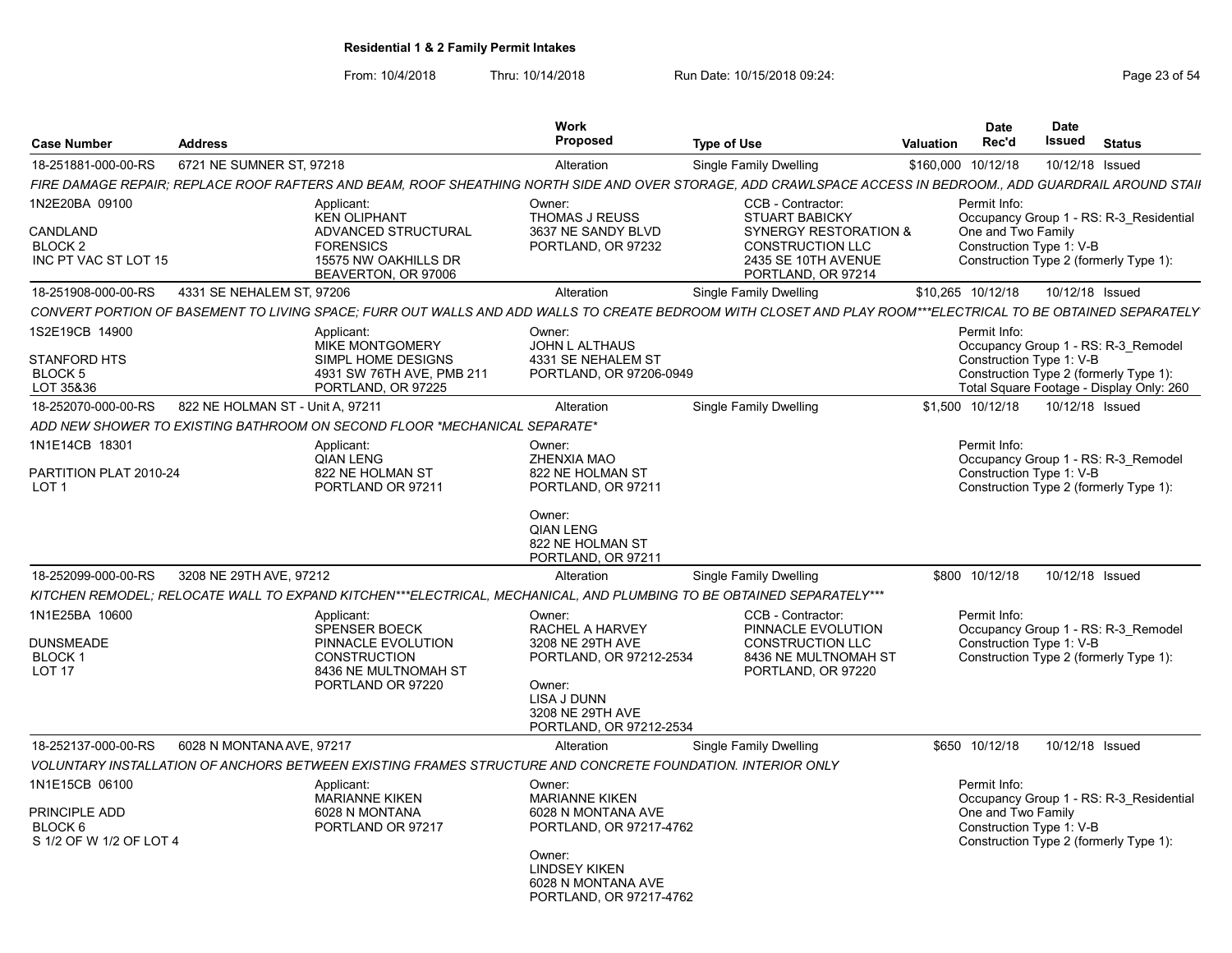From: 10/4/2018 Thru: 10/14/2018 Run Date: 10/15/2018 09:24:<br>From: 10/4/2018 Thru: 10/14/2018 Run Date: 10/15/2018 09:24:

| <b>Case Number</b>                                                                            | <b>Address</b>             |                                                                                                                    | Work<br><b>Proposed</b>                                                                                                                                                           | <b>Type of Use</b>                                                                                                                                              | Valuation | Date<br>Rec'd                                                  | <b>Date</b><br>Issued | <b>Status</b>                                                                                                            |
|-----------------------------------------------------------------------------------------------|----------------------------|--------------------------------------------------------------------------------------------------------------------|-----------------------------------------------------------------------------------------------------------------------------------------------------------------------------------|-----------------------------------------------------------------------------------------------------------------------------------------------------------------|-----------|----------------------------------------------------------------|-----------------------|--------------------------------------------------------------------------------------------------------------------------|
| 18-252214-000-00-RS                                                                           | 10623 SE INSLEY ST. 97266  |                                                                                                                    | Alteration                                                                                                                                                                        | <b>Single Family Dwelling</b>                                                                                                                                   |           | \$20,000 10/12/18                                              |                       | 10/12/18 Issued                                                                                                          |
|                                                                                               |                            |                                                                                                                    |                                                                                                                                                                                   | FIRE DAMAGE REPAIR TO EXISTING HOME AT NW CORNER OF RESIDENCE. REPLACE EXTERIOR WALL AT CORNER OF BUILDING AT KITCHEN AND REBUILD ROOF FRAMING TO MATCH EXISTIN |           |                                                                |                       |                                                                                                                          |
| IS2E15BC 09500<br>HIRAMS PL<br>BLOCK <sub>2</sub><br>E 71.67' OF S 114' OF LOT 5 EXC PT IN ST |                            | Applicant:<br><b>MICHAEL ATMADJA</b><br><b>WEST COAST FORENSICS</b><br>3835 SW KELLY AVE<br>PORTLAND, OR 97239     | Owner:<br><b>VICKY L KISOR</b><br>10623 SE INSLEY ST<br>PORTLAND, OR 97266-4149                                                                                                   | CCB - Contractor:<br>PORTLAND REAL ESTATE<br><b>SOLUTIONS LLC</b><br>14915 SW 72ND AVENUE<br>PORTLAND, OR 97224                                                 |           | Permit Info:<br>One and Two Family<br>Construction Type 1: V-B |                       | Occupancy Group 1 - RS: R-3 Residential<br>Construction Type 2 (formerly Type 1):                                        |
| 18-252326-000-00-RS                                                                           | 3615 SW BANCROFT CT. 97221 |                                                                                                                    | Alteration                                                                                                                                                                        | <b>Single Family Dwelling</b>                                                                                                                                   |           | \$1.500 10/12/18                                               |                       | 10/12/18 Issued                                                                                                          |
|                                                                                               |                            | VOLUNTARY ANCHORING OF WOOD STRUCTURE TO CONCRETE FOUNDATION                                                       |                                                                                                                                                                                   |                                                                                                                                                                 |           |                                                                |                       |                                                                                                                          |
| 1S1E08CD 04100<br><b>BRIDLEMILE</b><br>BLOCK 15<br>LOT 3<br>ELY 3' OF LOT 4                   |                            | Applicant:<br><b>KRIS GRUBE</b><br><b>GOOD ENERGY RETROFIT</b><br>1132 SW 57TH AVE<br>PORTLAND, OR 97221           | Owner:<br><b>WILLIAM A VAN VLIET</b><br>3615 SW BANCROFT CT<br>PORTLAND, OR 97221-4030<br>Owner:<br><b>MARGARET S VAN VLIET</b><br>3615 SW BANCROFT CT<br>PORTLAND, OR 97221-4030 | CCB - Contractor:<br><b>GOOD ENERGY RETROFIT LLC</b><br>1132 SW 57TH AVE<br>PORTLAND, OR 97221                                                                  |           | Permit Info:<br>One and Two Family<br>Construction Type 1: V-B |                       | Occupancy Group 1 - RS: R-3 Residential<br>Construction Type 2 (formerly Type 1):                                        |
| 18-252388-000-00-RS                                                                           | 6114 SE 20TH AVE, 97202    |                                                                                                                    | <b>Alteration</b>                                                                                                                                                                 | Single Family Dwelling                                                                                                                                          |           | \$1.500 10/12/18                                               |                       | 10/12/18 Issued                                                                                                          |
|                                                                                               |                            | VOLUNTARY INSTALLATION OF ANCHORS BETWEEN EXISTING FRAMED STRUCTURE AND CONCRETE FOUNDATION - NO EXTERIOR          |                                                                                                                                                                                   |                                                                                                                                                                 |           |                                                                |                       |                                                                                                                          |
| 1S1E14DD 13700<br>WESTMORELAND<br>BLOCK <sub>25</sub><br>LOT <sub>5</sub>                     |                            | Applicant:<br><b>TONY CLARK</b><br><b>PACIFIC RIM OPERATIONS</b><br>315 GRAND BLVD, STE 100<br>VANCOUVER, WA 98661 | Owner:<br>KIM I BALL<br>6304 NE DAVIS ST<br>PORTLAND, OR 97213-3856<br>Owner:<br><b>MICHAEL M BALL</b><br>6304 NE DAVIS ST<br>PORTLAND, OR 97213-3856                             | CCB - Contractor:<br>PACIFIC RIM OPERATIONS LLC<br>3539 NW 61ST CIRCLE<br><b>CAMAS, WA 98607</b>                                                                |           | Permit Info:<br>One and Two Family<br>Construction Type 1: V-B |                       | Occupancy Group 1 - RS: R-3 Residential<br>Construction Type 2 (formerly Type 1):                                        |
| 18-249604-000-00-RS                                                                           | 2237 N SARATOGA ST, 97217  |                                                                                                                    | Alteration                                                                                                                                                                        | Townhouse (2 Units)                                                                                                                                             |           | \$3,395 10/8/18                                                |                       | 10/8/18 Under Inspection                                                                                                 |
|                                                                                               |                            |                                                                                                                    |                                                                                                                                                                                   | CONVERT BASEMENT TO HABITABLE SPACE; INCLUDES NEW BATHROOM, BEDROOM AND NEW SINK WITH UNDERCOUNTER FRIDGE; MOVE GARAGE DOOR AND WALL BACK 4' TO CREATE NEI      |           |                                                                |                       |                                                                                                                          |
| 1N1E16AC 03002<br>PARTITION PLAT 2008-123<br>LOT <sub>2</sub>                                 |                            | Applicant:<br><b>LESLIE LAURETTI</b><br>2237 N SARATOGA ST<br>PORTLAND, OR 97217                                   | Owner:<br><b>LESLIE A LAURETTI</b><br>2237 N SARATOGA ST<br>PORTLAND, OR 97217                                                                                                    | CCB - Contractor:<br>AZ HOMES INC<br>15640 NE FOURTH PLAIN BLVD<br>SUITE 214<br>VANCOUVER, WA 98682                                                             |           | Permit Info:<br>Construction Type 1: V-B                       |                       | Occupancy Group 1 - RS: R-3 Remodel<br>Construction Type 2 (formerly Type 1):<br>Total Square Footage - Display Only: 86 |
| 18-249604-REV-01-RS                                                                           | 2237 N SARATOGA ST. 97217  |                                                                                                                    | Alteration                                                                                                                                                                        | Townhouse (2 Units)                                                                                                                                             |           | \$10/10/18                                                     |                       | 10/10/18 Issued                                                                                                          |
|                                                                                               |                            |                                                                                                                    |                                                                                                                                                                                   | REVISION TO  REPLACE OVERHEAD DOOR WITH FRENCH DOORS. CONVERT GARAGE TO FINISHED STORAGE. RETAIN DOOR FROM STORAGE TO BEDROOM. AND TO SHOW EXISTING PARKIN      |           |                                                                |                       |                                                                                                                          |
| 1N1E16AC 03002<br>PARTITION PLAT 2008-123<br>LOT <sub>2</sub>                                 |                            | Applicant:<br><b>LESLIE LAURETTI</b><br>2237 N SARATOGA ST<br>PORTLAND, OR 97217                                   | Owner:<br>LESLIE A LAURETTI<br>2237 N SARATOGA ST<br>PORTLAND, OR 97217                                                                                                           | CCB - Contractor:<br>AZ HOMES INC<br>15640 NE FOURTH PLAIN BLVD<br><b>SUITE 214</b><br>VANCOUVER, WA 98682                                                      |           | Permit Info:<br>Construction Type 1: V-B                       |                       | Occupancy Group 1 - RS: R-3 Remodel<br>Construction Type 2 (formerly Type 1):<br>Total Square Footage - Display Only: 86 |

Total # of RS Alteration permit intakes: 84 Total valuation of RS Alteration permit intakes: \$1,484,039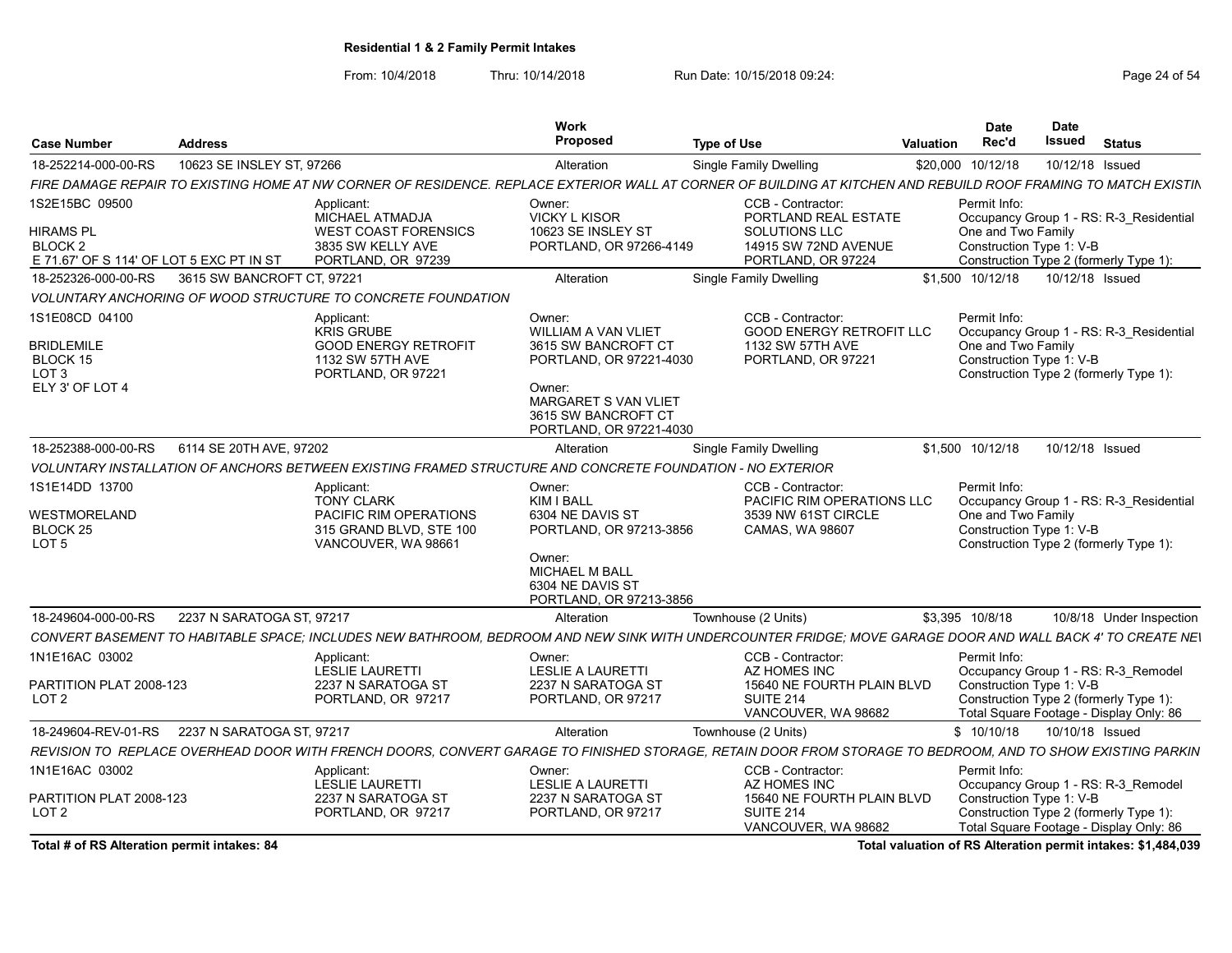From: 10/4/2018 Thru: 10/14/2018 Run Date: 10/15/2018 09:24:<br>From: 10/4/2018 Page 25 of 54

| <b>Case Number</b>                                               | <b>Address</b>                                                                                                |                                                                                                                                  | Work<br>Proposed                                                                                                                                                                         | <b>Type of Use</b> |                                                                                                 | Valuation                                                                                                                                       | <b>Date</b><br>Rec'd                                                                                                                            | <b>Date</b><br>Issued | <b>Status</b>                          |  |
|------------------------------------------------------------------|---------------------------------------------------------------------------------------------------------------|----------------------------------------------------------------------------------------------------------------------------------|------------------------------------------------------------------------------------------------------------------------------------------------------------------------------------------|--------------------|-------------------------------------------------------------------------------------------------|-------------------------------------------------------------------------------------------------------------------------------------------------|-------------------------------------------------------------------------------------------------------------------------------------------------|-----------------------|----------------------------------------|--|
| 18-250176-000-00-RS                                              | 614 NW MACLEAY BLVD, 97210                                                                                    |                                                                                                                                  | Demolition                                                                                                                                                                               |                    | Decks, Fences, Retaining Walls                                                                  | \$5,000                                                                                                                                         | 10/9/18                                                                                                                                         |                       | 10/9/18 Issued                         |  |
|                                                                  | DEMOLISH UNPERMIT WORK - DECK BELOW THE BASEMENT LEVEL.                                                       |                                                                                                                                  |                                                                                                                                                                                          |                    |                                                                                                 |                                                                                                                                                 |                                                                                                                                                 |                       |                                        |  |
| 1N1E32AC 10000                                                   |                                                                                                               | Applicant:                                                                                                                       | Owner:                                                                                                                                                                                   |                    | CCB - Contractor:                                                                               |                                                                                                                                                 | Permit Info:                                                                                                                                    |                       |                                        |  |
| KINGS HTS & RPLT<br>BLOCK <sub>25</sub><br>LOT 10 TL 10000       |                                                                                                               | <b>CHADWICK DANIEL RAYON</b><br>START TO FINISH CONSTRUCTION FUND 2016 LLC<br>PO Box 1476<br>Sandy, OR 97055                     | <b>BRECKENRIDGE PROPERTY</b><br>2015 MANHATTAN BEACH BLVD<br>#100<br>REDONDO BEACH, CA 90278-1230                                                                                        |                    | <b>CHADWICK DANIEL RAYON</b><br>44715 SE PHELPS ROAD<br>SANDY, OR 97055                         |                                                                                                                                                 | Occupancy Group 1 - RS: U_Decks,<br>Patios, Porches, Carports<br>Construction Type 1: V-B<br>Construction Type 2 (formerly Type 1):             |                       |                                        |  |
| 16-172646-000-00-RS                                              | 4774 SW PENDLETON ST, 97221                                                                                   |                                                                                                                                  | <b>Demolition</b>                                                                                                                                                                        |                    | Garage/Carport                                                                                  |                                                                                                                                                 | \$500 10/9/18                                                                                                                                   |                       | 10/9/18 Issued                         |  |
|                                                                  |                                                                                                               | DEMOLISH SINGLE STORY GARAGE (OVER 200 SQ FT) AND HOT TUB ENCLOSURE; REMOVE ALL FOOTINGS AND DEBRIS; CAP SEWER.                  |                                                                                                                                                                                          |                    |                                                                                                 |                                                                                                                                                 |                                                                                                                                                 |                       |                                        |  |
| 1S1E18DA 07300                                                   |                                                                                                               | Applicant:<br><b>DAN WILLIAMS</b><br><b>FASTER PERMITS</b>                                                                       | Owner:<br>THOMAS E ROLLMAN                                                                                                                                                               |                    | CCB - Contractor:<br><b>VIC REMMERS</b>                                                         |                                                                                                                                                 | Permit Info:<br>Construction Type 1: V-B                                                                                                        |                       | Construction Type 2 (formerly Type 1): |  |
| SECTION 18 1S 1E<br>TL 7300 2.31 ACRES                           |                                                                                                               | 2000 SW 1ST AVE SUITE 420<br>PORTLAND OR 97201                                                                                   | 5920 SW 48TH AVE<br><b>EVERETT CUSTOM HOMES INC</b><br>PORTLAND, OR 97221-2832<br>3330 NW YEON AVENUE #100<br>PORTLAND, OR 97210                                                         |                    |                                                                                                 |                                                                                                                                                 |                                                                                                                                                 |                       |                                        |  |
|                                                                  |                                                                                                               |                                                                                                                                  | Owner:<br><b>CORRIE H JACKSON</b><br>5920 SW 48TH AVE<br>PORTLAND, OR 97221-2832                                                                                                         |                    |                                                                                                 |                                                                                                                                                 |                                                                                                                                                 |                       |                                        |  |
| 18-210362-000-00-RS                                              | 927 SW MAPLECREST CT, 97219                                                                                   |                                                                                                                                  | Demolition                                                                                                                                                                               |                    | Garage/Carport                                                                                  |                                                                                                                                                 | \$1,000 10/10/18                                                                                                                                |                       | <b>Under Review</b>                    |  |
|                                                                  |                                                                                                               | SB871 - DEMOLISH 1166 DETACHED GARAGE/SHOP; REMOVE ALL DEBRIS                                                                    |                                                                                                                                                                                          |                    |                                                                                                 |                                                                                                                                                 |                                                                                                                                                 |                       |                                        |  |
| 1S1E28DB 02500<br>MAPLECREST<br>LOT 14 EXC E 0.083'              | Applicant:<br><b>NATHAN ARNOLD</b><br><b>FASTER PERMITS</b><br>2000 SW 1ST AVE SUITE 420<br>PORTLAND OR 97201 |                                                                                                                                  | CCB - Contractor:<br>Owner:<br><b>CHRISTINA OLSON</b><br><b>OLAF &amp; COMPANY LLC</b><br>945 SW MAPLECREST CT<br>945 SW MAPLE CREST CT<br>PORTLAND, OR 97219-6411<br>PORTLAND, OR 97219 |                    |                                                                                                 | Permit Info:<br>Occupancy Group 1 - RS: U Private<br>Garage\Utility Misc.<br>Construction Type 1: V-B<br>Construction Type 2 (formerly Type 1): |                                                                                                                                                 |                       |                                        |  |
| 18-248786-000-00-RS                                              | 5536 NE 17TH AVE, 97211                                                                                       |                                                                                                                                  | <b>Demolition</b>                                                                                                                                                                        |                    | Garage/Carport                                                                                  |                                                                                                                                                 | \$10,000 10/5/18                                                                                                                                |                       | <b>Under Review</b>                    |  |
|                                                                  | SB 871DEMOLISH SINGLE STORY DETACHED GARAGE                                                                   |                                                                                                                                  |                                                                                                                                                                                          |                    |                                                                                                 |                                                                                                                                                 |                                                                                                                                                 |                       |                                        |  |
| 1N1E14DC 18900<br><b>OAKHURST</b><br>BLOCK 4<br>LOT <sub>7</sub> |                                                                                                               | Applicant:<br>MITCHELL SNYDER<br><b>MITCHELL SNYDER</b><br><b>ARCHITECTURE</b><br>1310 SW TAYLORS FERRY RD<br>PORTLAND, OR 97219 | CCB - Contractor:<br>Owner:<br><b>COLLEEN M LOBOY</b><br>5536 NE 17TH AVE<br>11028 SE 28TH AVE<br>PORTLAND, OR 97211-4953<br>MILWAUKIE, OR 97222                                         |                    | <b>BRIGHTWORK CARPENTRY LLC</b>                                                                 |                                                                                                                                                 | Permit Info:<br>Occupancy Group 1 - RS: U Private<br>Garage\Utility Misc.<br>Construction Type 1: V-B<br>Construction Type 2 (formerly Type 1): |                       |                                        |  |
| 18-250117-000-00-RS                                              | 1224 NE 53RD AVE, 97213                                                                                       |                                                                                                                                  | Demolition                                                                                                                                                                               |                    | Garage/Carport                                                                                  |                                                                                                                                                 | \$300 10/9/18                                                                                                                                   |                       | <b>Under Review</b>                    |  |
| SB 871DEMOLISH SINGLE STORY GARAGE                               |                                                                                                               |                                                                                                                                  |                                                                                                                                                                                          |                    |                                                                                                 |                                                                                                                                                 |                                                                                                                                                 |                       |                                        |  |
| 1N2E31AB 04600<br>EUCLID HTS & ANX<br>BLOCK 10<br><b>LOT 12</b>  |                                                                                                               | Applicant:<br>IAN BURGESS<br><b>DESIGN BUILD PORTLAND</b><br>3439 NE SANDY BLVD #689<br>PORTLAND OR 97232                        | Owner:<br>STEPHEN R SMITH<br>1224 NE 53RD AVE<br>PORTLAND, OR 97213<br>Owner:<br><b>MARY E SMITH</b><br>1224 NE 53RD AVE<br>PORTLAND, OR 97213                                           |                    | CCB - Contractor:<br><b>DESIGN BUILD PORTLAND LLC</b><br>1333 NE 47TH AVE<br>PORTLAND, OR 97213 |                                                                                                                                                 | Permit Info:<br>Occupancy Group 1 - RS: U Private<br>Garage\Utility Misc.<br>Construction Type 1: V-B                                           |                       | Construction Type 2 (formerly Type 1): |  |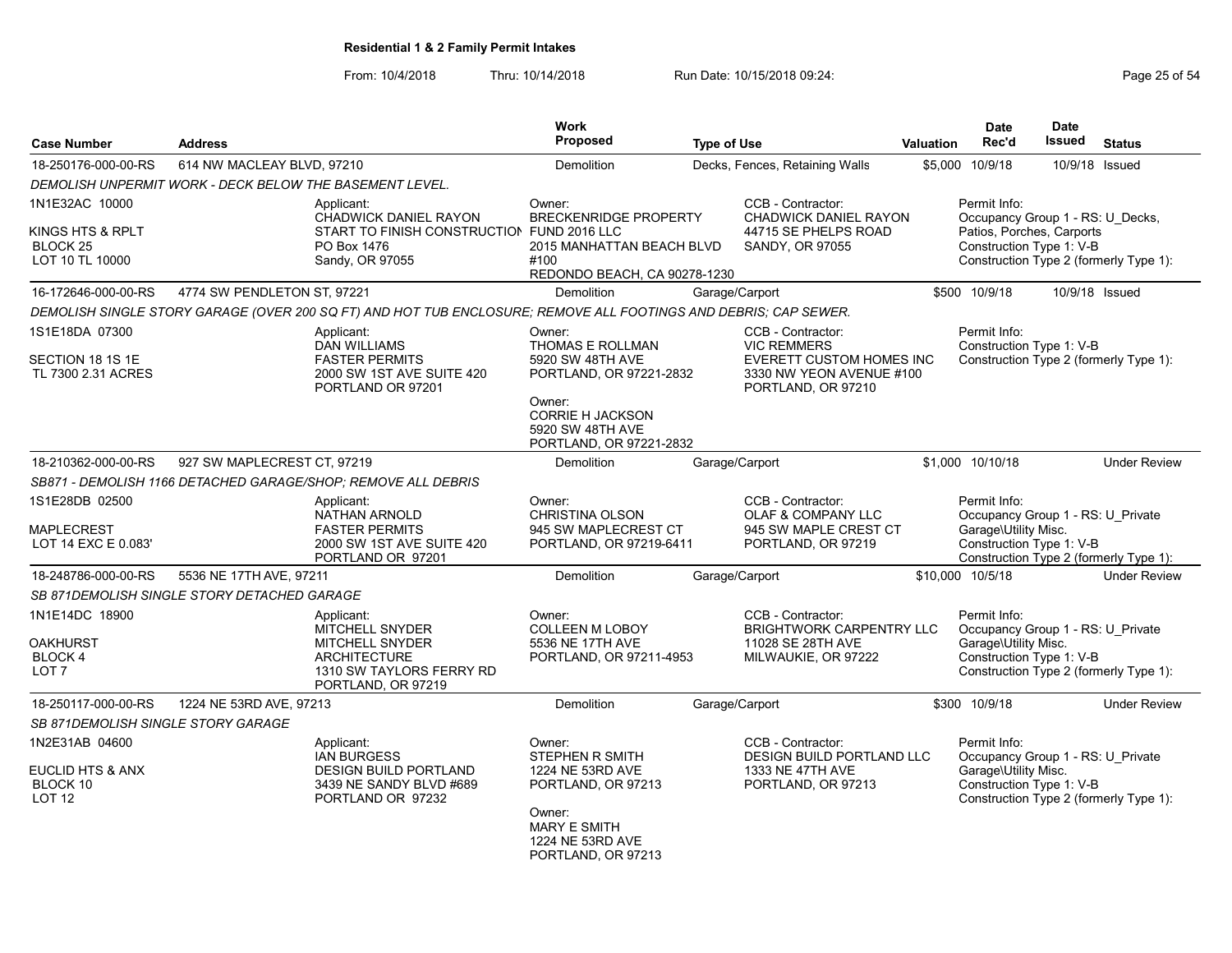From: 10/4/2018 Thru: 10/14/2018 Run Date: 10/15/2018 09:24:<br>From: 10/4/2018 Thru: 10/14/2018 Run Date: 10/15/2018 09:24:

|                                                                       |                                                            |                                                                                                                                    | <b>Work</b>                                                                                                                                                                          |                                                                                                                            |                  | Date                                                                                                  | Date          |                                                                                   |
|-----------------------------------------------------------------------|------------------------------------------------------------|------------------------------------------------------------------------------------------------------------------------------------|--------------------------------------------------------------------------------------------------------------------------------------------------------------------------------------|----------------------------------------------------------------------------------------------------------------------------|------------------|-------------------------------------------------------------------------------------------------------|---------------|-----------------------------------------------------------------------------------|
| <b>Case Number</b>                                                    | <b>Address</b>                                             |                                                                                                                                    | <b>Proposed</b>                                                                                                                                                                      | <b>Type of Use</b>                                                                                                         | <b>Valuation</b> | Rec'd                                                                                                 | <b>Issued</b> | <b>Status</b>                                                                     |
| 18-250607-000-00-RS                                                   | 7405 N GREELEY AVE, 97217                                  |                                                                                                                                    | Demolition                                                                                                                                                                           | Garage/Carport                                                                                                             |                  | \$1,000 10/10/18                                                                                      |               | <b>Under Review</b>                                                               |
|                                                                       | SB871 - DEMOLISH 400 SQ. FT. GARAGE ** REMOVE ALL DEBRIS** |                                                                                                                                    |                                                                                                                                                                                      |                                                                                                                            |                  |                                                                                                       |               |                                                                                   |
| 1N1E16BA 05200<br>BURRAGE TR<br>BLOCK 16<br>LOT <sub>3</sub>          |                                                            | Applicant:<br><b>BENJAMIN WEIZEL</b><br><b>DBA SPACEKRAFT</b><br><b>CONSTRUCTION</b><br>6124 NE BEECH STREET<br>PORTLAND, OR 97213 | Owner:<br><b>ALEX MORKEN</b><br>7405 N GREELEY AVE<br>PORTLAND, OR 97217<br>Owner:<br><b>ABBY DENUYL</b><br>7405 N GREELEY AVE<br>PORTLAND, OR 97217                                 | CCB - Contractor:<br>SPACEKRAFT CONSTRUCTION LLOCCupancy Group 1 - RS: U Private<br>6124 NE BEECH ST<br>PORTLAND, OR 97213 |                  | Permit Info:<br>Garage\Utility Misc.<br>Construction Type 1: V-B                                      |               | Construction Type 2 (formerly Type 1):                                            |
| 18-250917-000-00-RS                                                   | 805 NE 73RD AVE, 97213                                     |                                                                                                                                    | Demolition                                                                                                                                                                           | Garage/Carport                                                                                                             |                  | \$1,500 10/11/18                                                                                      |               | <b>Under Review</b>                                                               |
|                                                                       |                                                            | SB871; DEMO DETACHED GARAGE/DRIVEWAY - REPLACEMENT DRIVEWAY/PARKING SPACE BEING CONSTRUCTED UNDER 18-246218 RS                     |                                                                                                                                                                                      |                                                                                                                            |                  |                                                                                                       |               |                                                                                   |
| 1N2E32AC 11000<br>BRAINARD<br>BLOCK 6<br>LOT 14&15                    |                                                            | Applicant:<br><b>BARBARA T MATTHIESEN</b><br>2347 NE 62ND AVE<br>PORTLAND, OR 97213                                                | Owner:<br>RANDALL J MATTHIESEN<br>2347 NE 62ND AVE<br>PORTLAND, OR 97213                                                                                                             |                                                                                                                            |                  | Permit Info:<br>Construction Type 1: V-B                                                              |               | Occupancy Group 1 - RS: R-3 Remodel<br>Construction Type 2 (formerly Type 1):     |
|                                                                       |                                                            |                                                                                                                                    | Owner:<br><b>BARBARA T MATTHIESEN</b><br>2347 NE 62ND AVE<br>PORTLAND, OR 97213                                                                                                      |                                                                                                                            |                  |                                                                                                       |               |                                                                                   |
| 18-252238-000-00-RS                                                   | 9217 N HUDSON ST, 97203                                    |                                                                                                                                    | Demolition                                                                                                                                                                           | Garage/Carport                                                                                                             |                  | \$250 10/12/18                                                                                        |               | <b>Under Review</b>                                                               |
|                                                                       |                                                            | SB871: DECONSTRUCT SINGLE STORY GARAGE. REMOVE ALL DEBRIS; SLAB TO REMAIN. NO FILL GREATER THAN 24".                               |                                                                                                                                                                                      |                                                                                                                            |                  |                                                                                                       |               |                                                                                   |
| 1N1W01CA 04900<br>GENERAL COMPSONS ADD<br><b>BLOCK B</b><br>LOT 28-32 |                                                            | Applicant:<br>RICHARD ADAMS<br><b>FASTER PERMITS</b><br>2000 SW 1ST AVENUE SUITE 420<br>PORTLAND, OR 97201                         | Owner:<br><b>FIDELITY INCOME GROWTH</b><br>16915 NE 40TH AVE<br>VANCOUVER, WA 98686-1809<br>Owner:<br>PROFIT SHARING PLAN<br>16915 NE 40TH AVE<br>VANCOUVER, WA 98686-1809<br>Owner: | CCB - Contractor:<br><b>MARK WILDE</b><br>WILDE PROPERTIES INC<br>4711 SE BELMONT ST.<br>PORTLAND, OR 97215                |                  | Permit Info:<br>Occupancy Group 1 - RS: U Private<br>Garage\Utility Misc.<br>Construction Type 1: V-B |               | Construction Type 2 (formerly Type 1):                                            |
|                                                                       |                                                            |                                                                                                                                    | <b>TRUST</b><br>16915 NE 40TH AVE<br>VANCOUVER, WA 98686-1809                                                                                                                        |                                                                                                                            |                  |                                                                                                       |               |                                                                                   |
| 18-188352-REV-01-RS                                                   | 5119 NE 35TH PL, 97211                                     |                                                                                                                                    | Demolition                                                                                                                                                                           | <b>Single Family Dwelling</b>                                                                                              |                  | \$10/5/18                                                                                             |               | 10/5/18 Issued                                                                    |
|                                                                       |                                                            | REVISION TO REDUCE TREE MITIGATION FEE BECAUSE SUBJECT TREE IS DEAD.                                                               |                                                                                                                                                                                      |                                                                                                                            |                  |                                                                                                       |               |                                                                                   |
| 1N1E24AB 12300<br>WILLAMETTE ADD<br>BLOCK <sub>23</sub><br>LOT 23-25  |                                                            | Applicant:<br><b>KEVIN PARTAIN</b><br>URBAN VISIONS PLANNING<br>SERVICES INC<br>223 NE 56TH AVENUE<br>PORTLAND, OR 97213           | Owner:<br><b>RENAISSANCE CUSTOM HOMES</b><br><b>LLC</b><br>16771 BOONES FERRY RD<br>LAKE OSWEGO, OR 97035-4383                                                                       | CCB - Contractor:<br><b>RENAISSANCE CUSTOM HOMES</b><br>LLC.<br>16771 BOONES FERRY RD<br>LAKE OSWEGO, OR 97035             |                  | Permit Info:<br>One and Two Family<br>Construction Type 1: V-B                                        |               | Occupancy Group 1 - RS: R-3 Residential<br>Construction Type 2 (formerly Type 1): |

Total # of RS Demolition permit intakes: 9 **Total valuation of RS Demolition permit intakes:** \$19,550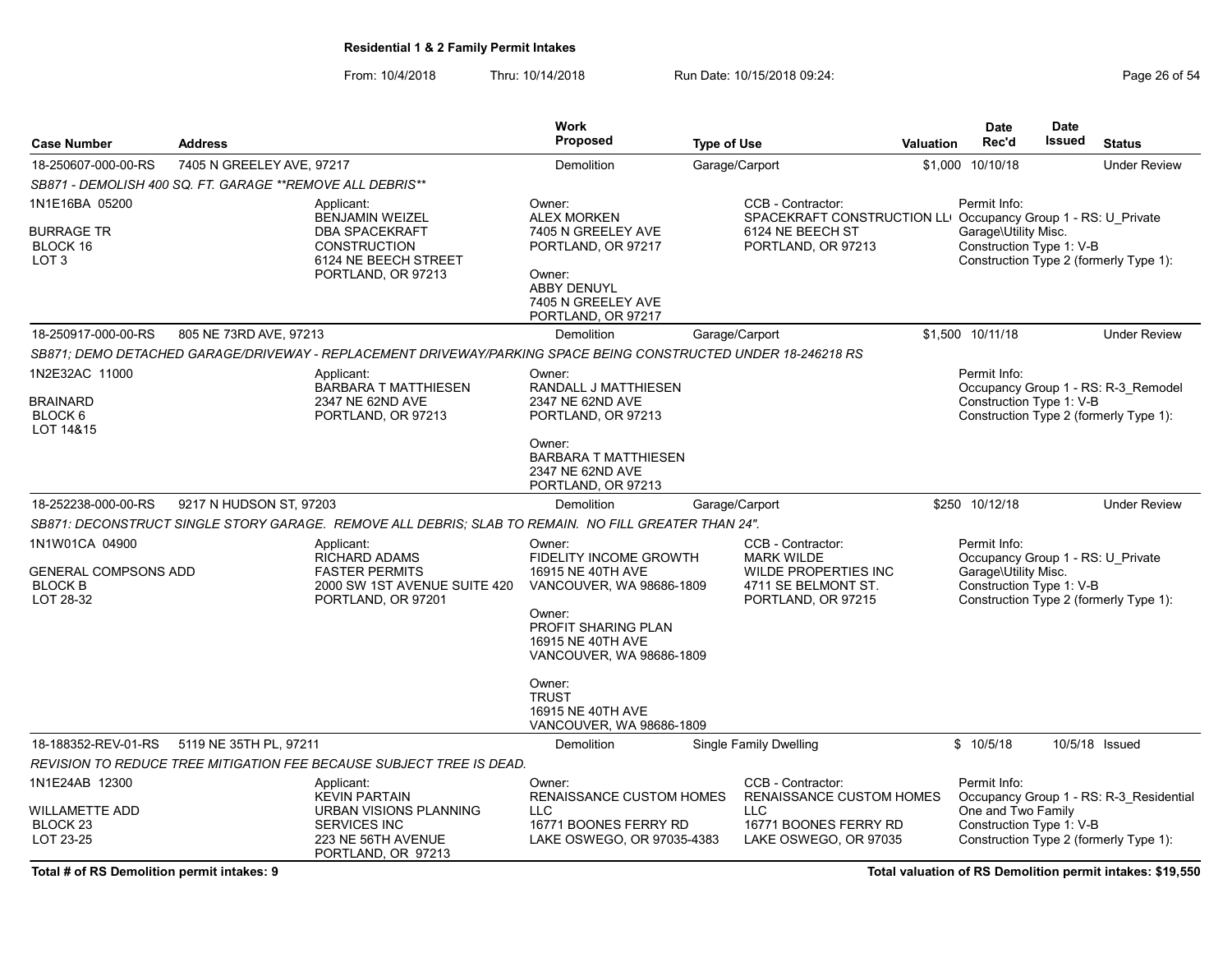From: 10/4/2018 Thru: 10/14/2018 Run Date: 10/15/2018 09:24:<br>From: 10/4/2018 Page 27 of 54

|                                                      |                                                                                          |                                                                                          | <b>Work</b>                                                                             |                                                                                                            |                  | <b>Date</b>                                                                              | <b>Date</b>   |                                                                                   |
|------------------------------------------------------|------------------------------------------------------------------------------------------|------------------------------------------------------------------------------------------|-----------------------------------------------------------------------------------------|------------------------------------------------------------------------------------------------------------|------------------|------------------------------------------------------------------------------------------|---------------|-----------------------------------------------------------------------------------|
| <b>Case Number</b>                                   | <b>Address</b>                                                                           |                                                                                          | Proposed                                                                                | <b>Type of Use</b>                                                                                         | <b>Valuation</b> | Rec'd                                                                                    | <b>Issued</b> | <b>Status</b>                                                                     |
| 18-247983-000-00-RS                                  | 3335 NE 20TH AVE, 97212                                                                  |                                                                                          | Interior Alteration Only                                                                | <b>Single Family Dwelling</b>                                                                              |                  | \$3,594 10/4/18                                                                          |               | 10/4/18 Issued                                                                    |
|                                                      |                                                                                          | VARIOUS ELECTRICAL ITEMS AS WELL AS PLUMBING IN THE BATHROOM.                            |                                                                                         |                                                                                                            |                  |                                                                                          |               |                                                                                   |
| 1N1E26AA 07200                                       |                                                                                          |                                                                                          | Owner:<br><b>HOWARD SCHNEIDER</b>                                                       | CCB - Contractor:<br>NEIL KELLY CO INC                                                                     |                  | Permit Info:                                                                             |               | Occupancy Group 1 - RS: R-3 Residential                                           |
| IRVINGTON<br>BLOCK <sub>29</sub><br>LOT 7            |                                                                                          |                                                                                          | 3335 NE 20TH AVE<br>PORTLAND, OR 97212-2414                                             | 804 N ALBERTA ST<br>PORTLAND, OR 97217-2693                                                                |                  | One and Two Family<br>Construction Type 1: V-B                                           |               | Construction Type 2 (formerly Type 1):                                            |
|                                                      |                                                                                          |                                                                                          | Owner:<br><b>LESLIE SCHNEIDER</b><br>3335 NE 20TH AVE<br>PORTLAND, OR 97212-2414        | CCB - Contractor:<br>D & D ACQUISITIONS INC<br>11120 SW INDUSTRIAL WAY<br>BLDG 93<br>TUALATIN, OR 97062    |                  |                                                                                          |               |                                                                                   |
|                                                      |                                                                                          |                                                                                          |                                                                                         | CCB - Contractor:<br>PDX ELECTRIC LLC<br>15816 SW UPPER BOONES<br><b>FERRY RD</b><br>LAKE OSWEGO, OR 97035 |                  |                                                                                          |               |                                                                                   |
| 18-248055-000-00-RS                                  | 2554 NE 49TH AVE, 97213                                                                  |                                                                                          | Interior Alteration Only Single Family Dwelling                                         |                                                                                                            |                  | \$80,000 10/4/18                                                                         |               | 10/4/18 Issued                                                                    |
| KITCHEN REMODEL, ASSOCIATED UTILITIES.               |                                                                                          |                                                                                          |                                                                                         |                                                                                                            |                  |                                                                                          |               |                                                                                   |
| 1N2E30BD 19000                                       |                                                                                          | Applicant:<br><b>MICHAEL BRUNO</b>                                                       | Owner:<br>EDGAR JAY PRINGLE                                                             | CCB - Contractor:<br><b>MICHAEL BRUNO</b>                                                                  |                  | Permit Info:                                                                             |               | Occupancy Group 1 - RS: R-3 Residential                                           |
| ROSE CITY PK<br>BLOCK <sub>22</sub><br><b>LOT 12</b> |                                                                                          | <b>CONSTRUCTION INC</b><br>2547 NE 50TH AVE<br>PORTLAND, OR 97213                        | 2220 W STRATTON DR<br>SHOW LOW, AZ 85901-5516                                           | <b>CONSTRUCTION INC</b><br>2547 NE 50TH AVE<br>PORTLAND, OR 97213                                          |                  | One and Two Family<br>Construction Type 1: V-B<br>Construction Type 2 (formerly Type 1): |               |                                                                                   |
|                                                      |                                                                                          |                                                                                          | Owner:<br><b>CONSTANCE SUE PRINGLE</b><br>2220 W STRATTON DR<br>SHOW LOW, AZ 85901-5516 |                                                                                                            |                  |                                                                                          |               |                                                                                   |
| 18-248254-000-00-RS                                  | 3345 NE 29TH AVE, 97212                                                                  |                                                                                          | Interior Alteration Only Single Family Dwelling                                         |                                                                                                            |                  | \$65,000 10/4/18                                                                         |               | 10/4/18 Issued                                                                    |
| RENOVATE EXSITING KITCHEN                            |                                                                                          |                                                                                          |                                                                                         |                                                                                                            |                  |                                                                                          |               |                                                                                   |
| 1N1E25BB 00800                                       |                                                                                          | Applicant:<br>KROPF CONSTRUCTION WEST LLI STEPHANIE A SODEN                              | Owner:                                                                                  | CCB - Contractor:<br>KROPF CONSTRUCTION WEST LLI Occupancy Group 1 - RS: R-3 Residential                   |                  | Permit Info:                                                                             |               |                                                                                   |
| FREMONT ADD<br><b>BLOCK1</b><br>LOT 7&15             |                                                                                          | 6025 N WILBUR AVE<br>PORTLAND, OR 97217                                                  | 3345 NE 29TH AVE<br>PORTLAND, OR 97212                                                  | 6025 N WILBUR AVE<br>PORTLAND, OR 97217                                                                    |                  | One and Two Family<br>Construction Type 1: V-B                                           |               | Construction Type 2 (formerly Type 1):                                            |
| 18-248312-000-00-RS                                  | 2722 NE 122ND AVE, 97230                                                                 |                                                                                          | Interior Alteration Only Single Family Dwelling                                         |                                                                                                            |                  | \$22,000 10/4/18                                                                         |               | 10/4/18 Under Inspection                                                          |
|                                                      |                                                                                          | REMODEL KITCHEN AND EXISTING BATHROOM. CREATE TWO NEW BATHROOMS (3RD). RELOCATE LAUNDRY. |                                                                                         |                                                                                                            |                  |                                                                                          |               |                                                                                   |
| 1N2E26BC 14400                                       |                                                                                          | Applicant:                                                                               | Owner:                                                                                  | CCB - Contractor:                                                                                          |                  | Permit Info:                                                                             |               |                                                                                   |
| MERRILAINE<br>BLOCK 9<br>LOT <sub>3</sub>            | KATIE KIMBALL<br>CHALET HOMES LLC<br>8733 SE DIVISION ST., STE 201<br>PORTLAND, OR 97266 |                                                                                          | <b>MIDFIRST BANK</b><br>999 NW GRAND BLVD #100<br>OKLAHOMA CITY, OK 73118-6116          | <b>PETER</b><br>MHC HEATING AND COOLING LLC<br>4 NE 202 AVE<br>PORTLAND, OR 97230                          |                  | One and Two Family<br>Construction Type 1: V-B                                           |               | Occupancy Group 1 - RS: R-3 Residential<br>Construction Type 2 (formerly Type 1): |
|                                                      |                                                                                          |                                                                                          |                                                                                         | CCB - Contractor:<br>CHALET HOMES LLC<br>8733 SE DIVISION ST 201<br>PORTLAND, OR 97266                     |                  |                                                                                          |               |                                                                                   |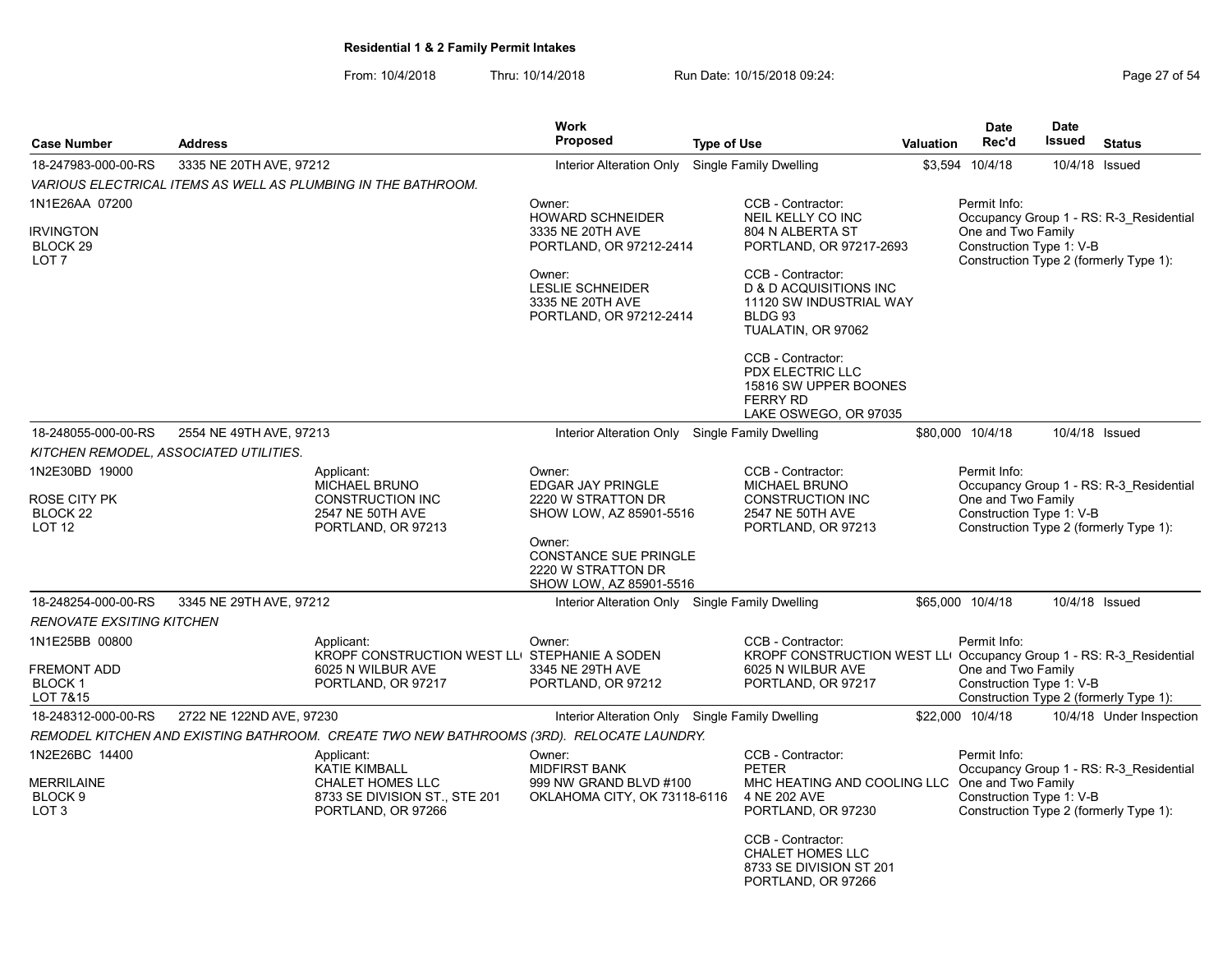From: 10/4/2018 Thru: 10/14/2018 Run Date: 10/15/2018 09:24:<br>From: 10/4/2018 Page 28 of 54

| <b>Case Number</b>                                                            | <b>Address</b>              |                                                                                                                     | <b>Work</b><br><b>Proposed</b>                                                                                          | <b>Type of Use</b>                                                               |                                                                                                            | Valuation                                                          | <b>Date</b><br>Rec'd                                           | <b>Date</b><br>Issued | <b>Status</b>                                                                     |
|-------------------------------------------------------------------------------|-----------------------------|---------------------------------------------------------------------------------------------------------------------|-------------------------------------------------------------------------------------------------------------------------|----------------------------------------------------------------------------------|------------------------------------------------------------------------------------------------------------|--------------------------------------------------------------------|----------------------------------------------------------------|-----------------------|-----------------------------------------------------------------------------------|
|                                                                               |                             |                                                                                                                     |                                                                                                                         |                                                                                  |                                                                                                            |                                                                    |                                                                |                       |                                                                                   |
| 18-248571-000-00-RS                                                           | 7100 SE LAFAYETTE ST, 97206 |                                                                                                                     | Interior Alteration Only Single Family Dwelling                                                                         |                                                                                  |                                                                                                            |                                                                    | \$2,495 10/5/18                                                | 10/5/18 Final         |                                                                                   |
|                                                                               |                             | VOLUNTARY INSTALLATION OF ANCHORS BETWEEN EXISTING FRAMED STRUCTURE AND CONCRETE FOUNDATION                         |                                                                                                                         |                                                                                  | CCB - Contractor:                                                                                          |                                                                    |                                                                |                       |                                                                                   |
| 1S2E08CA 17800<br><b>RESERVOIR PK</b><br>BLOCK <sub>7</sub><br>E 25' OF LOT 6 |                             | Applicant:<br><b>MICHAEL WIEBER</b><br>ELYSIUM CONSTRUCTION LLC<br>PO BOX 12010<br>PORTLAND, OR 97212               | Owner:<br><b>CYNTHIA M RYALS</b><br>7100 SE LAFAYETTE ST<br>PORTLAND, OR 97206                                          | MICHAEL WIEBER<br>ELYSIUM CONSTRUCTION LLC<br>PO BOX 12010<br>PORTLAND, OR 97212 |                                                                                                            | Permit Info:<br>One and Two Family<br>Construction Type 1: V-B     |                                                                |                       | Occupancy Group 1 - RS: R-3 Residential<br>Construction Type 2 (formerly Type 1): |
| LOT <sub>7</sub>                                                              |                             |                                                                                                                     |                                                                                                                         |                                                                                  |                                                                                                            |                                                                    |                                                                |                       |                                                                                   |
| 18-248920-000-00-RS                                                           | 2419 SE 71ST AVE, 97206     |                                                                                                                     | Interior Alteration Only Single Family Dwelling                                                                         |                                                                                  |                                                                                                            |                                                                    | \$1,500 10/5/18                                                | 10/5/18 Final         |                                                                                   |
|                                                                               |                             | VOLUNTARY INSTALLATION OF ANCHORS BETWEEN EXISITNG FRAMED STRUCTURE AND CONCRETE FOUNDATION                         |                                                                                                                         |                                                                                  |                                                                                                            |                                                                    |                                                                |                       |                                                                                   |
| 1S2E05CD 07700<br>AGATE<br><b>BLOCK1</b><br>N 1/2 OF LOT 6                    |                             | Applicant:<br><b>GUIDO BLAT</b><br>OREGON SEISMIC LLC<br>2425 NE 50TH AVE #13165<br>PORTLAND OR 97213               |                                                                                                                         |                                                                                  | CCB - Contractor:<br>OREGON SEISMIC LLC<br>2425 NE 50TH AVE UNIT 13165<br>PORTLAND, OR 97213               |                                                                    | Permit Info:<br>One and Two Family<br>Construction Type 1: V-B |                       | Occupancy Group 1 - RS: R-3 Residential<br>Construction Type 2 (formerly Type 1): |
| 18-249257-000-00-RS                                                           | 1737 NW SKYLINE BLVD, 97229 |                                                                                                                     | Interior Alteration Only Single Family Dwelling                                                                         |                                                                                  |                                                                                                            |                                                                    | \$70,000 10/7/18                                               | 10/7/18 Issued        |                                                                                   |
|                                                                               |                             | KITCHEN REMODEL AND REPLACEMENT OF FIXTURES AT POWDER ROOM. NO FOOTPRINT CHANGE. TRADE WORK ONLY. NO ADDED TOILETS. |                                                                                                                         |                                                                                  |                                                                                                            |                                                                    |                                                                |                       |                                                                                   |
| 1N1W25CC 03741<br>RIDGEVIEW NO 4                                              |                             | Applicant:<br><b>Gregor Mitchell</b><br>THE WORKS CONSTRUCTION                                                      | Owner:<br><b>JAMES VANDERMEER</b>                                                                                       |                                                                                  | CCB - Contractor:<br><b>GREGOR MITCHELL</b>                                                                |                                                                    | Permit Info:<br>One and Two Family                             |                       | Occupancy Group 1 - RS: R-3 Residential                                           |
| LOT <sub>87</sub>                                                             |                             | 1215 SW MYRTLE DRIVE<br>PORTLAND OR 97201                                                                           | 305 E MILL PLAIN BLVD #204<br>MITCHELL INC<br>VANCOUVER, WA 98660-3521<br>1303 SE 6TH AVE<br><b>Primary Contractor:</b> |                                                                                  | PORTLAND, OR 97214<br>THE WORKS CONSTRUCTION                                                               | Construction Type 1: V-B<br>Construction Type 2 (formerly Type 1): |                                                                |                       |                                                                                   |
| 18-249820-000-00-RS                                                           | 2320 NE CLACKAMAS ST, 97232 |                                                                                                                     | Interior Alteration Only Single Family Dwelling                                                                         |                                                                                  |                                                                                                            |                                                                    | \$6,015 10/8/18                                                | 10/8/18 Final         |                                                                                   |
|                                                                               |                             | VOLUNTARY INSTALLATION OF CONNECTORS BETWEEN FRAMING AND FOUNDATION OF HOUSE                                        |                                                                                                                         |                                                                                  |                                                                                                            |                                                                    |                                                                |                       |                                                                                   |
| 1N1E35AA 02800                                                                |                             | Applicant:                                                                                                          | Owner:                                                                                                                  |                                                                                  | CCB - Contractor:                                                                                          |                                                                    | Permit Info:                                                   |                       |                                                                                   |
| HOLLADAY PK & 1ST ADD<br><b>BLOCK 15</b><br><b>LOT 14</b>                     |                             | <b>STEVE GEMMELL</b><br><b>GEMMELL CONSTRUCTION LLC</b><br>210 SE MADISON ST SUITE 1<br>PORTLAND, OR 97214          | <b>MAXIMILIAN HECKSCHER</b><br>2320 NE CLACKAMAS ST<br>PORTLAND, OR 97232-1638                                          |                                                                                  | <b>STEVE GEMMELL</b><br><b>GEMMELL CONSTRUCTION LLC</b><br>210 SE MADISON ST SUITE 1<br>PORTLAND, OR 97214 |                                                                    | One and Two Family<br>Construction Type 1: V-B                 |                       | Occupancy Group 1 - RS: R-3 Residential<br>Construction Type 2 (formerly Type 1): |
|                                                                               |                             |                                                                                                                     | Owner:<br><b>NEGAR HECKSCHER</b><br>2320 NE CLACKAMAS ST<br>PORTLAND, OR 97232-1638                                     |                                                                                  |                                                                                                            |                                                                    |                                                                |                       |                                                                                   |
| 18-249832-000-00-RS                                                           | 7912 SE CARLTON ST, 97206   |                                                                                                                     | Interior Alteration Only Single Family Dwelling                                                                         |                                                                                  |                                                                                                            |                                                                    | \$121,000 10/8/18                                              |                       | 10/9/18 Issued                                                                    |
|                                                                               |                             | VOLUNTARY INSTALLATION OF CONNECTORS BETWEEN FRAMING AND FOUNDATION OF HOUSE WITH SR WALL SYSTEM                    |                                                                                                                         |                                                                                  |                                                                                                            |                                                                    |                                                                |                       |                                                                                   |
| 1S2E17DD 17600<br>CHICAGO<br>BLOCK 16                                         |                             | Applicant:<br><b>STEVE GEMMELL</b><br><b>GEMMELL CONSTRUCTION LLC</b><br>210 SE MADISON ST SUITE 1                  | Owner:<br><b>TANYASTAR KIM</b><br>7912 SE CARLTON ST<br>PORTLAND, OR 97206-6323                                         |                                                                                  | CCB - Contractor:<br><b>STEVE GEMMELL</b><br><b>GEMMELL CONSTRUCTION LLC</b><br>210 SE MADISON ST SUITE 1  |                                                                    | Permit Info:<br>One and Two Family<br>Construction Type 1: V-B |                       | Occupancy Group 1 - RS: R-3 Residential                                           |
| LOT <sub>3</sub>                                                              |                             | PORTLAND, OR 97214                                                                                                  | Owner:<br><b>DUKE KIM</b><br>7912 SE CARLTON ST<br>PORTLAND, OR 97206-6323                                              |                                                                                  | PORTLAND, OR 97214                                                                                         |                                                                    |                                                                |                       | Construction Type 2 (formerly Type 1):                                            |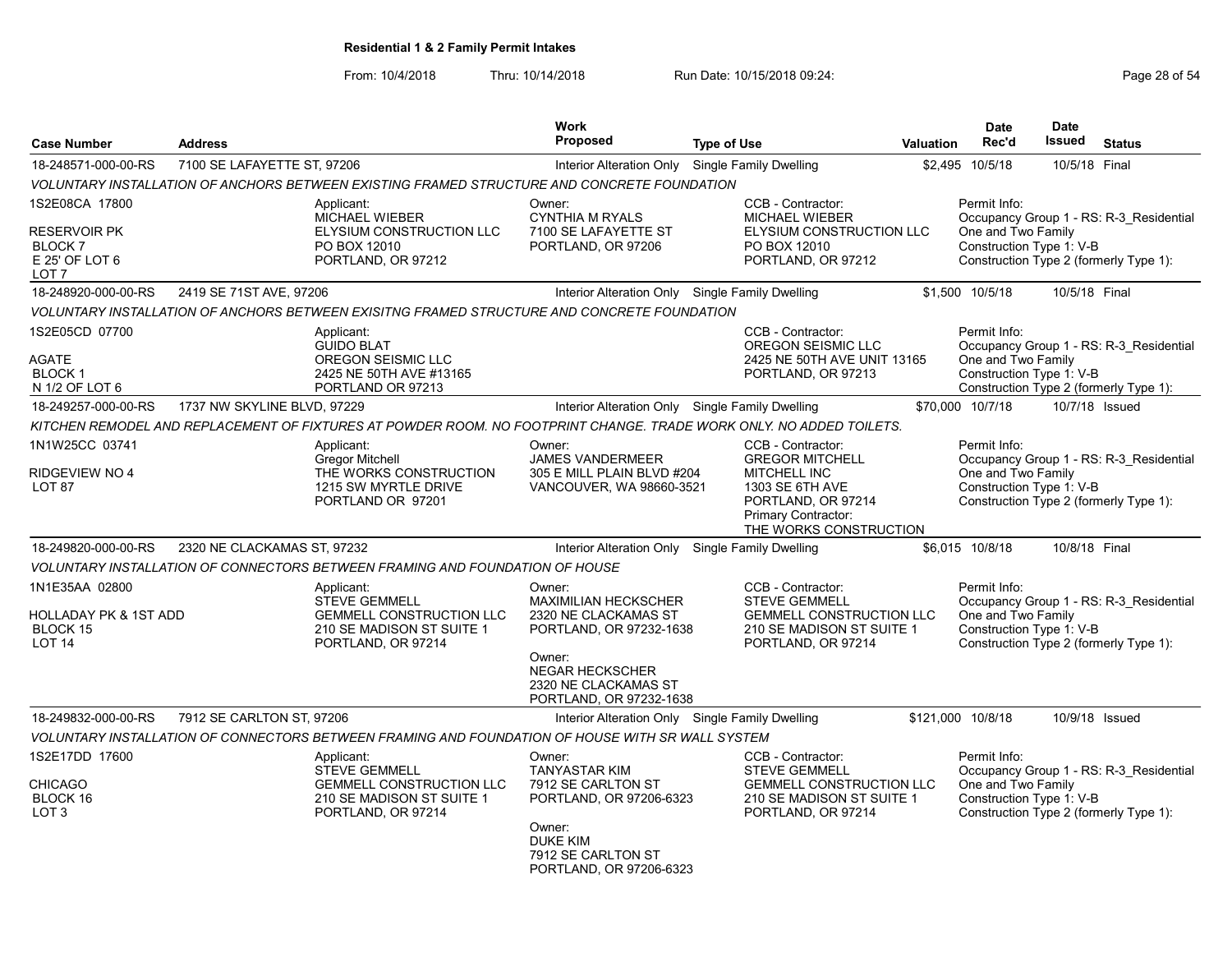From: 10/4/2018 Thru: 10/14/2018 Run Date: 10/15/2018 09:24:<br>From: 10/4/2018 Thru: 10/14/2018 Run Date: 10/15/2018 09:24:

|                                                                                                 |                                                                                                       |                                                                                                              | Work                                                                                                                                                     |                                                                                                                 |                  | <b>Date</b>                                                    | <b>Date</b>     |                                                                                   |
|-------------------------------------------------------------------------------------------------|-------------------------------------------------------------------------------------------------------|--------------------------------------------------------------------------------------------------------------|----------------------------------------------------------------------------------------------------------------------------------------------------------|-----------------------------------------------------------------------------------------------------------------|------------------|----------------------------------------------------------------|-----------------|-----------------------------------------------------------------------------------|
| <b>Case Number</b>                                                                              | <b>Address</b>                                                                                        |                                                                                                              | Proposed                                                                                                                                                 | <b>Type of Use</b>                                                                                              | <b>Valuation</b> | Rec'd                                                          | <b>Issued</b>   | <b>Status</b>                                                                     |
| 18-249877-000-00-RS                                                                             | 6532 SE 20TH AVE, 97202                                                                               |                                                                                                              | Interior Alteration Only Single Family Dwelling                                                                                                          |                                                                                                                 |                  | \$6,757 10/8/18                                                | 10/9/18 Final   |                                                                                   |
| ATTIC KNOB AND TUBE REMEDIATION.                                                                |                                                                                                       |                                                                                                              |                                                                                                                                                          |                                                                                                                 |                  |                                                                |                 |                                                                                   |
| 1S1E14DD 08600<br>WESTMORELAND<br>BLOCK 26<br>LOT <sub>12</sub>                                 | Applicant:<br>ANDREA WILLIAMS<br><b>GREENSAVERS USA</b><br>4 NW FRANKLIN AVE<br><b>BEND, OR 97003</b> |                                                                                                              | Owner:<br><b>SUSAN WINN</b><br>6532 SE 20TH AVE<br>PORTLAND, OR 97202-5535                                                                               | CCB - Contractor:<br><b>GREENSAVERS USA INC</b><br>4 NW FRANKLIN AVE<br><b>BEND, OR 97703</b>                   |                  | Permit Info:<br>One and Two Family<br>Construction Type 1: V-B |                 | Occupancy Group 1 - RS: R-3 Residential<br>Construction Type 2 (formerly Type 1): |
|                                                                                                 |                                                                                                       |                                                                                                              | Owner:<br>ELIZABETH CHAMBERLAIN<br>6532 SE 20TH AVE<br>PORTLAND, OR 97202-5535                                                                           | CCB - Contractor:<br>ORIENT ELECTRIC INC<br>22570 SE VAN CUREN RD<br>EAGLE CREEK, OR 97022                      |                  |                                                                |                 |                                                                                   |
| 18-250060-000-00-RS                                                                             | 3022 NE 32ND AVE, 97212                                                                               |                                                                                                              | Interior Alteration Only Single Family Dwelling                                                                                                          |                                                                                                                 |                  | \$5,000 10/9/18                                                |                 | 10/9/18 Under Inspection                                                          |
|                                                                                                 |                                                                                                       | CONVERT TUB TO SHOWER IN BATHROOM WITH TILED SHOWER PAN. NO ADDITIONAL TOILETS. TRADES ONLY  NO PLANS        |                                                                                                                                                          |                                                                                                                 |                  |                                                                |                 |                                                                                   |
| 1N1E25BA 20700<br>WAYNEWOOD<br>BLOCK <sub>2</sub><br>N 7' OF LOT 29<br>S 43' OF LOT 30          |                                                                                                       | Applicant:<br><b>ADAM REED</b><br>CASCADE CONTRACTING LLC<br>7410 SW MACADAM AVE<br>PORTLAND, OR 97219       | Owner:<br>STANLEY K JR REDMOND<br>3022 NE 32ND AVE<br>PORTLAND, OR 97212<br>Owner:<br><b>ERIN M STEWART</b><br>3022 NE 32ND AVE<br>PORTLAND, OR 97212    | CCB - Contractor:<br><b>ADAM REED</b><br>CASCADE CONTRACTING LLC<br>7410 SW MACADAM AVE<br>PORTLAND, OR 97219   |                  | Permit Info:<br>One and Two Family<br>Construction Type 1: V-B |                 | Occupancy Group 1 - RS: R-3_Residential<br>Construction Type 2 (formerly Type 1): |
| 18-250983-000-00-RS                                                                             | 2726 SE 58TH AVE, 97206                                                                               |                                                                                                              | Interior Alteration Only Single Family Dwelling                                                                                                          |                                                                                                                 |                  | \$20,000 10/10/18                                              |                 | 10/10/18 Under Inspection                                                         |
|                                                                                                 |                                                                                                       | REMODEL EXISTING BASEMENT. ADDING A BATHROOM AND BEDROOM.                                                    |                                                                                                                                                          |                                                                                                                 |                  |                                                                |                 |                                                                                   |
| 1S2E07AA 10200<br>FRANKLIN PK VIEW<br>BLOCK 1<br>LOT <sub>7</sub>                               |                                                                                                       | Applicant:<br><b>JOSHUA JENKS</b><br><b>GRAND FIR CONSTRUCTION</b><br>1545 N JESSUP ST<br>PORTLAND, OR 97217 | Owner:<br>JOHNNY J W CRAPSER<br>PO BOX 1341<br>FAIRVIEW, OR 97024                                                                                        | CCB - Contractor:<br><b>GRAND FIR CONSTRUCTION LLC</b><br>1545 N JESSUP ST<br>PORTLAND, OR 97217                |                  | Permit Info:<br>One and Two Family<br>Construction Type 1: V-B |                 | Occupancy Group 1 - RS: R-3 Residential<br>Construction Type 2 (formerly Type 1): |
| 18-251090-000-00-RS                                                                             | 1440 SE 57TH AVE, 97215                                                                               |                                                                                                              | Interior Alteration Only Single Family Dwelling                                                                                                          |                                                                                                                 |                  | \$45,000 10/10/18                                              |                 | Approved to Issue                                                                 |
|                                                                                                 |                                                                                                       | ADD 3RD BATHROOM AT 2ND FLOOR  CREATE MASTER BEDROOM WITH A MASTER BATH. TOTAL 3 TOILETS                     |                                                                                                                                                          |                                                                                                                 |                  |                                                                |                 |                                                                                   |
| 1S2E06AD 07500<br><b>BUEHNERS ADD</b><br>BLOCK <sub>6</sub><br>S 27' OF LOT 4<br>N 31' OF LOT 5 |                                                                                                       | Applicant:<br>CATALYST CONSTRUCTION &<br><b>REMODELING LLC</b><br>1031 NE 76TH AVE<br>PORTLAND, OR 97213     | Owner:<br>STEPHEN D HOAGLAND<br>1440 SE 57TH AVE<br>PORTLAND, OR 97215-2755<br>Owner:<br>SUSAN J HOAGLAND<br>1440 SE 57TH AVE<br>PORTLAND, OR 97215-2755 | CCB - Contractor:<br>CATALYST CONSTRUCTION &<br><b>REMODELING LLC</b><br>1031 NE 76TH AVE<br>PORTLAND, OR 97213 |                  | Permit Info:<br>One and Two Family<br>Construction Type 1: V-B |                 | Occupancy Group 1 - RS: R-3 Residential<br>Construction Type 2 (formerly Type 1): |
| 18-251648-000-00-RS                                                                             | 3575 NE AINSWORTH ST, 97211                                                                           |                                                                                                              | Interior Alteration Only Single Family Dwelling                                                                                                          |                                                                                                                 |                  | \$13,000 10/11/18                                              | 10/11/18 Issued |                                                                                   |
| RELOCATE LAUNDRY IN THE BASEMENT.                                                               |                                                                                                       |                                                                                                              |                                                                                                                                                          |                                                                                                                 |                  |                                                                |                 |                                                                                   |
| 1N1E13DB 19000<br>TRAUTMANS ADD<br>BLOCK 4<br>LOT <sub>3</sub>                                  |                                                                                                       | Applicant:<br><b>TRACE BRASH</b><br><b>TRACY WEBB BRASH</b><br>3326 NE 12TH AV<br>PORTLAND, OR 97212         | Owner:<br><b>CYNTHIA L NASH</b><br>3575 NE AINSWORTH ST<br>PORTLAND, OR 97211                                                                            | CCB - Contractor:<br><b>TRACE BRASH</b><br><b>TRACY WEBB BRASH</b><br>3326 NE 12TH AV<br>PORTLAND, OR 97212     |                  | Permit Info:<br>One and Two Family<br>Construction Type 1: V-B |                 | Occupancy Group 1 - RS: R-3_Residential<br>Construction Type 2 (formerly Type 1): |

Total # of RS Interior Alteration Only permit intakes: 14 Total valuation of RS Interior Alteration Only permit intakes: \$461,361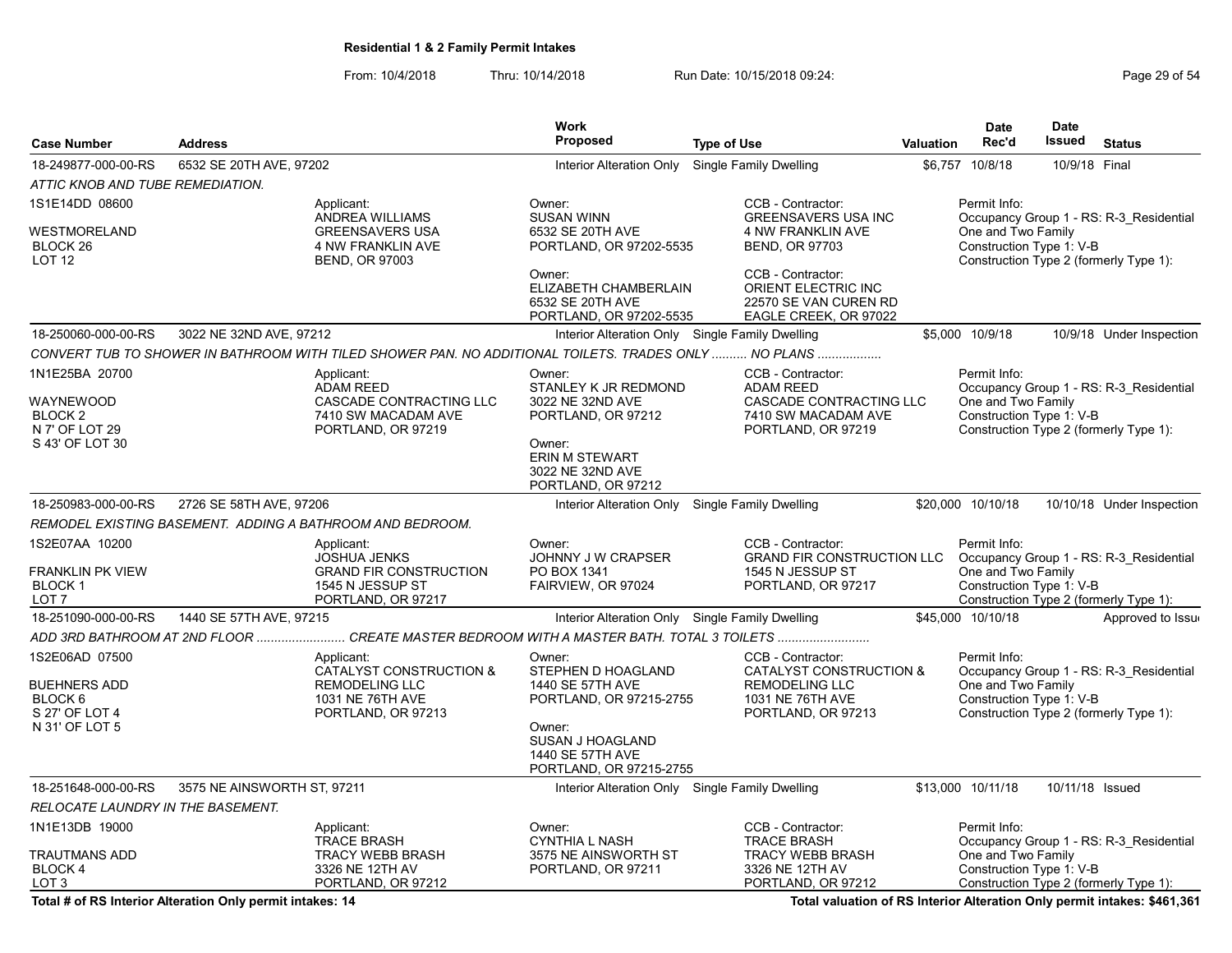From: 10/4/2018 Thru: 10/14/2018 Run Date: 10/15/2018 09:24:<br>From: 10/4/2018 Page 30 of 54

| <b>Case Number</b>  | <b>Address</b>                                  |                                                                                                                             | <b>Work</b><br><b>Proposed</b>                                                                                                                    | <b>Type of Use</b>                                                                                                                                        | <b>Valuation</b> | Date<br>Rec'd                                                  | <b>Date</b><br><b>Issued</b> | <b>Status</b>                                                                                                                     |
|---------------------|-------------------------------------------------|-----------------------------------------------------------------------------------------------------------------------------|---------------------------------------------------------------------------------------------------------------------------------------------------|-----------------------------------------------------------------------------------------------------------------------------------------------------------|------------------|----------------------------------------------------------------|------------------------------|-----------------------------------------------------------------------------------------------------------------------------------|
| 18-127081-DFS-01-RS | 5807 NE 27TH AVE - Unit B, 97211                |                                                                                                                             | <b>New Construction</b>                                                                                                                           | <b>Accessory Dwelling Unit</b>                                                                                                                            | \$2,500 10/5/18  |                                                                |                              | <b>Under Review</b>                                                                                                               |
|                     | DEFERRED SUBMITTAL FOR BOLT ON JULIETTE BALCONY |                                                                                                                             |                                                                                                                                                   |                                                                                                                                                           |                  |                                                                |                              |                                                                                                                                   |
| 1N1E13CC 05800      |                                                 | Applicant:<br><b>KENNETH BELLO</b><br>5807 NE 27TH AV<br>PORTLAND, OR 97211                                                 | Owner:<br><b>KENNETH I BELLO</b><br>5807 NE 27TH AVE<br>PORTLAND, OR 97211<br>Owner:<br>ROBERTA M BELLO<br>5807 NE 27TH AVE<br>PORTLAND, OR 97211 |                                                                                                                                                           |                  | Permit Info:<br>One and Two Family<br>Construction Type 1: V-B |                              | Occupancy Group 1 - RS: R-3 Residential<br>Construction Type 2 (formerly Type 1): V-B<br>Total Square Footage - Display Only: 891 |
| 18-174679-REV-01-RS | 6147 NE FAILING ST - Unit B. 97213              |                                                                                                                             | New Construction                                                                                                                                  | <b>Accessory Dwelling Unit</b>                                                                                                                            |                  | \$10/4/18                                                      |                              | 10/4/18 Issued                                                                                                                    |
|                     |                                                 |                                                                                                                             |                                                                                                                                                   | REVISION FROM SLAB ON GRADE W/PERIMETER FOOTING TO MONOLITHIC TURNDOWN SLAB. MOVE WATER HEATER TO UNDER STAIRS. STRUCTURAL CHANGE TO BEDROOM ON SECOND FL |                  |                                                                |                              |                                                                                                                                   |
| 1N2E19DD 00500      |                                                 | Applicant:<br><b>SCHUYLER SMITH</b><br>POLYPHON ARCHITECTURE &<br>DESIGN, LLC<br>412 NW COUCH ST #309<br>PORTLAND, OR 97209 | Owner:<br><b>SCHUYLER SMITH</b><br>6151 NE FAILING ST<br>PORTLAND, OR 97213                                                                       | CCB - Contractor:<br><b>SWAN CONTRACTORS LLC</b><br>4569 NE 80TH AVE<br>PORTLAND, OR 97218                                                                |                  | Permit Info:<br>One and Two Family<br>Construction Type 1: V-B |                              | Occupancy Group 1 - RS: R-3_Residential<br>Construction Type 2 (formerly Type 1):<br>Total Square Footage - Display Only: 798     |
| 18-186868-REV-01-RS | 3603 SE GRANT ST - Unit B. 97214                |                                                                                                                             | <b>New Construction</b>                                                                                                                           | <b>Accessory Dwelling Unit</b>                                                                                                                            |                  | \$10/5/18                                                      |                              | 10/5/18 Issued                                                                                                                    |
|                     |                                                 | ADD NEW WATER METER AND SEPARATE WATER LINE FOR NEW ADU                                                                     |                                                                                                                                                   |                                                                                                                                                           |                  |                                                                |                              |                                                                                                                                   |
| 1S1E01DC 02400      |                                                 | Applicant:<br><b>JORDAN PRICE</b><br><b>KV HOMES</b><br>3740 NW POEHLER TERRACE<br>PORTLAND OR 97229                        | Owner:<br>ALEJANDRO RODRIGUEZ<br>3603 SE GRANT ST<br>PORTLAND, OR 97214<br>Owner:<br><b>AMELIA OPIE</b><br>3603 SE GRANT ST<br>PORTLAND, OR 97214 | CCB - Contractor:<br><b>JORDAN KEITH PRICE</b><br>3740 NW POEHLER TERRACE<br>PORTLAND, OR 97229                                                           |                  | Permit Info:<br>One and Two Family<br>Construction Type 1: V-B |                              | Occupancy Group 1 - RS: R-3 Residential<br>Construction Type 2 (formerly Type 1):<br>Total Square Footage - Display Only: 794     |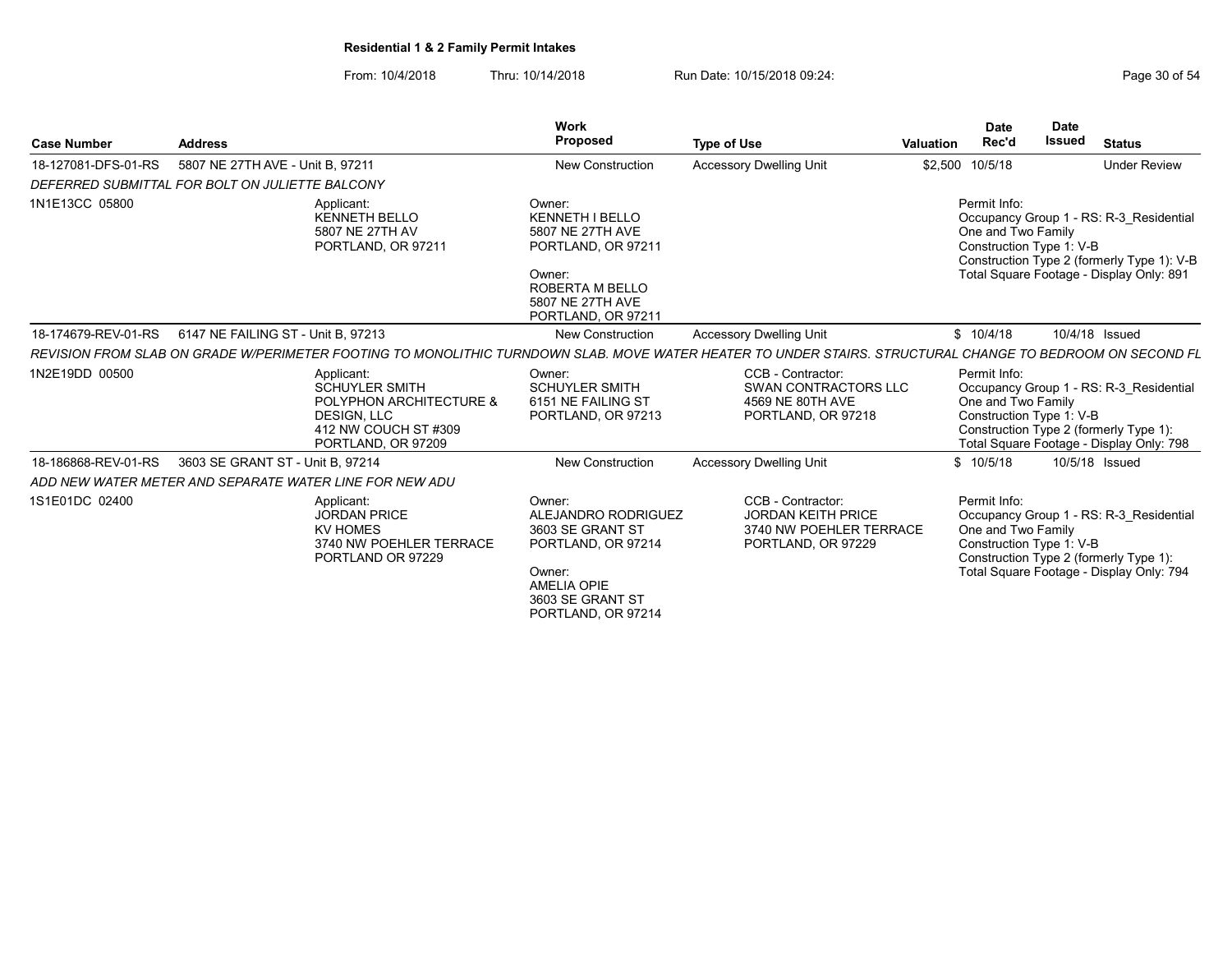| <b>Case Number</b>                                                             | <b>Address</b>                   |                                                                                                                                                                     | <b>Work</b><br>Proposed                                                                                                                        | <b>Type of Use</b>                                                                                                                                                                                                                                                                                                                          | <b>Valuation</b> | <b>Date</b><br>Rec'd                                                                              | <b>Date</b><br>Issued | <b>Status</b>                                                                                                                 |
|--------------------------------------------------------------------------------|----------------------------------|---------------------------------------------------------------------------------------------------------------------------------------------------------------------|------------------------------------------------------------------------------------------------------------------------------------------------|---------------------------------------------------------------------------------------------------------------------------------------------------------------------------------------------------------------------------------------------------------------------------------------------------------------------------------------------|------------------|---------------------------------------------------------------------------------------------------|-----------------------|-------------------------------------------------------------------------------------------------------------------------------|
| 18-194304-REV-01-RS                                                            | 5151 SE SHERMAN ST, 97215        |                                                                                                                                                                     | <b>New Construction</b>                                                                                                                        | <b>Accessory Dwelling Unit</b>                                                                                                                                                                                                                                                                                                              |                  | \$10/11/18                                                                                        | 10/11/18 Issued       |                                                                                                                               |
|                                                                                |                                  | REVISION TO USE (E) DETACHED GARAGE FOR ADU USE ONLY AND TO CHANGE THE FIRE RATING OF THE ADU WALL NEAR THE GARAGE                                                  |                                                                                                                                                |                                                                                                                                                                                                                                                                                                                                             |                  |                                                                                                   |                       |                                                                                                                               |
| 1S2E06DC 02900                                                                 |                                  | Applicant:<br><b>RICHARD ADAMS</b><br><b>FASTER PERMITS</b><br>2000 SW 1ST AVENUE SUITE 420<br>PORTLAND, OR 97201                                                   | Owner:<br>RONALD S WARD<br>2240 SE 51ST AVE<br>PORTLAND, OR 97215<br>Owner:<br><b>LISA E WARD</b><br>2240 SE 51ST AVE<br>PORTLAND, OR 97215    | CCB - Contractor:<br><b>GARNER ELECTRIC CO</b><br>2920 SE BROOKWOOD AVE<br>HILLSBORO, OR 97123<br>CCB - Contractor:<br><b>RIGID PLUMBING INC</b><br><b>PO BOX 345</b><br>FOREST GROVE, OR 97116-0345<br>CCB - Contractor:<br><b>JOE ROBERTSON</b><br>SHELTER SOLUTIONS LLC<br>1973 SE DUNCAN DR<br>HILLSBORO, OR 97123<br>CCB - Contractor: |                  | Permit Info:<br>One and Two Family<br>Construction Type 1: V-B                                    |                       | Occupancy Group 1 - RS: R-3 Residential<br>Construction Type 2 (formerly Type 1):<br>Total Square Footage - Display Only: 614 |
|                                                                                |                                  |                                                                                                                                                                     |                                                                                                                                                | <b>GRIFFIN HEATING &amp; AIR LLC</b><br>325 N 7TH AVE<br>CORNELIUS, OR 97113                                                                                                                                                                                                                                                                |                  |                                                                                                   |                       |                                                                                                                               |
| 18-248872-000-00-RS                                                            | 1520 SE 44TH AVE - Unit B, 97215 |                                                                                                                                                                     | <b>New Construction</b>                                                                                                                        | <b>Accessory Dwelling Unit</b>                                                                                                                                                                                                                                                                                                              |                  | \$53,066 10/5/18                                                                                  |                       | <b>Under Review</b>                                                                                                           |
|                                                                                |                                  | NEW ACCESSORY DWELLING UNIT / 1 STORY / NO GARAGE / FLAT LOT, COMPLEX ***** ELECTRICAL, MECHANICAL, AND PLUMBING TO BE OBTAINED SEPARATELY*****STATE APPROVED STRU( |                                                                                                                                                |                                                                                                                                                                                                                                                                                                                                             |                  |                                                                                                   |                       |                                                                                                                               |
| 1S2E06CB 09200                                                                 |                                  | Applicant:<br><b>GRACE COFFEY</b><br>833 NE SCHUYLER<br>PORTLAND, OR 97212                                                                                          | Owner:<br><b>LIGHT FAMILY TRUST</b><br>55 VIA FARALLON<br>ORINDA, CA 94563<br>Owner:<br><b>KENNETH LIGHT</b><br>Owner:<br><b>MELANIE LIGHT</b> | CCB - Contractor:<br><b>ALWAYS FAITHFUL</b><br><b>CONSTRUCTION LLC</b><br>8120 SW TAYLORS FERRY RD<br>PORTLAND, OR 97223                                                                                                                                                                                                                    |                  | Permit Info:<br>One and Two Family<br>Construction Type 1: V-B<br>Number of New Dwelling Units: 1 |                       | Occupancy Group 1 - RS: R-3 Residential<br>Construction Type 2 (formerly Type 1):<br>Total Square Footage - Display Only: 448 |
| 18-252037-000-00-RS                                                            | 9454 N CHICAGO AVE, 97203        |                                                                                                                                                                     | New Construction                                                                                                                               | <b>Accessory Dwelling Unit</b>                                                                                                                                                                                                                                                                                                              |                  | \$66,569 10/12/18                                                                                 |                       | <b>Under Review</b>                                                                                                           |
|                                                                                |                                  | NEW DETACHED ACCESSORY DWELLING UNIT/2 STORY/NO GARAGE/FLAT LOT/COMPLEX *** ELECTRICAL, MECHANICAL, AND PLUMBING PERMITS TO BE OBTAINED SEPARATELY ***              |                                                                                                                                                |                                                                                                                                                                                                                                                                                                                                             |                  |                                                                                                   |                       |                                                                                                                               |
| 1N1W01DB 14300<br>RAVENA PK<br><b>BLOCK4</b><br>LOT 9 EXC WLY 16'<br>LOT 10&11 |                                  | Applicant:<br>PETER BARICH<br><b>COMMUNITECTURE</b><br>840 SE ALDER<br>PORTLAND OR 97214                                                                            | Owner:<br><b>JASON HUDSON</b><br>9454 N CHICAGO AVE<br>PORTLAND, OR 97203-2214                                                                 | Primary Contractor:<br>TO BE BID                                                                                                                                                                                                                                                                                                            |                  | Permit Info:<br>One and Two Family<br>Construction Type 1: V-B<br>Number of New Dwelling Units: 1 |                       | Occupancy Group 1 - RS: R-3_Residential<br>Construction Type 2 (formerly Type 1):<br>Total Square Footage - Display Only: 562 |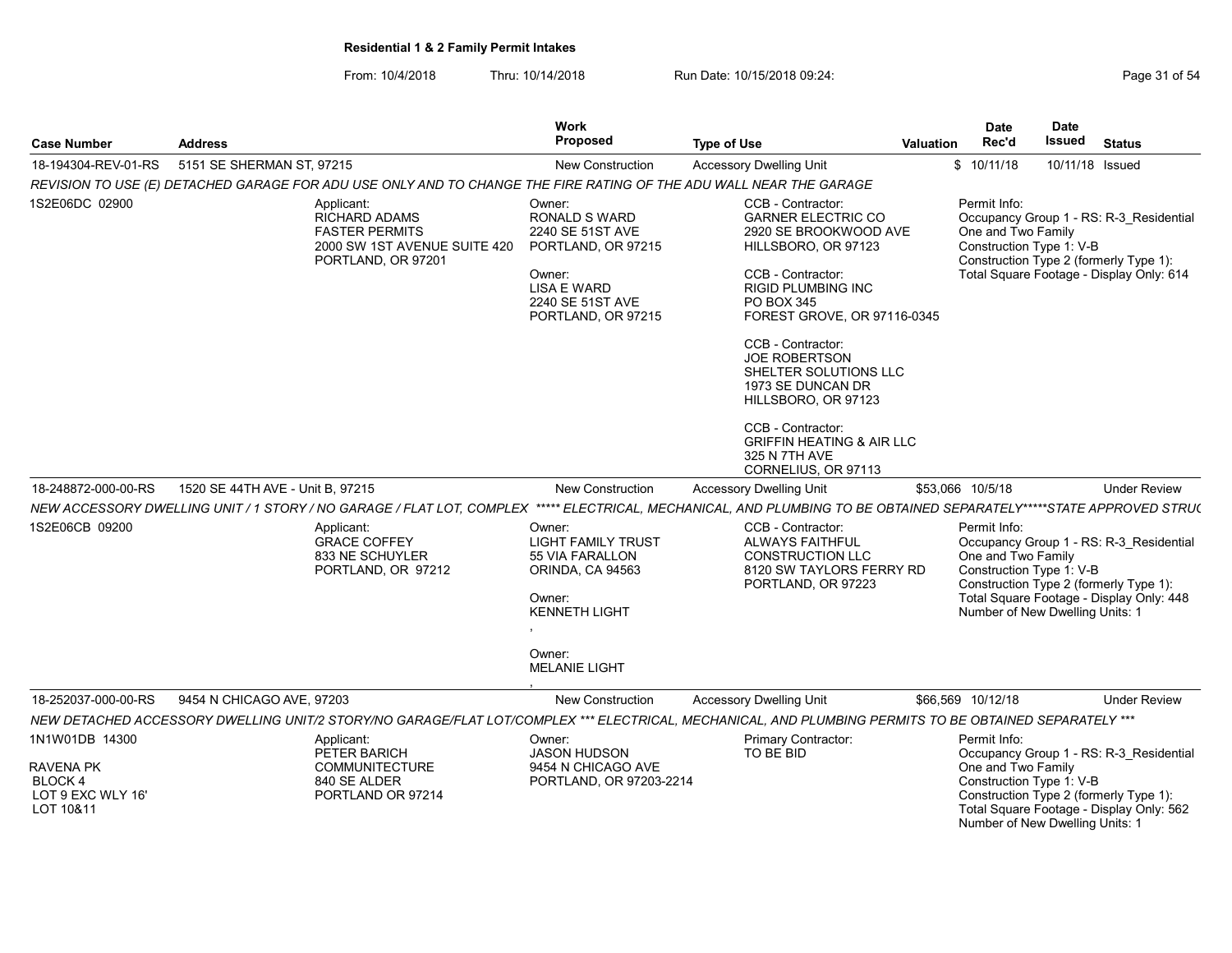| <b>Case Number</b>                                                                      | <b>Address</b>                                                                                                                                                                                        |                                                                                                                                       | <b>Work</b><br><b>Proposed</b>                                                                                                                      | <b>Type of Use</b>                                                                           | Valuation | <b>Date</b><br>Rec'd                                                                                                                                                                            | <b>Date</b><br><b>Issued</b> | <b>Status</b>                                                                      |
|-----------------------------------------------------------------------------------------|-------------------------------------------------------------------------------------------------------------------------------------------------------------------------------------------------------|---------------------------------------------------------------------------------------------------------------------------------------|-----------------------------------------------------------------------------------------------------------------------------------------------------|----------------------------------------------------------------------------------------------|-----------|-------------------------------------------------------------------------------------------------------------------------------------------------------------------------------------------------|------------------------------|------------------------------------------------------------------------------------|
| 18-248606-000-00-RS                                                                     | 7125 SW 35TH AVE, 97219                                                                                                                                                                               |                                                                                                                                       | <b>New Construction</b>                                                                                                                             | <b>Accessory Structure</b>                                                                   |           | \$30,000 10/5/18                                                                                                                                                                                | 10/5/18 Issued               |                                                                                    |
|                                                                                         |                                                                                                                                                                                                       | INSTALL NEW INGROUND FIBERGLASS POOL WITH AUTOMATIC COVER ***PLUMBING, ELECTRICAL AND MECHANICAL PERMITS TO BE OBTAINED SEPARATELY*** |                                                                                                                                                     |                                                                                              |           |                                                                                                                                                                                                 |                              |                                                                                    |
| 1S1E20BA 07000<br><b>LYNDHURST</b><br><b>BLOCK 14</b><br>LOT 7 EXC PT IN ST             |                                                                                                                                                                                                       | Applicant:<br><b>ERIC LOSNESS</b><br>PREMIER POOLS<br>9150 SW PIONEER CT<br>WILSONVILLE, OR 97070                                     | Owner:<br><b>CLAYTON H MORRISON</b><br>7125 SW 35TH AVE<br>PORTLAND, OR 97219-1733                                                                  | CCB - Contractor:<br>VICTORY CONSTRUCTION LLC<br>PO BOX 346<br>WILSONVILLE, OR 97070         |           | Permit Info:<br>Occupancy Group 1 - RS: U Private<br>Garage\Utility Misc.<br>Construction Type 1: V-B                                                                                           |                              | Construction Type 2 (formerly Type 1):                                             |
| 18-251839-000-00-RS                                                                     | 2216 SE 124TH AVE, 97233                                                                                                                                                                              |                                                                                                                                       | <b>New Construction</b>                                                                                                                             | <b>Accessory Structure</b>                                                                   |           | \$800 10/12/18                                                                                                                                                                                  | 10/11/18 Issued              |                                                                                    |
|                                                                                         |                                                                                                                                                                                                       | ALTERATION TO PLACE 40' x 8.5' STORAGE CONTAINER ON PROPERTY TO BE USED FOR STORAGE, NO TRADE PERMITS, STORAGE ONLY                   |                                                                                                                                                     |                                                                                              |           |                                                                                                                                                                                                 |                              |                                                                                    |
| 1S2E02CC 01200<br><b>BUCKLEY PK &amp; PLAT 2</b><br>BLOCK <sub>2</sub><br><b>LOT 13</b> |                                                                                                                                                                                                       | Applicant:<br><b>DAVID SLACK</b><br>2216 SE 124TH AVE<br>PORTLAND, OREGON 97233                                                       | Owner:<br><b>DAVID R SLACK</b><br>21021 SE MCCABE RD<br>SANDY, OR 97055-8427                                                                        |                                                                                              |           | Permit Info:<br>Occupancy Group 1 - RS: U Private<br>Garage\Utility Misc.<br>Construction Type 1: V-B                                                                                           |                              | Construction Type 2 (formerly Type 1):                                             |
| 18-252017-000-00-RS                                                                     | 4515 NE 12TH AVE, 97211                                                                                                                                                                               |                                                                                                                                       | <b>New Construction</b>                                                                                                                             | <b>Accessory Structure</b>                                                                   |           | \$38,496 10/12/18                                                                                                                                                                               |                              | <b>Under Review</b>                                                                |
|                                                                                         |                                                                                                                                                                                                       |                                                                                                                                       |                                                                                                                                                     |                                                                                              |           |                                                                                                                                                                                                 |                              |                                                                                    |
| 1N1E23BD 20900<br><b>HIGHLAND</b><br>BLOCK 15<br>S 1/2 OF LOT 9                         | NEW 325 SF GREENHOUSE AT EAST ELEVATION WITH 18-252002 RS<br>Applicant:<br><b>RAND PINSON</b><br><b>WAECHTER ARCHITECTURE</b><br>2181 NW NICOLAI ST<br>LOT 8 EXC S 8' OF W 42.5'<br>PORTLAND OR 97210 |                                                                                                                                       | Owner:<br>JEANNE FELDKAMP<br>1701 33RD AVE<br>SEATTLE, WA 98122<br>Owner:<br><b>DANIEL DIEPHOUSE</b><br>1701 33RD AVE<br>SEATTLE, WA 98122          | CCB - Contractor:<br><b>WISE CONSTRUCTION INC</b><br>4212 NE SUMNER ST<br>PORTLAND, OR 97218 |           | Permit Info:<br>Occupancy Group 1 - RS: R-3 Residential<br>One and Two Family<br>Construction Type 1: V-B<br>Construction Type 2 (formerly Type 1):<br>Total Square Footage - Display Only: 325 |                              |                                                                                    |
| 18-250744-000-00-RS                                                                     | 4740 SW IOWA ST, 97221                                                                                                                                                                                |                                                                                                                                       | <b>New Construction</b>                                                                                                                             | Decks, Fences, Retaining Walls                                                               |           | \$13,814 10/12/18                                                                                                                                                                               | 10/12/18 Issued              |                                                                                    |
|                                                                                         | ADD NEW DECK TO THE BACK OF THE HOUSE                                                                                                                                                                 |                                                                                                                                       |                                                                                                                                                     |                                                                                              |           |                                                                                                                                                                                                 |                              |                                                                                    |
| 1S1E18DD 02300<br><b>VERMONT HILLS</b><br>BLOCK 12<br>LOT <sub>8</sub>                  |                                                                                                                                                                                                       | Applicant:<br><b>JOHN HUBERTY</b><br>4740 SW IOWA ST<br>PORTLAND, OR 97221                                                            | Owner:<br><b>JOHN HUBERTY</b><br>4740 SW IOWA ST<br>PORTLAND, OR 97221<br>Owner:<br><b>ABIGAIL HUBERTY</b><br>4740 SW IOWA ST<br>PORTLAND, OR 97221 |                                                                                              |           | Permit Info:<br>Occupancy Group 1 - RS: U Decks,<br>Patios, Porches, Carports<br>Construction Type 1: V-B                                                                                       |                              | Construction Type 2 (formerly Type 1):<br>Total Square Footage - Display Only: 578 |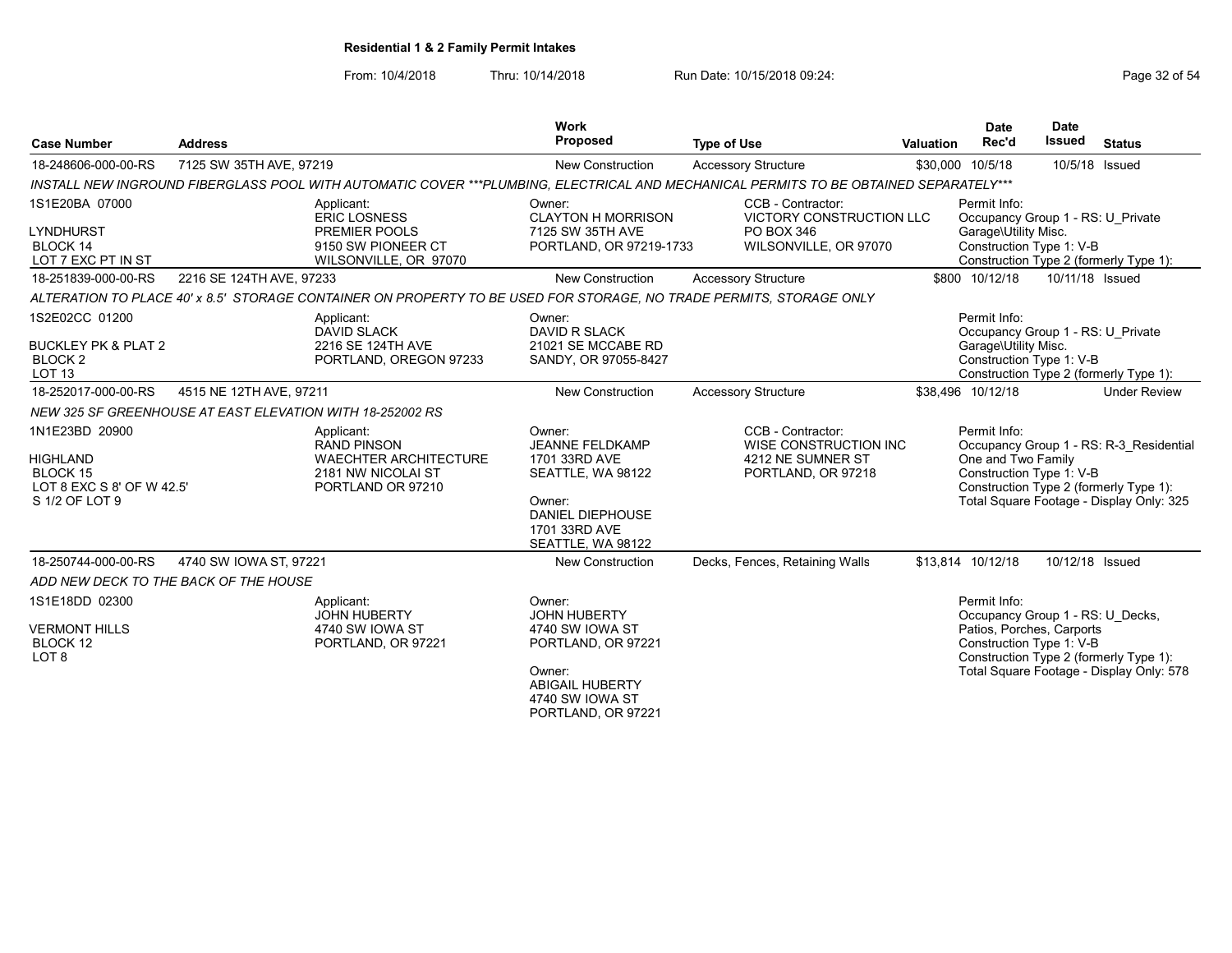From: 10/4/2018 Thru: 10/14/2018 Run Date: 10/15/2018 09:24:<br>From: 10/4/2018 Page 33 of 54

| <b>Case Number</b>                                                    | <b>Address</b>                                                                                                                           | <b>Work</b><br><b>Proposed</b>                                                                                                                                                                       | <b>Type of Use</b>                                                                                                                                                                                                                                                                                                                                          | <b>Valuation</b>  | <b>Date</b><br>Rec'd                                                                              | <b>Date</b><br><b>Issued</b>               | <b>Status</b>                                                                                                                  |  |  |  |
|-----------------------------------------------------------------------|------------------------------------------------------------------------------------------------------------------------------------------|------------------------------------------------------------------------------------------------------------------------------------------------------------------------------------------------------|-------------------------------------------------------------------------------------------------------------------------------------------------------------------------------------------------------------------------------------------------------------------------------------------------------------------------------------------------------------|-------------------|---------------------------------------------------------------------------------------------------|--------------------------------------------|--------------------------------------------------------------------------------------------------------------------------------|--|--|--|
| 17-223871-REV-02-RS                                                   | 3931 SE 28TH PL, 97202                                                                                                                   | <b>New Construction</b>                                                                                                                                                                              | <b>Duplex</b>                                                                                                                                                                                                                                                                                                                                               |                   | \$1,000 10/11/18                                                                                  |                                            | <b>Under Review</b>                                                                                                            |  |  |  |
|                                                                       | VALUE ADDED REVISION TO INSTALL WET BAR TO 1ST LEVEL BEDROOM IN BOTH UNITS                                                               |                                                                                                                                                                                                      |                                                                                                                                                                                                                                                                                                                                                             |                   |                                                                                                   |                                            |                                                                                                                                |  |  |  |
| 1S1E12CB 03300                                                        | Applicant:<br><b>KEVIN PARTAIN</b>                                                                                                       | Owner:<br><b>RENAISSANCE CUSTOM HOMES</b>                                                                                                                                                            | CCB - Contractor:<br>PHILLIS CONSTRUCTION CO                                                                                                                                                                                                                                                                                                                |                   | Permit Info:                                                                                      |                                            | Occupancy Group 1 - RS: R-3 Residential                                                                                        |  |  |  |
| KENILWORTH<br>BLOCK <sub>3</sub><br><b>LOT 15</b>                     | <b>URBAN VISIONS</b><br>223 NE 56TH AVE<br>PORTLAND OR 97213                                                                             | <b>LLC</b><br>16771 BOONES FERRY RD<br>LAKE OSWEGO, OR 97035-4383                                                                                                                                    | 9409 NE COLFAX ST<br>PORTLAND, OR 97220                                                                                                                                                                                                                                                                                                                     |                   | One and Two Family<br>Construction Type 1: V-B                                                    | Construction Type 2 (formerly Type 1): V-B |                                                                                                                                |  |  |  |
|                                                                       |                                                                                                                                          |                                                                                                                                                                                                      | CCB - Contractor:<br><b>RENAISSANCE CUSTOM HOMES</b><br><b>LLC</b><br>16771 BOONES FERRY RD<br>LAKE OSWEGO, OR 97035                                                                                                                                                                                                                                        |                   |                                                                                                   | Total Square Footage - Display Only: 5392  |                                                                                                                                |  |  |  |
|                                                                       |                                                                                                                                          |                                                                                                                                                                                                      | CCB - Contractor:<br>RUSSELL & SONS PLUMBING INC<br>6105 NE 88TH ST<br>VANCOUVER, WA 98665                                                                                                                                                                                                                                                                  |                   |                                                                                                   |                                            |                                                                                                                                |  |  |  |
|                                                                       |                                                                                                                                          |                                                                                                                                                                                                      | CCB - Contractor:<br><b>LANTIL LLC</b><br>11490 SE JENNIFER STREET<br>CLACKAMAS, OR 97015                                                                                                                                                                                                                                                                   |                   |                                                                                                   |                                            |                                                                                                                                |  |  |  |
| 18-248280-000-00-RS                                                   | 6029 SE TOLMAN ST, 97206                                                                                                                 | <b>New Construction</b>                                                                                                                                                                              | Duplex                                                                                                                                                                                                                                                                                                                                                      | \$405,099 10/4/18 |                                                                                                   |                                            | <b>Under Review</b>                                                                                                            |  |  |  |
|                                                                       | NEW DUPLEX/2-STORY/NO GARAGE/FLAT LOT/COMPLEX *** DETACHED, SHARED 2-CAR GARAGE UNDER PERMIT 18-248289-RS                                |                                                                                                                                                                                                      |                                                                                                                                                                                                                                                                                                                                                             |                   |                                                                                                   |                                            |                                                                                                                                |  |  |  |
| 1S2E18DD 03400<br><b>TREMONT PL</b><br>BLOCK 12<br><b>LOT 4&amp;5</b> | Applicant:<br><b>MAJID HABIBI</b><br>PORTLAND DEVELOPMENT<br><b>GROUP INVESTMENTS LLC</b><br>4224 NE HALSEY ST #300<br>PORTLAND OR 97213 | Owner:<br>PORTLAND DEVELOPMENT<br><b>GROUP</b><br>11124 NE HALSEY ST PMB 643<br>PORTLAND, OR 97220-2021<br>Owner:<br><b>INVESTMENTS LLC</b><br>11124 NE HALSEY ST PMB 643<br>PORTLAND, OR 97220-2021 | CCB - Contractor:<br>SUNLIGHT ELECTRIC INC<br>2804 NE 65TH AVE D<br>VANCOUVER, WA 98661<br>CCB - Contractor:<br><b>JUAN PEREZ GARCIA</b><br>PRO HEATING AND COOLING INC<br>2095 NW ALOCLECK DR STE 1103<br>HILLSBORO, OR 97124<br>CCB - Contractor:<br>PORTLAND DEVELOPMENT<br><b>GROUP INVESTMENTS LLC</b><br>4224 NE HALSEY STE 300<br>PORTLAND, OR 97213 |                   | Permit Info:<br>One and Two Family<br>Construction Type 1: V-B<br>Number of New Dwelling Units: 2 |                                            | Occupancy Group 1 - RS: R-3 Residential<br>Construction Type 2 (formerly Type 1):<br>Total Square Footage - Display Only: 3420 |  |  |  |
|                                                                       |                                                                                                                                          |                                                                                                                                                                                                      | CCB - Contractor:<br><b>WATERWORKS CONTRACTORS</b><br><b>INC</b><br>1954 SW 35TH ST<br>GRESHAM, OR 97080                                                                                                                                                                                                                                                    |                   |                                                                                                   |                                            |                                                                                                                                |  |  |  |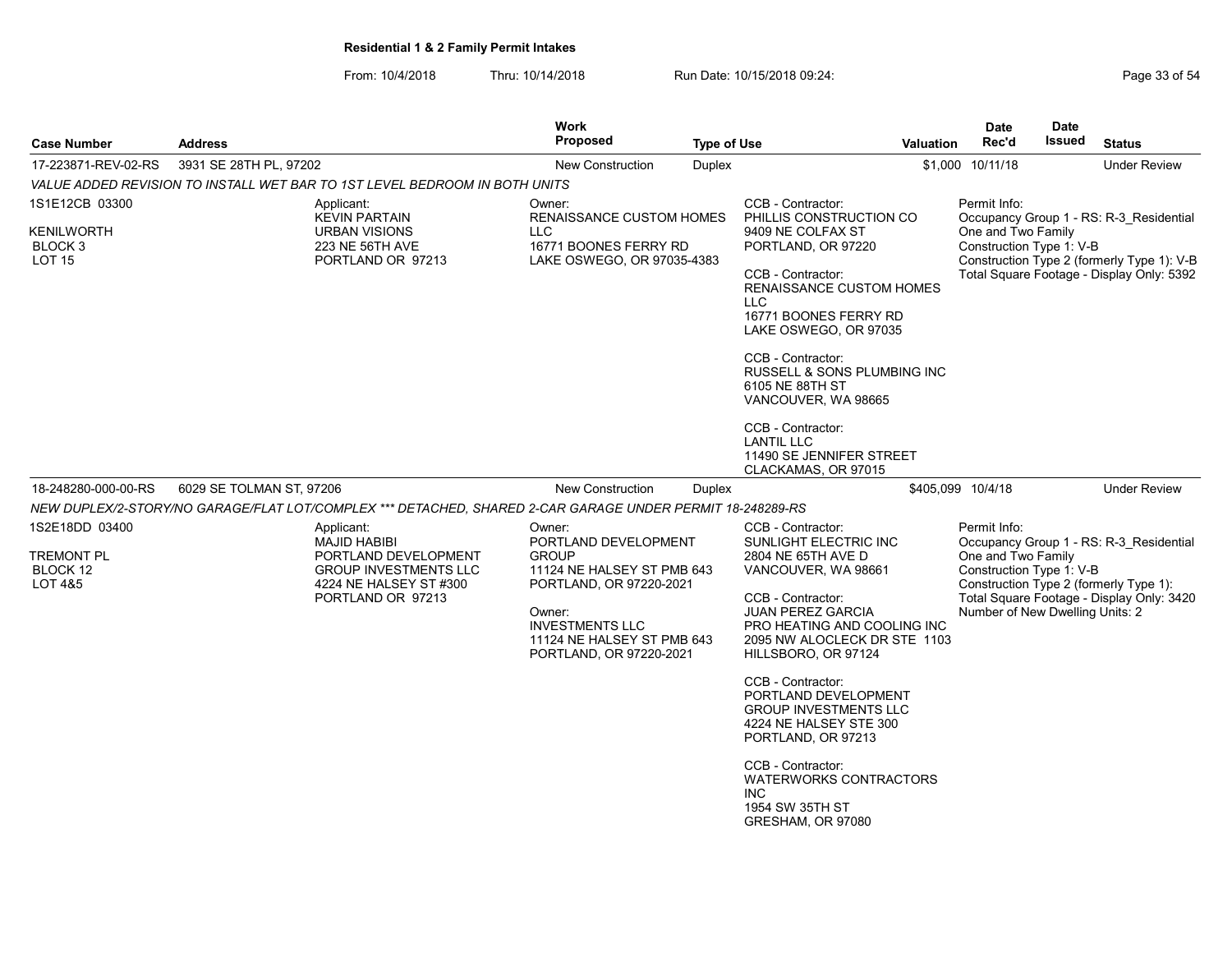| <b>Case Number</b>                                       | <b>Address</b>                                                                                                                                                              | Work<br>Proposed                                                                                                | <b>Type of Use</b>                                                                                                                                                                                                                                                                                                                                                                                                                                          | Valuation | Date<br>Rec'd                                                                                     | <b>Date</b><br>Issued | <b>Status</b>                                                                           |
|----------------------------------------------------------|-----------------------------------------------------------------------------------------------------------------------------------------------------------------------------|-----------------------------------------------------------------------------------------------------------------|-------------------------------------------------------------------------------------------------------------------------------------------------------------------------------------------------------------------------------------------------------------------------------------------------------------------------------------------------------------------------------------------------------------------------------------------------------------|-----------|---------------------------------------------------------------------------------------------------|-----------------------|-----------------------------------------------------------------------------------------|
| 18-250819-000-00-RS                                      | 3901 SE 92ND AVE, 97266                                                                                                                                                     | <b>New Construction</b>                                                                                         | Duplex                                                                                                                                                                                                                                                                                                                                                                                                                                                      |           | \$403,642 10/12/18                                                                                |                       | <b>Under Review</b>                                                                     |
|                                                          | ELEVEN OF TWELVE NEW BUILDINGS all on one lot / NEW DUPLEX / THREE STORIES / ATTACHED GARAGE / FLAT LOT / COMPLEX *** ROOF TRUSSES TO BE A DFS *** W/ SD PERMIT *** BLDG 11 |                                                                                                                 |                                                                                                                                                                                                                                                                                                                                                                                                                                                             |           |                                                                                                   |                       |                                                                                         |
| 1S2E09CA 04000<br>SECTION 09 1S 2E<br>TL 4000 0.23 ACRES | Applicant:<br><b>MICHAEL SUSAK</b><br>DK HOMES, LLC<br>6663 SW BEAVERTON HILLSDALE PORTLAND, OR 97214<br>HWY, #194<br>PORTLAND OR 97225                                     | Owner:<br>DK HOMES LLC<br>1724 SE 40TH AVE<br>Owner:<br>DANNY J JONES<br>1724 SE 40TH AVE<br>PORTLAND, OR 97214 | CCB - Contractor:<br>FLOW TECH HEATING & COOLING Occupancy Group 1 - RS: R-3 Residential<br><b>INC</b><br>11960 SE 222ND<br>DAMASCUS, OR 97089<br>CCB - Contractor:<br><b>DAMIR KARIN</b><br>DK HOMES LLC<br>PO BOX 90277<br>PORTLAND, OR 97290<br>CCB - Contractor:<br><b>CORNEL CUREA</b><br>FIVE STAR PLUMBING LLC<br>6138 SE 136 AVE<br>PORTLAND, OR 97236<br>CCB - Contractor:<br><b>GRIZZLY ELECTRIC INC</b><br>3301 E 11TH ST                        |           | Permit Info:<br>One and Two Family<br>Construction Type 1: V-B<br>Number of New Dwelling Units: 2 |                       | Construction Type 2 (formerly Type 1): V-B<br>Total Square Footage - Display Only: 3694 |
| 18-250829-000-00-RS                                      | 3901 SE 92ND AVE, 97266                                                                                                                                                     | <b>New Construction</b>                                                                                         | VANCOUVER, WA 98661<br><b>Duplex</b>                                                                                                                                                                                                                                                                                                                                                                                                                        |           | \$403,642 10/12/18                                                                                |                       | <b>Under Review</b>                                                                     |
|                                                          | TWELVE OF TWELVE NEW BUILDINGS all on one lot / NEW DUPLEX / THREE STORIES / ATTACHED GARAGE / FLAT LOT / COMPLEX *** ROOF TRUSSES TO BE A DFS *** W/ SD PERMIT *** BLDG 12 |                                                                                                                 |                                                                                                                                                                                                                                                                                                                                                                                                                                                             |           |                                                                                                   |                       |                                                                                         |
| 1S2E09CA 04000<br>SECTION 09 1S 2E<br>TL 4000 0.23 ACRES | Applicant:<br><b>MICHAEL SUSAK</b><br>DK HOMES, LLC<br>6663 SW BEAVERTON HILLSDALE PORTLAND, OR 97214<br>HWY, #194<br>PORTLAND OR 97225                                     | Owner:<br>DK HOMES LLC<br>1724 SE 40TH AVE<br>Owner:<br>DANNY J JONES<br>1724 SE 40TH AVE<br>PORTLAND, OR 97214 | CCB - Contractor:<br>FLOW TECH HEATING & COOLING Occupancy Group 1 - RS: R-3 Residential<br><b>INC</b><br>11960 SE 222ND<br>DAMASCUS, OR 97089<br>CCB - Contractor:<br><b>DAMIR KARIN</b><br>DK HOMES LLC<br>PO BOX 90277<br>PORTLAND, OR 97290<br>CCB - Contractor:<br><b>CORNEL CUREA</b><br>FIVE STAR PLUMBING LLC<br>6138 SE 136 AVE<br>PORTLAND, OR 97236<br>CCB - Contractor:<br><b>GRIZZLY ELECTRIC INC</b><br>3301 E 11TH ST<br>VANCOUVER, WA 98661 |           | Permit Info:<br>One and Two Family<br>Construction Type 1: V-B<br>Number of New Dwelling Units: 2 |                       | Construction Type 2 (formerly Type 1): V-B<br>Total Square Footage - Display Only: 3694 |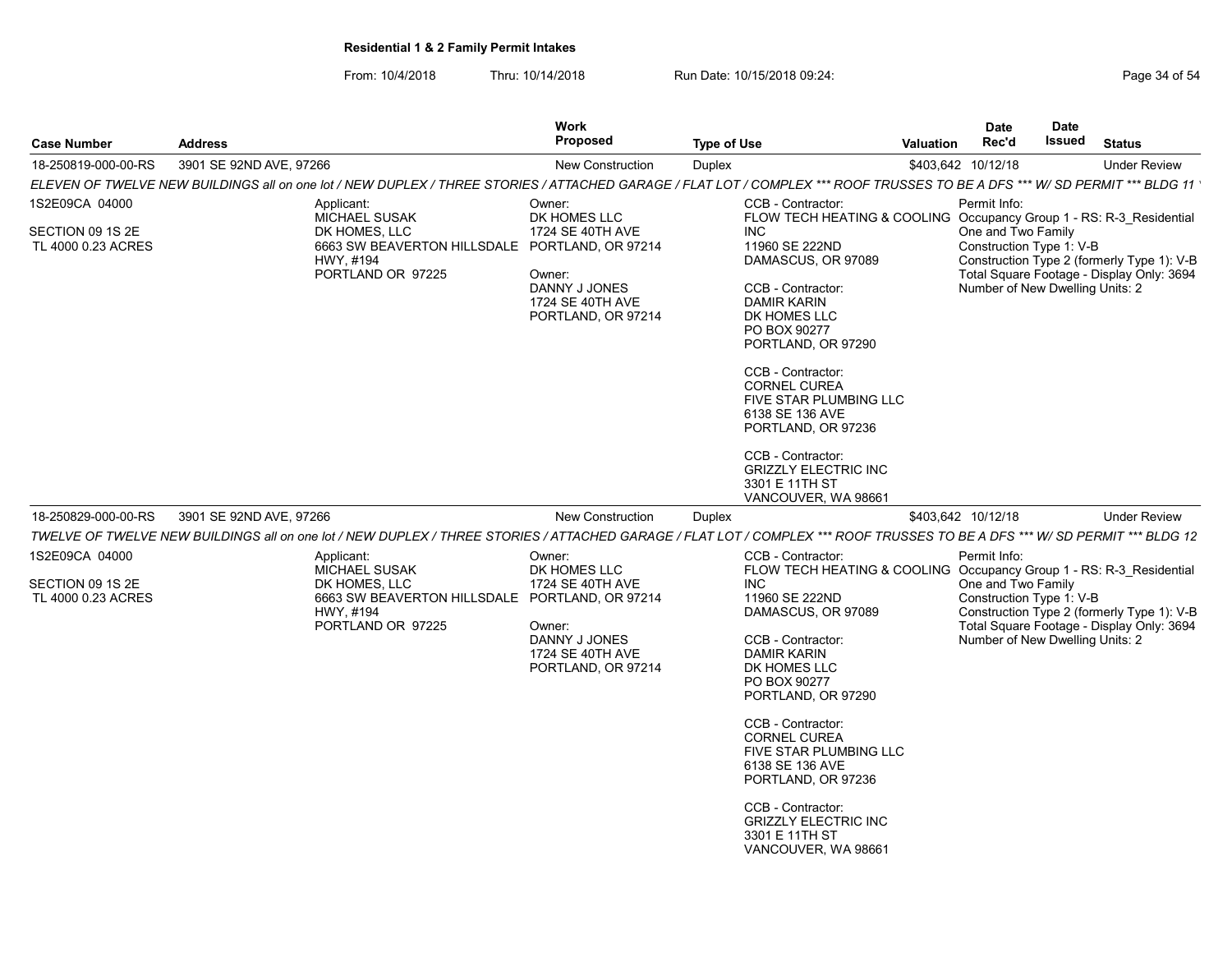| <b>Case Number</b>                                                                                                                                                              | <b>Address</b>                                                 | Work<br>Proposed                                                                                          |                                                                                                                                                                                                                                                                                                                                                                                                              | <b>Type of Use</b>                                                                                                                                                                                                                                                                                                                                                                                           | <b>Valuation</b>                                                                                      | <b>Date</b><br>Rec'd                                                                                  | <b>Date</b><br><b>Issued</b>                                                       | <b>Status</b>                                                                      |
|---------------------------------------------------------------------------------------------------------------------------------------------------------------------------------|----------------------------------------------------------------|-----------------------------------------------------------------------------------------------------------|--------------------------------------------------------------------------------------------------------------------------------------------------------------------------------------------------------------------------------------------------------------------------------------------------------------------------------------------------------------------------------------------------------------|--------------------------------------------------------------------------------------------------------------------------------------------------------------------------------------------------------------------------------------------------------------------------------------------------------------------------------------------------------------------------------------------------------------|-------------------------------------------------------------------------------------------------------|-------------------------------------------------------------------------------------------------------|------------------------------------------------------------------------------------|------------------------------------------------------------------------------------|
| 17-273493-REV-01-RS                                                                                                                                                             | 7311 N JORDAN AVE, 97203<br>Garage/Carport<br>New Construction |                                                                                                           |                                                                                                                                                                                                                                                                                                                                                                                                              |                                                                                                                                                                                                                                                                                                                                                                                                              |                                                                                                       | \$10/12/18                                                                                            | 10/12/18 Issued                                                                    |                                                                                    |
|                                                                                                                                                                                 |                                                                |                                                                                                           |                                                                                                                                                                                                                                                                                                                                                                                                              |                                                                                                                                                                                                                                                                                                                                                                                                              |                                                                                                       |                                                                                                       |                                                                                    |                                                                                    |
| REVISION TO REVISE ROOF TRUSS ENGINEERING; NEW SUPPLIER<br>1N1E08CC 13700<br>Applicant:<br><b>KEVIN PARTAIN</b><br><b>URBAN VISIONS</b><br>223 NE 56TH AVE<br>PORTLAND OR 97213 |                                                                | Owner:<br>KIMCO PROPERTIES LTD<br>22060 SE 442ND AVE<br>SANDY, OR 97055-8443<br>Owner:<br><b>FX HOMES</b> | CCB - Contractor:<br>KIMCO PROPERTIES LTD<br>PO BOX 1540<br>SANDY, OR 97055-1540<br>CCB - Contractor:<br>ALL PLUMBING LLC<br>9312 NW SKYLINE BLVD<br>PORTLAND, OR 97231<br>CCB - Contractor:<br><b>Bare Metal Heating</b><br><b>BARE METAL HEATING INC</b><br>31499 SE HIGHWAY 211<br>MOLALLA, OR 97038<br>CCB - Contractor:<br><b>BARNSON ELECTRIC INC</b><br>17057 SW 123RD AVE<br><b>TIGARD, OR 97224</b> |                                                                                                                                                                                                                                                                                                                                                                                                              | Permit Info:<br>Occupancy Group 1 - RS: U Private<br>Garage\Utility Misc.<br>Construction Type 1: V-B |                                                                                                       | Construction Type 2 (formerly Type 1):<br>Total Square Footage - Display Only: 240 |                                                                                    |
| 17-273543-REV-01-RS                                                                                                                                                             | 7323 N JORDAN AVE, 97203                                       |                                                                                                           | New Construction                                                                                                                                                                                                                                                                                                                                                                                             | Garage/Carport                                                                                                                                                                                                                                                                                                                                                                                               |                                                                                                       | \$10/12/18                                                                                            | 10/12/18 Issued                                                                    |                                                                                    |
|                                                                                                                                                                                 | REVISION TO REVISE ROOF TRUSS ENGINEERING; NEW SUPPLIER        |                                                                                                           |                                                                                                                                                                                                                                                                                                                                                                                                              |                                                                                                                                                                                                                                                                                                                                                                                                              |                                                                                                       |                                                                                                       |                                                                                    |                                                                                    |
| 1N1E08CC 13700<br>SMITHSON LAND COS ADD<br>BLOCK 6<br>LOT <sub>10</sub><br>N 1/2 OF LOT 11                                                                                      |                                                                | Applicant:<br><b>KEVIN PARTAIN</b><br><b>URBAN VISIONS</b><br>223 NE 56TH AVE<br>PORTLAND OR 97213        | Owner:<br>KIMCO PROPERTIES LTD<br>22060 SE 442ND AVE<br>SANDY, OR 97055-8443<br>Owner:<br><b>FX HOMES</b>                                                                                                                                                                                                                                                                                                    | CCB - Contractor:<br>KIMCO PROPERTIES LTD<br>PO BOX 1540<br>SANDY, OR 97055-1540<br>CCB - Contractor:<br>ALL PLUMBING LLC<br>9312 NW SKYLINE BLVD<br>PORTLAND, OR 97231<br>CCB - Contractor:<br><b>Bare Metal Heating</b><br><b>BARE METAL HEATING INC</b><br>31499 SE HIGHWAY 211<br>MOLALLA, OR 97038<br>CCB - Contractor:<br><b>BARNSON ELECTRIC INC</b><br>17057 SW 123RD AVE<br><b>TIGARD, OR 97224</b> |                                                                                                       | Permit Info:<br>Occupancy Group 1 - RS: U Private<br>Garage\Utility Misc.<br>Construction Type 1: V-B |                                                                                    | Construction Type 2 (formerly Type 1):<br>Total Square Footage - Display Only: 240 |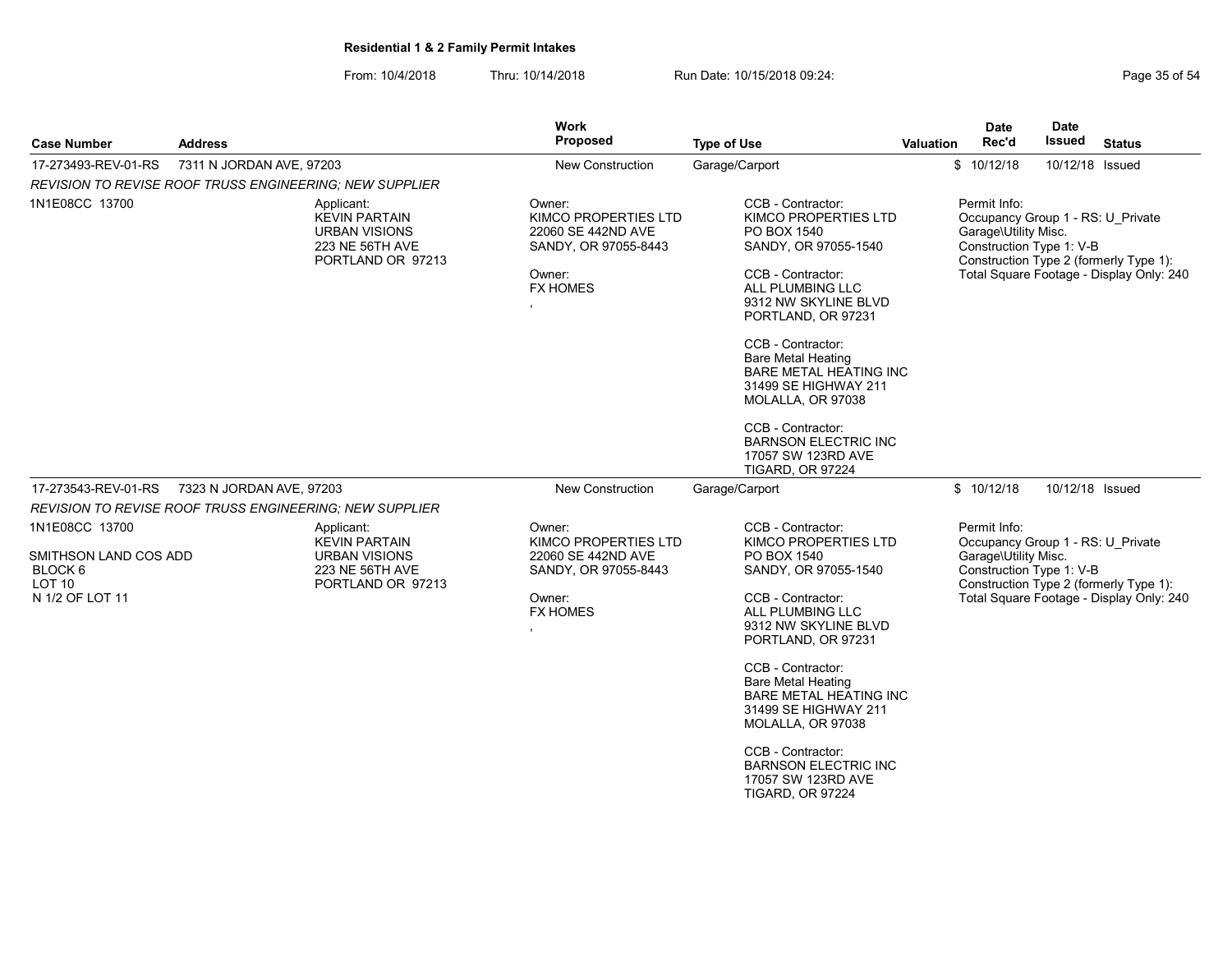From: 10/4/2018 Thru: 10/14/2018 Run Date: 10/15/2018 09:24:<br>From: 10/4/2018 Page 36 of 54

| <b>Case Number</b>                                                                       | <b>Address</b>                                                                                                                                                    | <b>Work</b><br>Proposed                                                                                                                                                                              | <b>Type of Use</b>                                                                                                                                                                                                   | <b>Valuation</b> | <b>Date</b><br>Rec'd                                                                                  | Date<br>Issued | <b>Status</b>                                                                                                                      |
|------------------------------------------------------------------------------------------|-------------------------------------------------------------------------------------------------------------------------------------------------------------------|------------------------------------------------------------------------------------------------------------------------------------------------------------------------------------------------------|----------------------------------------------------------------------------------------------------------------------------------------------------------------------------------------------------------------------|------------------|-------------------------------------------------------------------------------------------------------|----------------|------------------------------------------------------------------------------------------------------------------------------------|
| 18-244677-000-00-RS                                                                      | 5703 NE 32ND PL, 97211                                                                                                                                            | <b>New Construction</b>                                                                                                                                                                              | Garage/Carport                                                                                                                                                                                                       |                  | \$24,091 10/8/18                                                                                      |                | 10/8/18 Issued                                                                                                                     |
|                                                                                          | "CONSTRUCT NEW SINGLE STORY GARAGE **ELECTRICAL, MECHANICAL AND PLUMBING TO BE OBTAINED SEPARATELY                                                                |                                                                                                                                                                                                      |                                                                                                                                                                                                                      |                  |                                                                                                       |                |                                                                                                                                    |
| 1N1E13CD 20000<br><b>IRVINGTON PK</b><br><b>BLOCK 47</b><br>LOT 14&16<br>N 15' OF LOT 18 | Applicant:<br><b>ALEXEI PETERS</b><br>5703 NE 32ND PL.<br>PORTLAND, OR 97211                                                                                      | Owner:<br>ALEXEI N PETERS<br>5703 NE 32ND PL<br>PORTLAND, OR 97211<br>Owner:<br><b>CLAUDIA S CONTRERAS-PETERS</b><br>5703 NE 32ND PL<br>PORTLAND, OR 97211                                           |                                                                                                                                                                                                                      |                  | Permit Info:<br>Occupancy Group 1 - RS: U Private<br>Garage\Utility Misc.<br>Construction Type 1: V-B |                | Construction Type 2 (formerly Type 1):<br>Total Square Footage - Display Only: 504                                                 |
| 18-246752-000-00-RS                                                                      | 3526 SE FRANKLIN ST, 97202                                                                                                                                        | <b>New Construction</b>                                                                                                                                                                              | Garage/Carport                                                                                                                                                                                                       |                  | \$15,678 10/5/18                                                                                      |                | 10/5/18 Issued                                                                                                                     |
|                                                                                          | CONSTRUCT NEW GARAGE IN SAME FOOTPRINT ON EXISTING SLAB OF PREVIOUS GARAGE IN SAME LOCATION ***RESPONSE TO 18-229978-AL*** ***PLUMBING, ELECTRICAL AND MECHANICA. |                                                                                                                                                                                                      |                                                                                                                                                                                                                      |                  |                                                                                                       |                |                                                                                                                                    |
| 1S1E12AC 04500<br>WAVERLEIGH HTS<br>BLOCK 40<br>LOT 4&23                                 | Applicant:<br><b>AARON WONG</b><br><b>INNOVATIVE DREAMWORKS</b><br>10806 NE PRESCOTT ST<br>PORTLAND, OR 97220                                                     | Owner:<br><b>TOP SPIN LLC</b><br>1515 SW CLIFTON ST<br>PORTLAND, OR 97201-3137                                                                                                                       | CCB - Contractor:<br>AARON MADISON WONG<br>10806 NE PRESCOTT ST<br>PORTLAND, OR 97220                                                                                                                                |                  | Permit Info:<br>Occupancy Group 1 - RS: U Private<br>Garage\Utility Misc.<br>Construction Type 1: V-B |                | Construction Type 2 (formerly Type 1):<br>Total Square Footage - Display Only: 328                                                 |
| 18-248289-000-00-RS                                                                      | 6029 SE TOLMAN ST. 97206                                                                                                                                          | <b>New Construction</b>                                                                                                                                                                              | Garage/Carport                                                                                                                                                                                                       |                  | \$20.076 10/4/18                                                                                      |                | <b>Under Review</b>                                                                                                                |
|                                                                                          | DETACHED 2-CAR GARAGE SHARED BY DUPLEX (18-248280-RS)/1-STORY/FLAT LOT                                                                                            |                                                                                                                                                                                                      |                                                                                                                                                                                                                      |                  |                                                                                                       |                |                                                                                                                                    |
| 1S2E18DD 03400<br><b>TREMONT PL</b><br>BLOCK 12<br>LOT 4&5                               | Applicant:<br><b>MAJID HABIBI</b><br>PORTLAND DEVELOPMENT<br><b>GROUP INVESTMENTS LLC</b><br>4224 NE HALSEY ST #300<br>PORTLAND OR 97213                          | Owner:<br>PORTLAND DEVELOPMENT<br><b>GROUP</b><br>11124 NE HALSEY ST PMB 643<br>PORTLAND, OR 97220-2021<br>Owner:<br><b>INVESTMENTS LLC</b><br>11124 NE HALSEY ST PMB 643<br>PORTLAND, OR 97220-2021 | CCB - Contractor:<br>SUNLIGHT ELECTRIC INC<br>2804 NE 65TH AVE D<br>VANCOUVER, WA 98661<br>CCB - Contractor:<br>PORTLAND DEVELOPMENT<br><b>GROUP INVESTMENTS LLC</b><br>4224 NE HALSEY STE 300<br>PORTLAND, OR 97213 |                  | Permit Info:<br>Occupancy Group 1 - RS: U Private<br>Garage\Utility Misc.<br>Construction Type 1: V-B |                | Construction Type 2 (formerly Type 1):<br>Total Square Footage - Display Only: 420                                                 |
| 17-123297-REV-01-RS                                                                      | 3290 NW BLUE SKY LN                                                                                                                                               | <b>New Construction</b>                                                                                                                                                                              | <b>Single Family Dwelling</b>                                                                                                                                                                                        |                  | \$200 10/8/18                                                                                         |                | <b>Under Review</b>                                                                                                                |
|                                                                                          | VALUE ADDED REVISION TO EXCAVATE 1' DEEPER TO CHANGE CRAWL SPACE TO STORAGE AND ADD A DOOR TO STORAGE AREA AND UPDATE PLANS THAT AFFECTED BY CHANGE.              |                                                                                                                                                                                                      |                                                                                                                                                                                                                      |                  |                                                                                                       |                |                                                                                                                                    |
| 1N1W26AB 06704                                                                           | Applicant:<br><b>MIKE COYLE</b><br><b>FASTER PERMITS</b><br>2000 SW 1ST AVE, SUITE 420<br>PORTLAND, OR 97201                                                      | Owner:<br><b>GBU LLC</b><br>PO BOX 10382<br>PORTLAND, OR 97296-0382                                                                                                                                  | CCB - Contractor:<br><b>OMID MIRARABSHAHI</b><br><b>MIRAHOMES INC</b><br>4130 SW 117TH AVE, SUITE 323<br>BEAVERTON, OR 97005                                                                                         |                  | Permit Info:<br>One and Two Family<br>Construction Type 1: V-B                                        |                | Occupancy Group 1 - RS: R-3_Residential<br>Construction Type 2 (formerly Type 1): V-B<br>Total Square Footage - Display Only: 4259 |
| 17-159499-REV-04-RS<br><b>REVISION TO TREE PLAN</b>                                      | 1710 SE SALMON ST - Unit B, 97214                                                                                                                                 | <b>New Construction</b>                                                                                                                                                                              | Single Family Dwelling                                                                                                                                                                                               |                  | \$10/9/18                                                                                             |                | 10/9/18 Issued                                                                                                                     |
| 1S1E02AC 08500                                                                           | Applicant:<br><b>ALEX TSYTSYN</b><br><b>KBA NORTHWEST LLC</b><br>12965 SW PACIFIC HWY 99<br>TIGARD OR 97223                                                       | Owner:<br>SALMON STREET PROJECT LLC<br>1004 W 13TH ST<br>VANCOUVER, WA 98660                                                                                                                         |                                                                                                                                                                                                                      |                  | Permit Info:<br>One and Two Family<br>Construction Type 1: V-B                                        |                | Occupancy Group 1 - RS: R-3 Residential<br>Construction Type 2 (formerly Type 1): V-B<br>Total Square Footage - Display Only: 3255 |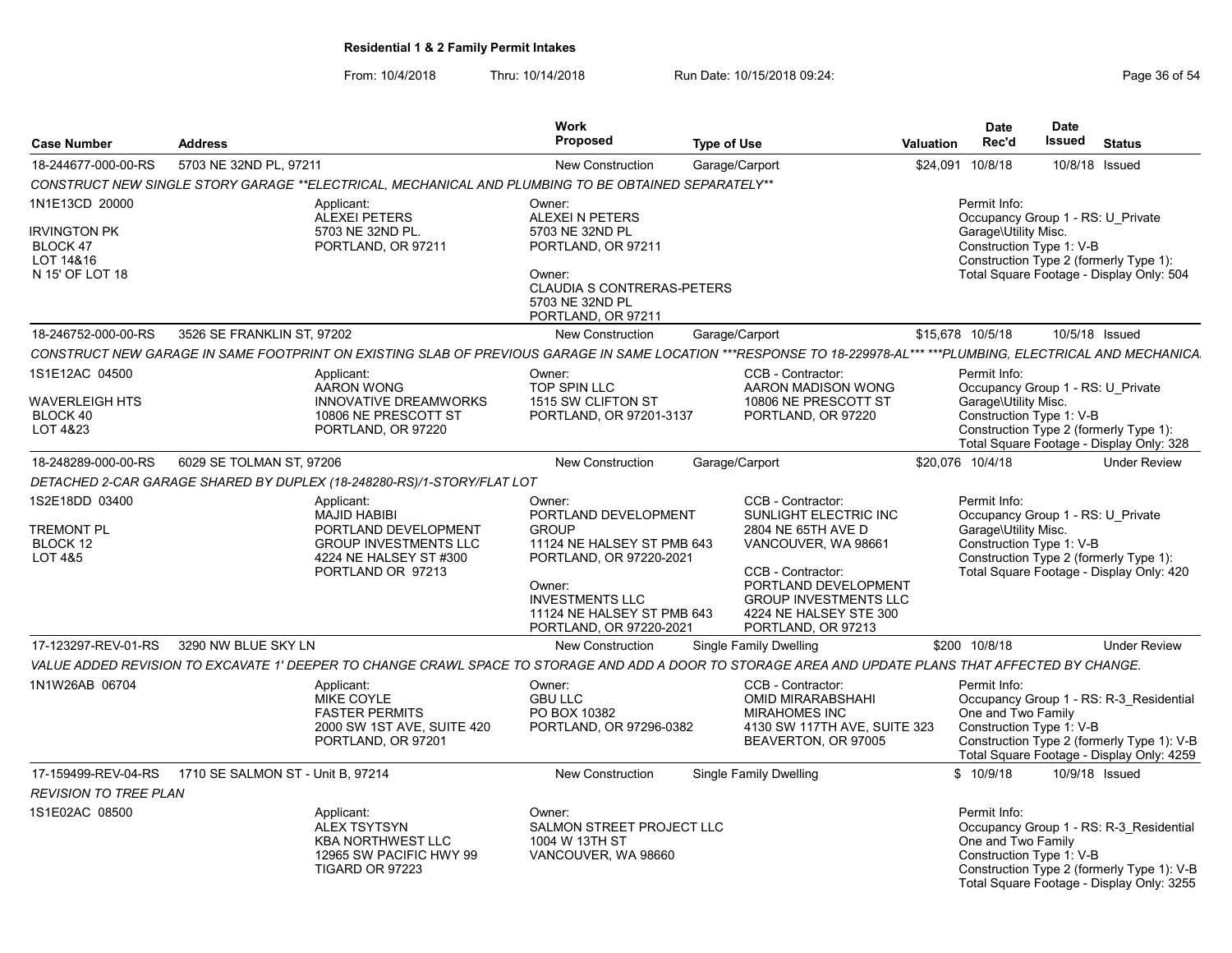From: 10/4/2018 Thru: 10/14/2018 Run Date: 10/15/2018 09:24:<br>From: 10/4/2018 Page 37 of 54

| <b>Case Number</b>                                                           | <b>Address</b>           |                                                                                                     | <b>Work</b><br><b>Proposed</b>                                                                            | <b>Type of Use</b>                                                                                                                                                                                                                                                                                                                                                                                           | <b>Valuation</b>                                       | <b>Date</b><br>Rec'd                                           | <b>Date</b><br>Issued | <b>Status</b>                                                                                                                      |
|------------------------------------------------------------------------------|--------------------------|-----------------------------------------------------------------------------------------------------|-----------------------------------------------------------------------------------------------------------|--------------------------------------------------------------------------------------------------------------------------------------------------------------------------------------------------------------------------------------------------------------------------------------------------------------------------------------------------------------------------------------------------------------|--------------------------------------------------------|----------------------------------------------------------------|-----------------------|------------------------------------------------------------------------------------------------------------------------------------|
| 17-210890-REV-01-RS                                                          | 8243 SE 160TH AVE, 97236 |                                                                                                     | <b>New Construction</b>                                                                                   | <b>Single Family Dwelling</b>                                                                                                                                                                                                                                                                                                                                                                                |                                                        | \$5,000 10/9/18                                                |                       | <b>Under Review</b>                                                                                                                |
|                                                                              |                          | VALUE-ADDED REVISION TO CHANGE RAIN GARDEN TO STORMWATER PLANTER AT NORTH SIDE OF LOT               |                                                                                                           |                                                                                                                                                                                                                                                                                                                                                                                                              |                                                        |                                                                |                       |                                                                                                                                    |
| 1S2E24DD 00326<br>PEACH TREE MEADOWS<br><b>LOT 21</b><br>INC UND INT TRACT B |                          | Applicant:<br><b>MAGGIE STURM</b><br><b>LENNAR NW INC</b><br>11807 NE 99TH ST<br>VANCOUVER WA 98682 | Owner:<br>LENNAR NORTHWEST INC<br>11807 NE 99TH ST #1170<br>VANCOUVER, WA 98682-2350                      | CCB - Contractor:<br>TROUTDALE, OR 97060<br>CCB - Contractor:<br>LENNAR NORTHWEST INC<br>11807 NE 99TH ST STE 1170<br>VANCOUVER, WA 98682-2350                                                                                                                                                                                                                                                               | DEVELOPMENT NORTHWEST INC<br>1075 W COLUMBIA RIVER HWY | Permit Info:<br>One and Two Family<br>Construction Type 1: V-B |                       | Occupancy Group 1 - RS: R-3_Residential<br>Construction Type 2 (formerly Type 1): V-B<br>Total Square Footage - Display Only: 3931 |
| 17-273464-REV-01-RS                                                          | 7311 N JORDAN AVE, 97203 |                                                                                                     | <b>New Construction</b>                                                                                   | Single Family Dwelling                                                                                                                                                                                                                                                                                                                                                                                       |                                                        | \$10/12/18                                                     |                       | 10/12/18 Issued                                                                                                                    |
| <b>REVISION TO REVISE ROOF TRUSS ENGINEERING: NEW SUPPLIER</b>               |                          |                                                                                                     |                                                                                                           |                                                                                                                                                                                                                                                                                                                                                                                                              |                                                        |                                                                |                       |                                                                                                                                    |
| 1N1E08CC 13700                                                               |                          | Applicant:<br><b>KEVIN PARTAIN</b><br><b>URBAN VISIONS</b><br>223 NE 56TH AVE<br>PORTLAND OR 97213  | Owner:<br>KIMCO PROPERTIES LTD<br>22060 SE 442ND AVE<br>SANDY, OR 97055-8443<br>Owner:<br><b>FX HOMES</b> | CCB - Contractor:<br>KIMCO PROPERTIES LTD<br>PO BOX 1540<br>SANDY, OR 97055-1540<br>CCB - Contractor:<br>ALL PLUMBING LLC<br>9312 NW SKYLINE BLVD<br>PORTLAND, OR 97231<br>CCB - Contractor:<br><b>Bare Metal Heating</b><br><b>BARE METAL HEATING INC</b><br>31499 SE HIGHWAY 211<br>MOLALLA, OR 97038<br>CCB - Contractor:<br><b>BARNSON ELECTRIC INC</b><br>17057 SW 123RD AVE<br><b>TIGARD, OR 97224</b> |                                                        | Permit Info:<br>One and Two Family<br>Construction Type 1: V-B |                       | Occupancy Group 1 - RS: R-3 Residential<br>Construction Type 2 (formerly Type 1):<br>Total Square Footage - Display Only: 1888     |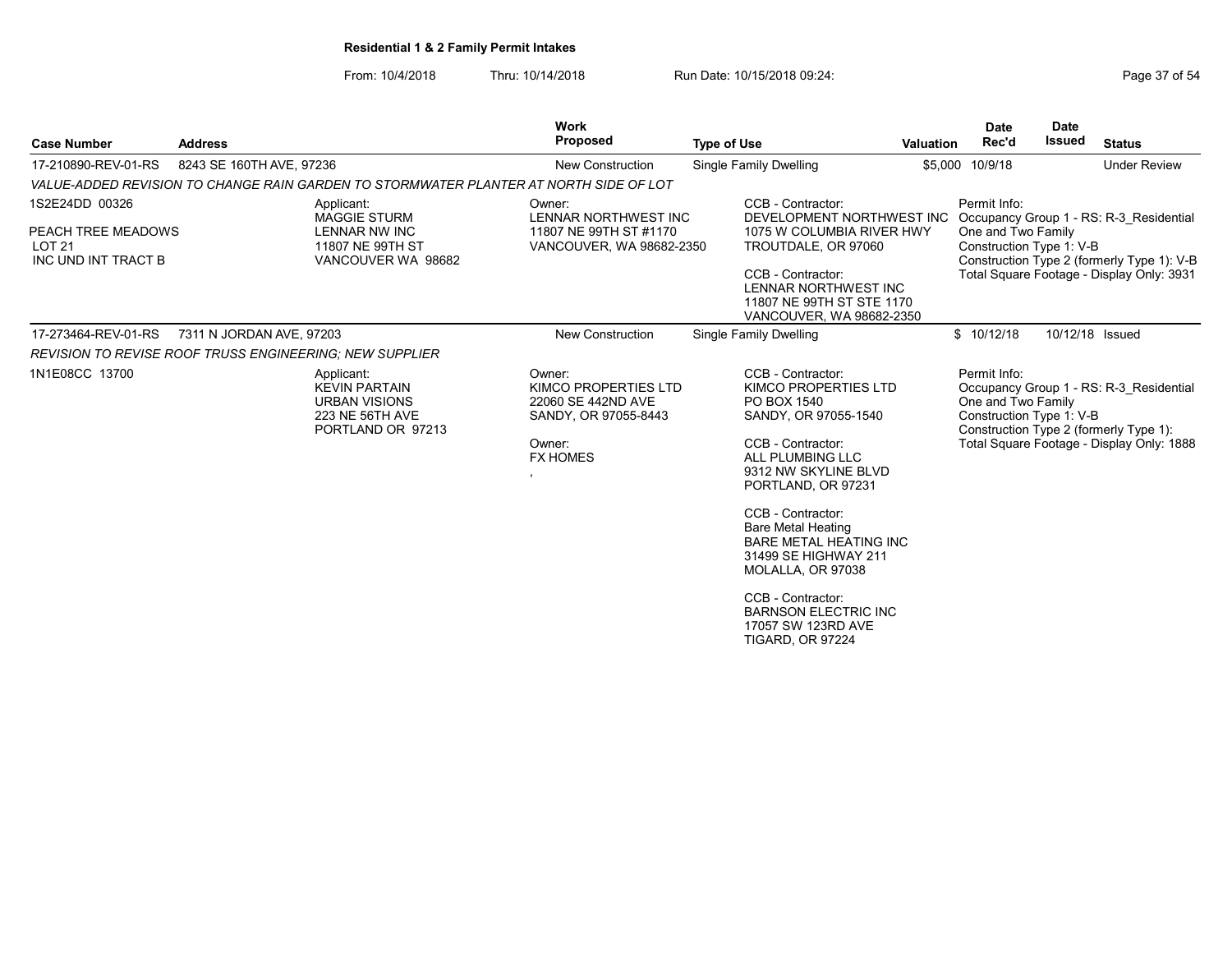From: 10/4/2018 Thru: 10/14/2018 Run Date: 10/15/2018 09:24:<br>From: 10/4/2018 Page 38 of 54

| <b>Case Number</b>                                    | <b>Address</b>                                                 |                                                                                                           | Work<br>Proposed                                                         | <b>Type of Use</b>                                                                                                                                                      | <b>Valuation</b> | Date<br>Rec'd                                                                            | Date<br>Issued  | <b>Status</b>                                                                                                                      |  |  |
|-------------------------------------------------------|----------------------------------------------------------------|-----------------------------------------------------------------------------------------------------------|--------------------------------------------------------------------------|-------------------------------------------------------------------------------------------------------------------------------------------------------------------------|------------------|------------------------------------------------------------------------------------------|-----------------|------------------------------------------------------------------------------------------------------------------------------------|--|--|
| 17-273528-REV-01-RS                                   | 7323 N JORDAN AVE, 97203                                       |                                                                                                           | New Construction                                                         | <b>Single Family Dwelling</b>                                                                                                                                           |                  | \$10/12/18                                                                               | 10/12/18 Issued |                                                                                                                                    |  |  |
|                                                       | <b>REVISION TO REVISE ROOF TRUSS ENGINEERING: NEW SUPPLIER</b> |                                                                                                           |                                                                          |                                                                                                                                                                         |                  |                                                                                          |                 |                                                                                                                                    |  |  |
| 1N1E08CC 13700                                        |                                                                | Applicant:<br><b>KEVIN PARTAIN</b>                                                                        | Owner:<br>KIMCO PROPERTIES LTD                                           | CCB - Contractor:<br>KIMCO PROPERTIES LTD                                                                                                                               |                  | Permit Info:                                                                             |                 | Occupancy Group 1 - RS: R-3 Residential                                                                                            |  |  |
| SMITHSON LAND COS ADD<br>BLOCK 6<br>LOT <sub>10</sub> |                                                                | <b>URBAN VISIONS</b><br>223 NE 56TH AVE<br>PORTLAND OR 97213                                              | 22060 SE 442ND AVE<br>SANDY, OR 97055-8443                               | PO BOX 1540<br>SANDY, OR 97055-1540                                                                                                                                     |                  | One and Two Family<br>Construction Type 1: V-B<br>Construction Type 2 (formerly Type 1): |                 |                                                                                                                                    |  |  |
| N 1/2 OF LOT 11                                       |                                                                |                                                                                                           | Owner:<br><b>FX HOMES</b>                                                | CCB - Contractor:<br>ALL PLUMBING LLC<br>9312 NW SKYLINE BLVD<br>PORTLAND, OR 97231                                                                                     |                  |                                                                                          |                 | Total Square Footage - Display Only: 1888                                                                                          |  |  |
|                                                       |                                                                |                                                                                                           |                                                                          | CCB - Contractor:<br><b>Bare Metal Heating</b><br><b>BARE METAL HEATING INC</b><br>31499 SE HIGHWAY 211<br>MOLALLA, OR 97038                                            |                  |                                                                                          |                 |                                                                                                                                    |  |  |
|                                                       |                                                                |                                                                                                           |                                                                          | CCB - Contractor:<br><b>BARNSON ELECTRIC INC</b><br>17057 SW 123RD AVE<br><b>TIGARD, OR 97224</b>                                                                       |                  |                                                                                          |                 |                                                                                                                                    |  |  |
| 17-274154-REV-01-RS                                   | 11746 SE ALDER ST, 97216                                       |                                                                                                           | New Construction                                                         | <b>Single Family Dwelling</b>                                                                                                                                           |                  | \$10/12/18                                                                               | 10/12/18 Issued |                                                                                                                                    |  |  |
|                                                       |                                                                | REVISION TO ROOF TRUSS ENGINEERING, NO CHANGE TO PITCH OR STYLE                                           |                                                                          |                                                                                                                                                                         |                  |                                                                                          |                 |                                                                                                                                    |  |  |
| 1S2E03AA 06600                                        |                                                                | Applicant:<br><b>KEVIN PARTAIN</b><br><b>URBAN VISIONS</b><br><b>223 NE 56TH AVE</b><br>PORTLAND OR 97213 | Owner:<br><b>KIMCO PROPERTIES</b><br>PO BOX 1540<br>SANDY, OR 97055-1540 | CCB - Contractor:<br>KIMCO PROPERTIES LTD<br>PO BOX 1540<br>SANDY, OR 97055-1540<br>CCB - Contractor:<br>ALL PLUMBING LLC<br>9312 NW SKYLINE BLVD<br>PORTLAND, OR 97231 |                  | Permit Info:<br>One and Two Family<br>Construction Type 1: V-B                           |                 | Occupancy Group 1 - RS: R-3 Residential<br>Construction Type 2 (formerly Type 1): V-B<br>Total Square Footage - Display Only: 1640 |  |  |
|                                                       |                                                                |                                                                                                           |                                                                          | CCB - Contractor:<br><b>Bare Metal Heating</b><br><b>BARE METAL HEATING INC</b><br>31499 SE HIGHWAY 211<br>MOLALLA, OR 97038                                            |                  |                                                                                          |                 |                                                                                                                                    |  |  |
|                                                       |                                                                |                                                                                                           |                                                                          | CCB - Contractor:<br><b>BARNSON ELECTRIC INC</b><br>17057 SW 123RD AVE<br><b>TIGARD, OR 97224</b>                                                                       |                  |                                                                                          |                 |                                                                                                                                    |  |  |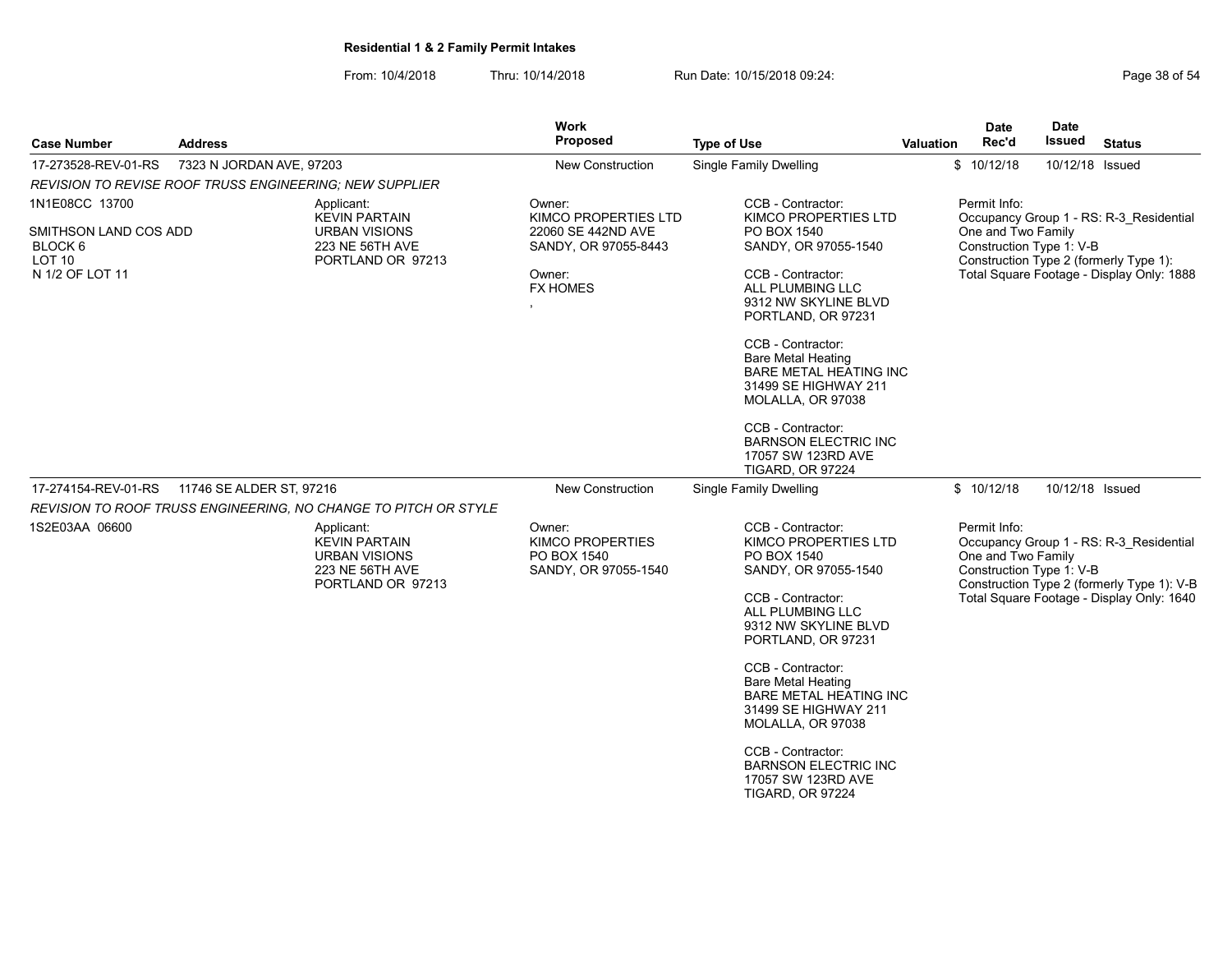From: 10/4/2018 Thru: 10/14/2018 Run Date: 10/15/2018 09:24:<br>From: 10/4/2018 Page 39 of 54

| <b>Case Number</b>                                                               | <b>Address</b>                                                                                            | Work<br><b>Proposed</b>                                                              | <b>Type of Use</b>                                                                                                                                                                                                                                                                                                                                                                                           | Valuation | <b>Date</b><br>Rec'd               | <b>Date</b><br><b>Issued</b> | <b>Status</b>                                                                                                                      |
|----------------------------------------------------------------------------------|-----------------------------------------------------------------------------------------------------------|--------------------------------------------------------------------------------------|--------------------------------------------------------------------------------------------------------------------------------------------------------------------------------------------------------------------------------------------------------------------------------------------------------------------------------------------------------------------------------------------------------------|-----------|------------------------------------|------------------------------|------------------------------------------------------------------------------------------------------------------------------------|
| 17-274176-REV-01-RS                                                              | 11736 SE ALDER ST, 97216                                                                                  | <b>New Construction</b>                                                              | <b>Single Family Dwelling</b>                                                                                                                                                                                                                                                                                                                                                                                |           | \$10/12/18                         | 10/12/18 Issued              |                                                                                                                                    |
|                                                                                  | REVISION TO ROOF TRUSS ENGINEERING, NO CHANGE TO PITCH OR STYLE                                           |                                                                                      |                                                                                                                                                                                                                                                                                                                                                                                                              |           |                                    |                              |                                                                                                                                    |
| 1S2E03AA 06600                                                                   | Applicant:<br><b>KEVIN PARTAIN</b><br><b>URBAN VISIONS</b><br><b>223 NE 56TH AVE</b><br>PORTLAND OR 97213 | Owner:<br><b>KIMCO PROPERTIES</b><br>PO BOX 1540<br>SANDY, OR 97055-1540             | CCB - Contractor:<br>KIMCO PROPERTIES LTD<br>PO BOX 1540<br>SANDY, OR 97055-1540<br>CCB - Contractor:<br>ALL PLUMBING LLC<br>9312 NW SKYLINE BLVD<br>PORTLAND, OR 97231<br>CCB - Contractor:<br><b>Bare Metal Heating</b><br><b>BARE METAL HEATING INC</b><br>31499 SE HIGHWAY 211<br>MOLALLA, OR 97038<br>CCB - Contractor:<br><b>BARNSON ELECTRIC INC</b><br>17057 SW 123RD AVE<br><b>TIGARD, OR 97224</b> |           | Permit Info:<br>One and Two Family | Construction Type 1: V-B     | Occupancy Group 1 - RS: R-3 Residential<br>Construction Type 2 (formerly Type 1): V-B<br>Total Square Footage - Display Only: 1640 |
| 18-130325-REV-03-RS                                                              | 15986 SE SPOKANE CT. 97236                                                                                | <b>New Construction</b>                                                              | Single Family Dwelling                                                                                                                                                                                                                                                                                                                                                                                       |           | \$5,000 10/9/18                    |                              | <b>Under Review</b>                                                                                                                |
|                                                                                  | VALUE-ADDED REVISION TO CHANGE RAIN GARDEN TO STORMWATER PLANTER AT WEST SIDE OF LOT                      |                                                                                      |                                                                                                                                                                                                                                                                                                                                                                                                              |           |                                    |                              |                                                                                                                                    |
| 1S2E24DD 00329<br>PEACH TREE MEADOWS<br>LOT <sub>24</sub><br>INC UND INT TRACT B | Applicant:<br><b>MAGGIE STURM</b><br><b>LENNAR NW INC</b><br>11807 NE 99TH ST<br>VANCOUVER WA 98682       | Owner:<br>LENNAR NORTHWEST INC<br>11807 NE 99TH ST #1170<br>VANCOUVER, WA 98682-2350 | CCB - Contractor:<br><b>LANTIL LLC</b><br>11490 SE JENNIFER STREET<br>CLACKAMAS, OR 97015<br>CCB - Contractor:<br>DEVELOPMENT NORTHWEST INC<br>1075 W COLUMBIA RIVER HWY<br>TROUTDALE, OR 97060<br>CCB - Contractor:                                                                                                                                                                                         |           | Permit Info:<br>One and Two Family | Construction Type 1: V-B     | Occupancy Group 1 - RS: R-3 Residential<br>Construction Type 2 (formerly Type 1): V-B<br>Total Square Footage - Display Only: 3746 |
|                                                                                  |                                                                                                           |                                                                                      | LENNAR NORTHWEST INC                                                                                                                                                                                                                                                                                                                                                                                         |           |                                    |                              |                                                                                                                                    |

11807 NE 99TH ST STE 1170 VANCOUVER, WA 98682-2350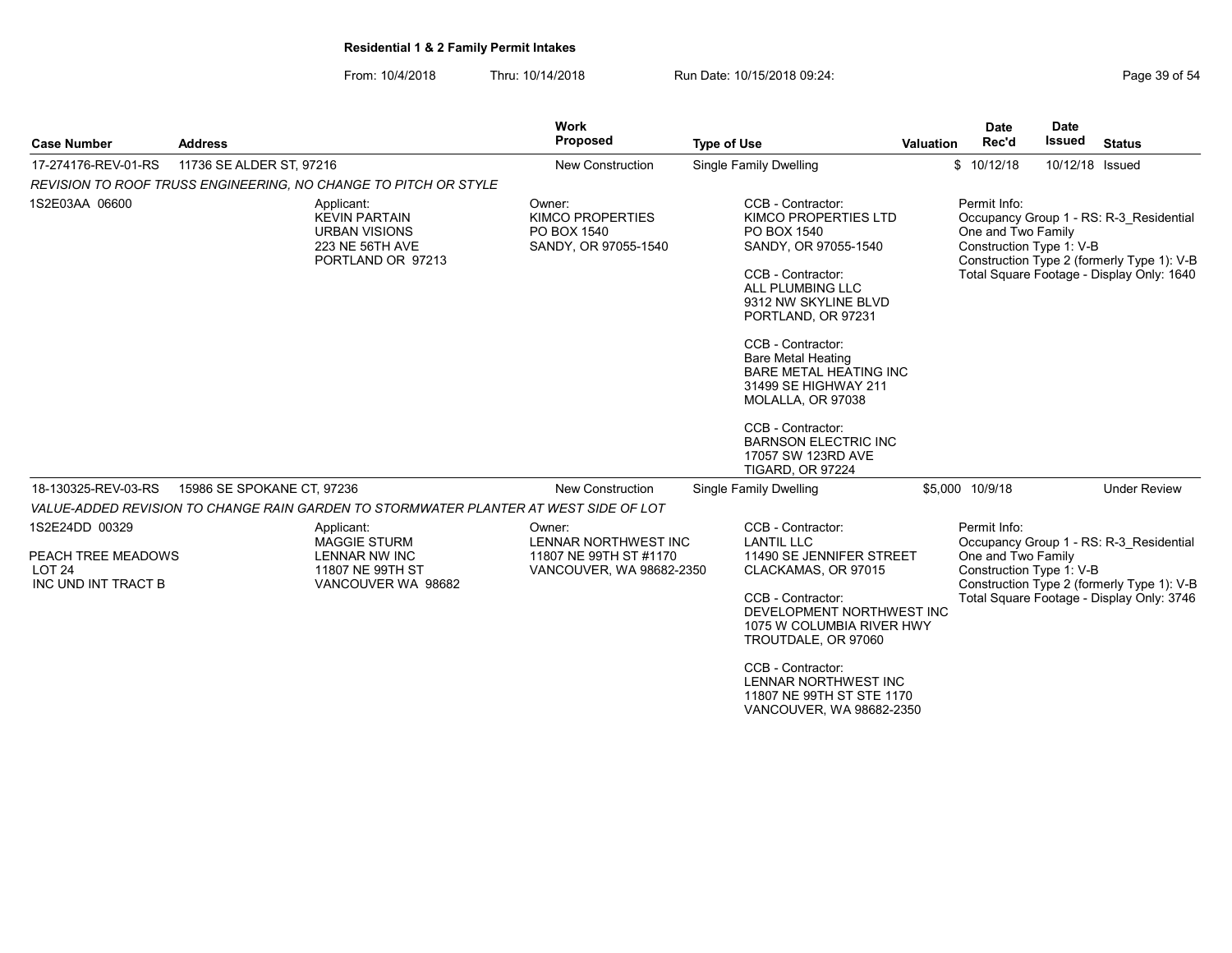From: 10/4/2018 Thru: 10/14/2018 Run Date: 10/15/2018 09:24:<br>From: 10/4/2018 Page 40 of 54

| <b>Case Number</b>                                         | <b>Address</b>             |                                                                                                                               | <b>Work</b><br><b>Proposed</b>                                                                                                                                                                       | <b>Type of Use</b> |                                                                                                                                                                                                                                                                                                                                                                                                                                                        | <b>Valuation</b> | <b>Date</b><br>Rec'd                                           | <b>Date</b><br>Issued | <b>Status</b>                                                                                                                      |
|------------------------------------------------------------|----------------------------|-------------------------------------------------------------------------------------------------------------------------------|------------------------------------------------------------------------------------------------------------------------------------------------------------------------------------------------------|--------------------|--------------------------------------------------------------------------------------------------------------------------------------------------------------------------------------------------------------------------------------------------------------------------------------------------------------------------------------------------------------------------------------------------------------------------------------------------------|------------------|----------------------------------------------------------------|-----------------------|------------------------------------------------------------------------------------------------------------------------------------|
| 18-137968-REV-01-RS                                        | 8338 SW 6TH AVE, 97219     |                                                                                                                               | <b>New Construction</b>                                                                                                                                                                              |                    | <b>Single Family Dwelling</b>                                                                                                                                                                                                                                                                                                                                                                                                                          |                  | \$10/11/18                                                     |                       | <b>Under Review</b>                                                                                                                |
| REVISION TO CHANGE FROM STORMWATER PLANTER TO DRYWELL      |                            |                                                                                                                               |                                                                                                                                                                                                      |                    |                                                                                                                                                                                                                                                                                                                                                                                                                                                        |                  |                                                                |                       |                                                                                                                                    |
| 1S1E21DD 02100                                             |                            | Applicant:<br><b>KEVIN PARTAIN</b>                                                                                            | Owner:<br><b>RENAISSANCE CUSTOM HOMES</b>                                                                                                                                                            |                    | CCB - Contractor:<br><b>BEAR ELECTRIC INC</b>                                                                                                                                                                                                                                                                                                                                                                                                          |                  | Permit Info:                                                   |                       | Occupancy Group 1 - RS: R-3 Residential                                                                                            |
| <b>CARSON HTS</b><br>BLOCK <sub>29</sub><br>LOT 9&10       |                            | <b>URBAN VISIONS</b><br>223 NE 56TH AVE<br>PORTLAND OR 97213                                                                  | <b>LLC</b><br>8340 SW 6TH AVE<br>PORTLAND, OR 97219                                                                                                                                                  |                    | PO BOX 389<br>DONALD, OR 97020-0389<br>CCB - Contractor:<br>PHILLIS CONSTRUCTION CO<br>9409 NE COLFAX ST<br>PORTLAND, OR 97220<br>CCB - Contractor:<br><b>CRAFTWORK PLUMBING INC</b><br>7939 SW CIRRUS DR<br>BEAVERTON, OR 97008<br>CCB - Contractor:<br><b>RENAISSANCE CUSTOM HOMES</b><br><b>LLC</b><br>16771 BOONES FERRY RD<br>LAKE OSWEGO, OR 97035                                                                                               |                  | One and Two Family<br>Construction Type 1: V-B                 |                       | Construction Type 2 (formerly Type 1): V-B<br>Total Square Footage - Display Only: 2740                                            |
| 18-174003-REV-01-RS                                        | 1145 SE SHERRETT ST, 97202 |                                                                                                                               | <b>New Construction</b>                                                                                                                                                                              |                    | <b>Single Family Dwelling</b>                                                                                                                                                                                                                                                                                                                                                                                                                          |                  | \$10/8/18                                                      |                       | 10/8/18 Issued                                                                                                                     |
| <b>REVISION TO TREE MITIGATION PLAN</b>                    |                            |                                                                                                                               |                                                                                                                                                                                                      |                    |                                                                                                                                                                                                                                                                                                                                                                                                                                                        |                  |                                                                |                       |                                                                                                                                    |
| 1S1E23CD 07800<br>SELLWOOD<br>BLOCK 46<br>LOT <sub>7</sub> |                            | Applicant:<br><b>MAJID HABIBI</b><br>PORTLAND DEVELOPMENT<br>GROUP, LLC<br>4224 NE HALSEY ST SUITE #300<br>PORTLAND, OR 97213 | Owner:<br>PORTLAND DEVELOPMENT<br><b>GROUP</b><br>11124 NE HALSEY ST PMB 643<br>PORTLAND, OR 97220-2021<br>Owner:<br><b>INVESTMENTS LLC</b><br>11124 NE HALSEY ST PMB 643<br>PORTLAND, OR 97220-2021 |                    | CCB - Contractor:<br>SUNLIGHT ELECTRIC INC<br>2804 NE 65TH AVE D<br>VANCOUVER, WA 98661<br>CCB - Contractor:<br><b>JUAN PEREZ GARCIA</b><br>PRO HEATING AND COOLING INC<br>2095 NW ALOCLECK DR STE 1103<br>HILLSBORO, OR 97124<br>CCB - Contractor:<br><b>IMPERIAL PLUMBING INC</b><br>PO BOX 2455<br>CLACKAMAS, OR 97015<br>CCB - Contractor:<br>PORTLAND DEVELOPMENT<br><b>GROUP INVESTMENTS LLC</b><br>4224 NE HALSEY STE 300<br>PORTLAND, OR 97213 |                  | Permit Info:<br>One and Two Family<br>Construction Type 1: V-B |                       | Occupancy Group 1 - RS: R-3 Residential<br>Construction Type 2 (formerly Type 1): V-B<br>Total Square Footage - Display Only: 3225 |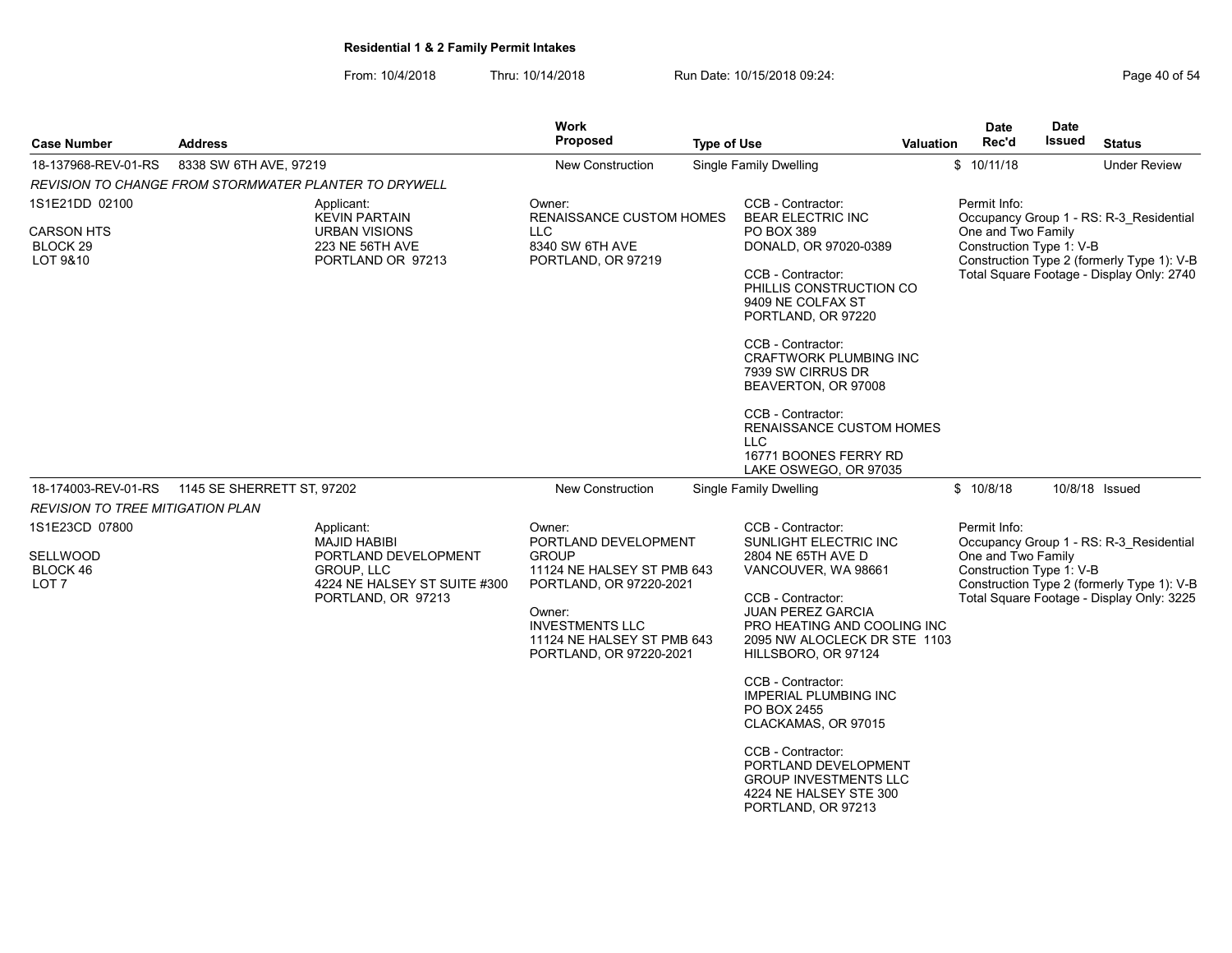From: 10/4/2018 Thru: 10/14/2018 Run Date: 10/15/2018 09:24:<br>From: 10/4/2018 Page 41 of 54

| <b>Case Number</b>                                               | <b>Address</b>                   |                                                                              | <b>Work</b><br><b>Proposed</b>                                                            | <b>Type of Use</b>                                                                                                        | Valuation | <b>Date</b><br>Rec'd                                           | <b>Date</b><br><b>Issued</b> | <b>Status</b>                                                                                                                      |
|------------------------------------------------------------------|----------------------------------|------------------------------------------------------------------------------|-------------------------------------------------------------------------------------------|---------------------------------------------------------------------------------------------------------------------------|-----------|----------------------------------------------------------------|------------------------------|------------------------------------------------------------------------------------------------------------------------------------|
|                                                                  |                                  |                                                                              |                                                                                           |                                                                                                                           |           |                                                                |                              |                                                                                                                                    |
| 18-175378-REV-01-RS                                              | 5831 NE 18TH AVE - Unit A, 97211 |                                                                              | <b>New Construction</b>                                                                   | Single Family Dwelling                                                                                                    |           | \$10/4/18                                                      | 10/4/18 Issued               |                                                                                                                                    |
| <b>REVISION TO REMOVE DEAD TREE</b>                              |                                  |                                                                              |                                                                                           |                                                                                                                           |           |                                                                |                              |                                                                                                                                    |
| 1N1E14DC 03100<br><b>OAKHURST</b><br>BLOCK 7<br>LOT <sub>5</sub> |                                  | Applicant:<br><b>ABHINAV MISHRA</b><br>109 NW 5TH ST<br>MCMINNVILLE OR 97128 | Owner:<br><b>RICHARD S HODGES</b><br>5827 NE 32ND AVE<br>PORTLAND, OR 97211               | CCB - Contractor:<br><b>CELLAR RIDGE CUSTOM HOMES</b><br>LLC<br>109 NW 5TH ST<br>MCMINNVILLE, OR 97128                    |           | Permit Info:<br>One and Two Family<br>Construction Type 1: V-B |                              | Occupancy Group 1 - RS: R-3 Residential<br>Construction Type 2 (formerly Type 1): V-B<br>Total Square Footage - Display Only: 2495 |
| 18-182991-DFS-01-RS                                              | 2707 N WILLIS BLVD, 97217        |                                                                              | <b>New Construction</b>                                                                   | Single Family Dwelling                                                                                                    |           | \$1.800 10/9/18                                                | 10/9/18 Issued               |                                                                                                                                    |
| DEFERRED SUBMITTAL TRUSSES                                       |                                  |                                                                              |                                                                                           |                                                                                                                           |           |                                                                |                              |                                                                                                                                    |
| 1N1E09CA 03000                                                   |                                  | Applicant:<br>Gene Hubbell                                                   | Owner:<br>PORTLAND DEVELOPMENT                                                            | CCB - Contractor:<br>SUNLIGHT ELECTRIC INC                                                                                |           | Permit Info:                                                   |                              | Occupancy Group 1 - RS: R-3 Residential                                                                                            |
| PENINSULAR ADD 3<br>BLOCK 37                                     |                                  | <b>Portland Development Group</b><br>Investments                             | <b>GROUP</b><br>11124 NE HALSEY ST PMB 643                                                | 2804 NE 65TH AVE D<br>VANCOUVER, WA 98661                                                                                 |           | One and Two Family<br>Construction Type 1: V-B                 |                              |                                                                                                                                    |
| LOT 23-25 TL 3000                                                |                                  | 14024 SE Mill St                                                             | PORTLAND, OR 97220-2021                                                                   | CCB - Contractor:                                                                                                         |           |                                                                |                              | Construction Type 2 (formerly Type 1): V-B<br>Total Square Footage - Display Only: 1894                                            |
|                                                                  |                                  |                                                                              | Owner:<br><b>INVESTMENTS LLC</b><br>11124 NE HALSEY ST PMB 643<br>PORTLAND, OR 97220-2021 | <b>JUAN PEREZ GARCIA</b><br>PRO HEATING AND COOLING INC<br>2095 NW ALOCLECK DR STE 1103<br>HILLSBORO, OR 97124            |           |                                                                |                              |                                                                                                                                    |
|                                                                  |                                  |                                                                              |                                                                                           | CCB - Contractor:<br><b>IMPERIAL PLUMBING INC</b><br>PO BOX 2455<br>CLACKAMAS, OR 97015                                   |           |                                                                |                              |                                                                                                                                    |
|                                                                  |                                  |                                                                              |                                                                                           | CCB - Contractor:<br>PORTLAND DEVELOPMENT<br><b>GROUP INVESTMENTS LLC</b><br>4224 NE HALSEY STE 300<br>PORTLAND, OR 97213 |           |                                                                |                              |                                                                                                                                    |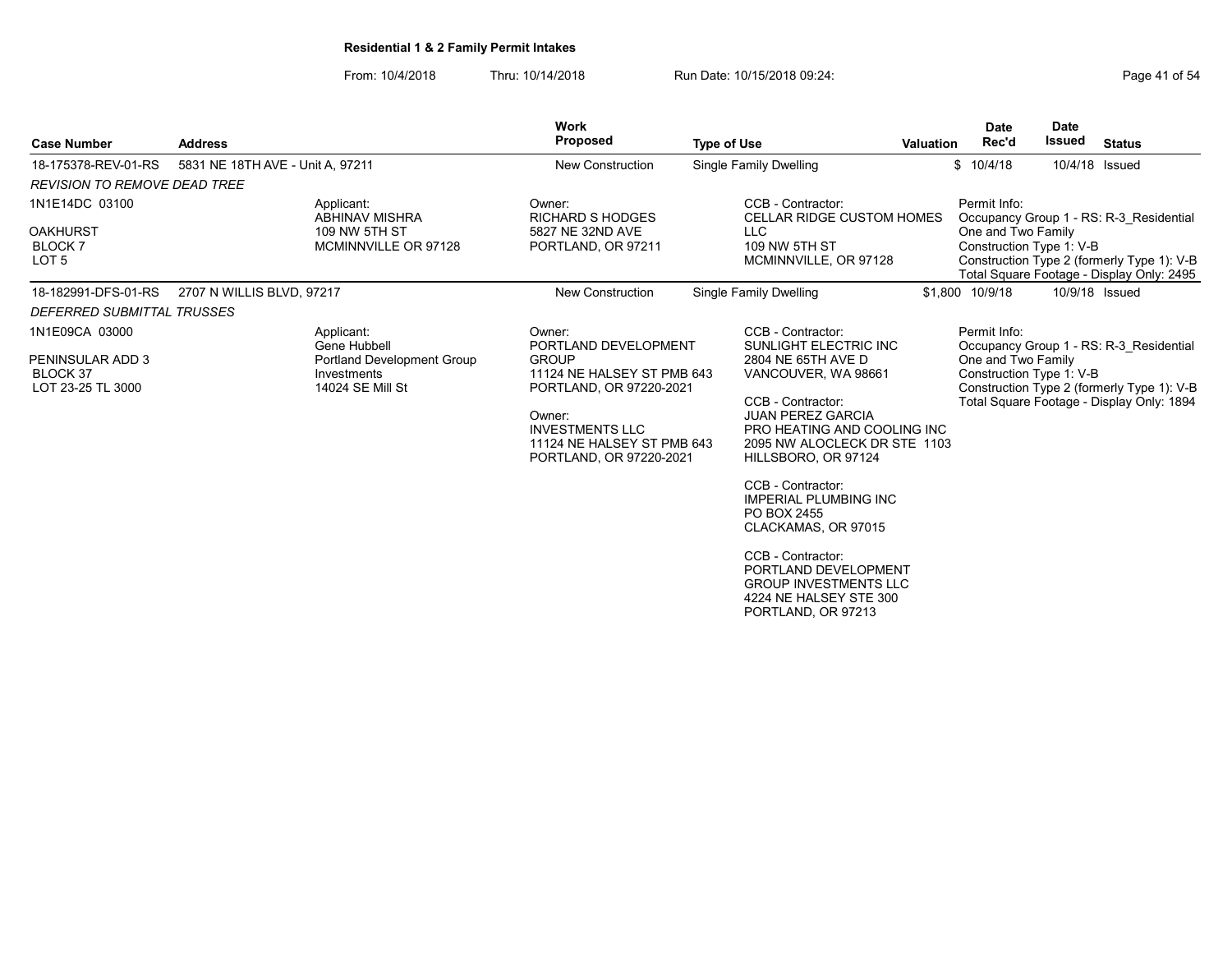From: 10/4/2018 Thru: 10/14/2018 Run Date: 10/15/2018 09:24:<br>From: 10/4/2018 Page 42 of 54

| <b>Case Number</b>          | <b>Address</b>                                               |                                                                                                                         | Work<br>Proposed                                                                              | <b>Type of Use</b>                                                                                                                                                                                                                                                                                                                                                                                  | <b>Valuation</b> | <b>Date</b><br>Rec'd                                           | <b>Date</b><br><b>Issued</b> | <b>Status</b>                                                                                                                      |
|-----------------------------|--------------------------------------------------------------|-------------------------------------------------------------------------------------------------------------------------|-----------------------------------------------------------------------------------------------|-----------------------------------------------------------------------------------------------------------------------------------------------------------------------------------------------------------------------------------------------------------------------------------------------------------------------------------------------------------------------------------------------------|------------------|----------------------------------------------------------------|------------------------------|------------------------------------------------------------------------------------------------------------------------------------|
| 18-197953-DFS-01-RS         | 5116 SE 63RD AVE, 97206                                      |                                                                                                                         | <b>New Construction</b>                                                                       | <b>Single Family Dwelling</b>                                                                                                                                                                                                                                                                                                                                                                       |                  | \$5,000 10/5/18                                                |                              | <b>Under Review</b>                                                                                                                |
| <b>DFS FOR ROOF TRUSSES</b> |                                                              |                                                                                                                         |                                                                                               |                                                                                                                                                                                                                                                                                                                                                                                                     |                  |                                                                |                              |                                                                                                                                    |
| 1S2E17BC 04100              |                                                              | Applicant:<br><b>RICHARD ADAMS</b><br><b>FASTER PERMITS</b><br>2000 SW 1ST AVENUE SUITE 420<br>PORTLAND, OR 97201       | Owner <sup>-</sup><br><b>LAUREN P STELZNER</b><br>5110 SE 63RD AVE<br>PORTLAND, OR 97206-4630 | CCB - Contractor:<br>ASSURED AIR COMFORT INC<br>20170 S MAY RD<br>OREGON CITY, OR 97045<br>CCB - Contractor:<br>LIQUID TIGHT PLUMBING INC<br>PO BOX 642<br><b>BORING, OR 97009</b><br>CCB - Contractor:<br><b>SANDY ELECTRIC INC</b><br>12130 SE VIRGINIA CT<br>SANDY, OR 97055-7509<br>CCB - Contractor:<br><b>MARK WILDE</b><br>WILDE PROPERTIES INC<br>4711 SE BELMONT ST.<br>PORTLAND, OR 97215 |                  | Permit Info:<br>One and Two Family<br>Construction Type 1: V-B |                              | Occupancy Group 1 - RS: R-3 Residential<br>Construction Type 2 (formerly Type 1): V-B<br>Total Square Footage - Display Only: 2210 |
| 18-198793-REV-01-RS         | 2875 NE HAMBLET ST, 97212                                    |                                                                                                                         | <b>New Construction</b>                                                                       | Single Family Dwelling                                                                                                                                                                                                                                                                                                                                                                              |                  | \$10/9/18                                                      |                              | 10/9/18 Issued                                                                                                                     |
|                             | <b>REVISION TO ADD APPLE TREE TO SITE PLAN TO BE REMOVED</b> |                                                                                                                         |                                                                                               |                                                                                                                                                                                                                                                                                                                                                                                                     |                  |                                                                |                              |                                                                                                                                    |
| 1N1E24CC 02300              |                                                              | Applicant:<br><b>HANNAH LEAS</b><br><b>EVERETT CUSTOM HOMES</b><br>3330 NW YEON AVE SUITE 100<br>PORTLAND, OREGON 97210 | Owner:<br><b>EVERETT CUSTOM HOMES INC</b><br>3330 NW YEON AVE #100<br>PORTLAND, OR 97210-1531 | CCB - Contractor:<br><b>VIC REMMERS</b><br><b>EVERETT CUSTOM HOMES INC</b><br>3330 NW YEON AVENUE #100<br>PORTLAND, OR 97210                                                                                                                                                                                                                                                                        |                  | Permit Info:<br>One and Two Family<br>Construction Type 1: V-B |                              | Occupancy Group 1 - RS: R-3 Residential<br>Construction Type 2 (formerly Type 1): V-B<br>Total Square Footage - Display Only: 3002 |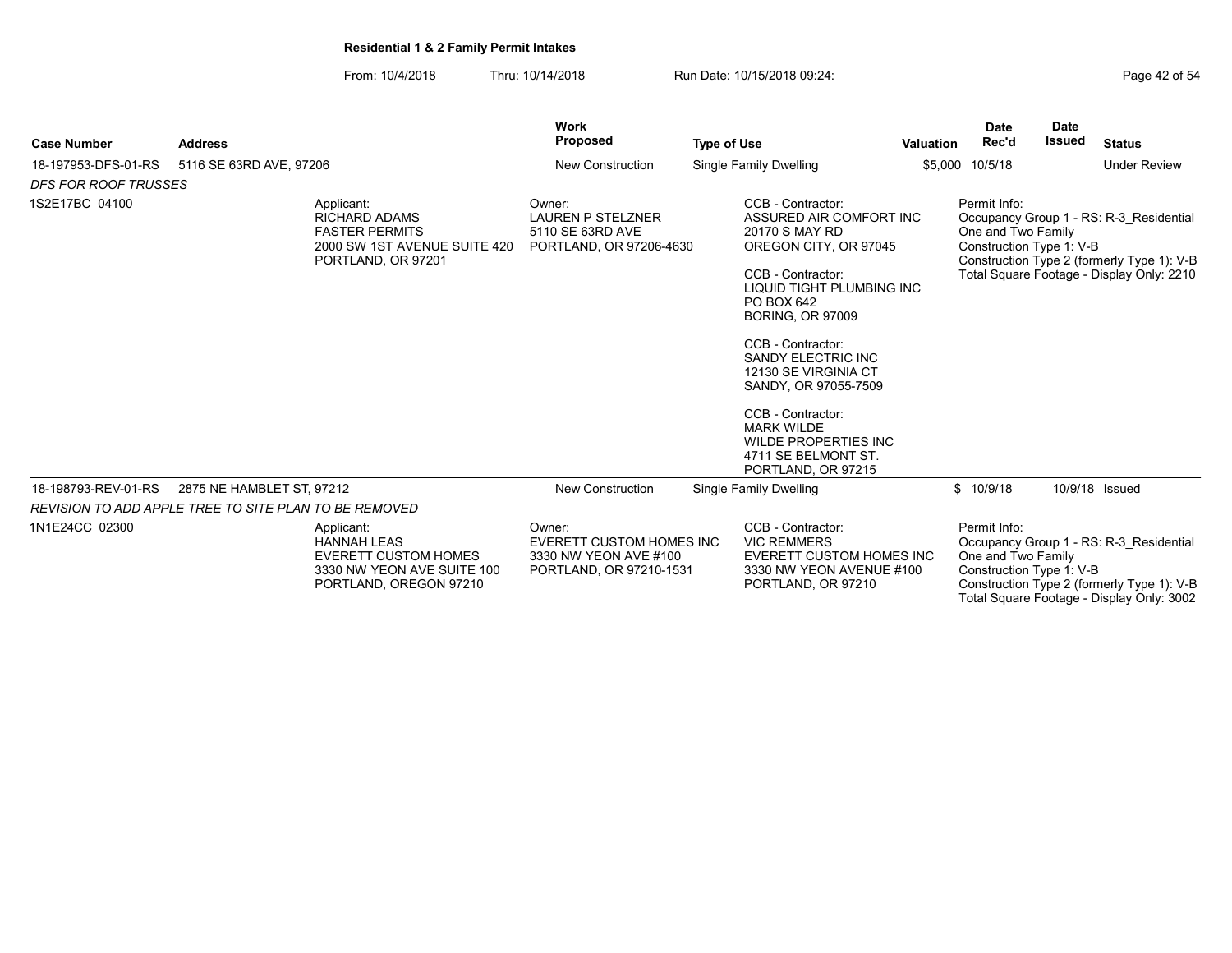From: 10/4/2018 Thru: 10/14/2018 Run Date: 10/15/2018 09:24:<br>From: 10/4/2018 Page 43 of 54

|                |                                                                                                                                          | <b>Work</b>                                                                                                                                  |                                                                                                         |                                                                                                                                                                      |                                                                                                                                                                                                                                                                                                                                                                                                                                                                                                                                                                                                                                                                                                      | <b>Date</b>                                                                                                                                                                                                                                                                                                                                 | <b>Date</b>                                                                              |                                                                                                                                                                                                                                                                                                                                                                                                                                                                                                                                                                                                                                                  |
|----------------|------------------------------------------------------------------------------------------------------------------------------------------|----------------------------------------------------------------------------------------------------------------------------------------------|---------------------------------------------------------------------------------------------------------|----------------------------------------------------------------------------------------------------------------------------------------------------------------------|------------------------------------------------------------------------------------------------------------------------------------------------------------------------------------------------------------------------------------------------------------------------------------------------------------------------------------------------------------------------------------------------------------------------------------------------------------------------------------------------------------------------------------------------------------------------------------------------------------------------------------------------------------------------------------------------------|---------------------------------------------------------------------------------------------------------------------------------------------------------------------------------------------------------------------------------------------------------------------------------------------------------------------------------------------|------------------------------------------------------------------------------------------|--------------------------------------------------------------------------------------------------------------------------------------------------------------------------------------------------------------------------------------------------------------------------------------------------------------------------------------------------------------------------------------------------------------------------------------------------------------------------------------------------------------------------------------------------------------------------------------------------------------------------------------------------|
| <b>Address</b> |                                                                                                                                          | <b>Proposed</b>                                                                                                                              |                                                                                                         |                                                                                                                                                                      |                                                                                                                                                                                                                                                                                                                                                                                                                                                                                                                                                                                                                                                                                                      | Rec'd                                                                                                                                                                                                                                                                                                                                       | <b>Issued</b>                                                                            | <b>Status</b>                                                                                                                                                                                                                                                                                                                                                                                                                                                                                                                                                                                                                                    |
|                |                                                                                                                                          | <b>New Construction</b>                                                                                                                      |                                                                                                         |                                                                                                                                                                      |                                                                                                                                                                                                                                                                                                                                                                                                                                                                                                                                                                                                                                                                                                      |                                                                                                                                                                                                                                                                                                                                             |                                                                                          | <b>Under Review</b>                                                                                                                                                                                                                                                                                                                                                                                                                                                                                                                                                                                                                              |
|                |                                                                                                                                          |                                                                                                                                              |                                                                                                         |                                                                                                                                                                      |                                                                                                                                                                                                                                                                                                                                                                                                                                                                                                                                                                                                                                                                                                      |                                                                                                                                                                                                                                                                                                                                             |                                                                                          |                                                                                                                                                                                                                                                                                                                                                                                                                                                                                                                                                                                                                                                  |
|                | Applicant:<br><b>HANNAH LEAS</b><br><b>EVERETT CUSTOM HOMES</b><br>3330 NW YEON AVE SUITE 100<br>PORTLAND, OREGON 97210                  | Owner:<br>JONATHAN W SHANNON<br>5711 SE 51ST AVE<br>PORTLAND, OR 97206<br>Owner:<br>CODY M SHANNON<br>5711 SE 51ST AVE<br>PORTLAND, OR 97206 |                                                                                                         |                                                                                                                                                                      |                                                                                                                                                                                                                                                                                                                                                                                                                                                                                                                                                                                                                                                                                                      |                                                                                                                                                                                                                                                                                                                                             |                                                                                          |                                                                                                                                                                                                                                                                                                                                                                                                                                                                                                                                                                                                                                                  |
|                |                                                                                                                                          |                                                                                                                                              |                                                                                                         |                                                                                                                                                                      |                                                                                                                                                                                                                                                                                                                                                                                                                                                                                                                                                                                                                                                                                                      |                                                                                                                                                                                                                                                                                                                                             |                                                                                          | <b>Under Review</b>                                                                                                                                                                                                                                                                                                                                                                                                                                                                                                                                                                                                                              |
|                |                                                                                                                                          |                                                                                                                                              |                                                                                                         |                                                                                                                                                                      |                                                                                                                                                                                                                                                                                                                                                                                                                                                                                                                                                                                                                                                                                                      |                                                                                                                                                                                                                                                                                                                                             |                                                                                          |                                                                                                                                                                                                                                                                                                                                                                                                                                                                                                                                                                                                                                                  |
|                | Applicant:<br>MIKE MONTGOMERY<br>SIMPL HOME DESIGNS<br>4931 SW 76TH AVE, PMB 211<br>PORTLAND, OR 97225                                   | Owner:<br>3231 NE US GRANT PL<br>PORTLAND, OR 97212                                                                                          |                                                                                                         |                                                                                                                                                                      | Permit Info:<br>Occupancy Group 1 - RS: R-3 Residential<br>One and Two Family<br>Construction Type 1: V-B<br>Construction Type 2 (formerly Type 1): V-B<br>Total Square Footage - Display Only: 2495                                                                                                                                                                                                                                                                                                                                                                                                                                                                                                 |                                                                                                                                                                                                                                                                                                                                             |                                                                                          |                                                                                                                                                                                                                                                                                                                                                                                                                                                                                                                                                                                                                                                  |
|                |                                                                                                                                          | <b>New Construction</b>                                                                                                                      |                                                                                                         |                                                                                                                                                                      |                                                                                                                                                                                                                                                                                                                                                                                                                                                                                                                                                                                                                                                                                                      |                                                                                                                                                                                                                                                                                                                                             |                                                                                          | <b>Under Review</b>                                                                                                                                                                                                                                                                                                                                                                                                                                                                                                                                                                                                                              |
|                |                                                                                                                                          |                                                                                                                                              |                                                                                                         |                                                                                                                                                                      |                                                                                                                                                                                                                                                                                                                                                                                                                                                                                                                                                                                                                                                                                                      |                                                                                                                                                                                                                                                                                                                                             |                                                                                          |                                                                                                                                                                                                                                                                                                                                                                                                                                                                                                                                                                                                                                                  |
|                | Applicant:<br><b>MAJID HABIBI</b><br>PORTLAND DEVELOPMENT<br><b>GROUP INVESTMENTS LLC</b><br>4224 NE HALSEY ST #300<br>PORTLAND OR 97213 | Owner:<br><b>GROUP</b><br>Owner:<br><b>INVESTMENTS LLC</b>                                                                                   |                                                                                                         |                                                                                                                                                                      |                                                                                                                                                                                                                                                                                                                                                                                                                                                                                                                                                                                                                                                                                                      | Permit Info:                                                                                                                                                                                                                                                                                                                                |                                                                                          |                                                                                                                                                                                                                                                                                                                                                                                                                                                                                                                                                                                                                                                  |
|                |                                                                                                                                          | 5711 SE 51ST AVE, 97206<br>77 NW HERMOSA BLVD, 97210<br>8421 N BURRAGE AVE, 97217                                                            | NEW SINGLE FAMILY RESIDENCE / 3-STORY / ATTACHED GARAGE / FLAT LOT / COMPLEX<br><b>New Construction</b> | REILLY SIGNATURE HOMES LLC<br>PORTLAND DEVELOPMENT<br>11124 NE HALSEY ST PMB 643<br>PORTLAND, OR 97220-2021<br>11124 NE HALSEY ST PMB 643<br>PORTLAND, OR 97220-2021 | <b>Type of Use</b><br>Single Family Dwelling<br>CCB - Contractor:<br>9409 NE COLFAX ST<br>PORTLAND, OR 97220<br>CCB - Contractor:<br><b>LANTIL LLC</b><br>CLACKAMAS, OR 97015<br>CCB - Contractor:<br>TROUTDALE, OR 97060<br>CCB - Contractor:<br><b>VIC REMMERS</b><br>PORTLAND, OR 97210<br>Single Family Dwelling<br>CCB - Contractor:<br><b>JOHN REILLY</b><br>3231 NE US GRANT PL<br>PORTLAND, OR 97212<br>Single Family Dwelling<br>NEW SINGLE-FAMILY RESIDENCE/2 STORY/1 CAR TUCK UNDER GARAGE/FLAT LOT/COMPLEX***DFS FOR TRUSSES****<br>CCB - Contractor:<br>2804 NE 65TH AVE D<br>VANCOUVER, WA 98661<br>CCB - Contractor:<br>JUAN PEREZ GARCIA<br>HILLSBORO, OR 97124<br>CCB - Contractor: | PHILLIS CONSTRUCTION CO<br>11490 SE JENNIFER STREET<br>DEVELOPMENT NORTHWEST INC<br>1075 W COLUMBIA RIVER HWY<br>EVERETT CUSTOM HOMES INC<br>3330 NW YEON AVENUE #100<br><b>REILLY SIGNATURE HOMES LLC</b><br>SUNLIGHT ELECTRIC INC<br>PRO HEATING AND COOLING INC<br>2095 NW ALOCLECK DR STE 1103<br><b>WATERWORKS CONTRACTORS</b><br>INC. | Valuation<br>\$325,084 10/9/18<br>Permit Info:<br>\$268,403 10/4/18<br>\$293,196 10/4/18 | Occupancy Group 1 - RS: R-3_Residential<br>One and Two Family<br>Construction Type 1: V-B<br>Construction Type 2 (formerly Type 1): V-B<br>Total Square Footage - Display Only: 2927<br>Number of New Dwelling Units: 1<br>NEW SINGLE FAMILY RESIDENCE/ 2 STORY/ATTACHED 2 CAR GARAGE/SLOPED LOT/COMPLEX ***ELECTRICAL, MECHANICAL & PLUMBING PERMITS TO BE OBTAINED SEPARATELY***<br>Number of New Dwelling Units: 1<br>Occupancy Group 1 - RS: R-3 Residential<br>One and Two Family<br>Construction Type 1: V-B<br>Construction Type 2 (formerly Type 1): V-B<br>Total Square Footage - Display Only: 2656<br>Number of New Dwelling Units: 1 |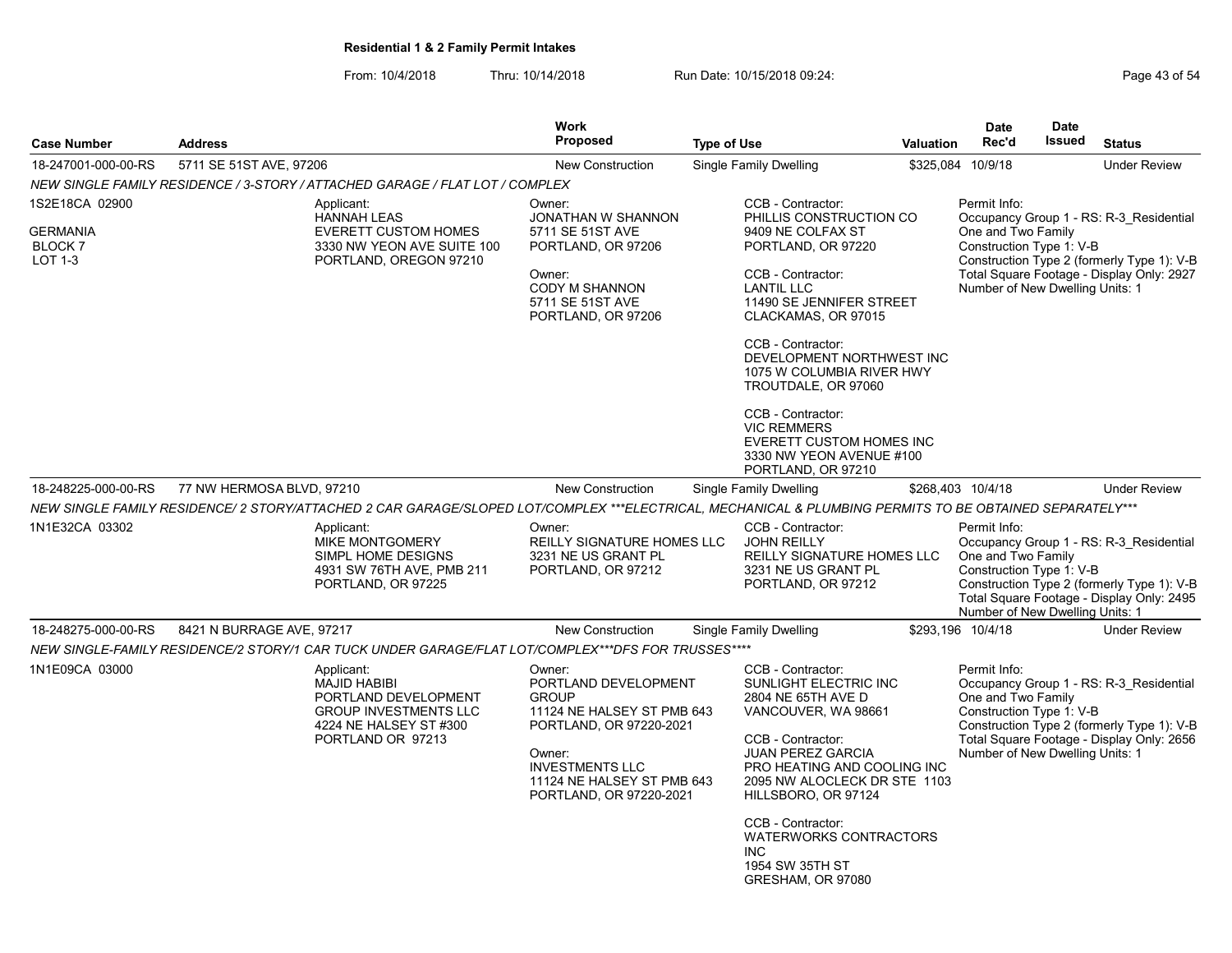From: 10/4/2018 Thru: 10/14/2018 Run Date: 10/15/2018 09:24:<br>From: 10/4/2018 Page 44 of 54

| <b>Case Number</b>                                                         | <b>Address</b>           |                                                                                                          | <b>Work</b><br>Proposed                                                                                                                                | <b>Type of Use</b>                                                                                                                                                                                                                                                                                                                                                                                                   | <b>Valuation</b>  | <b>Date</b><br>Rec'd                                                                              | <b>Date</b><br>Issued | <b>Status</b>                                                                                                                      |
|----------------------------------------------------------------------------|--------------------------|----------------------------------------------------------------------------------------------------------|--------------------------------------------------------------------------------------------------------------------------------------------------------|----------------------------------------------------------------------------------------------------------------------------------------------------------------------------------------------------------------------------------------------------------------------------------------------------------------------------------------------------------------------------------------------------------------------|-------------------|---------------------------------------------------------------------------------------------------|-----------------------|------------------------------------------------------------------------------------------------------------------------------------|
| 18-248645-000-00-RS                                                        | 6132 SE 91ST AVE, 97266  |                                                                                                          | <b>New Construction</b>                                                                                                                                | Single Family Dwelling                                                                                                                                                                                                                                                                                                                                                                                               | \$158,723 10/8/18 |                                                                                                   |                       | <b>Under Review</b>                                                                                                                |
|                                                                            |                          |                                                                                                          |                                                                                                                                                        | NEW SINGLE FAMILY RESIDENCE/ 1 STORY/ NO GARAGE/ FLAT LOT/ SIMPLE***MECHANICAL, ELECTRICAL, AND PLUMBING PERMITS TO BE OBTAINED SEPARATELY***                                                                                                                                                                                                                                                                        |                   |                                                                                                   |                       |                                                                                                                                    |
| 1S2E16CD 01600<br>ARLETA PK 2<br>BLOCK 14<br><b>LOT 26</b>                 |                          | Applicant:<br><b>MICHAEL GILL</b><br>11918 SE DIVISION ST #201<br>PORTLAND, OR 97266                     | Owner:<br><b>WILLIAM NIEBUR</b><br>6132 SE 91ST AVE<br>PORTLAND, OR 97266<br>Owner:<br><b>PAULINE NIEBUR</b><br>6132 SE 91ST AVE<br>PORTLAND, OR 97266 | CCB - Contractor:<br>MBG CONSTRUCTION LLC<br>11918 E DIVISION ST #201<br>PORTLAND, OR 97236                                                                                                                                                                                                                                                                                                                          |                   | Permit Info:<br>One and Two Family<br>Construction Type 1: V-B<br>Number of New Dwelling Units: 1 |                       | Occupancy Group 1 - RS: R-3 Residential<br>Construction Type 2 (formerly Type 1):<br>Total Square Footage - Display Only: 1340     |
| 18-250130-000-00-RS                                                        | 8924 N EXETER AVE, 97203 |                                                                                                          | <b>New Construction</b>                                                                                                                                | Single Family Dwelling                                                                                                                                                                                                                                                                                                                                                                                               |                   | \$388,386 10/11/18                                                                                |                       | <b>Under Review</b>                                                                                                                |
|                                                                            |                          | NEW SINGLE FAMILY RESIDENCE? STORY/ TUCK UNDER GARAGE/FLAT LOT/ COMPLEX *** ROOF TRUSSES TO BE DFS***    |                                                                                                                                                        |                                                                                                                                                                                                                                                                                                                                                                                                                      |                   |                                                                                                   |                       |                                                                                                                                    |
| 1N1E08BC 05200<br><b>COLLEGE PL</b><br><b>BLOCK A</b><br>LOT 12&13 TL 5200 |                          | Applicant:<br><b>MICHAEL VAUGHN</b><br>URBAN REVIVAL LLC<br>6810 SW WALNUT TERRACE<br>PORTLAND, OR 97223 | Owner:<br><b>URBAN REVIVAL LLC</b><br>6810 SW WALNUT TER<br>TIGARD, OR 97223-2203                                                                      | CCB - Contractor:<br>MALMEDAL ENTERPRISES INC<br>PO BOX 207<br><b>BANKS, OR 97106</b><br>CCB - Contractor:<br><b>LANTIL LLC</b><br>11490 SE JENNIFER STREET<br>CLACKAMAS, OR 97015<br>CCB - Contractor:<br><b>MICHAEL VAUGHN</b><br>URBAN REVIVAL LLC<br>6810 SW WALNUT TER<br>PORTLAND, OR 97223<br>CCB - Contractor:<br>2BROTHERS HEATING &<br><b>COOLING LLC</b><br><b>14501 AMES ST</b><br>OREGON CITY, OR 97045 |                   | Permit Info:<br>One and Two Family<br>Construction Type 1: V-B<br>Number of New Dwelling Units: 1 |                       | Occupancy Group 1 - RS: R-3 Residential<br>Construction Type 2 (formerly Type 1): V-B<br>Total Square Footage - Display Only: 3465 |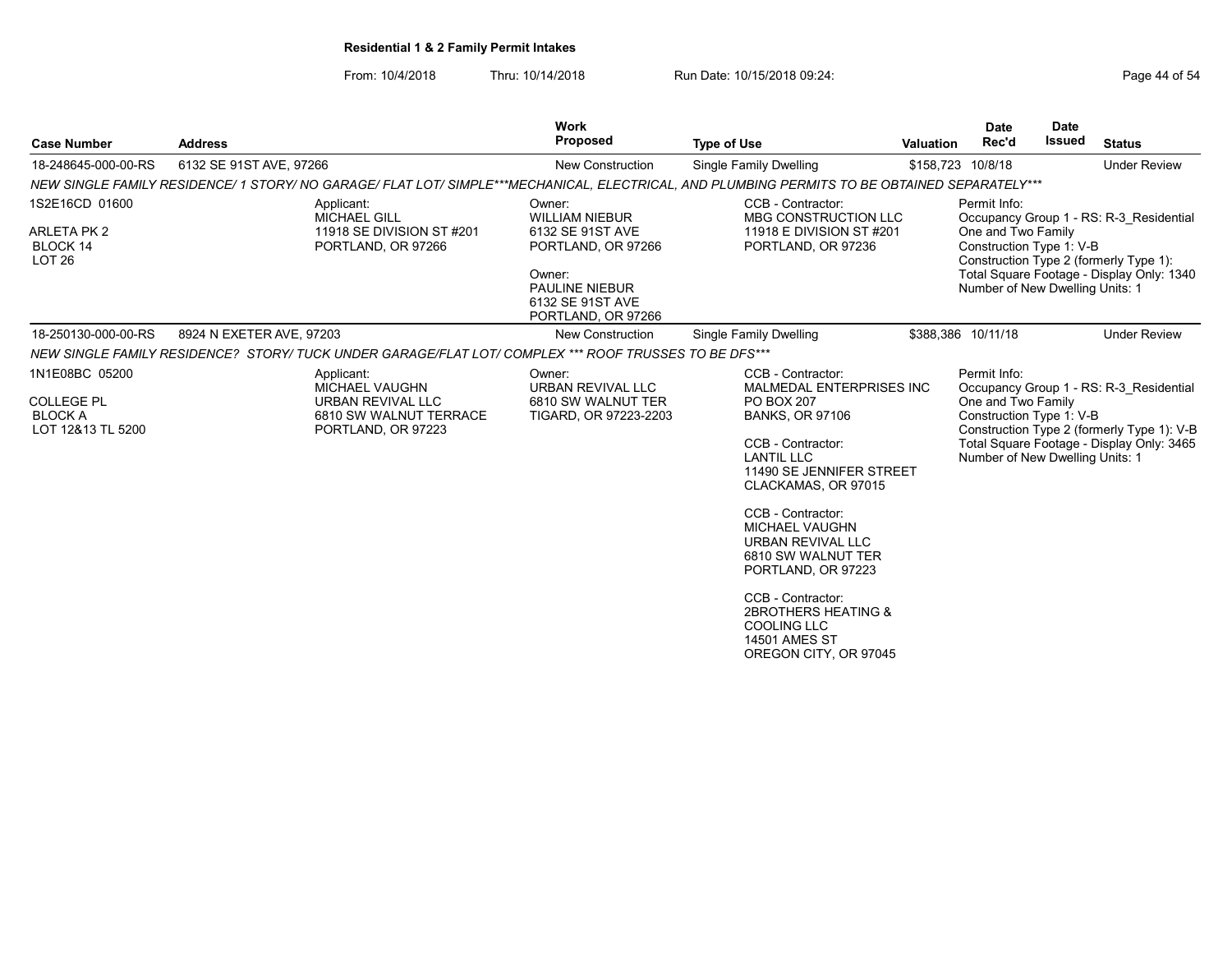From: 10/4/2018 Thru: 10/14/2018 Run Date: 10/15/2018 09:24:<br>From: 10/4/2018 Page 45 of 54

| <b>Case Number</b>                                       | <b>Address</b>                                                                                                                                                              | <b>Work</b><br><b>Proposed</b>                                                                                  | <b>Type of Use</b>                                                                                                                                                                                                                                                                                                                                                                                                                   | Valuation | <b>Date</b><br>Rec'd                                                                              | <b>Date</b><br><b>Issued</b>                                                                                                                                             | <b>Status</b>                                                                           |  |
|----------------------------------------------------------|-----------------------------------------------------------------------------------------------------------------------------------------------------------------------------|-----------------------------------------------------------------------------------------------------------------|--------------------------------------------------------------------------------------------------------------------------------------------------------------------------------------------------------------------------------------------------------------------------------------------------------------------------------------------------------------------------------------------------------------------------------------|-----------|---------------------------------------------------------------------------------------------------|--------------------------------------------------------------------------------------------------------------------------------------------------------------------------|-----------------------------------------------------------------------------------------|--|
| 18-250236-000-00-RS                                      | 5525 NE 28TH AVE, 97211                                                                                                                                                     | <b>New Construction</b>                                                                                         | Single Family Dwelling                                                                                                                                                                                                                                                                                                                                                                                                               |           | \$194,495 10/9/18                                                                                 |                                                                                                                                                                          | <b>Under Review</b>                                                                     |  |
|                                                          | NEW SINGLE FAMILY RESIDENCE. NO GARAGE. MOSTLY FLAT LOT. 2 STORY. COMPLEX                                                                                                   |                                                                                                                 |                                                                                                                                                                                                                                                                                                                                                                                                                                      |           |                                                                                                   |                                                                                                                                                                          |                                                                                         |  |
| 1N1E13CC 17400                                           | Applicant:<br><b>HANNAH LEAS</b>                                                                                                                                            | Owner:<br><b>JOSHUA A SHER</b>                                                                                  | CCB - Contractor:<br>PHILLIS CONSTRUCTION CO                                                                                                                                                                                                                                                                                                                                                                                         |           | Permit Info:                                                                                      |                                                                                                                                                                          | Occupancy Group 1 - RS: R-3 Residential                                                 |  |
| <b>IRVINGTON PK</b><br>BLOCK 30<br>LOT 36&38             | <b>EVERETT CUSTOM HOMES</b><br>3330 NW YEON AVE SUITE 100<br>PORTLAND, OREGON 97210                                                                                         | 5525 NE 28TH AVE<br>PORTLAND, OR 97211                                                                          | 9409 NE COLFAX ST<br>PORTLAND, OR 97220<br>CCB - Contractor:<br><b>LANTIL LLC</b><br>11490 SE JENNIFER STREET<br>CLACKAMAS, OR 97015<br>CCB - Contractor:<br>DEVELOPMENT NORTHWEST INC<br>1075 W COLUMBIA RIVER HWY<br>TROUTDALE, OR 97060<br>CCB - Contractor:<br><b>VIC REMMERS</b><br><b>EVERETT CUSTOM HOMES INC</b><br>3330 NW YEON AVENUE #100<br>PORTLAND, OR 97210                                                           |           |                                                                                                   | One and Two Family<br>Construction Type 1: V-B<br>Construction Type 2 (formerly Type 1):<br>Total Square Footage - Display Only: 1642<br>Number of New Dwelling Units: 1 |                                                                                         |  |
| 18-250767-000-00-RS                                      | 3901 SE 92ND AVE, 97266                                                                                                                                                     | <b>New Construction</b>                                                                                         | Single Family Dwelling                                                                                                                                                                                                                                                                                                                                                                                                               |           | \$202.295 10/12/18                                                                                |                                                                                                                                                                          | <b>Under Review</b>                                                                     |  |
|                                                          | ONE OF TWELVE NEW BUILDINGS all on one lot / NEW SINGLE FAMILY RESIDENCE / THREE STORIES / ATTACHED GARAGE / FLAT LOT / COMPLEX *** ROOF TRUSSES TO BE A DFS *** W/ SD PERI |                                                                                                                 |                                                                                                                                                                                                                                                                                                                                                                                                                                      |           |                                                                                                   |                                                                                                                                                                          |                                                                                         |  |
| 1S2E09CA 04000<br>SECTION 09 1S 2E<br>TL 4000 0.23 ACRES | Applicant:<br><b>MICHAEL SUSAK</b><br>DK HOMES, LLC<br>6663 SW BEAVERTON HILLSDALE PORTLAND, OR 97214<br>HWY, #194<br>PORTLAND OR 97225                                     | Owner:<br>DK HOMES LLC<br>1724 SE 40TH AVE<br>Owner:<br>DANNY J JONES<br>1724 SE 40TH AVE<br>PORTLAND, OR 97214 | CCB - Contractor:<br>FLOW TECH HEATING & COOLING Occupancy Group 1 - RS: R-3 Residential<br><b>INC</b><br>11960 SE 222ND<br>DAMASCUS, OR 97089<br>CCB - Contractor:<br><b>DAMIR KARIN</b><br>DK HOMES LLC<br>PO BOX 90277<br>PORTLAND, OR 97290<br>CCB - Contractor:<br><b>CORNEL CUREA</b><br>FIVE STAR PLUMBING LLC<br>6138 SE 136 AVE<br>PORTLAND, OR 97236<br>CCB - Contractor:<br><b>GRIZZLY ELECTRIC INC</b><br>3301 E 11TH ST |           | Permit Info:<br>One and Two Family<br>Construction Type 1: V-B<br>Number of New Dwelling Units: 1 |                                                                                                                                                                          | Construction Type 2 (formerly Type 1): V-B<br>Total Square Footage - Display Only: 1851 |  |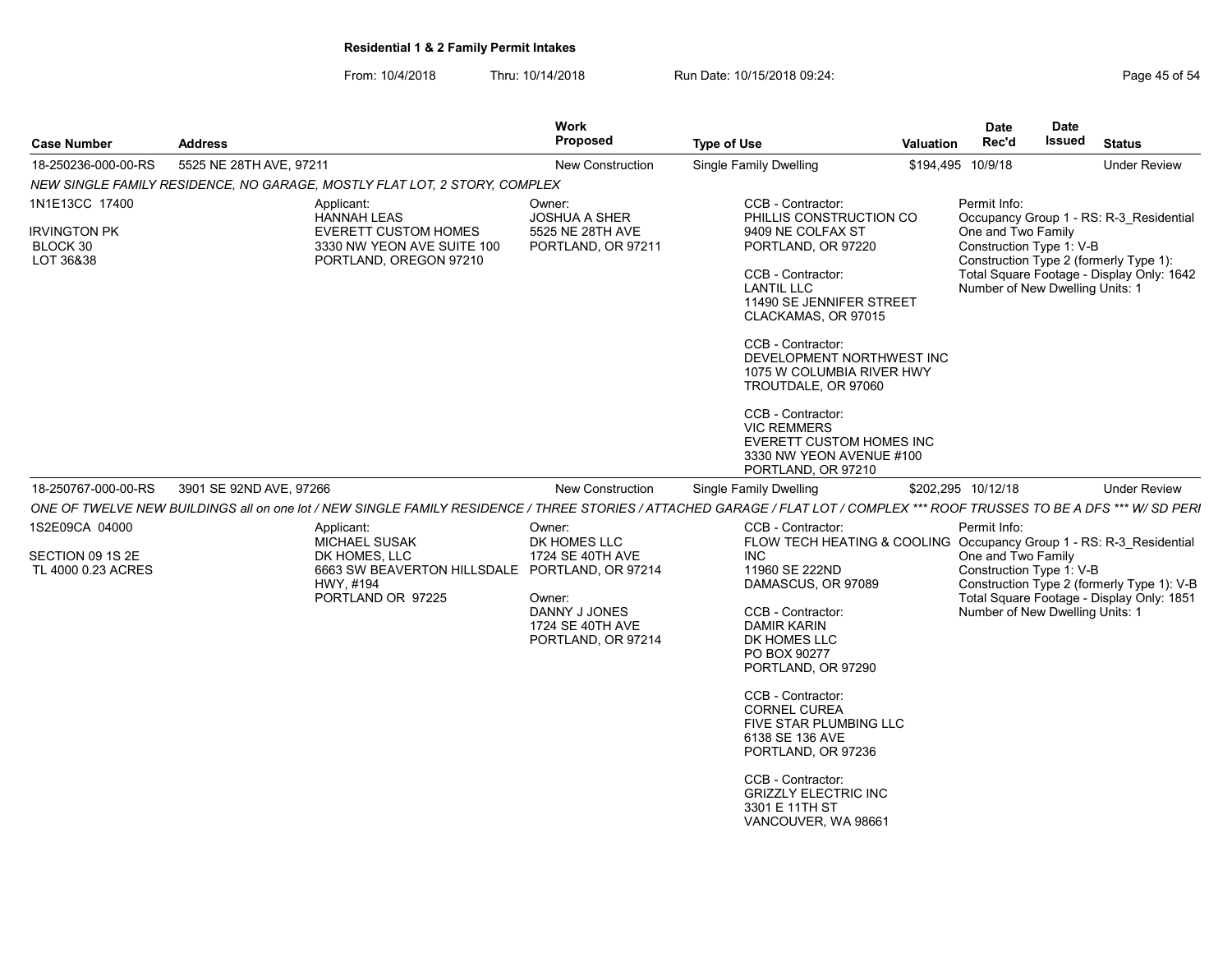From: 10/4/2018 Thru: 10/14/2018 Run Date: 10/15/2018 09:24:<br>From: 10/4/2018 Page 46 of 54

| <b>Case Number</b>                                                   | <b>Address</b>          |                                                                                                                                                                            | Work<br>Proposed                                                                      | <b>Type of Use</b>                                                                                                                                                                                                                                                                                                                                                     | <b>Valuation</b> | <b>Date</b><br>Rec'd                                                                              | Date<br><b>Issued</b> | <b>Status</b>                                                                                                                      |
|----------------------------------------------------------------------|-------------------------|----------------------------------------------------------------------------------------------------------------------------------------------------------------------------|---------------------------------------------------------------------------------------|------------------------------------------------------------------------------------------------------------------------------------------------------------------------------------------------------------------------------------------------------------------------------------------------------------------------------------------------------------------------|------------------|---------------------------------------------------------------------------------------------------|-----------------------|------------------------------------------------------------------------------------------------------------------------------------|
| 18-250779-000-00-RS                                                  | 7030 SW 25TH AVE, 97219 |                                                                                                                                                                            | <b>New Construction</b>                                                               | <b>Single Family Dwelling</b>                                                                                                                                                                                                                                                                                                                                          |                  | \$383,169 10/10/18                                                                                |                       | <b>Under Review</b>                                                                                                                |
|                                                                      |                         | NEW SINGLE FAMILY RESIDENCE/ 2 STORY/ 2 CAR GARAGE/ SLIGHTLY SLOPED LOT/ COMPLEX/ ***DEFERRED SUBMITTAL FOR FIRE SPRINKLERS***MECHANICAL. ELECTRICAL AND PLUMBING          |                                                                                       |                                                                                                                                                                                                                                                                                                                                                                        |                  |                                                                                                   |                       |                                                                                                                                    |
| 1S1E20AA 07707<br><b>MULTNOMAH VILLAGE POINT</b><br>LOT <sub>4</sub> |                         | Applicant:<br>DAN MACNAUGHTON<br><b>DANMAC</b><br>1120 NW 25TH AVE 1<br>PORTLAND, OR 97210                                                                                 | Owner:<br>DANIEL MACNAUGHTON INC<br>1120 NW 25TH AVE #1<br>PORTLAND, OR 97210-2870    | CCB - Contractor:<br>DANIEL MACNAUGHTON INC<br>1120 NW 25TH AVE #1<br>PORTLAND, OR 97210                                                                                                                                                                                                                                                                               |                  | Permit Info:<br>One and Two Family<br>Construction Type 1: V-B<br>Number of New Dwelling Units: 1 |                       | Occupancy Group 1 - RS: R-3_Residential<br>Construction Type 2 (formerly Type 1): V-B<br>Total Square Footage - Display Only: 3514 |
| 18-250786-000-00-RS                                                  | 3901 SE 92ND AVE, 97266 |                                                                                                                                                                            | <b>New Construction</b>                                                               | <b>Single Family Dwelling</b>                                                                                                                                                                                                                                                                                                                                          |                  | \$196,728 10/12/18                                                                                |                       | <b>Under Review</b>                                                                                                                |
|                                                                      |                         | TWO OF TWELVE NEW BUILDINGS all on one lot / NEW SINGLE FAMILY RESIDENCE / THREE STORIES / ATTACHED GARAGE / FLAT LOT / COMPLEX *** ROOF TRUSSES TO BE A DFS *** W/ SD PER |                                                                                       |                                                                                                                                                                                                                                                                                                                                                                        |                  |                                                                                                   |                       |                                                                                                                                    |
| 1S2E09CA 04000                                                       |                         | Applicant:<br><b>MICHAEL SUSAK</b>                                                                                                                                         | Owner:<br>DK HOMES LLC                                                                | CCB - Contractor:<br>FLOW TECH HEATING & COOLING                                                                                                                                                                                                                                                                                                                       |                  | Permit Info:                                                                                      |                       | Occupancy Group 1 - RS: R-3 Residential                                                                                            |
| SECTION 09 1S 2E<br>TL 4000 0.23 ACRES                               |                         | DK HOMES, LLC<br>6663 SW BEAVERTON HILLSDALE PORTLAND, OR 97214<br>HWY, #194<br>PORTLAND OR 97225                                                                          | 1724 SE 40TH AVE<br>Owner:<br>DANNY J JONES<br>1724 SE 40TH AVE<br>PORTLAND, OR 97214 | <b>INC</b><br>11960 SE 222ND<br>DAMASCUS, OR 97089<br>CCB - Contractor:<br><b>DAMIR KARIN</b><br>DK HOMES LLC<br>PO BOX 90277<br>PORTLAND, OR 97290<br>CCB - Contractor:<br><b>CORNEL CUREA</b><br><b>FIVE STAR PLUMBING LLC</b><br>6138 SE 136 AVE<br>PORTLAND, OR 97236<br>CCB - Contractor:<br><b>GRIZZLY ELECTRIC INC</b><br>3301 E 11TH ST<br>VANCOUVER, WA 98661 |                  | One and Two Family<br>Construction Type 1: V-B<br>Number of New Dwelling Units: 1                 |                       | Construction Type 2 (formerly Type 1): V-B<br>Total Square Footage - Display Only: 1804                                            |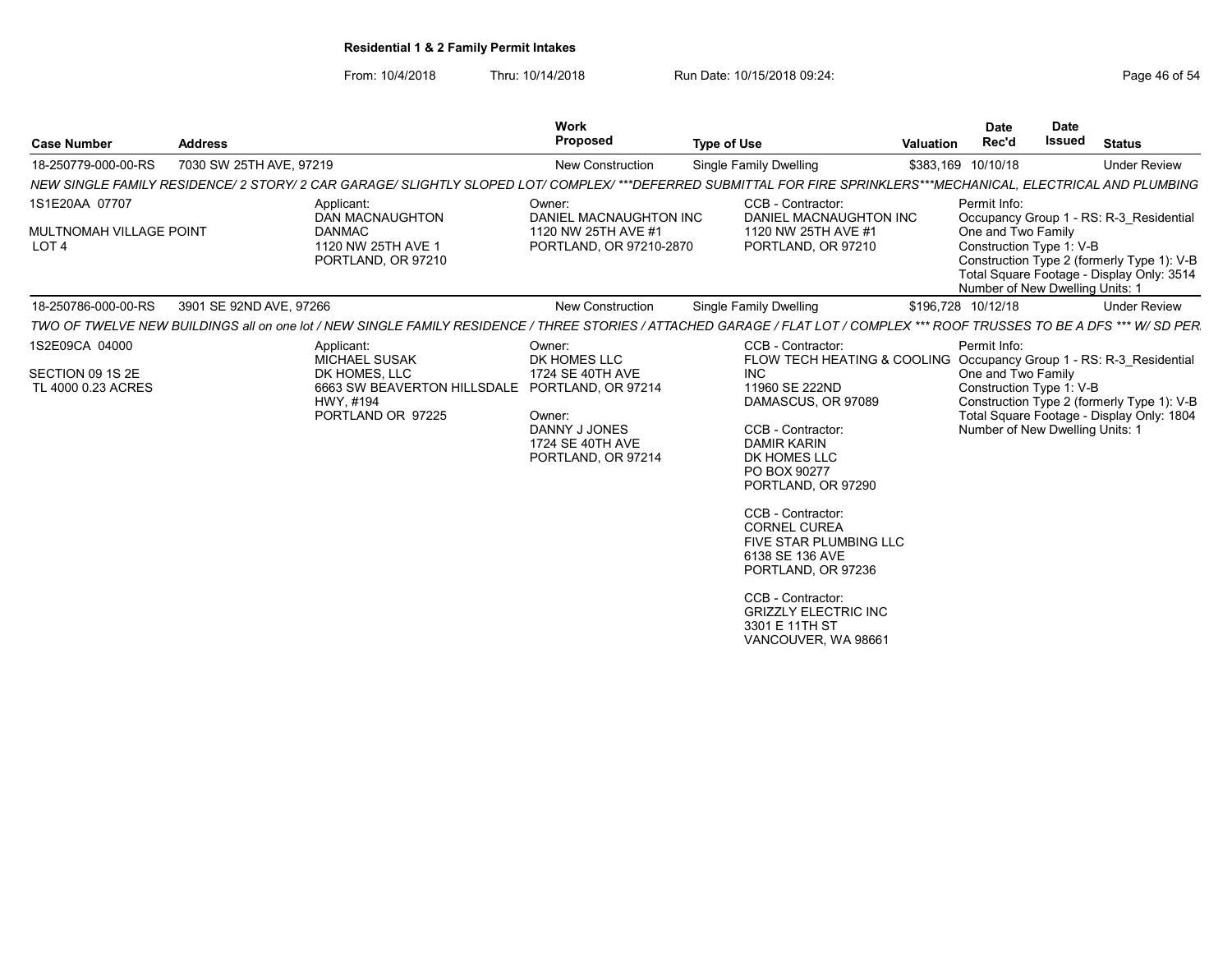| Page 47 of 54 |  |  |  |  |
|---------------|--|--|--|--|
|---------------|--|--|--|--|

| <b>Case Number</b>                                       | <b>Address</b>                                                                                                                                                              | Work<br>Proposed<br><b>Type of Use</b>                                                                          |                                                                                                                                                                                                                                                                                                                                                                                                                                                       | <b>Valuation</b> | <b>Date</b><br>Rec'd                                                                              | <b>Date</b><br>Issued | <b>Status</b>                                                                           |  |
|----------------------------------------------------------|-----------------------------------------------------------------------------------------------------------------------------------------------------------------------------|-----------------------------------------------------------------------------------------------------------------|-------------------------------------------------------------------------------------------------------------------------------------------------------------------------------------------------------------------------------------------------------------------------------------------------------------------------------------------------------------------------------------------------------------------------------------------------------|------------------|---------------------------------------------------------------------------------------------------|-----------------------|-----------------------------------------------------------------------------------------|--|
| 18-250789-000-00-RS                                      | 3901 SE 92ND AVE, 97266                                                                                                                                                     | <b>New Construction</b>                                                                                         | Single Family Dwelling                                                                                                                                                                                                                                                                                                                                                                                                                                |                  | \$202,295 10/12/18                                                                                |                       | <b>Under Review</b>                                                                     |  |
|                                                          | THREE OF TWELVE NEW BUILDINGS all on one lot / NEW SINGLE FAMILY RESIDENCE / THREE STORIES / ATTACHED GARAGE / FLAT LOT / COMPLEX *** ROOF TRUSSES TO BE A DFS *** W/ SD PE |                                                                                                                 |                                                                                                                                                                                                                                                                                                                                                                                                                                                       |                  |                                                                                                   |                       |                                                                                         |  |
| 1S2E09CA 04000<br>SECTION 09 1S 2E<br>TL 4000 0.23 ACRES | Applicant:<br>MICHAEL SUSAK<br>DK HOMES, LLC<br>6663 SW BEAVERTON HILLSDALE PORTLAND, OR 97214<br>HWY. #194<br>PORTLAND OR 97225                                            | Owner:<br>DK HOMES LLC<br>1724 SE 40TH AVE<br>Owner:<br>DANNY J JONES<br>1724 SE 40TH AVE<br>PORTLAND, OR 97214 | CCB - Contractor:<br>FLOW TECH HEATING & COOLING Occupancy Group 1 - RS: R-3_Residential<br><b>INC</b><br>11960 SE 222ND<br>DAMASCUS, OR 97089<br>CCB - Contractor:<br><b>DAMIR KARIN</b><br>DK HOMES LLC<br>PO BOX 90277<br>PORTLAND, OR 97290<br>CCB - Contractor:<br><b>CORNEL CUREA</b><br>FIVE STAR PLUMBING LLC<br>6138 SE 136 AVE<br>PORTLAND, OR 97236<br>CCB - Contractor:<br><b>GRIZZLY ELECTRIC INC</b><br>3301 E 11TH ST                  |                  | Permit Info:<br>One and Two Family<br>Construction Type 1: V-B<br>Number of New Dwelling Units: 1 |                       | Construction Type 2 (formerly Type 1): V-B<br>Total Square Footage - Display Only: 1851 |  |
| 18-250793-000-00-RS                                      | 3901 SE 92ND AVE, 97266                                                                                                                                                     | New Construction                                                                                                | VANCOUVER, WA 98661<br><b>Single Family Dwelling</b>                                                                                                                                                                                                                                                                                                                                                                                                  |                  | \$196,728 10/12/18                                                                                |                       | <b>Under Review</b>                                                                     |  |
|                                                          | FOUR OF TWELVE NEW BUILDINGS all on one lot / NEW SINGLE FAMILY RESIDENCE / THREE STORIES / ATTACHED GARAGE / FLAT LOT / COMPLEX *** ROOF TRUSSES TO BE A DFS *** W/ SD PEI |                                                                                                                 |                                                                                                                                                                                                                                                                                                                                                                                                                                                       |                  |                                                                                                   |                       |                                                                                         |  |
| 1S2E09CA 04000<br>SECTION 09 1S 2E<br>TL 4000 0.23 ACRES | Applicant:<br>MICHAEL SUSAK<br>DK HOMES, LLC<br>6663 SW BEAVERTON HILLSDALE PORTLAND, OR 97214<br>HWY, #194<br>PORTLAND OR 97225                                            | Owner:<br>DK HOMES LLC<br>1724 SE 40TH AVE<br>Owner:<br>DANNY J JONES<br>1724 SE 40TH AVE<br>PORTLAND, OR 97214 | CCB - Contractor:<br>FLOW TECH HEATING & COOLING Occupancy Group 1 - RS: R-3 Residential<br>INC.<br>11960 SE 222ND<br>DAMASCUS, OR 97089<br>CCB - Contractor:<br><b>DAMIR KARIN</b><br>DK HOMES LLC<br>PO BOX 90277<br>PORTLAND, OR 97290<br>CCB - Contractor:<br><b>CORNEL CUREA</b><br>FIVE STAR PLUMBING LLC<br>6138 SE 136 AVE<br>PORTLAND, OR 97236<br>CCB - Contractor:<br><b>GRIZZLY ELECTRIC INC</b><br>3301 E 11TH ST<br>VANCOUVER, WA 98661 |                  | Permit Info:<br>One and Two Family<br>Construction Type 1: V-B<br>Number of New Dwelling Units: 1 |                       | Construction Type 2 (formerly Type 1): V-B<br>Total Square Footage - Display Only: 1804 |  |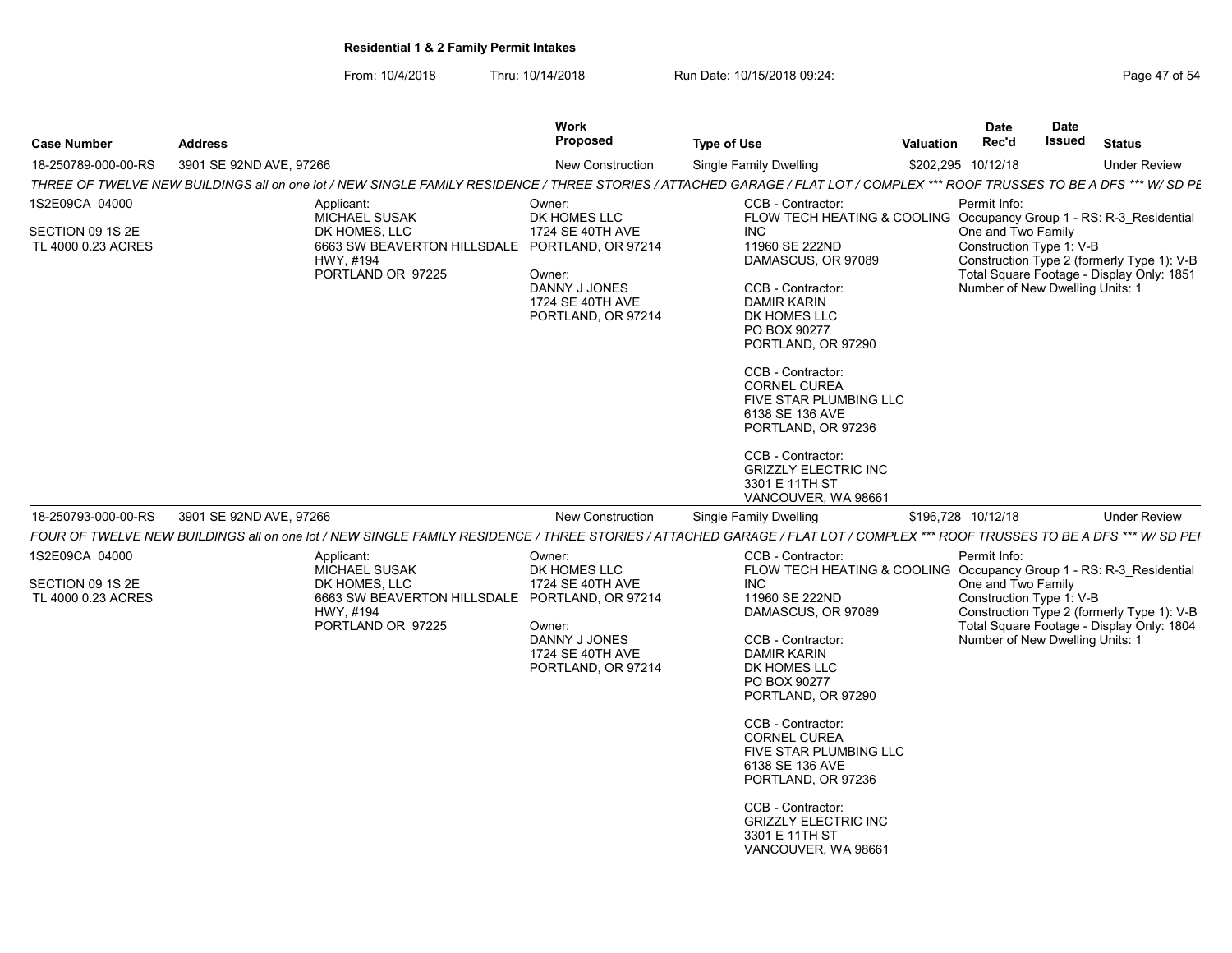| Page 48 of 54 |  |  |  |  |
|---------------|--|--|--|--|
|---------------|--|--|--|--|

| <b>Case Number</b><br><b>Address</b>                     |                                                                                                                                                                              | Work<br>Proposed<br><b>Type of Use</b>                                                                          |                                                                                                                                                                                                                                                                                                                                                                                                                                                                    | <b>Valuation</b> | <b>Date</b><br>Rec'd                                                                              | Date<br>Issued | <b>Status</b>                                                                                                                      |
|----------------------------------------------------------|------------------------------------------------------------------------------------------------------------------------------------------------------------------------------|-----------------------------------------------------------------------------------------------------------------|--------------------------------------------------------------------------------------------------------------------------------------------------------------------------------------------------------------------------------------------------------------------------------------------------------------------------------------------------------------------------------------------------------------------------------------------------------------------|------------------|---------------------------------------------------------------------------------------------------|----------------|------------------------------------------------------------------------------------------------------------------------------------|
| 18-250796-000-00-RS                                      | 3901 SE 92ND AVE, 97266                                                                                                                                                      | <b>New Construction</b>                                                                                         | Single Family Dwelling                                                                                                                                                                                                                                                                                                                                                                                                                                             |                  | \$202,295 10/12/18                                                                                |                | <b>Under Review</b>                                                                                                                |
|                                                          | FIVE OF TWELVE NEW BUILDINGS all on one lot / NEW SINGLE FAMILY RESIDENCE / THREE STORIES / ATTACHED GARAGE / FLAT LOT / COMPLEX *** ROOF TRUSSES TO BE A DFS *** W/ SD PERI |                                                                                                                 |                                                                                                                                                                                                                                                                                                                                                                                                                                                                    |                  |                                                                                                   |                |                                                                                                                                    |
| 1S2E09CA 04000<br>SECTION 09 1S 2E<br>TL 4000 0.23 ACRES | Applicant:<br>MICHAEL SUSAK<br>DK HOMES, LLC<br>6663 SW BEAVERTON HILLSDALE PORTLAND, OR 97214<br>HWY, #194<br>PORTLAND OR 97225                                             | Owner:<br>DK HOMES LLC<br>1724 SE 40TH AVE<br>Owner:<br>DANNY J JONES<br>1724 SE 40TH AVE<br>PORTLAND, OR 97214 | CCB - Contractor:<br>FLOW TECH HEATING & COOLING<br><b>INC</b><br>11960 SE 222ND<br>DAMASCUS, OR 97089<br>CCB - Contractor:<br><b>DAMIR KARIN</b><br>DK HOMES LLC<br>PO BOX 90277<br>PORTLAND, OR 97290<br>CCB - Contractor:<br><b>CORNEL CUREA</b><br>FIVE STAR PLUMBING LLC<br>6138 SE 136 AVE<br>PORTLAND, OR 97236<br>CCB - Contractor:<br><b>GRIZZLY ELECTRIC INC</b><br>3301 E 11TH ST                                                                       |                  | Permit Info:<br>One and Two Family<br>Construction Type 1: V-B<br>Number of New Dwelling Units: 1 |                | Occupancy Group 1 - RS: R-3 Residential<br>Construction Type 2 (formerly Type 1): V-B<br>Total Square Footage - Display Only: 1851 |
|                                                          |                                                                                                                                                                              |                                                                                                                 | VANCOUVER, WA 98661                                                                                                                                                                                                                                                                                                                                                                                                                                                |                  |                                                                                                   |                |                                                                                                                                    |
| 18-250798-000-00-RS                                      | 3901 SE 92ND AVE, 97266                                                                                                                                                      | <b>New Construction</b>                                                                                         | Single Family Dwelling                                                                                                                                                                                                                                                                                                                                                                                                                                             |                  | \$196,728 10/12/18                                                                                |                | <b>Under Review</b>                                                                                                                |
|                                                          | SIX OF TWELVE NEW BUILDINGS all on one lot / NEW SINGLE FAMILY RESIDENCE / THREE STORIES / ATTACHED GARAGE / FLAT LOT / COMPLEX *** ROOF TRUSSES TO BE A DFS *** W/ SD PERM  |                                                                                                                 |                                                                                                                                                                                                                                                                                                                                                                                                                                                                    |                  |                                                                                                   |                |                                                                                                                                    |
| 1S2E09CA 04000<br>SECTION 09 1S 2E<br>TL 4000 0.23 ACRES | Applicant:<br><b>MICHAEL SUSAK</b><br>DK HOMES, LLC<br>6663 SW BEAVERTON HILLSDALE PORTLAND, OR 97214<br>HWY, #194<br>PORTLAND OR 97225                                      | Owner:<br>DK HOMES LLC<br>1724 SE 40TH AVE<br>Owner:<br>DANNY J JONES<br>1724 SE 40TH AVE<br>PORTLAND, OR 97214 | CCB - Contractor:<br>FLOW TECH HEATING & COOLING Occupancy Group 1 - RS: R-3_Residential<br><b>INC</b><br>11960 SE 222ND<br>DAMASCUS, OR 97089<br>CCB - Contractor:<br><b>DAMIR KARIN</b><br>DK HOMES LLC<br>PO BOX 90277<br>PORTLAND, OR 97290<br>CCB - Contractor:<br><b>CORNEL CUREA</b><br><b>FIVE STAR PLUMBING LLC</b><br>6138 SE 136 AVE<br>PORTLAND, OR 97236<br>CCB - Contractor:<br><b>GRIZZLY ELECTRIC INC</b><br>3301 E 11TH ST<br>VANCOUVER, WA 98661 |                  | Permit Info:<br>One and Two Family<br>Construction Type 1: V-B<br>Number of New Dwelling Units: 1 |                | Construction Type 2 (formerly Type 1): V-B<br>Total Square Footage - Display Only: 1804                                            |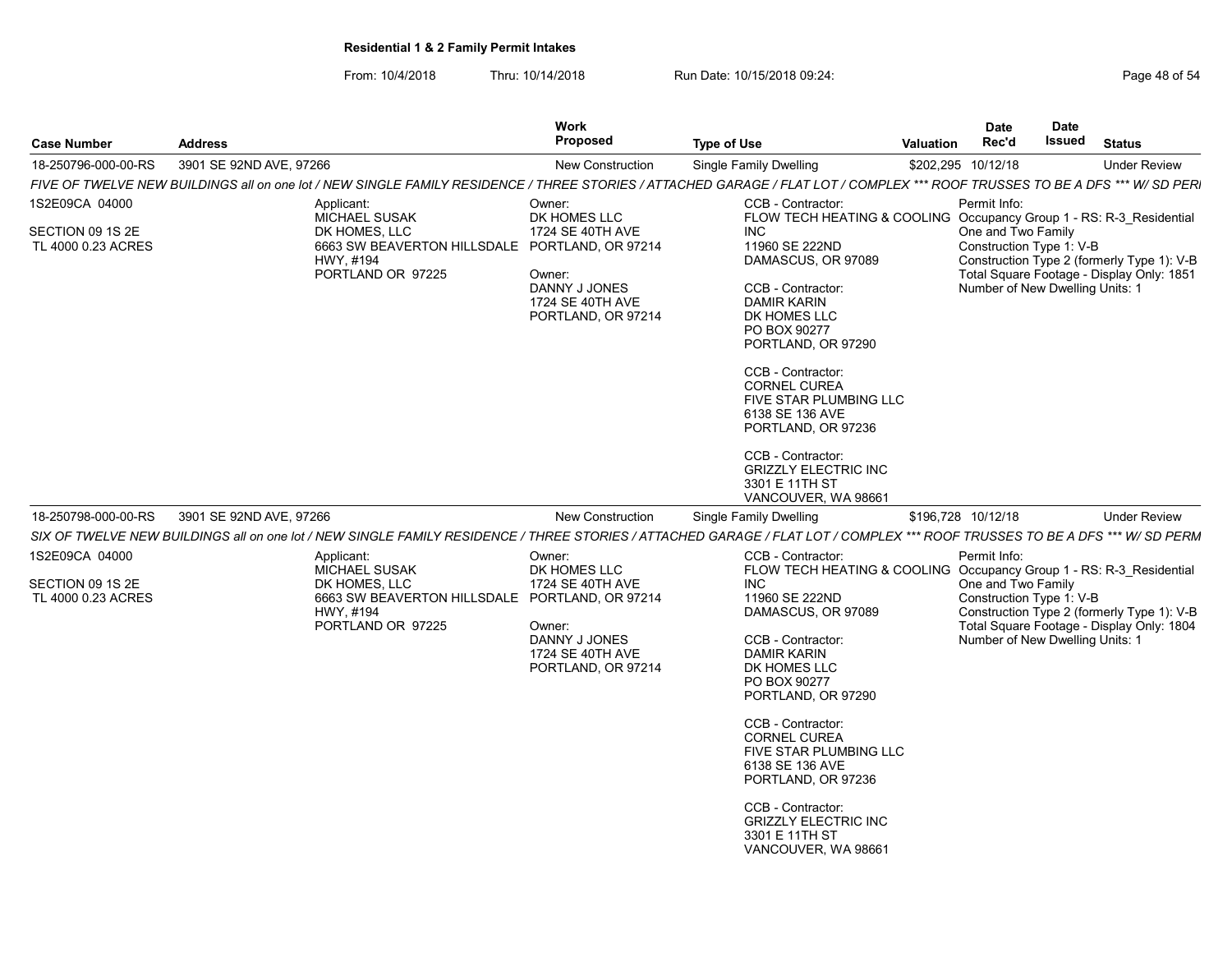| Page 49 of 54 |  |
|---------------|--|
|---------------|--|

| <b>Case Number</b>                                       | <b>Address</b>                                                                                                                                                              | Work<br>Proposed<br><b>Type of Use</b>                                                                          |                                                                                                                                                                                                                                                                                                                                                                                                                                                       |  | <b>Date</b><br>Rec'd                                                                              | <b>Date</b><br>Issued | <b>Status</b>                                                                           |  |
|----------------------------------------------------------|-----------------------------------------------------------------------------------------------------------------------------------------------------------------------------|-----------------------------------------------------------------------------------------------------------------|-------------------------------------------------------------------------------------------------------------------------------------------------------------------------------------------------------------------------------------------------------------------------------------------------------------------------------------------------------------------------------------------------------------------------------------------------------|--|---------------------------------------------------------------------------------------------------|-----------------------|-----------------------------------------------------------------------------------------|--|
| 18-250802-000-00-RS                                      | 3901 SE 92ND AVE, 97266                                                                                                                                                     | <b>New Construction</b>                                                                                         | Single Family Dwelling                                                                                                                                                                                                                                                                                                                                                                                                                                |  | \$202,295 10/12/18                                                                                |                       | <b>Under Review</b>                                                                     |  |
|                                                          | SEVEN OF TWELVE NEW BUILDINGS all on one lot / NEW SINGLE FAMILY RESIDENCE / THREE STORIES / ATTACHED GARAGE / FLAT LOT / COMPLEX *** ROOF TRUSSES TO BE A DFS *** W/ SD PE |                                                                                                                 |                                                                                                                                                                                                                                                                                                                                                                                                                                                       |  |                                                                                                   |                       |                                                                                         |  |
| 1S2E09CA 04000<br>SECTION 09 1S 2E<br>TL 4000 0.23 ACRES | Applicant:<br>MICHAEL SUSAK<br>DK HOMES, LLC<br>6663 SW BEAVERTON HILLSDALE PORTLAND, OR 97214<br>HWY, #194<br>PORTLAND OR 97225                                            | Owner:<br>DK HOMES LLC<br>1724 SE 40TH AVE<br>Owner:<br>DANNY J JONES<br>1724 SE 40TH AVE<br>PORTLAND, OR 97214 | CCB - Contractor:<br>FLOW TECH HEATING & COOLING Occupancy Group 1 - RS: R-3 Residential<br>INC<br>11960 SE 222ND<br>DAMASCUS, OR 97089<br>CCB - Contractor:<br><b>DAMIR KARIN</b><br>DK HOMES LLC<br>PO BOX 90277<br>PORTLAND, OR 97290<br>CCB - Contractor:<br><b>CORNEL CUREA</b><br><b>FIVE STAR PLUMBING LLC</b><br>6138 SE 136 AVE<br>PORTLAND, OR 97236<br>CCB - Contractor:<br><b>GRIZZLY ELECTRIC INC</b><br>3301 E 11TH ST                  |  | Permit Info:<br>One and Two Family<br>Construction Type 1: V-B<br>Number of New Dwelling Units: 1 |                       | Construction Type 2 (formerly Type 1): V-B<br>Total Square Footage - Display Only: 1851 |  |
|                                                          |                                                                                                                                                                             |                                                                                                                 | VANCOUVER, WA 98661                                                                                                                                                                                                                                                                                                                                                                                                                                   |  |                                                                                                   |                       |                                                                                         |  |
| 18-250806-000-00-RS                                      | 3901 SE 92ND AVE, 97266                                                                                                                                                     | <b>New Construction</b>                                                                                         | Single Family Dwelling                                                                                                                                                                                                                                                                                                                                                                                                                                |  | \$196,728 10/12/18                                                                                |                       | <b>Under Review</b>                                                                     |  |
|                                                          | EIGHT OF TWELVE NEW BUILDINGS all on one lot / NEW SINGLE FAMILY RESIDENCE / THREE STORIES / ATTACHED GARAGE / FLAT LOT / COMPLEX *** ROOF TRUSSES TO BE A DFS *** W/ SD PE |                                                                                                                 |                                                                                                                                                                                                                                                                                                                                                                                                                                                       |  |                                                                                                   |                       |                                                                                         |  |
| 1S2E09CA 04000<br>SECTION 09 1S 2E<br>TL 4000 0.23 ACRES | Applicant:<br>MICHAEL SUSAK<br>DK HOMES, LLC<br>6663 SW BEAVERTON HILLSDALE PORTLAND, OR 97214<br>HWY. #194<br>PORTLAND OR 97225                                            | Owner:<br>DK HOMES LLC<br>1724 SE 40TH AVE<br>Owner:<br>DANNY J JONES<br>1724 SE 40TH AVE<br>PORTLAND, OR 97214 | CCB - Contractor:<br>FLOW TECH HEATING & COOLING Occupancy Group 1 - RS: R-3 Residential<br>INC.<br>11960 SE 222ND<br>DAMASCUS, OR 97089<br>CCB - Contractor:<br><b>DAMIR KARIN</b><br>DK HOMES LLC<br>PO BOX 90277<br>PORTLAND, OR 97290<br>CCB - Contractor:<br><b>CORNEL CUREA</b><br>FIVE STAR PLUMBING LLC<br>6138 SE 136 AVE<br>PORTLAND, OR 97236<br>CCB - Contractor:<br><b>GRIZZLY ELECTRIC INC</b><br>3301 E 11TH ST<br>VANCOUVER, WA 98661 |  | Permit Info:<br>One and Two Family<br>Construction Type 1: V-B<br>Number of New Dwelling Units: 1 |                       | Construction Type 2 (formerly Type 1): V-B<br>Total Square Footage - Display Only: 1804 |  |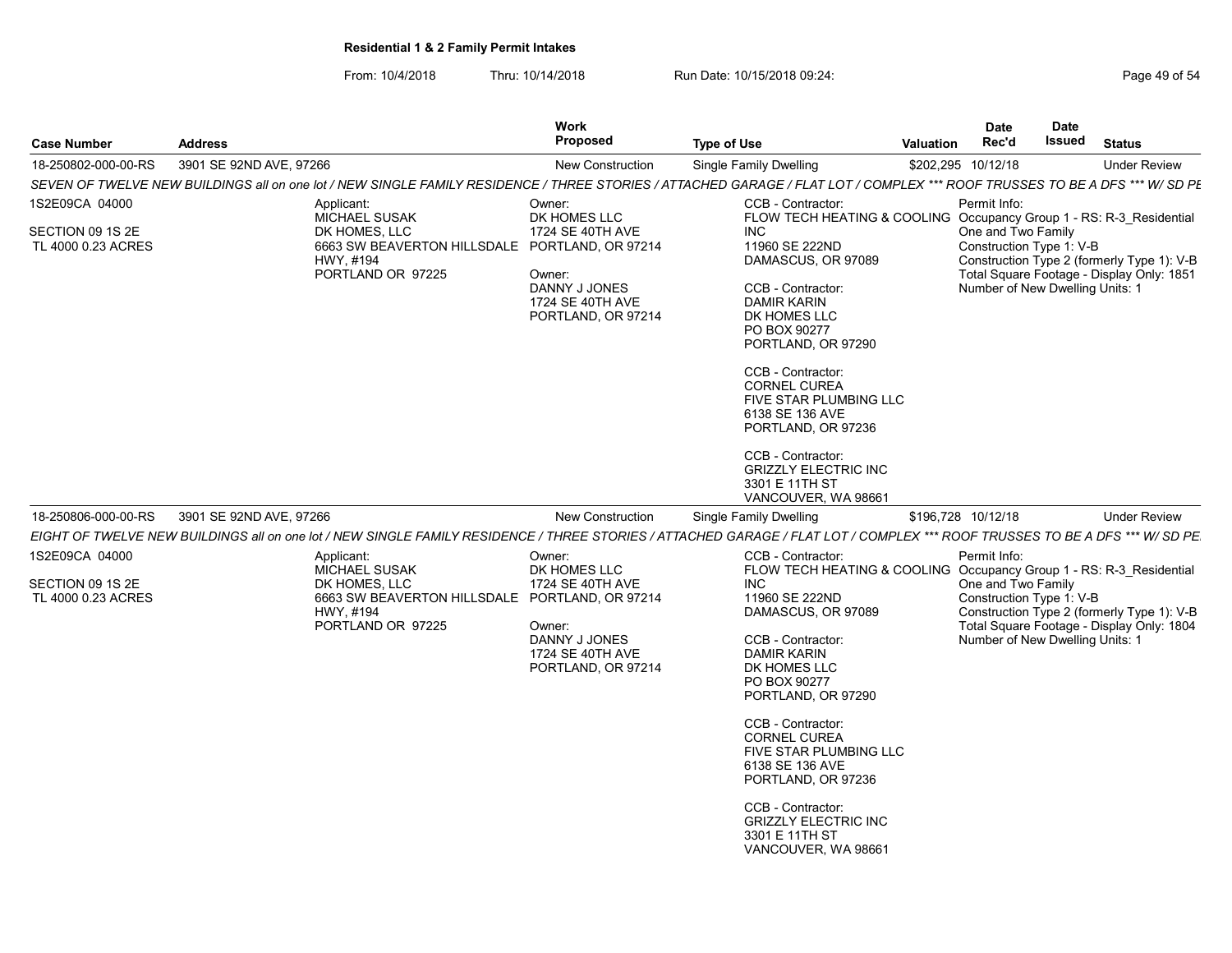From: 10/4/2018 Thru: 10/14/2018 Run Date: 10/15/2018 09:24:<br>From: 10/4/2018 Page 50 of 54

| <b>Case Number</b>                                       | <b>Address</b>                                                                                                                                                              | <b>Work</b><br><b>Proposed</b>                                                                                  | <b>Type of Use</b>                                                                                                                                                                                                                                                                                                                                                                                                                                   | <b>Valuation</b> | <b>Date</b><br>Rec'd               | <b>Date</b><br><b>Issued</b>                                | <b>Status</b>                                                                           |  |
|----------------------------------------------------------|-----------------------------------------------------------------------------------------------------------------------------------------------------------------------------|-----------------------------------------------------------------------------------------------------------------|------------------------------------------------------------------------------------------------------------------------------------------------------------------------------------------------------------------------------------------------------------------------------------------------------------------------------------------------------------------------------------------------------------------------------------------------------|------------------|------------------------------------|-------------------------------------------------------------|-----------------------------------------------------------------------------------------|--|
| 18-250809-000-00-RS                                      | 3901 SE 92ND AVE, 97266                                                                                                                                                     | <b>New Construction</b>                                                                                         | <b>Single Family Dwelling</b>                                                                                                                                                                                                                                                                                                                                                                                                                        |                  | \$202,295 10/12/18                 |                                                             | <b>Under Review</b>                                                                     |  |
|                                                          | NINE OF TWELVE NEW BUILDINGS all on one lot / NEW SINGLE FAMILY RESIDENCE / THREE STORIES / ATTACHED GARAGE / FLAT LOT / COMPLEX *** ROOF TRUSSES TO BE A DFS *** W/ SD PER |                                                                                                                 |                                                                                                                                                                                                                                                                                                                                                                                                                                                      |                  |                                    |                                                             |                                                                                         |  |
| 1S2E09CA 04000<br>SECTION 09 1S 2E<br>TL 4000 0.23 ACRES | Applicant:<br><b>MICHAEL SUSAK</b><br>DK HOMES, LLC<br>6663 SW BEAVERTON HILLSDALE PORTLAND, OR 97214<br>HWY, #194<br>PORTLAND OR 97225                                     | Owner:<br>DK HOMES LLC<br>1724 SE 40TH AVE<br>Owner:<br>DANNY J JONES<br>1724 SE 40TH AVE<br>PORTLAND, OR 97214 | CCB - Contractor:<br>FLOW TECH HEATING & COOLING Occupancy Group 1 - RS: R-3_Residential<br><b>INC</b><br>11960 SE 222ND<br>DAMASCUS, OR 97089<br>CCB - Contractor:<br><b>DAMIR KARIN</b><br>DK HOMES LLC<br>PO BOX 90277<br>PORTLAND, OR 97290<br>CCB - Contractor:<br><b>CORNEL CUREA</b><br>FIVE STAR PLUMBING LLC<br>6138 SE 136 AVE<br>PORTLAND, OR 97236<br>CCB - Contractor:                                                                  |                  | Permit Info:<br>One and Two Family | Construction Type 1: V-B<br>Number of New Dwelling Units: 1 | Construction Type 2 (formerly Type 1): V-B<br>Total Square Footage - Display Only: 1851 |  |
| 18-250812-000-00-RS                                      | 3901 SE 92ND AVE, 97266                                                                                                                                                     | <b>New Construction</b>                                                                                         | <b>GRIZZLY ELECTRIC INC</b><br>3301 E 11TH ST<br>VANCOUVER, WA 98661<br>Single Family Dwelling                                                                                                                                                                                                                                                                                                                                                       |                  | \$196,728 10/12/18                 |                                                             | <b>Under Review</b>                                                                     |  |
|                                                          | TEN OF TWELVE NEW BUILDINGS all on one lot / NEW SINGLE FAMILY RESIDENCE / THREE STORIES / ATTACHED GARAGE / FLAT LOT / COMPLEX *** ROOF TRUSSES TO BE A DFS *** W/ SD PERN |                                                                                                                 |                                                                                                                                                                                                                                                                                                                                                                                                                                                      |                  |                                    |                                                             |                                                                                         |  |
| 1S2E09CA 04000<br>SECTION 09 1S 2E<br>TL 4000 0.23 ACRES | Applicant:<br>MICHAEL SUSAK<br>DK HOMES, LLC<br>6663 SW BEAVERTON HILLSDALE PORTLAND, OR 97214<br>HWY, #194<br>PORTLAND OR 97225                                            | Owner:<br>DK HOMES LLC<br>1724 SE 40TH AVE<br>Owner:<br>DANNY J JONES<br>1724 SE 40TH AVE<br>PORTLAND, OR 97214 | CCB - Contractor:<br>FLOW TECH HEATING & COOLING Occupancy Group 1 - RS: R-3_Residential<br><b>INC</b><br>11960 SE 222ND<br>DAMASCUS, OR 97089<br>CCB - Contractor:<br><b>DAMIR KARIN</b><br>DK HOMES LLC<br>PO BOX 90277<br>PORTLAND, OR 97290<br>CCB - Contractor:<br>CORNEL CUREA<br>FIVE STAR PLUMBING LLC<br>6138 SE 136 AVE<br>PORTLAND, OR 97236<br>CCB - Contractor:<br><b>GRIZZLY ELECTRIC INC</b><br>3301 E 11TH ST<br>VANCOUVER, WA 98661 |                  | Permit Info:<br>One and Two Family | Construction Type 1: V-B<br>Number of New Dwelling Units: 1 | Construction Type 2 (formerly Type 1): V-B<br>Total Square Footage - Display Only: 1804 |  |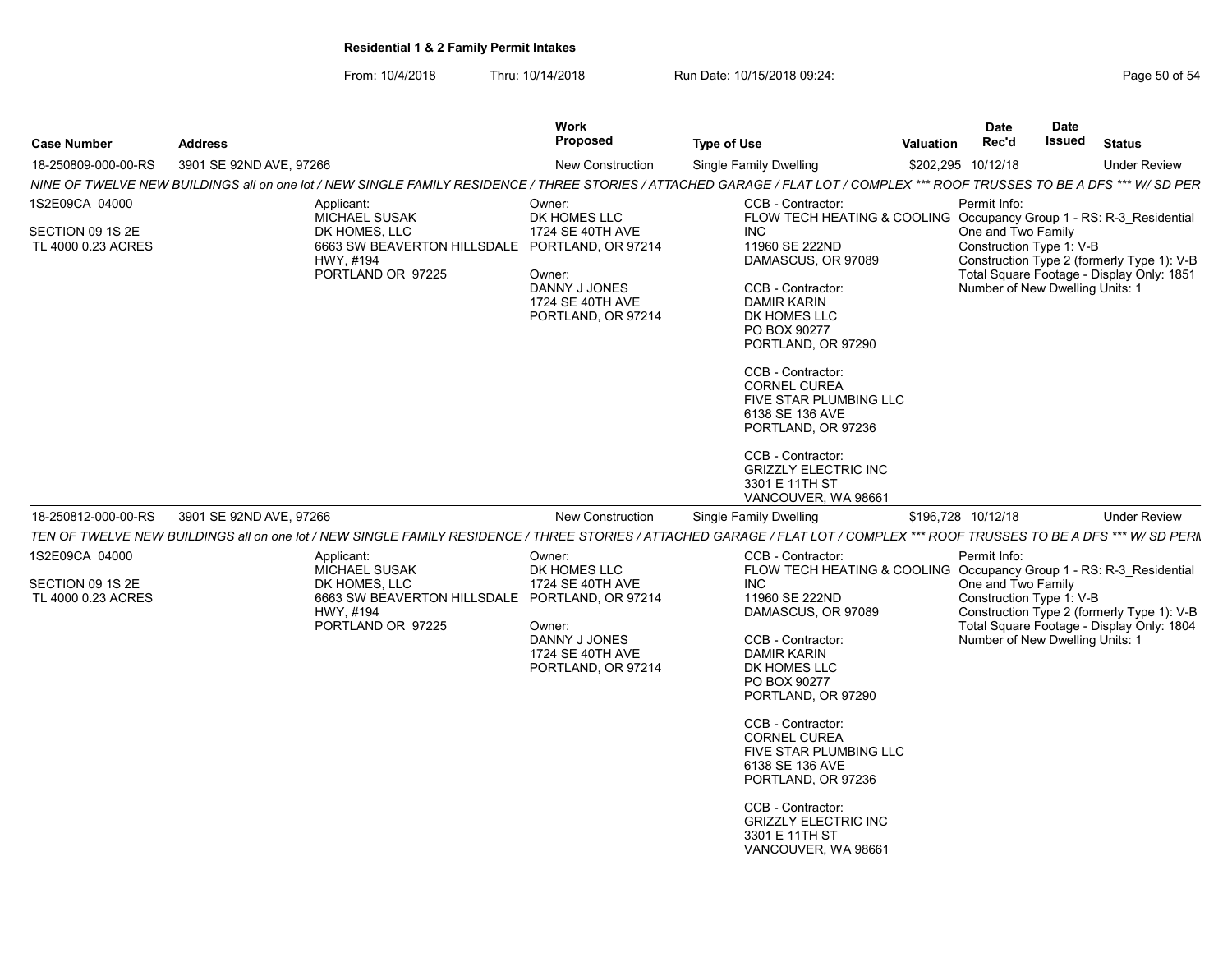From: 10/4/2018 Thru: 10/14/2018 Run Date: 10/15/2018 09:24:<br>From: 10/4/2018 Page 51 of 54

| <b>Case Number</b>                                                                           | <b>Address</b>                                                                                                                                                      | Work<br>Proposed                                                                                                                           | <b>Type of Use</b>                                                                               | Valuation | <b>Date</b><br>Rec'd                                                                              | <b>Date</b><br><b>Issued</b> | <b>Status</b>                                                                                                                      |
|----------------------------------------------------------------------------------------------|---------------------------------------------------------------------------------------------------------------------------------------------------------------------|--------------------------------------------------------------------------------------------------------------------------------------------|--------------------------------------------------------------------------------------------------|-----------|---------------------------------------------------------------------------------------------------|------------------------------|------------------------------------------------------------------------------------------------------------------------------------|
| 18-251146-000-00-RS                                                                          | 3825 SW CANBY ST, 97219                                                                                                                                             | <b>New Construction</b>                                                                                                                    | <b>Single Family Dwelling</b>                                                                    |           | \$380,714 10/10/18                                                                                |                              | <b>Under Review</b>                                                                                                                |
|                                                                                              | NEW SINGLE FAMILY RESIDENCE WITH ATTACHED ADU/ 2 STORY/ 2 CAR GARAGE/ FLAT LOT/ COMPLEX/ *** MECHANICAL. ELECTRICAL AND PLUMBING PERMITS TO BE OBTAINED SEPARATELY  |                                                                                                                                            |                                                                                                  |           |                                                                                                   |                              |                                                                                                                                    |
| 1S1E20BD 09400<br>SECTION 20 1S 1E<br>TL 9400 0.63 ACRES                                     | Applicant:<br><b>NATHAN ARNOLD</b><br><b>FASTER PERMITS</b><br>2000 SW 1ST AVE #420<br>PORTLAND OR 97207                                                            | Owner:<br>STRUCTURE REDEVELOPMENT<br><b>LLC</b><br>PO BOX 3026<br>CLACKAMAS, OR 97015                                                      | CCB - Contractor:<br>STRUCTURE REDEVELOPMENT<br><b>LLC</b><br>PO BOX 3026<br>CLACKAMAS, OR 97015 |           | Permit Info:<br>One and Two Family<br>Construction Type 1: V-B                                    |                              | Occupancy Group 1 - RS: R-3 Residential<br>Construction Type 2 (formerly Type 1): V-B<br>Total Square Footage - Display Only: 3405 |
| 18-252002-000-00-RS                                                                          | 4515 NE 12TH AVE, 97211                                                                                                                                             | <b>New Construction</b>                                                                                                                    | Single Family Dwelling                                                                           |           | Number of New Dwelling Units: 2<br>\$468,220 10/12/18                                             |                              | <b>Under Review</b>                                                                                                                |
|                                                                                              |                                                                                                                                                                     |                                                                                                                                            |                                                                                                  |           |                                                                                                   |                              |                                                                                                                                    |
|                                                                                              | NEW SINGLE FAMILY RESIDENCE / 2-STORY WITH BASEMENT AND ASSOCIATED RETAINING WALL/ TUCK-UNDER GARAGE / FLAT LOT / COMPLEX **ELECTRICAL. AND . PLUMBING PERMITS TO L |                                                                                                                                            |                                                                                                  |           |                                                                                                   |                              |                                                                                                                                    |
| 1N1E23BD 20900<br><b>HIGHLAND</b><br>BLOCK 15<br>LOT 8 EXC S 8' OF W 42.5'<br>S 1/2 OF LOT 9 | Applicant:<br>RAND PINSON<br><b>WAECHTER ARCHITECTURE</b><br>2181 NW NICOLAI ST<br>PORTLAND OR 97210                                                                | Owner:<br>JEANNE FELDKAMP<br>1701 33RD AVE<br>SEATTLE, WA 98122<br>Owner:<br><b>DANIEL DIEPHOUSE</b><br>1701 33RD AVE<br>SEATTLE. WA 98122 | CCB - Contractor:<br>WISE CONSTRUCTION INC<br>4212 NE SUMNER ST<br>PORTLAND, OR 97218            |           | Permit Info:<br>One and Two Family<br>Construction Type 1: V-B<br>Number of New Dwelling Units: 1 |                              | Occupancy Group 1 - RS: R-3 Residential<br>Construction Type 2 (formerly Type 1): V-B<br>Total Square Footage - Display Only: 4439 |
| 18-252004-000-00-RS                                                                          | 7095 SW 25TH AVE, 97219                                                                                                                                             | <b>New Construction</b>                                                                                                                    | <b>Single Family Dwelling</b>                                                                    |           | \$377.255 10/12/18                                                                                |                              | <b>Under Review</b>                                                                                                                |
|                                                                                              | NEW SINGLE FAMILY RESIDENCE / 2-STORY WITH BASEMENT AND ASSOCIATED RETAINING WALL/ TUCK-UNDER GARAGE / SLOPED LOT / COMPLEX ***DEFERRED SUBMITTAL FOR FLOOR TRU.    |                                                                                                                                            |                                                                                                  |           |                                                                                                   |                              |                                                                                                                                    |
| 1S1E20AA 07711<br>MULTNOMAH VILLAGE POINT<br>LOT <sub>8</sub>                                | Applicant:<br><b>DAN MACNAUGHTON</b><br>DAN MACNAUGHTON INC.<br>1120 NW 25TH AVE SUITE #1<br>PORTLAND OR 97210<br><b>USA</b>                                        | Owner:<br>DANIEL MACNAUGHTON INC<br>1120 NW 25TH AVE #1<br>PORTLAND, OR 97210-2870                                                         | CCB - Contractor:<br>DANIEL MACNAUGHTON INC<br>1120 NW 25TH AVE #1<br>PORTLAND, OR 97210         |           | Permit Info:<br>One and Two Family<br>Construction Type 1: V-B<br>Number of New Dwelling Units:   |                              | Occupancy Group 1 - RS: R-3_Residential<br>Construction Type 2 (formerly Type 1): V-B<br>Total Square Footage - Display Only: 3442 |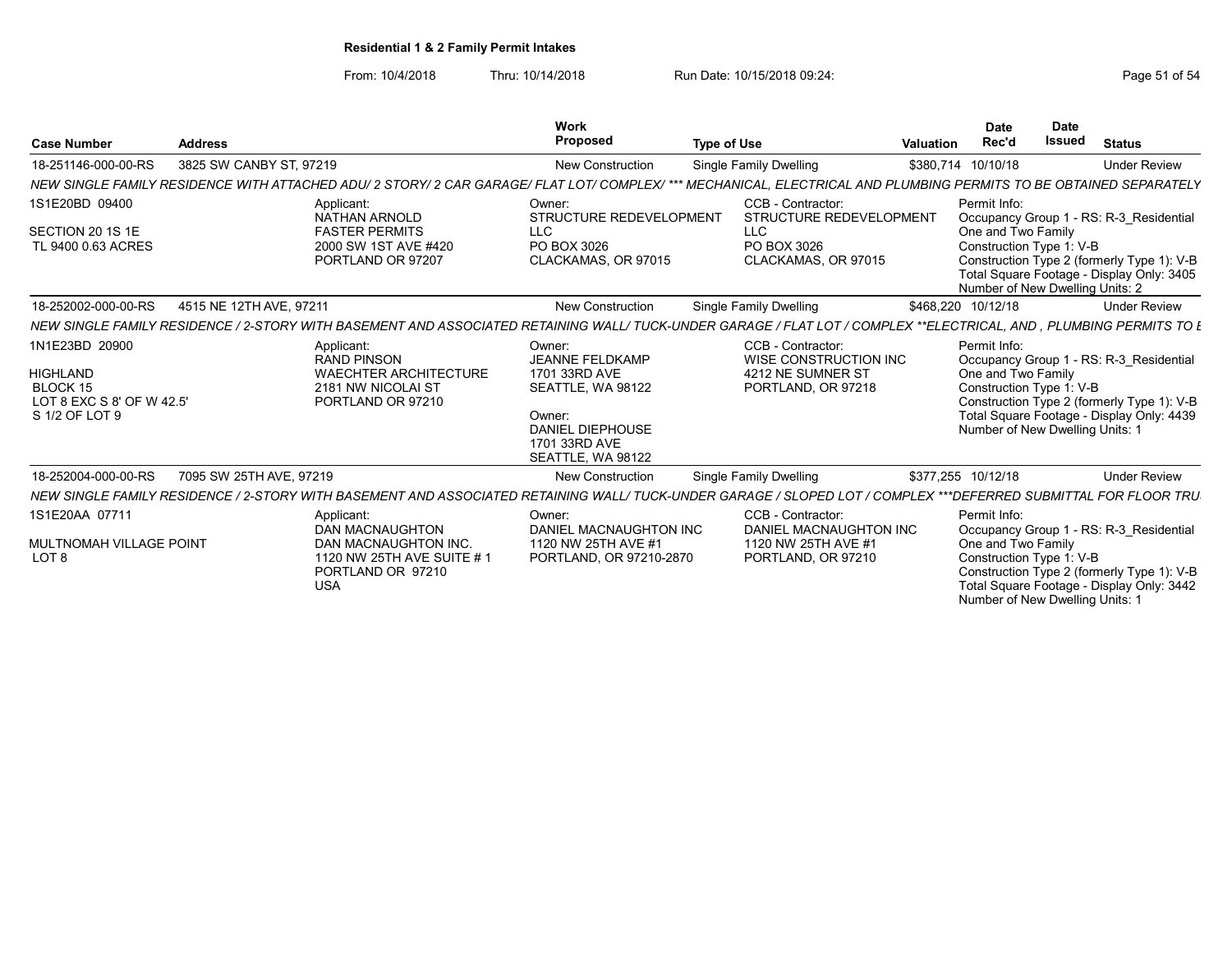|                                                              |                                     |                                                                                                                         | Work                                                                                                                                                               |                    |                                                                                                                                                                                                                                                                                                        |                  | <b>Date</b>                                                    | <b>Date</b>   |                                                                                                                                    |
|--------------------------------------------------------------|-------------------------------------|-------------------------------------------------------------------------------------------------------------------------|--------------------------------------------------------------------------------------------------------------------------------------------------------------------|--------------------|--------------------------------------------------------------------------------------------------------------------------------------------------------------------------------------------------------------------------------------------------------------------------------------------------------|------------------|----------------------------------------------------------------|---------------|------------------------------------------------------------------------------------------------------------------------------------|
| <b>Case Number</b>                                           | <b>Address</b>                      |                                                                                                                         | <b>Proposed</b>                                                                                                                                                    | <b>Type of Use</b> |                                                                                                                                                                                                                                                                                                        | <b>Valuation</b> | Rec'd                                                          | <b>Issued</b> | <b>Status</b>                                                                                                                      |
| 18-105173-REV-01-RS                                          | 6562 SE IVON ST - Unit A, 97206     |                                                                                                                         | <b>New Construction</b>                                                                                                                                            |                    | Townhouse (2 Units)                                                                                                                                                                                                                                                                                    |                  | \$10/4/18                                                      |               | <b>Under Review</b>                                                                                                                |
|                                                              |                                     | REVISION TO FOOTINGS F2, F5, F8 TO MATCH PLAN SET. BEAM TO SECOND FLOOR FRAMING PLAN. PSL ADDED TO SECOND FLOOR FRAMING |                                                                                                                                                                    |                    |                                                                                                                                                                                                                                                                                                        |                  |                                                                |               |                                                                                                                                    |
| 1S2E08BB 08602<br>PARTITION PLAT 2017-49<br>LOT <sub>1</sub> |                                     | Applicant:<br><b>KEVIN PARTAIN</b><br><b>URBAN VISIONS</b><br>223 NE 56TH AVE<br>PORTLAND OR 97213                      | Owner:<br>RICHARD KASSEBAUM<br>16081 S MOORE RD<br>OREGON CITY, OR 97045-9340<br>Owner:<br><b>DAWN KASSEBAUM</b><br>16081 S MOORE RD<br>OREGON CITY, OR 97045-9340 |                    | CCB - Contractor:<br><b>BLUESTONE HOMES INC</b><br>16081 S MOORE RD<br>OREGON CITY, OR 97045<br>CCB - Contractor:<br>SUNLIGHT ELECTRIC INC<br>2804 NE 65TH AVE D<br>VANCOUVER, WA 98661<br>CCB - Contractor:<br><b>CORNEL CUREA</b><br>FIVE STAR PLUMBING LLC<br>6138 SE 136 AVE<br>PORTLAND, OR 97236 |                  | Permit Info:<br>One and Two Family<br>Construction Type 1: V-B |               | Occupancy Group 1 - RS: R-3 Residential<br>Construction Type 2 (formerly Type 1): V-B<br>Total Square Footage - Display Only: 2680 |
|                                                              |                                     |                                                                                                                         |                                                                                                                                                                    |                    | CCB - Contractor:<br>PERFORMANCE INSULATION &<br><b>ENERGY SERVICES INC</b><br>12700 SW HALL BLVD F<br><b>TIGARD, OR 97223</b>                                                                                                                                                                         |                  |                                                                |               |                                                                                                                                    |
| 17-172956-DFS-01-RS                                          | 4130 N MICHIGAN AVE - Unit A, 97217 |                                                                                                                         | <b>New Construction</b>                                                                                                                                            |                    | Townhouse (3 or more units)                                                                                                                                                                                                                                                                            |                  | \$5.500 10/11/18                                               |               | <b>Under Review</b>                                                                                                                |
| DFS FOR FIRE SPRINKLER.                                      |                                     |                                                                                                                         |                                                                                                                                                                    |                    |                                                                                                                                                                                                                                                                                                        |                  |                                                                |               |                                                                                                                                    |
| 1N1E22CA 05805                                               |                                     | Applicant:<br><b>REBECCA BAILEY</b>                                                                                     | Owner:                                                                                                                                                             |                    |                                                                                                                                                                                                                                                                                                        |                  | Permit Info:                                                   |               |                                                                                                                                    |
| PARTITION PLAT 2016-73<br>LOT <sub>1</sub>                   |                                     | AFP SYSTEMS, INC<br>19435 SW 129TH<br>TUALATIN, OR 97062                                                                | CITYCRAFT DEVELOPMENT LLC<br>6911 NE M L KING BLVD<br>PORTLAND, OR 97211-2921                                                                                      |                    | Occupancy Group 1 - RS: R-3_Residential<br>One and Two Family<br>Construction Type 1: V-B<br>Construction Type 2 (formerly Type 1):<br>Total Square Footage - Display Only: 3101                                                                                                                       |                  |                                                                |               |                                                                                                                                    |
| 17-172957-DFS-01-RS                                          | 4128 N MICHIGAN AVE - Unit A, 97217 |                                                                                                                         | <b>New Construction</b>                                                                                                                                            |                    | Townhouse (3 or more units)                                                                                                                                                                                                                                                                            |                  | \$5.500 10/11/18                                               |               | <b>Under Review</b>                                                                                                                |
| <b>DFS FOR FIRE SPRINKLER.</b>                               |                                     |                                                                                                                         |                                                                                                                                                                    |                    |                                                                                                                                                                                                                                                                                                        |                  |                                                                |               |                                                                                                                                    |
| 1N1E22CA 05806<br>PARTITION PLAT 2016-73<br>LOT <sub>2</sub> |                                     | Applicant:<br><b>REBECCA BAILEY</b><br>AFP SYSTEMS, INC<br>19435 SW 129TH<br>TUALATIN, OR 97062                         | Owner:<br>CITYCRAFT DEVELOPMENT LLC<br>6911 NE M L KING BLVD<br>PORTLAND, OR 97211-2921                                                                            |                    | CCB - Contractor:<br>CITYCRAFT DEVELOPMENT LLC<br>6931 NE MARTIN LUTHER KING JR One and Two Family<br><b>BLVD</b><br>PORTLAND, OR 97211                                                                                                                                                                |                  | Permit Info:<br>Construction Type 1: V-B                       |               | Occupancy Group 1 - RS: R-3 Residential<br>Construction Type 2 (formerly Type 1):<br>Total Square Footage - Display Only: 2885     |
| 17-172960-DFS-01-RS                                          | 4124 N MICHIGAN AVE - Unit A, 97217 |                                                                                                                         | <b>New Construction</b>                                                                                                                                            |                    | Townhouse (3 or more units)                                                                                                                                                                                                                                                                            |                  | \$5.500 10/11/18                                               |               | <b>Under Review</b>                                                                                                                |
| <b>DFS FOR FIRE SPRINKLER.</b>                               |                                     |                                                                                                                         |                                                                                                                                                                    |                    |                                                                                                                                                                                                                                                                                                        |                  |                                                                |               |                                                                                                                                    |
| 1N1E22CA 05807<br>PARTITION PLAT 2016-73<br>LOT <sub>3</sub> |                                     | Applicant:<br><b>REBECCA BAILEY</b><br>AFP SYSTEMS, INC<br>19435 SW 129TH<br>TUALATIN, OR 97062                         | Owner:<br>CITYCRAFT DEVELOPMENT LLC<br>6911 NE M L KING BLVD<br>PORTLAND, OR 97211-2921                                                                            |                    | CCB - Contractor:<br>CITYCRAFT DEVELOPMENT LLC<br>6931 NE MARTIN LUTHER KING JR One and Two Family<br><b>BLVD</b><br>PORTLAND, OR 97211                                                                                                                                                                |                  | Permit Info:<br>Construction Type 1: V-B                       |               | Occupancy Group 1 - RS: R-3_Residential<br>Construction Type 2 (formerly Type 1):                                                  |
|                                                              |                                     |                                                                                                                         |                                                                                                                                                                    |                    |                                                                                                                                                                                                                                                                                                        |                  |                                                                |               | Total Square Footage - Display Only: 3101                                                                                          |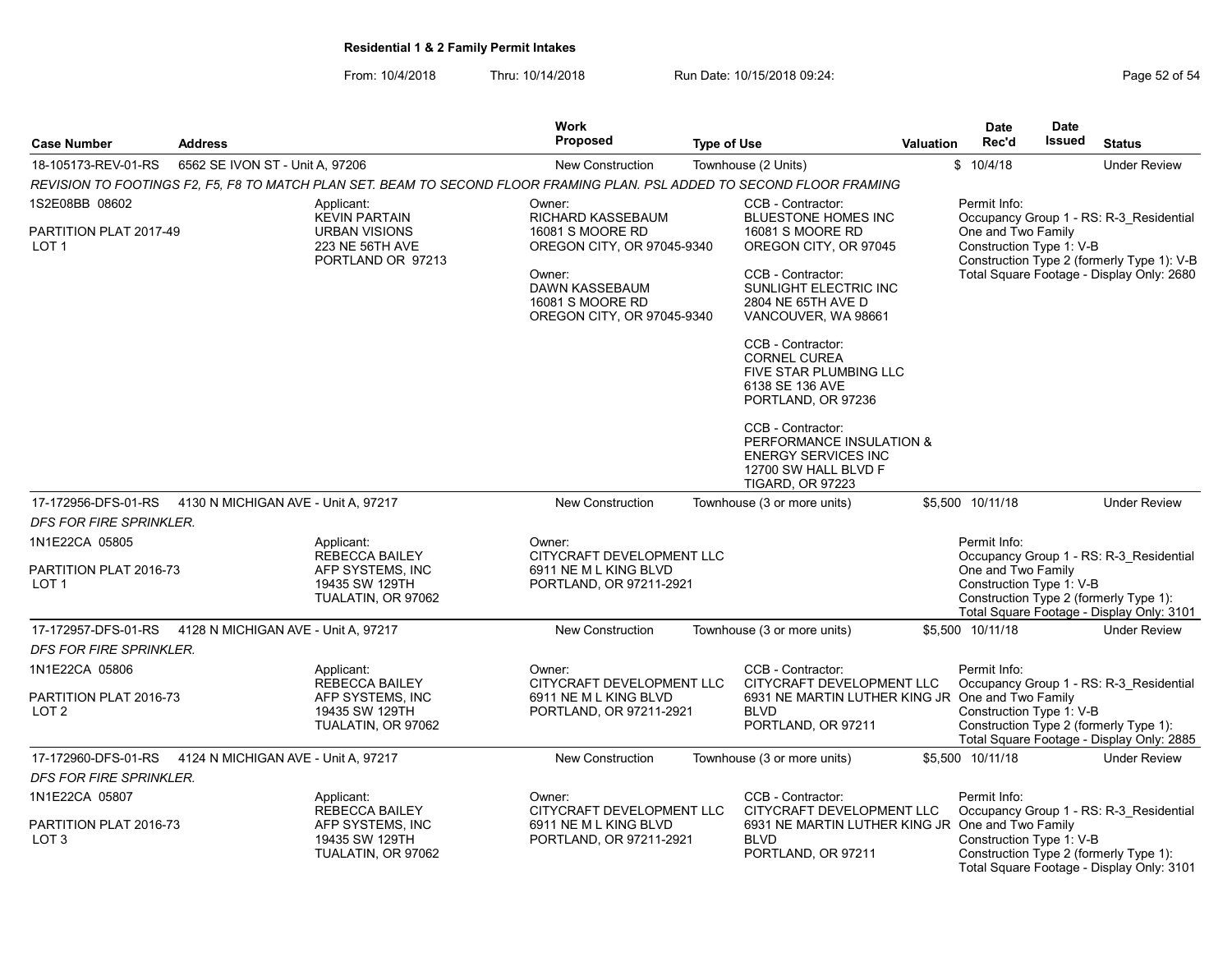From: 10/4/2018 Thru: 10/14/2018 Run Date: 10/15/2018 09:24:<br>From: 10/4/2018 Fage 53 of 54

| <b>Case Number</b>                                                 | <b>Address</b>                                                                                                                                        | Work<br><b>Proposed</b>                                                                                                                        | <b>Type of Use</b>                                                                                                                                                                                                                                                                                                                                                                                                                                          | Valuation | <b>Date</b><br>Rec'd                                                                              | <b>Date</b><br><b>Issued</b> | <b>Status</b>                                                                           |
|--------------------------------------------------------------------|-------------------------------------------------------------------------------------------------------------------------------------------------------|------------------------------------------------------------------------------------------------------------------------------------------------|-------------------------------------------------------------------------------------------------------------------------------------------------------------------------------------------------------------------------------------------------------------------------------------------------------------------------------------------------------------------------------------------------------------------------------------------------------------|-----------|---------------------------------------------------------------------------------------------------|------------------------------|-----------------------------------------------------------------------------------------|
| 18-249166-000-00-RS                                                | 8530 SE BROOKLYN ST, 97266                                                                                                                            | <b>New Construction</b>                                                                                                                        | Townhouse (3 or more units)                                                                                                                                                                                                                                                                                                                                                                                                                                 |           | \$165,457 10/9/18                                                                                 |                              | <b>Under Review</b>                                                                     |
|                                                                    | NEW 1 OF 3 TOWNHOUSES all on one lot / 2-STORIES / ATTACHED GARAGE / FLAT LOT / COMPLEX                                                               |                                                                                                                                                |                                                                                                                                                                                                                                                                                                                                                                                                                                                             |           |                                                                                                   |                              |                                                                                         |
| 1S2E09BC 04300<br>JOHNSTON AC<br><b>BLOCK 5</b><br>E 70' OF LOT 26 | Applicant:<br><b>MICHAEL SUSAK</b><br><b>SUSAK PROPERTIES</b><br>6663 SW BEAVERTON HILLSDALE RENTON, WA 98056<br><b>HWY #194</b><br>PORTLAND OR 97225 | Owner:<br>SHOU-AN CHEN<br>3300 LINCOLN AVE NE<br>Owner:<br><b>SAMANTHA CHEN</b><br>3300 LINCOLN AVE NE<br><b>RENTON, WA 98056</b>              | CCB - Contractor:<br>FLOW TECH HEATING & COOLING Occupancy Group 1 - RS: R-3 Residential<br><b>INC</b><br>11960 SE 222ND<br>DAMASCUS, OR 97089<br>CCB - Contractor:<br><b>DAMIR KARIN</b><br>DK HOMES LLC<br>PO BOX 90277<br>PORTLAND, OR 97290<br>CCB - Contractor:<br><b>CORNEL CUREA</b><br>FIVE STAR PLUMBING LLC<br>6138 SE 136 AVE<br>PORTLAND, OR 97236<br>CCB - Contractor:<br><b>GRIZZLY ELECTRIC INC</b><br>3301 E 11TH ST                        |           | Permit Info:<br>One and Two Family<br>Construction Type 1: V-B<br>Number of New Dwelling Units: 1 |                              | Construction Type 2 (formerly Type 1): V-B<br>Total Square Footage - Display Only: 1540 |
| 18-249173-000-00-RS                                                | 8530 SE BROOKLYN ST, 97266                                                                                                                            | <b>New Construction</b>                                                                                                                        | VANCOUVER, WA 98661<br>Townhouse (3 or more units)                                                                                                                                                                                                                                                                                                                                                                                                          |           | \$165,457 10/9/18                                                                                 |                              | <b>Under Review</b>                                                                     |
|                                                                    | NEW 2 OF 3 TOWNHOUSES all on one lot / 2-STORIES / ATTACHED GARAGE / FLAT LOT / COMPLEX                                                               |                                                                                                                                                |                                                                                                                                                                                                                                                                                                                                                                                                                                                             |           |                                                                                                   |                              |                                                                                         |
| 1S2E09BC 04300<br>JOHNSTON AC<br><b>BLOCK5</b><br>E 70' OF LOT 26  | Applicant:<br><b>MICHAEL SUSAK</b><br><b>SUSAK PROPERTIES</b><br>6663 SW BEAVERTON HILLSDALE<br>HWY #194<br>PORTLAND OR 97225                         | Owner:<br>SHOU-AN CHEN<br>3300 LINCOLN AVE NE<br>RENTON, WA 98056<br>Owner:<br>SAMANTHA CHEN<br>3300 LINCOLN AVE NE<br><b>RENTON, WA 98056</b> | CCB - Contractor:<br>FLOW TECH HEATING & COOLING Occupancy Group 1 - RS: R-3 Residential<br><b>INC</b><br>11960 SE 222ND<br>DAMASCUS, OR 97089<br>CCB - Contractor:<br><b>DAMIR KARIN</b><br>DK HOMES LLC<br>PO BOX 90277<br>PORTLAND, OR 97290<br>CCB - Contractor:<br><b>CORNEL CUREA</b><br>FIVE STAR PLUMBING LLC<br>6138 SE 136 AVE<br>PORTLAND, OR 97236<br>CCB - Contractor:<br><b>GRIZZLY ELECTRIC INC</b><br>3301 E 11TH ST<br>VANCOUVER, WA 98661 |           | Permit Info:<br>One and Two Family<br>Construction Type 1: V-B<br>Number of New Dwelling Units: 1 |                              | Construction Type 2 (formerly Type 1): V-B<br>Total Square Footage - Display Only: 1540 |